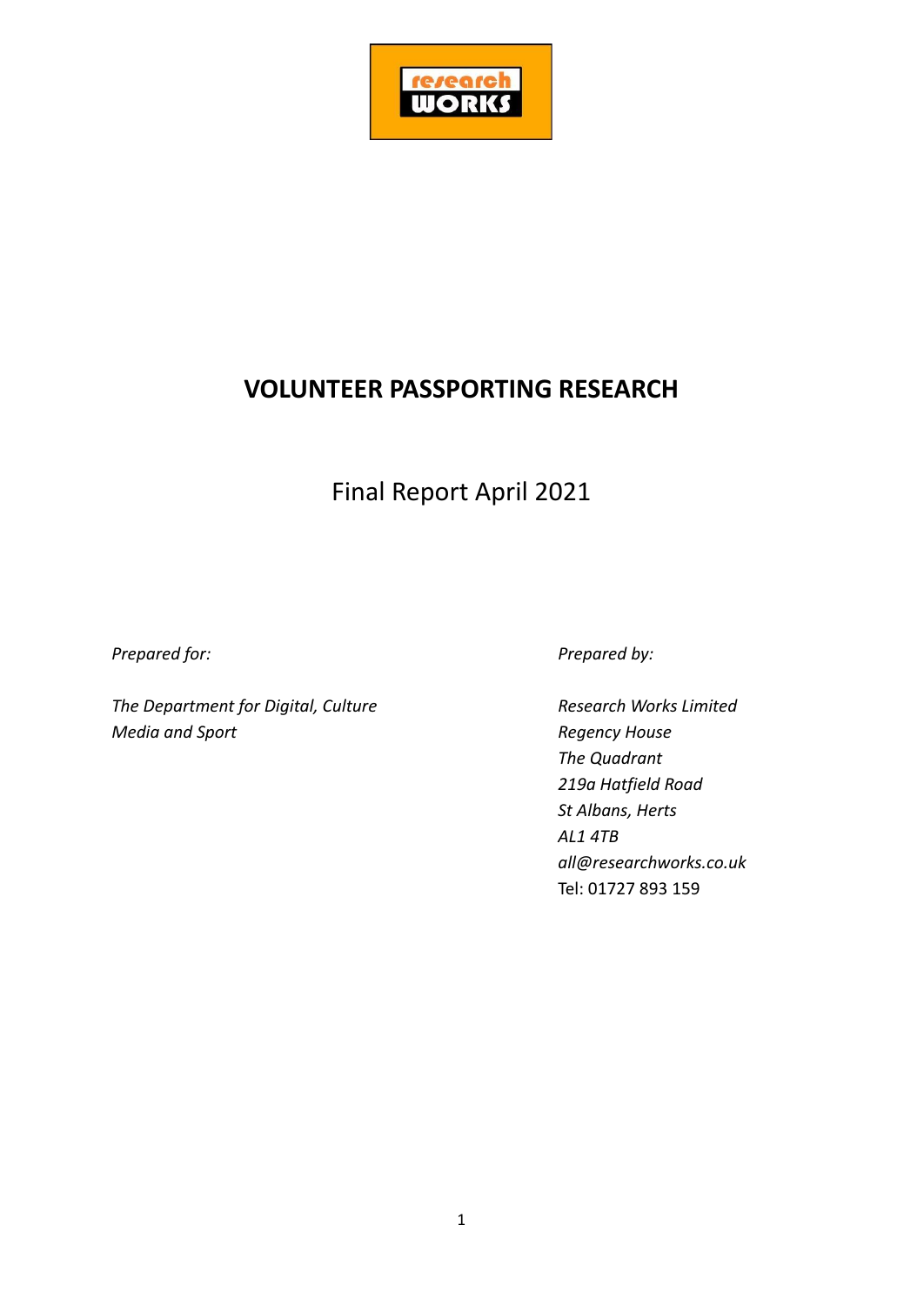# Table of Contents

|    | <b>Acknowledgements</b><br>4      |                                                                                           |    |  |
|----|-----------------------------------|-------------------------------------------------------------------------------------------|----|--|
|    | <b>List of abbreviations</b><br>5 |                                                                                           |    |  |
|    |                                   | <b>Executive Summary</b>                                                                  | 6  |  |
| 1. |                                   | Introduction                                                                              | 8  |  |
|    | 1.1.                              | <b>Project background</b>                                                                 | 8  |  |
|    | 1.2.                              | <b>Research objectives</b>                                                                | 9  |  |
|    | 1.3.                              | Methodology                                                                               | 9  |  |
|    | 1.4.                              | Interpreting qualitative research findings                                                | 11 |  |
| 2. |                                   | Volunteer passports and passporting landscape                                             | 12 |  |
|    | 2.1.                              | Mapping types of volunteer passports and passporting                                      | 12 |  |
|    |                                   | 2.1.1. Volunteer portability                                                              | 12 |  |
|    |                                   | 2.1.2. Validating and valuing volunteers' knowledge and work                              | 14 |  |
|    | 2.2.                              | Drivers for developing passporting products and systems                                   | 17 |  |
|    | 2.3.                              | Elements and models of volunteer passports and passporting                                | 20 |  |
|    | 2.4.                              | Digital infrastructure involved in volunteer passports and passporting                    | 27 |  |
|    | 2.5.                              | <b>Related and alternative practices</b>                                                  | 29 |  |
|    | 2.6.                              | Towards a definition of volunteer passports and passporting                               | 31 |  |
| 3. |                                   | Benefits and challenges of volunteer passports: experiences and views                     | 32 |  |
|    | 3.1.                              | Achievements of existing passporting initiatives                                          | 32 |  |
|    |                                   | 3.1.1. Measures of success: uptake, longevity, benefits                                   | 33 |  |
|    |                                   | 3.1.2. Enablers of success of volunteer passport and passporting initiatives              | 37 |  |
|    | 3.2.                              | Areas of challenge and difficulty in existing passporting initiatives                     | 39 |  |
|    |                                   | 3.2.1 Portability challenges                                                              | 39 |  |
|    |                                   | 3.2.2. Training and validation challenges                                                 | 40 |  |
|    |                                   | 3.2.3. Reward challenges                                                                  | 41 |  |
|    |                                   | 3.2.4. General challenges                                                                 | 42 |  |
|    | 3.3.                              | Broader views on the demand for volunteer passports                                       | 44 |  |
|    |                                   | 3.3.1. Benefits and challenges of volunteer portability                                   | 44 |  |
|    |                                   | 3.3.2. Benefits and challenges of volunteer passports as tools for validation and rewards | 50 |  |
|    |                                   | 3.3.3. Additional challenges and considerations                                           | 51 |  |
| 4. |                                   | Supporting volunteering through volunteer passports                                       | 54 |  |
| 5. |                                   | <b>Conclusions</b>                                                                        | 57 |  |
|    | 5.1.                              | Volunteer passport and passporting landscape                                              | 57 |  |
|    | 5.2.                              | Achievements and challenges of volunteer passport and passporting initiatives             | 59 |  |
|    | 5.3.                              | Perceived demand for volunteer passports and passporting                                  | 60 |  |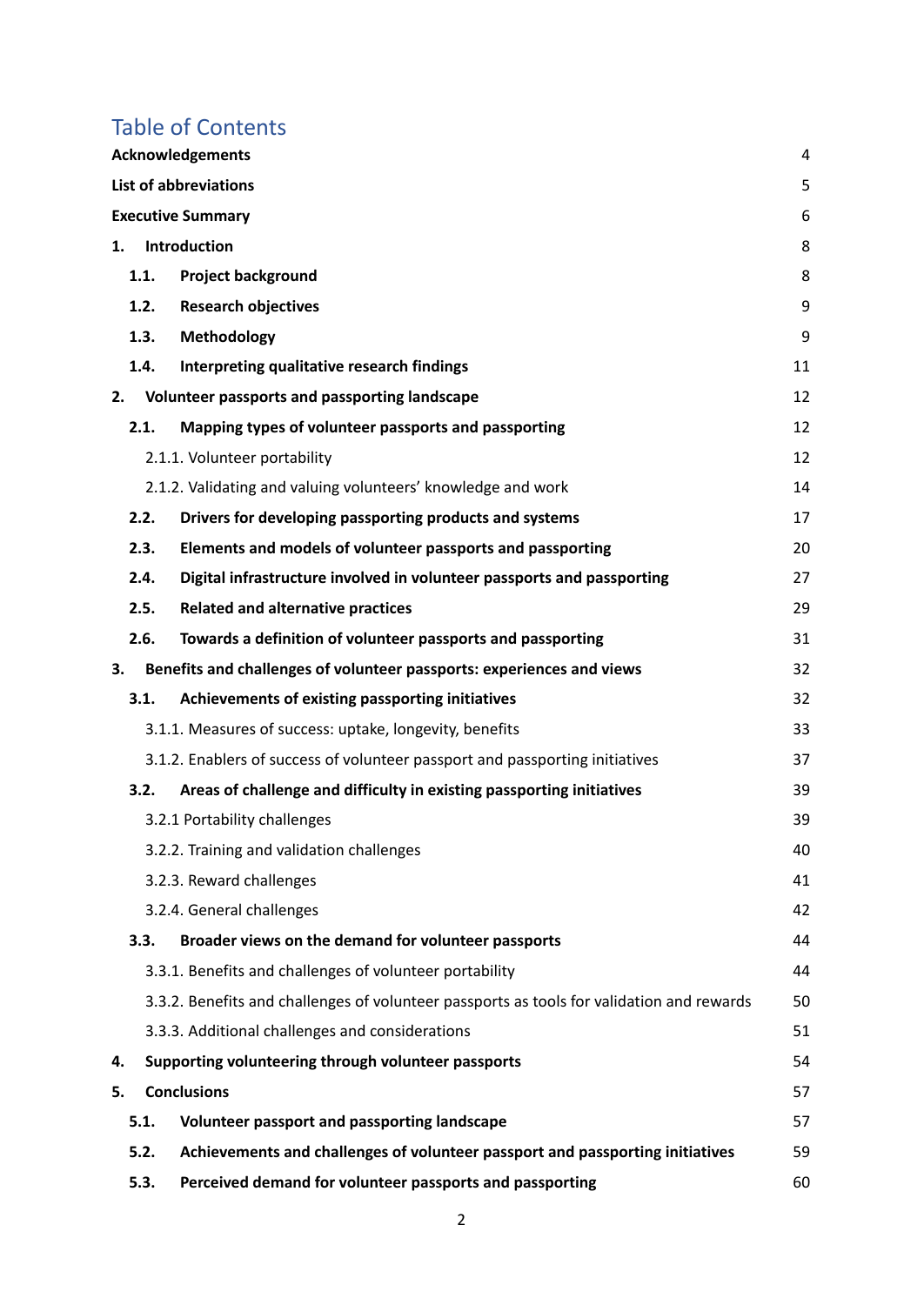| 5.4.                                    | Sector-specific experiences and perspectives                             | 61 |  |
|-----------------------------------------|--------------------------------------------------------------------------|----|--|
| 5.5.                                    | Success factors and design considerations                                | 64 |  |
| 5.6.                                    | Expectations of government support in the context of volunteer passports | 66 |  |
| <b>Appendix 1: Research methodology</b> |                                                                          |    |  |
| <b>Appendix 2: Research materials</b>   |                                                                          |    |  |
| <b>Appendix 3: References</b>           |                                                                          |    |  |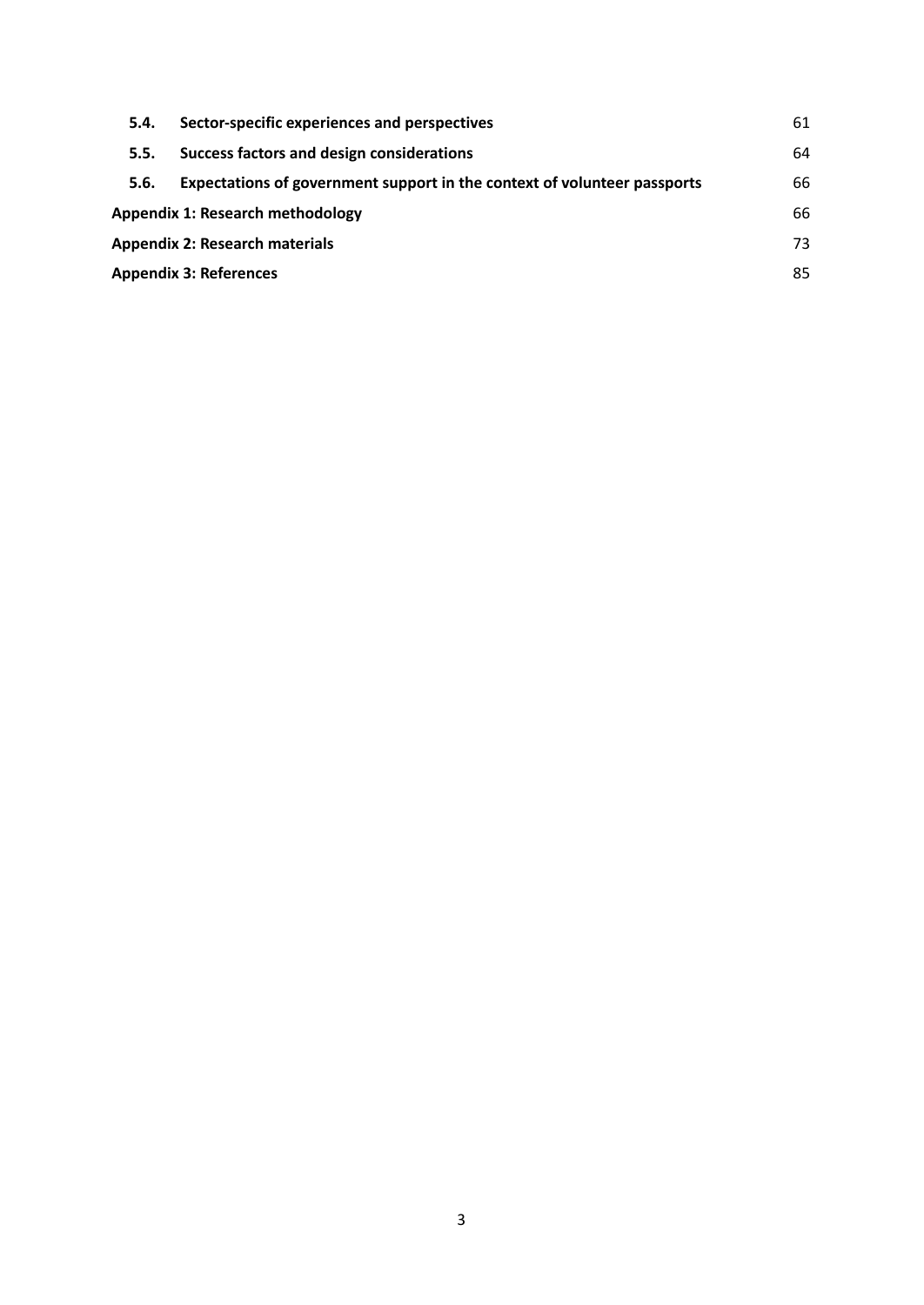# <span id="page-3-0"></span>**Acknowledgements**

DCMS and Research Works Limited greatly appreciate the contribution of all the volunteers and organisations who took part in this research. We wish to thank all the respondents and the following organisations for generously sharing their experiences and views:

Communities 1st Community Action Suffolk Coram Beanstalk Derbyshire County Council Digital Gaps Do IT EDOS Foundation France Bénévolat Helpforce Lancashire & South Cumbria Integrated Care System Lewisham Local, Lewisham's VCS infrastructure support London Colney Youth Football Club Museum Development North East Museum Development Yorkshire MyPass Global Oxford University Gardens, Libraries & Museums (GLAM) Royal Voluntary Service, St John Ambulance and British Red Cross 'Volunteer Passport Partnership' Sport England Team Kinetic The Duke of Edinburgh's Award The National Association for Voluntary and Community Action (NAVCA) The National Trust The National Volunteer Police Cadets programme UK Youth Volunteer Now Volunteer Scotland Volunteer Service BaNES Volunteering Victoria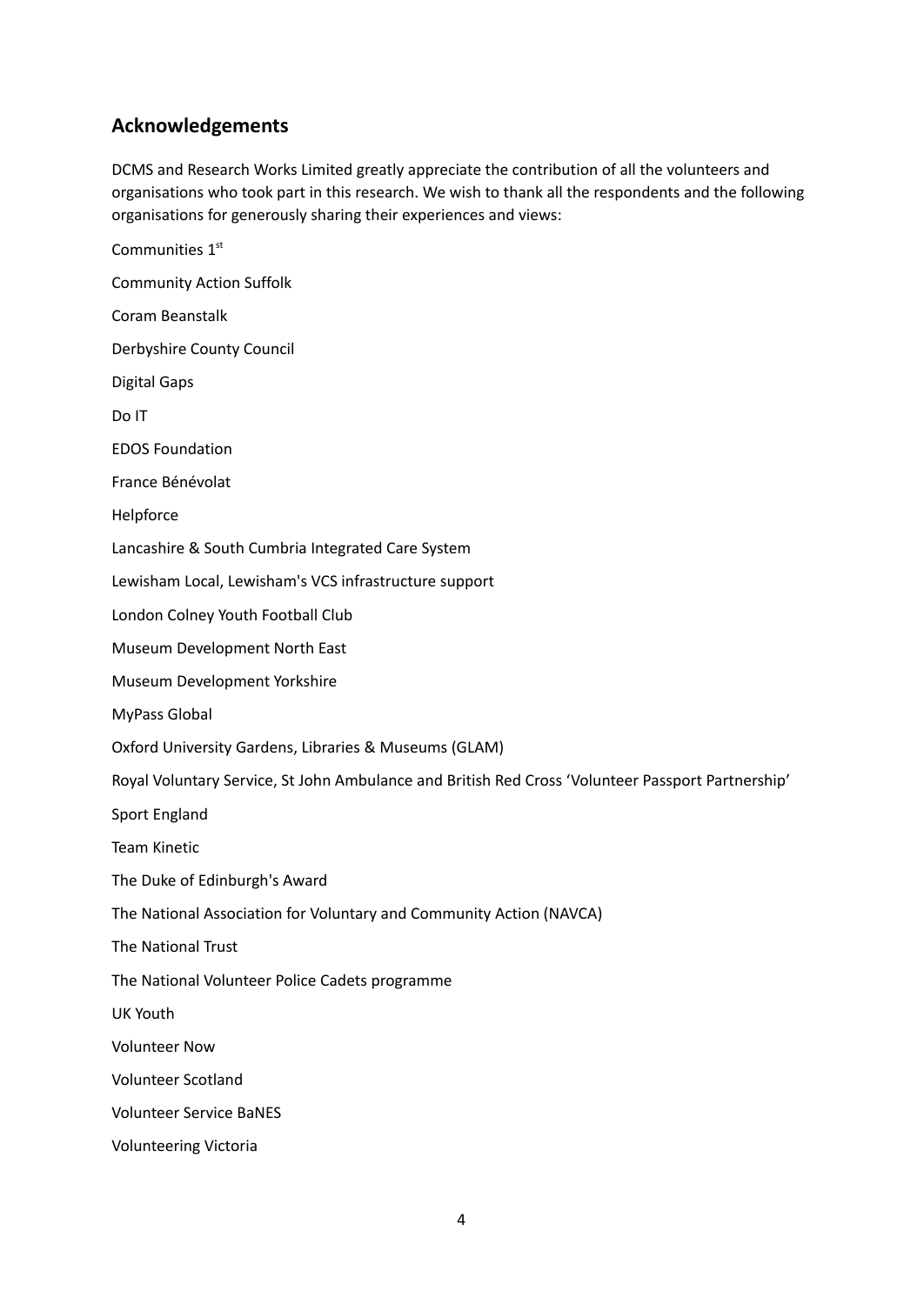# <span id="page-4-0"></span>**List of abbreviations**

| Covid-19     | Coronavirus disease caused by severe acute respiratory syndrome<br>coronavirus 2 (SARS-CoV-2) |
|--------------|-----------------------------------------------------------------------------------------------|
| <b>CPD</b>   | Continuous professional development                                                           |
| <b>CVS</b>   | <b>Community Voluntary Service</b>                                                            |
| <b>DBS</b>   | <b>Disclosure and Barring Service</b>                                                         |
| <b>DCMS</b>  | Department for Digital, Culture, Media and Sport                                              |
| <b>HEE</b>   | <b>Health Education England</b>                                                               |
| ICP          | <b>Integrated Care Partnership</b>                                                            |
| <b>NCVO</b>  | The National Council for Voluntary Organisations                                              |
| <b>NHSVR</b> | National Health Service Volunteer Responders                                                  |
| <b>RVS</b>   | Royal Voluntary Service                                                                       |
| <b>VIOs</b>  | Volunteer involving organisations                                                             |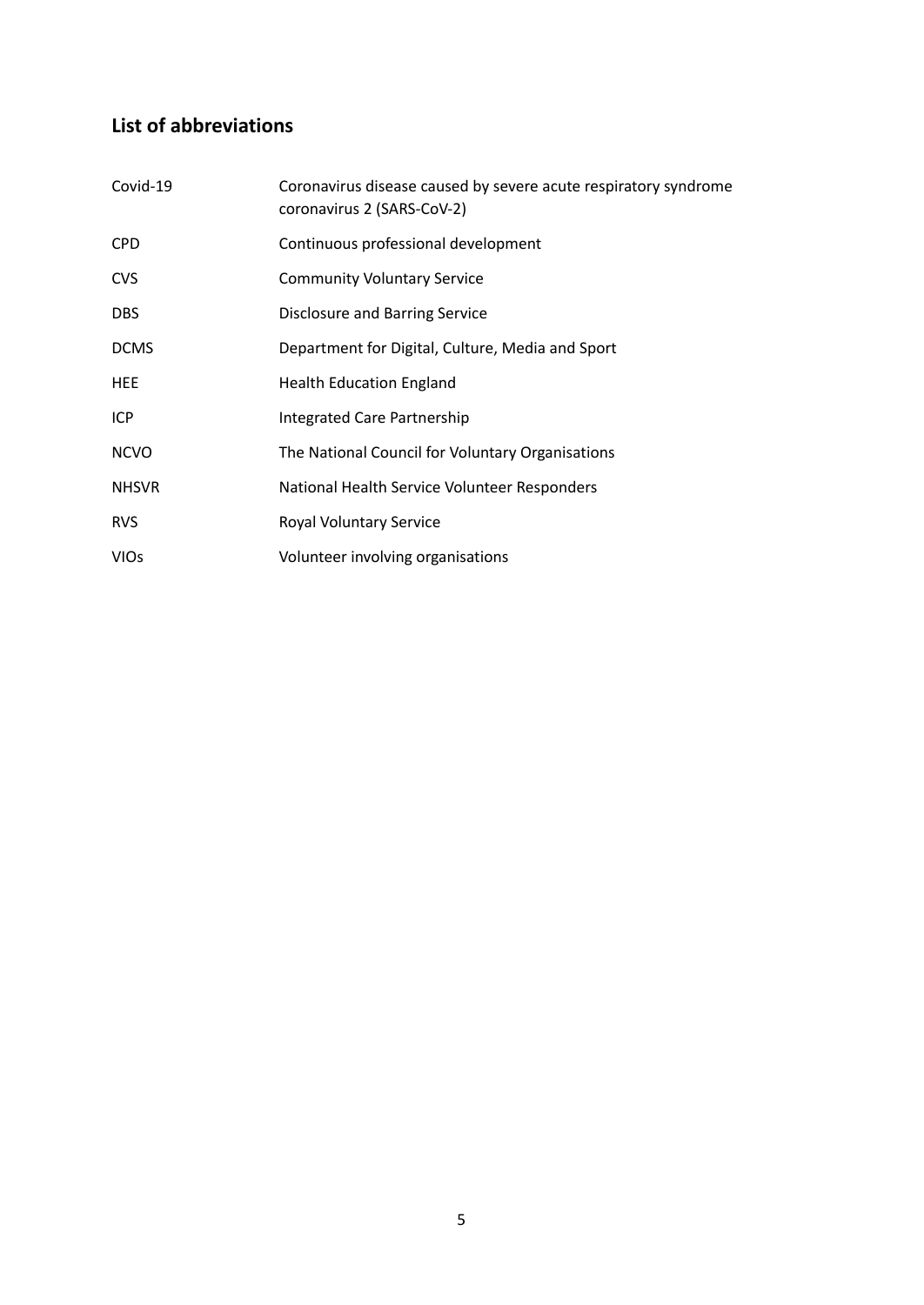# <span id="page-5-0"></span>**Executive Summary**

The concept of **volunteer passports** has long been a topic of debate in the volunteering community. Many stakeholders have embarked upon 'passporting' initiatives in the past, reaching varying stages of maturity in their development and implementation. The renewed focus on the vital importance of volunteering during Covid-19 has provided a fresh impetus to consider volunteer passports and their potential for supporting and unlocking further voluntary activity.

This study was commissioned to help build an evidence base for understanding:

- 1. **The present landscape of volunteer passports and passporting;**
- 2. **Areas of demand and opportunities for volunteer passports and passporting to support volunteering, as well as the perceived challenges involved.**

The research included two main elements: **a literature review** and **primary qualitative research** with volunteers, volunteer involving organisations (VIOs), digital platform providers and stakeholders. Qualitative research was carried out with 58 respondents in total, who were interviewed through a mix of group discussions and individual or paired depth interviews.

The research found a wide range of volunteer passport and passporting initiatives in the UK and internationally, underscoring the diversity of meanings attached to this concept. Across this diversity, past and present volunteer passport and passporting initiatives shared two broad aims: to improve **'volunteer portability'** understood as easy movement of volunteers across different VIOs and roles; and **validate and value volunteers' experience, skills and contribution**:

- Passporting initiatives striving for volunteer portability often involved networks of organisations developing **a joined-up approach to volunteer recruitment, onboarding and management**. These initiatives focused on passporting systems, mechanisms and processes that enabled volunteer portability, rather than passports as 'products'.
- Volunteer passports aiming at validation were typically **volunteer-owned 'products'** that provided a portfolio of the volunteer's experience, knowledge and skills acquired through volunteering.
- There were also passporting initiatives that straddled portability and validation aims, for example, **training-based volunteer passports**.

Across these different types of volunteer passport and passporting, there was some consistency in **key elements** they involved. These included:

- federations of trust' as networks of organisations developing a joined-up volunteer approach;
- shared volunteer vetting and training standards and agreements and sometimes also centralised delivery of vetting and training;
- shared pool of volunteers;
- matching of volunteers with volunteering tasks across the network;
- a volunteer profile/ portfolio offering a record of their volunteering and skills;
- routes to validate volunteer learning, for example, through certificates or qualifications;
- volunteer reward schemes which were sometimes linked to volunteer profiles, so rewards could be redeemed against time spent volunteering.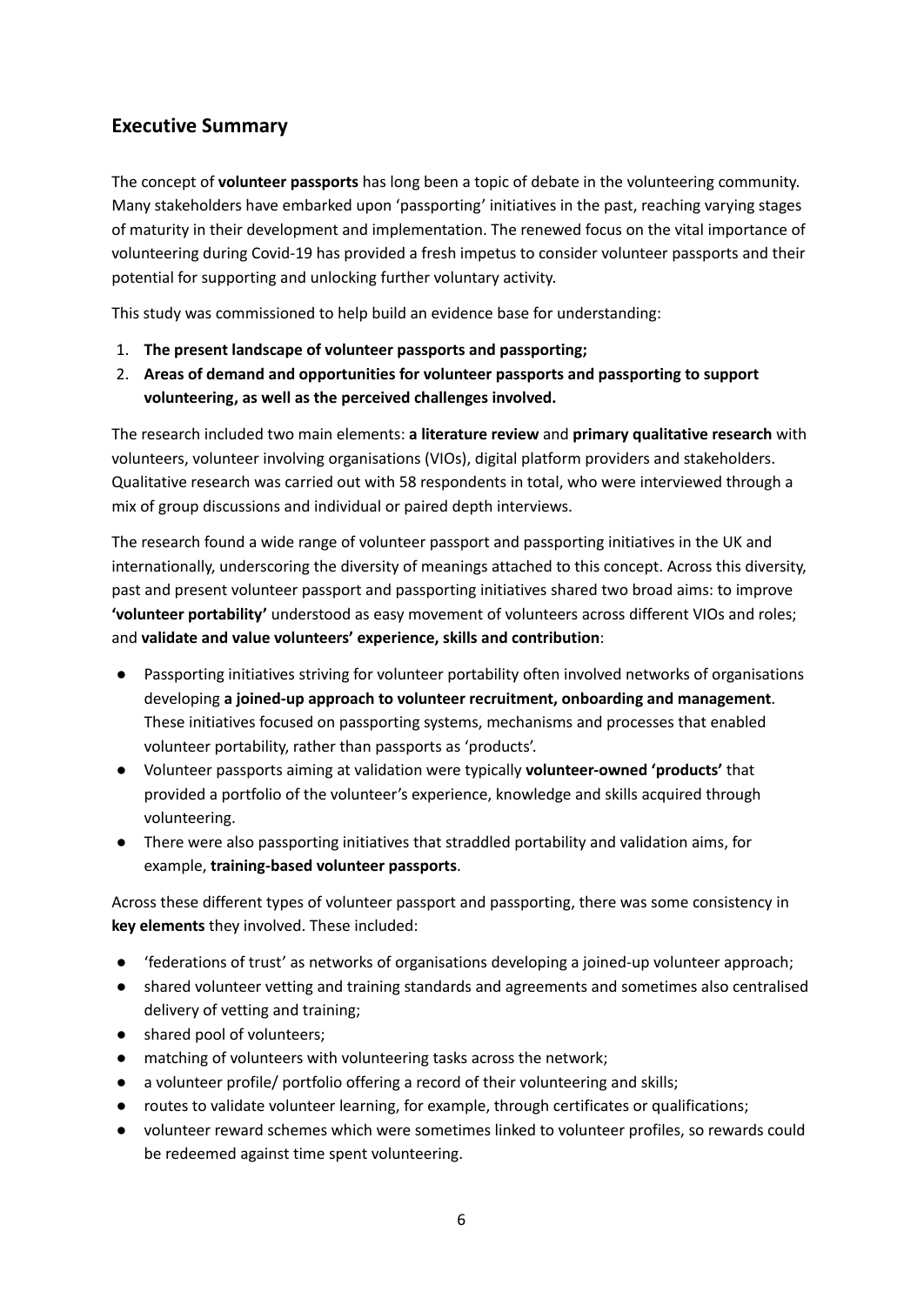However, different volunteer passport and passporting initiatives combined these elements in different ways, rather like jigsaws, and did not always include all these elements. In addition, some were digitally enabled, so also required particular **digital infrastructure** as detailed in the report.

Some **key drivers** behind the development of such initiatives and **benefits** they sought to achieve included: achieving **quick and large-scale mobilisation of volunteers**; improved volunteer experience and cost savings for VIOs through **reduced duplication** in volunteer recruitment and onboarding process; greater **consistency of standards** in volunteer vetting, training and skills resulting in quality assurance; and **supporting, developing and valuing volunteers**. The research also underlined some **key challenges** involved in volunteer passporting initiatives, such as: the difficulty in aligning standards across diverse organisations, geographical limitations to volunteer portability, and concerns that portability may loosen VIOs' relationships with their volunteers.

The research with volunteers, VIOs and stakeholders highlighted what they perceived as key **areas of demand for volunteer passports and passporting to support volunteering**. Specifically:

- **Portable ID and DBS checks** were welcomed as a core element of a potential volunteer passport to reduce duplication in volunteer recruitment and onboarding;
- Having **a shared pool of volunteers** was perceived as important for particular types of volunteering: emergency, event-based, micro, place-based, task-based volunteering;
- **Standardisation of volunteer training and skills** was of interest to some in two areas: standardisation of entry-level volunteer skills and sector-specific standards for specialist skills;
- **Validation** of volunteers' experience and skills was perceived as beneficial for particular groups of volunteers, where volunteering was also a potential route to employment.

The study further identified some **key success factors and design considerations** for volunteer passport initiatives to benefit the voluntary sector. This included: **commonality** of interests needed to develop 'federations of trust'; **flexibility** to allow for adaptations to diverse sectors, VIOs and volunteers; **sustainability** in terms of the voluntary sector resource required to develop and maintain passporting schemes; **credibility** within the voluntary sector; **open data technology** and **integration** with existing volunteer management platforms and infrastructure; **accessibility** for users and alternative systems for those not using these platforms; ensuring **volunteer-controlled** passport product; and the ability to **manage risk** in the shared volunteer management system.

The report that follows provides detailed findings on the areas above. Following **Chapter 1** which outlines the research objectives and methodology, **Chapter 2** suggests a possible taxonomy of types of volunteer passports and passporting, key drivers, elements and models involved, and related practices which are part of the passporting landscape. **Chapter 3** details experiences of existing volunteer passport and passporting initiatives: their perceived benefits, as well as difficulties and challenges involved. This chapter concludes with a discussion of broader views on the demand for volunteer passports and passporting from the perspective of volunteers, VIOs, digital platform providers and stakeholders. **Chapter 4** discusses expectations of how the government could support volunteering through volunteer passports. **Chapter 5** offers conclusions and a synthesis of key findings, also pulling out comparisons across different voluntary sectors, including: sport, culture, health, community action, education, youth and police volunteering. Throughout these chapters, the study seeks to provide a basis for **a shared understanding** of different applications of volunteer passports and passporting, rather than promote any single model.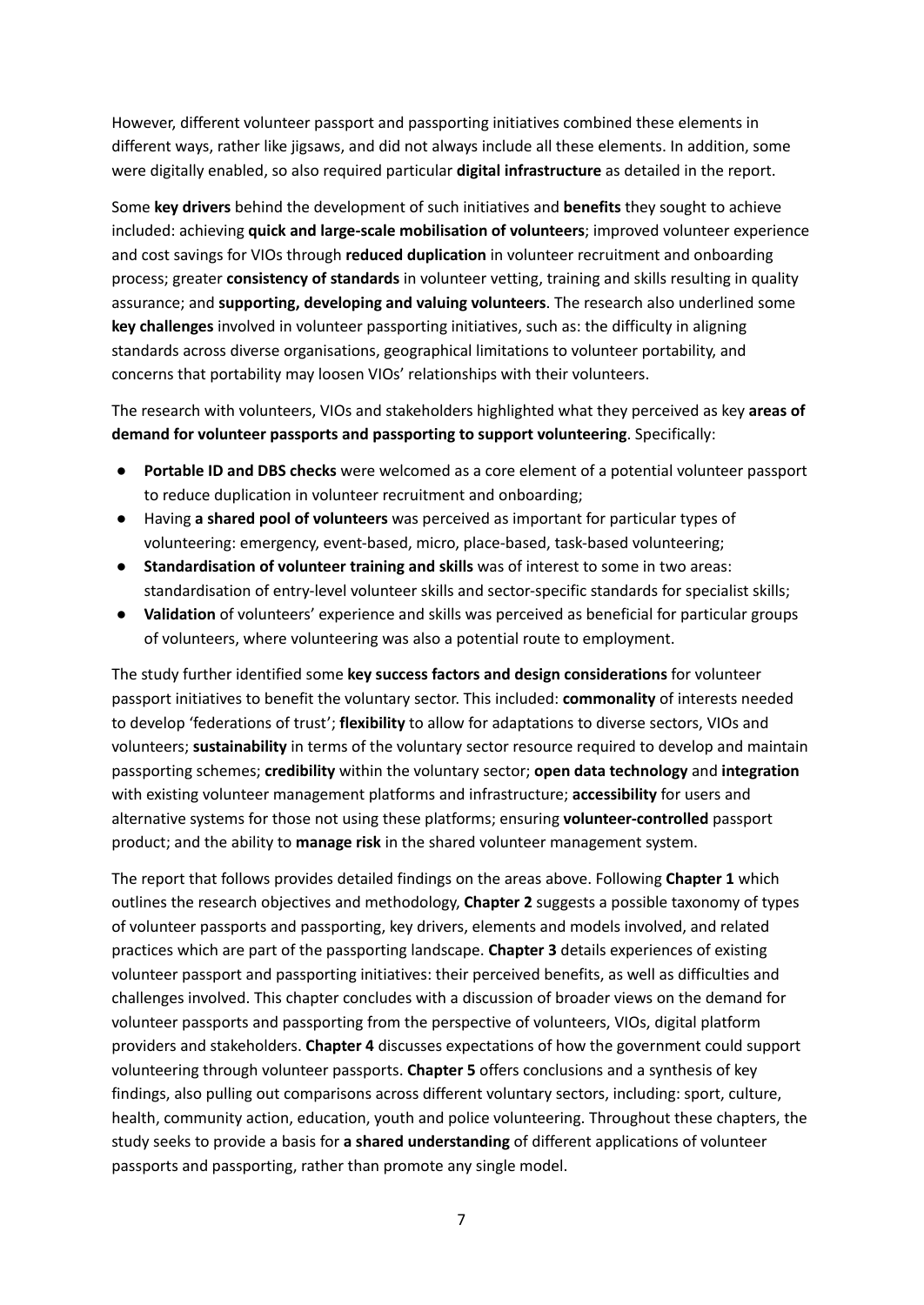# <span id="page-7-0"></span>**1. Introduction**

# <span id="page-7-1"></span>**1.1. Project background**

The concept of 'volunteer passports' has long been an active topic of debate in the volunteering community. Many stakeholders have embarked upon volunteer passport initiatives in the past, reaching varying stages of maturity in their development and implementation. The focus of these initiatives greatly varied, from those seeking to enable easier movement of volunteers across different organisations to others providing a passport as a record of volunteers' experience and skills. Given this diversity, there has been a lack of shared understanding of volunteer passports, which this study seeks to address through mapping these different experiences and offering a definition of volunteer passports that is grounded in this landscape.<sup>1</sup>

In addition, the surge in volunteering during the Covid-19 pandemic in the UK prompted more organisations to collaborate and develop joined-up approaches to volunteer recruitment and onboarding. In some instances, this led to elements of volunteer passporting being adopted, for example, where one-point entry was set up for volunteers to help across different organisations. These experiences and the renewed focus on the vital importance of volunteering during Covid-19, including specific references to the potential of passporting initiatives in the Danny Kruger MP review *Levelling up communities: proposals for a new social covenant 2* , has provided a fresh context in which to explore the demand for passports among volunteers and volunteer-involving organisations (VIOs)<sup>3</sup>, and their potential for supporting and unlocking further voluntary activity.

This study was commissioned by the Department for Digital, Culture, Media and Sport (DCMS) to help build an evidence base for understanding the present landscape of volunteer passports and passporting: the drivers, key elements and models, achievements and challenges involved in such initiatives. The research was also required to identify areas of demand and opportunities for volunteer passports and passporting to support volunteering, as well as expectations in terms of policy actions and support required to realise this potential.<sup>4</sup>

## <span id="page-7-2"></span>**1.2. Research objectives**

The overall research objectives were to understand:

1) **What progress has been made to date in developing volunteer passporting initiatives:**

 $1$  See Section 2.6 for the definition of volunteer passports resulting from this research. This definition is derived from the range of initiatives found in this study.

<sup>2</sup> Danny Kruger MP, 2020, *Levelling up our communities: proposals for a new social covenant.* <https://www.dannykruger.org.uk/communities-report>

<sup>&</sup>lt;sup>3</sup> Volunteer-involving organisation (VIO) is defined here as any organisation that involves volunteers to help the organisation deliver its activities and work. VIOs can be very diverse and include organisations from the third sector, public sector or private sector. VIOs included in this research were charities or public sector organisations.

<sup>&</sup>lt;sup>4</sup> The renewed interest in volunteer passports and passporting has also prompted consultations within the voluntary sector over the demand for such solutions. The National Council for Voluntary Organisations (NCVO) and Volunteering Matters have started a consultation that has been ongoing parallel to this research. Volunteer Now in Northern Ireland also had a webinar consultation with VIOs to understand the range of views on this topic. See: NCVO, 2021. *Developing a national volunteer passport scheme*.

[https://blogs.ncvo.org.uk/2021/02/19/developing-a-national-volunteer-passporting-scheme/.](https://blogs.ncvo.org.uk/2021/02/19/developing-a-national-volunteer-passporting-scheme/) Volunteer Now, 2020. *VOLT Session: Sharing Volunteers – Could Volunteer Passports Work?*

[https://www.volunteernow.co.uk/training/recorded-webinars/volt-session-sharing-volunteers-could-volunteer](https://www.volunteernow.co.uk/training/recorded-webinars/volt-session-sharing-volunteers-could-volunteer-passports-work/)[passports-work/](https://www.volunteernow.co.uk/training/recorded-webinars/volt-session-sharing-volunteers-could-volunteer-passports-work/).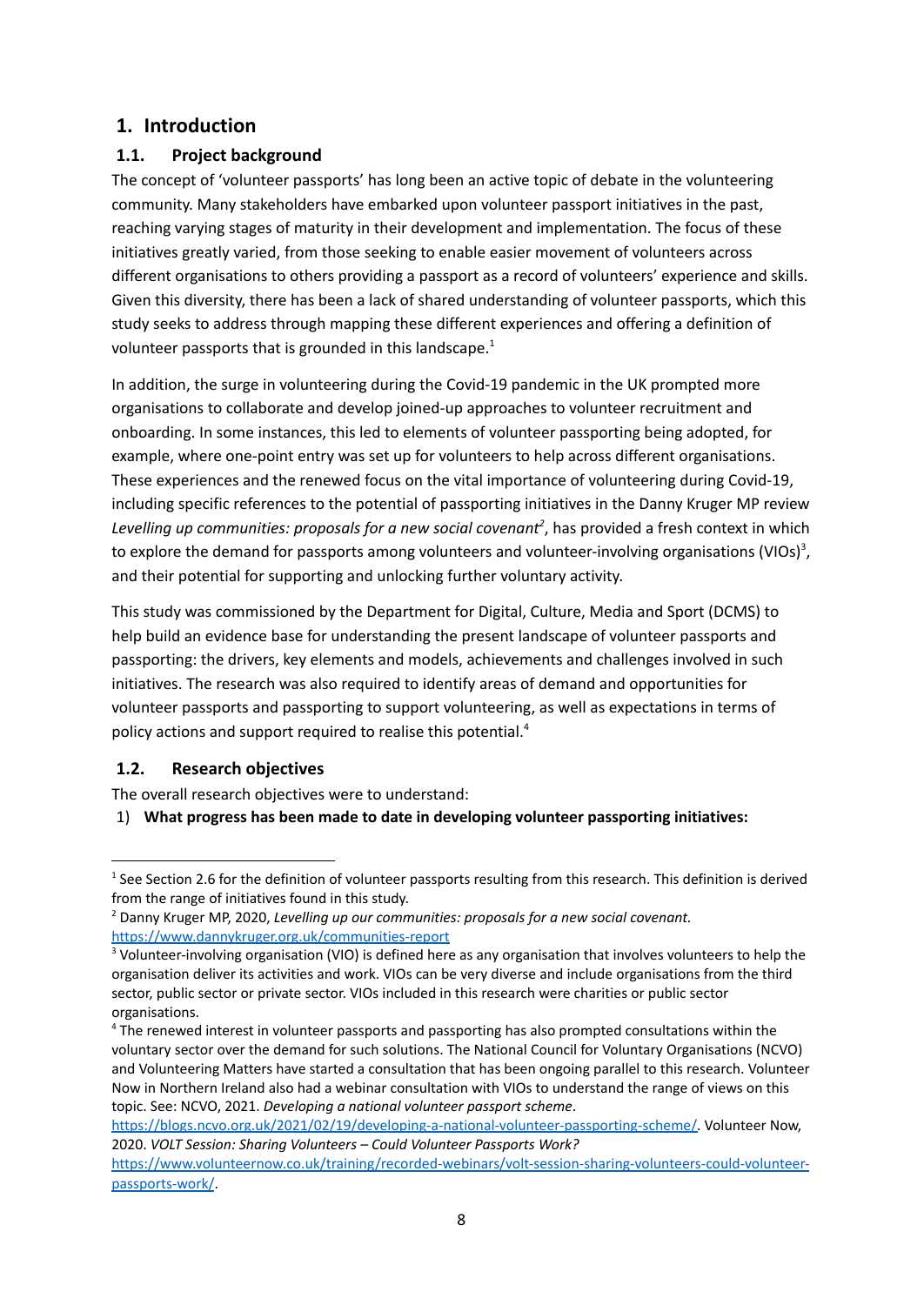- What is the range of initiatives in terms of: drivers for their development, their aims and beneficiaries, sectors they are designed to support, approaches and experiences to date?
- What are common challenges in designing and implementing passporting solutions, as well as key lessons learned from existing systems and schemes?
- What types of passport schemes or passporting solutions have been effective and why?
- How do passporting experiences vary by different volunteering sectors and different groups of volunteers?
- **2) What are the perceived opportunities and demand for passporting solutions, as well as the perceived challenges, across volunteers, VIOs, stakeholders and digital platform providers:**
- What are the perceived benefits and opportunities driving demand for passporting solutions?
- What are the perceived challenges and barriers to developing effective passporting solutions?
- What further action is wanted with regards to volunteer passports and/or passporting solutions and why?
- How do perceived opportunities, challenges and needs for further action vary by different types of VIOs (sectors) and volunteers (demographics, roles, frequency of volunteering)?
- What do VIOs, volunteers, digital platform providers and sector stakeholders think is the role of the government in supporting volunteer portability and passporting solutions?

In addition, the research needed to produce a working definition of volunteer passports and passporting systems to bring clarity to future discussions with VIOs, stakeholders and policy makers.

#### <span id="page-8-0"></span>**1.3. Methodology**

The research included two main elements: a literature review and primary qualitative research with volunteers, VIOs, digital platform providers and sector stakeholders.

The **literature review** involved both searches of academic databases and purposive searches of research and grey literature published online or held internally by relevant organisations within the voluntary sector and more widely. Searches revealed a very limited amount of prior research on volunteer passports and passporting and the related issue of volunteer portability, with no academic or applied research identified evaluating existing initiatives and experiences in this respect.<sup>5</sup> Where research-based reports were identified, they mainly considered some other aspects of volunteer passports, namely validation of non-formal learning acquired through volunteering: four research reports were identified covering volunteer passports in this context.<sup>6</sup>

At the same time, the research identified an array of grey literature describing individual volunteer passport initiatives, which sometimes also provided some basic statistics on those initiatives. Due to the recent interest in this topic, the research also found interesting discussions of issues related to volunteer passports and passporting online, through a range of formats including blogs, presentations and webinars. Given the scarcity of existing evidence, the research used the small number of studies and wider grey literature as a starting point to map out the volunteer passport and passporting landscape and inform the qualitative research. This was complemented with

 $6$  There was a wider literature exploring validation with regards to volunteering, but for the purposes of this research we limited our interest to research specifically engaging with volunteer passports. <sup>5</sup> However, an evaluation of the NHS Volunteer Responders programme is currently taking place. As this initiative involved elements of volunteer passporting, it may help fill some of the evidence gaps in this area.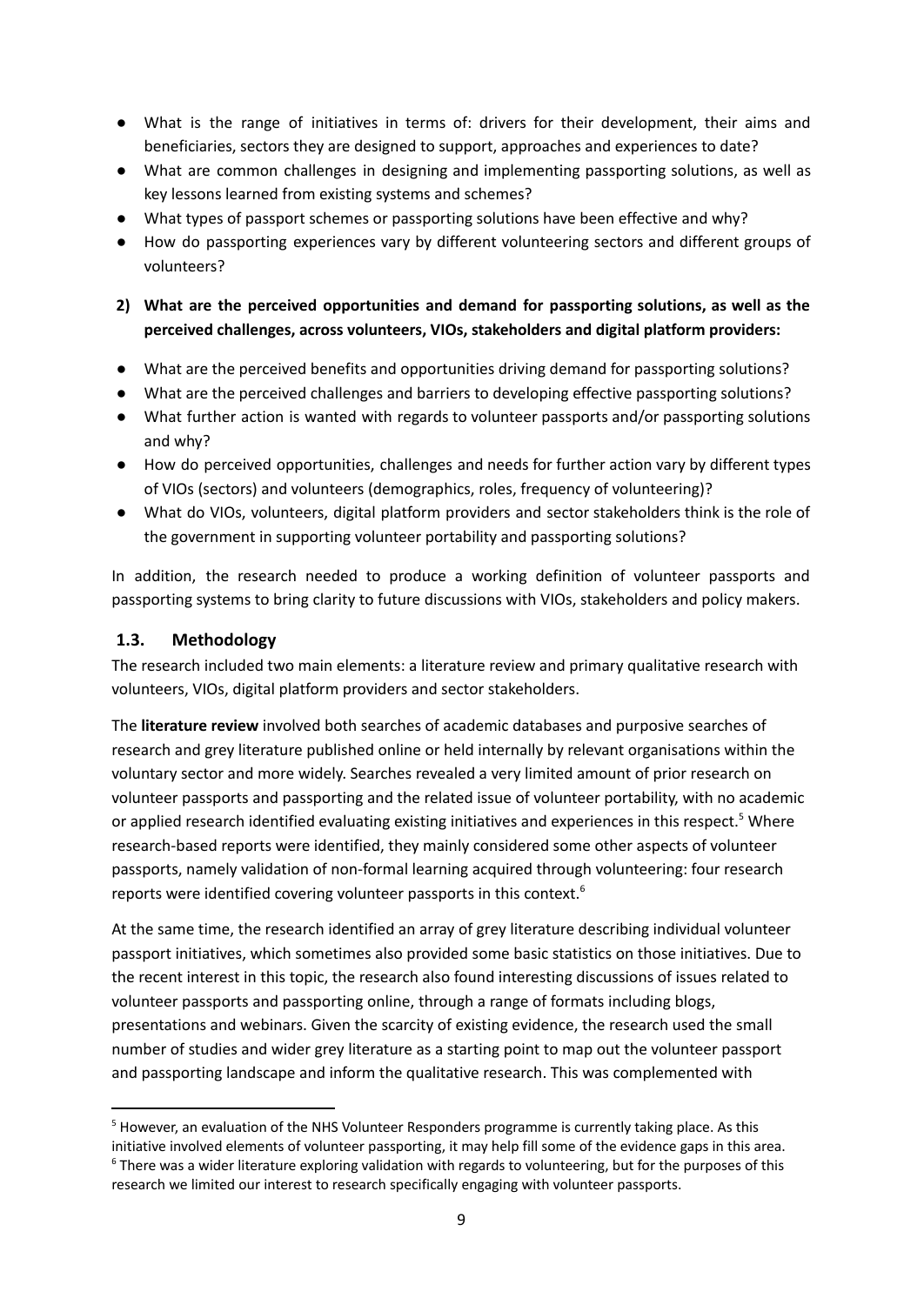qualitative interviews with 7 VIOs, 3 digital platform providers and 2 sector stakeholders involved in passporting initiatives, who were interviewed as part of the broader qualitative research discussed below. 7

**Qualitative research** was carried out with 58 respondents in total, who were interviewed through a mix of mini-group discussions and individual or paired depth interviews as follows:

- 8 x mini-group discussions with volunteers (90 minutes long; three participants per group)
- 18 x individual or paired depth interviews with VIOs (45 minutes long)
- 5 x individual depth interviews with sector stakeholders (45 minutes long)
- 3 x individual depth interviews with digital platform providers (45 minutes long).

Volunteers, VIOs and sector stakeholders were selected to represent a mix in terms of voluntary sectors. In addition, VIOs and sector stakeholders included both those with and without experience of volunteer passports and passporting. Volunteers were also recruited to ensure diversity in terms of age, gender, ethnicity, region and frequency of volunteering. The tables below show some key information in terms of how these different samples were structured:

| Volunteer sample (No of respondents = $24$ ) |               |                          |  |  |  |  |
|----------------------------------------------|---------------|--------------------------|--|--|--|--|
| Area                                         | Age           | <b>Volunteer sector</b>  |  |  |  |  |
| South West                                   | 18-24         | <b>Culture and Sport</b> |  |  |  |  |
| <b>West Midlands</b>                         | 18-24         | Mix of sectors           |  |  |  |  |
| South East                                   | Mixed age 25+ | Health                   |  |  |  |  |
| North West                                   | Mixed age 25+ | Health                   |  |  |  |  |
| <b>East Midlands</b>                         | Mixed age 25+ | Social services          |  |  |  |  |
| North East                                   | Mixed age 25+ | Social services          |  |  |  |  |
| North West                                   | Mixed age 25+ | Culture and Sport        |  |  |  |  |
| South East                                   | Mixed age 25+ | Mix of sectors           |  |  |  |  |

#### *Table 1: Volunteer sample*

| VIO sample (No of respondents = 26) |                                   |  |  |  |
|-------------------------------------|-----------------------------------|--|--|--|
| <b>Sector</b>                       | <b>Number of depth interviews</b> |  |  |  |
| Health                              | 2                                 |  |  |  |
| Community and social services       | 4                                 |  |  |  |
| Culture                             | 3                                 |  |  |  |
| Sport                               | 1                                 |  |  |  |
| Education                           | 1                                 |  |  |  |
| Youth                               | $\overline{2}$                    |  |  |  |
| Police                              | 1                                 |  |  |  |
| Cross-sector                        |                                   |  |  |  |
| <b>Total</b>                        | 18                                |  |  |  |

*Table 2: VIO sample*

 $3$  More detail on the literature review methodology is provided in Appendix 1.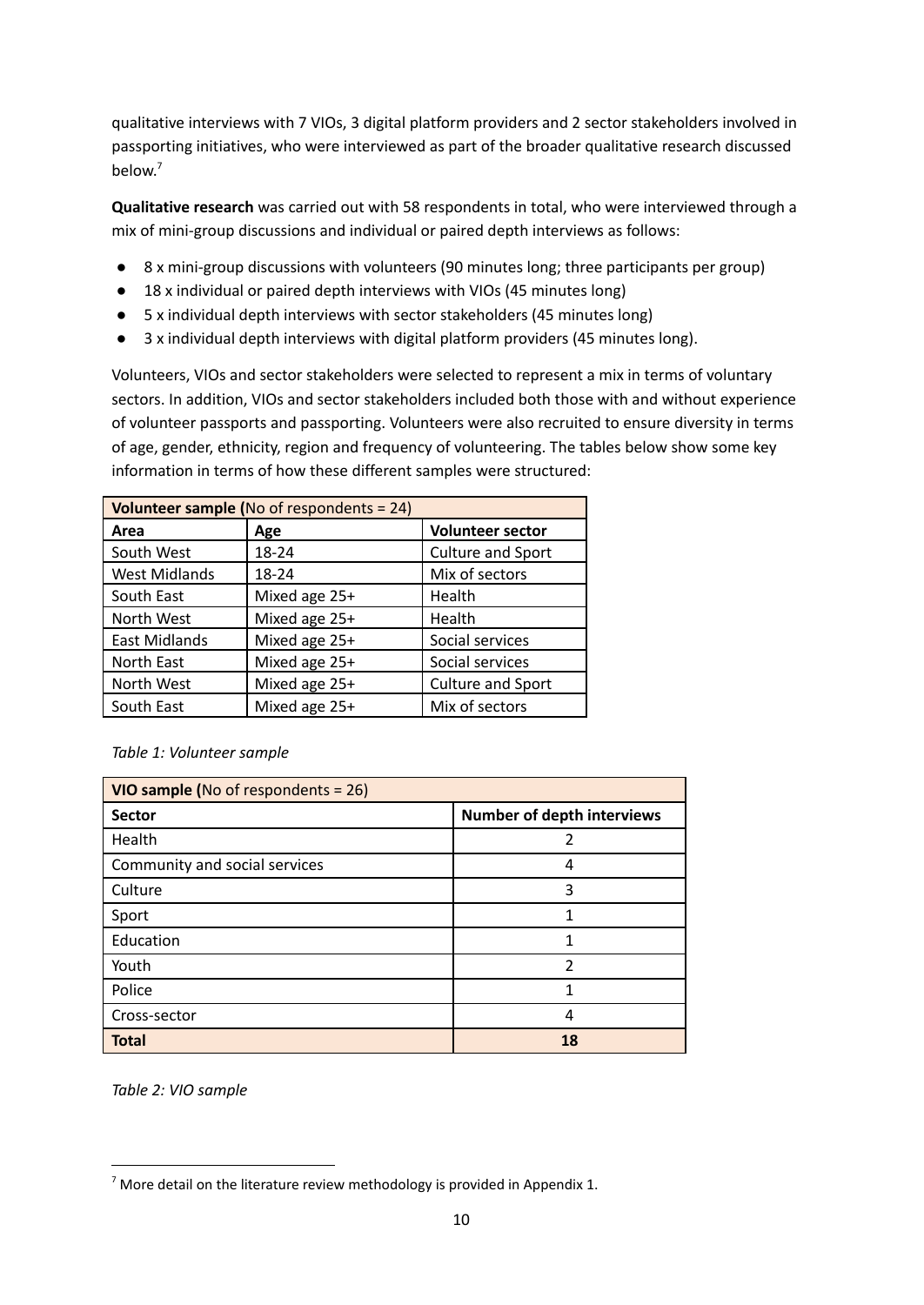The VIO sample further included: 7 organisations which have developed volunteer passports or passporting initiatives that were explicitly named and described in this way; 4 who developed volunteer passporting systems and processes that allowed for volunteer portability, but without explicitly referring to them in this way; and 7 with little or no direct experience of volunteer passports and passporting. While most of the passporting initiatives identified and explored were from the UK, the research also included participants from France and Australia, who discussed volunteering passport schemes in those countries.

In addition, the research included interviews with 3 digital platform providers with experience of volunteer passports and passporting, as well as 5 sector stakeholders, including 1 from the health sector, 3 from strategic, voluntary sector organisations supporting VIOs, and 1 organisation working in the field of validation of volunteers' skills, knowledge and experience.

The research was led by Dr Danica Minic at Research Works Limited and the team included: Gemma Haddock, Amy Smith and Jill Barnett. Fieldwork was conducted in February and March 2021.

More detail about the qualitative research methodology and sample structure is provided in Appendix 1.

# <span id="page-10-0"></span>**1.4. Interpreting qualitative research findings**

Qualitative samples are purposive and quota-driven in nature; they are designed to achieve specific outcomes. Consequently, they have no quantitative accuracy in terms of identifying proportions of populations holding stated views. For these methodological reasons, it is not appropriate to present qualitative findings in terms of the numbers of respondents expressing certain views. The findings in this report are therefore described in qualitative terms to capture the range of reported experiences and views rather than the proportions to which they were represented.

Two other issues need to be considered with regards to the findings of this study. Firstly, the lack of evaluations of existing and past volunteer passport initiatives posed limitations for assessing their impact on volunteers or VIOs. The findings on the impact and achievements of individual initiatives in this report are, therefore, based on respondents' reported experiences, perceptions and views complemented with some basic statistics regarding the uptake and longevity of these initiatives. Secondly, in presenting the current landscape of volunteer passport initiatives, the report offers a detailed snapshot of different types of volunteer passport initiatives and key issues and perspectives across different voluntary sectors. However, it does not provide an all-exhaustive account of past and present initiatives in this space or an in-depth analysis of experiences and needs within individual sectors.

In terms of future research in this area, this study highlighted the need for evaluations of existing and future volunteer passport initiatives and more in-depth analysis of the demand for such solutions within individual voluntary sectors, as this is likely to vary.

# <span id="page-10-1"></span>**2. Volunteer passports and passporting landscape**

## <span id="page-10-2"></span>**2.1. Mapping types of volunteer passports and passporting**

A review of available literature and information on existing volunteer passport initiatives found a great variety of ways in which volunteer passports were approached and used. For example, some schemes were driven by the need to standardise volunteer training and improve 'volunteer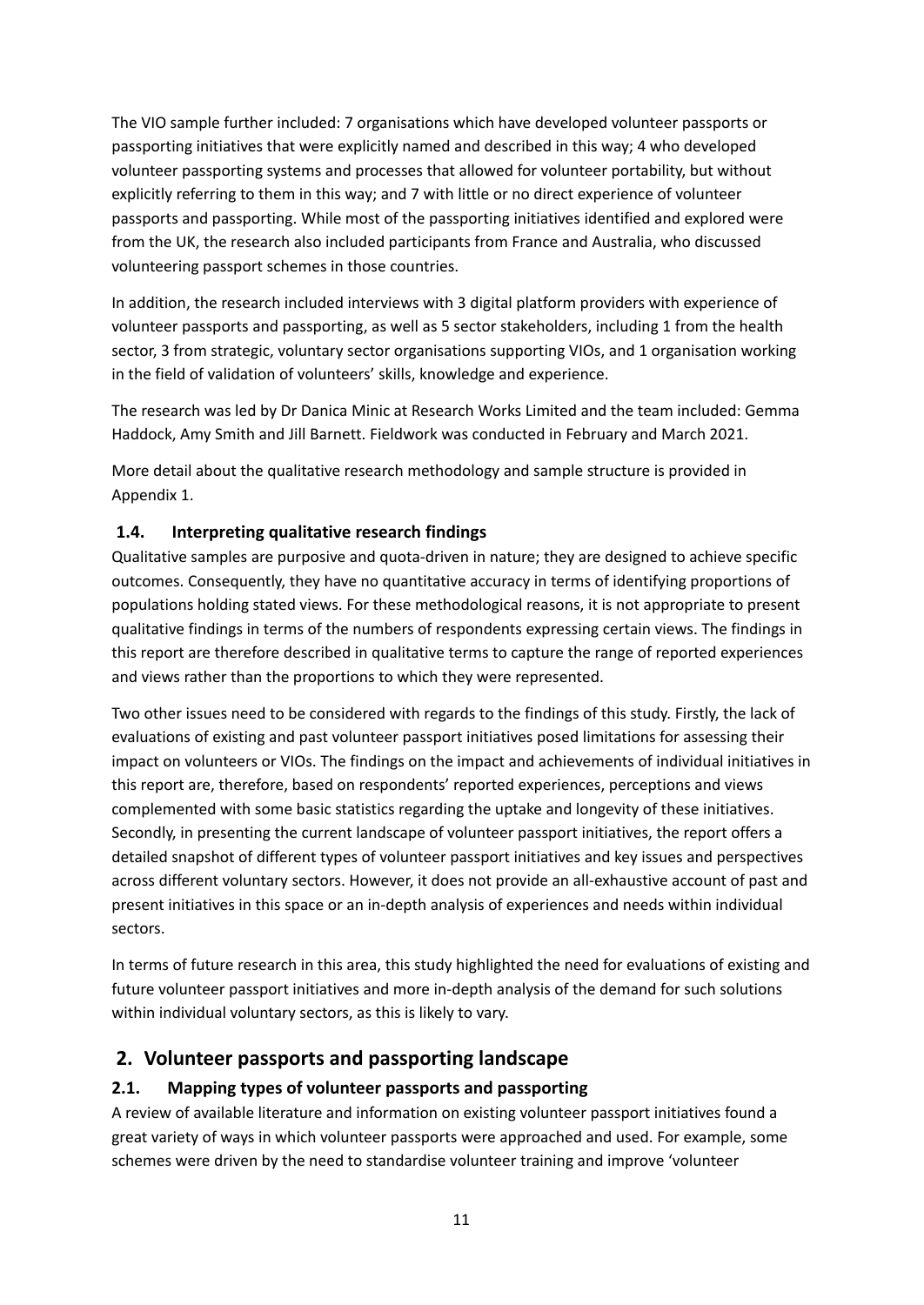portability', that is, make movement of volunteers easier across different organisations and roles. Others aimed to validate and value volunteers' experience, knowledge and skills or provide rewards to volunteers. Four of the schemes explored in this research have existed for over a decade, whereas three others studied here were only being developed. In some instances, the term 'volunteer passport' was used, but other examples involved elements of volunteer passporting without using this terminology.

Within this variety, certain types of volunteer passports and passporting have emerged that could be linked to two broad themes – that of 'volunteer portability', on the one hand, and 'validation and valuing' of volunteers' work and knowledge, on the other hand. These two broad themes offer a potential framework for describing different types of volunteer passports and passporting initiatives. Within each theme, the research found further variety. Individual schemes also sometimes straddled the two categories and aimed both to improve volunteer portability and validate volunteers' knowledge and skills. But as two overarching aims of current volunteer passport and passporting initiatives, the themes of volunteer portability and validation can be useful for mapping existing schemes. This section attempts to offer such an emerging typology and provide illustrative examples for each of the types identified.

#### <span id="page-11-0"></span>2.1.1. Volunteer portability

The concept of volunteer portability refers to the ease of movement of volunteers across different organisations and roles. For example, if VIOs had shared standards for volunteer recruitment and training, this may reduce the need for repeated volunteer checks and training, thus making volunteer movement between organisations easier. Portability has, therefore, mainly been considered with regards to: volunteer checks; training; and in terms of matching volunteer supply and demand across multiple organisations.

Portability of volunteer checks has been recognised in various instances as important for enabling volunteering. For example, DBS checks have been considered in this context to ensure requirements from volunteers and VIOs were proportionate and did not pose barriers to volunteering. For this reason, a new service was introduced in 2013 allowing annual updates to existing DBS checks, without the need to go through the same process for new roles which involved a comparable activity.<sup>8</sup> The service is free for volunteers, in the hope of cutting down the barriers to volunteering posed by the cost, time and bureaucracy involved in applying for multiple DBS checks.

Furthermore, various local authorities in the UK have developed local volunteer passports that aim to standardise basic volunteer training within local areas, thus potentially making it easier for volunteers to move from one organisation to another. Volunteers are awarded training certificates and ID/passports upon completing free, standardised training, typically covering the following modules: equality, diversity and inclusion; first aid; keeping yourself and others safe; health and safety; and person-centred approach. In local authorities with such schemes – for example,

<sup>8</sup> Home Office, 2012. *Free portable criminal records checks announced for volunteers.* <https://www.gov.uk/government/news/free-portable-criminal-records-checks-announced-for-volunteers>; Community First New Forest, *Do I need to DBS check my volunteer.* [https://www.cfnf.org.uk/PDF\\_Files/Community\\_Development/Do\\_I\\_need\\_to\\_DBS\\_check\\_my\\_volunteers.pdf](https://www.cfnf.org.uk/PDF_Files/Community_Development/Do_I_need_to_DBS_check_my_volunteers.pdf)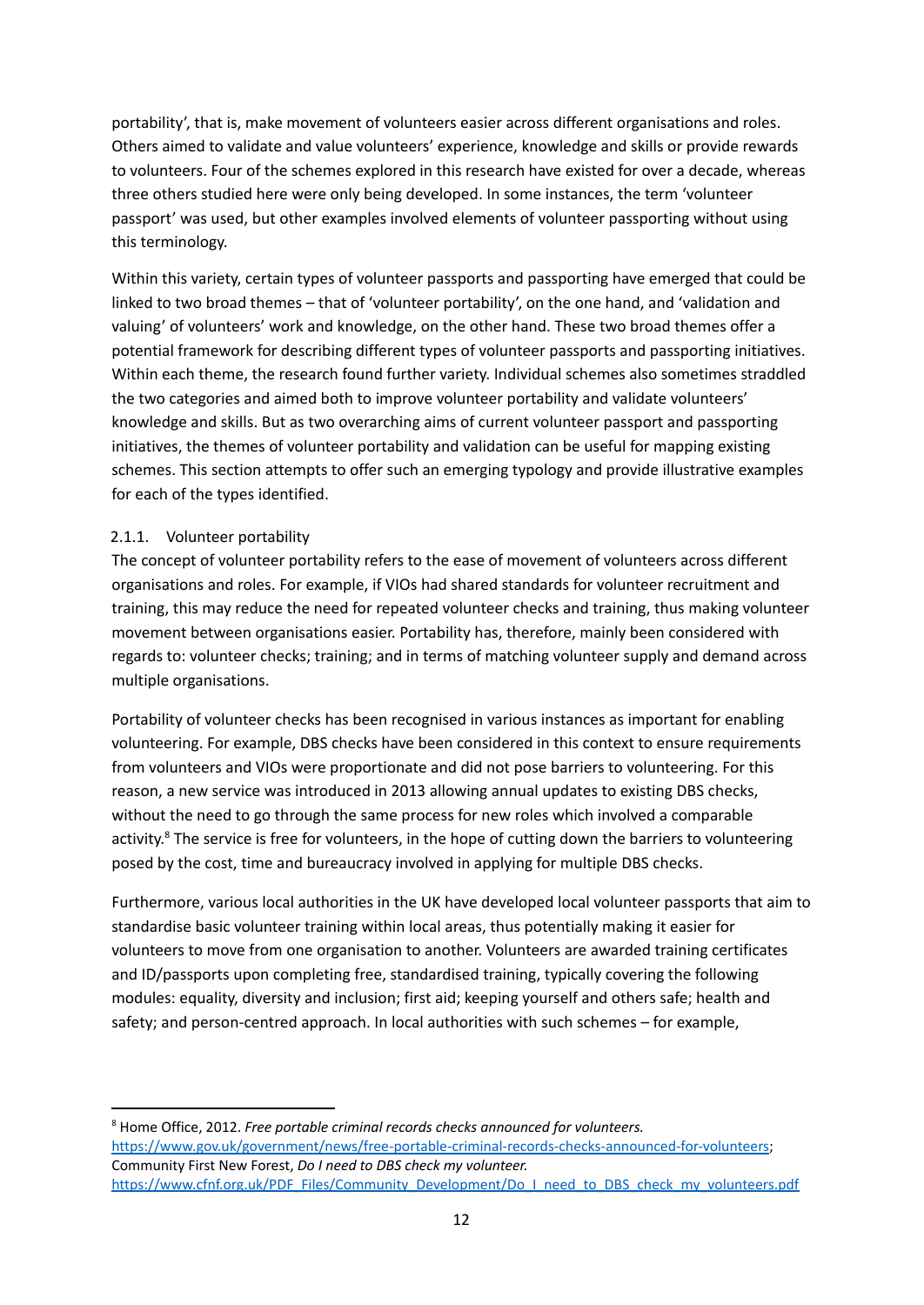Derbyshire, Blackburn, East Suffolk, Doncaster and Slough<sup>9</sup> – the training has been delivered across different sectors, including: health, children and youth activities, heritage and arts and so on.

Similar initiatives have been considered in the health and care sector, driven by the need to standardise volunteer training across health and care VIOs in the context of the shift towards Integrated Care Partnerships (ICPs). For example, Lancashire and Pennine ICP and Health Education England (HEE) piloted a Volunteer Learning Passport<sup>10</sup> in 2018, which provided volunteers with certificates upon completing the core training modules. In addition, HEE have also developed The National Volunteer Certificate<sup>11</sup> which is awarded to volunteers who complete training developed for the Volunteer Learning Passport cited above and 60 hours of volunteering.

Volunteer portability has also been considered in terms of the need for better co-ordination and matching of volunteer supply and demand, particularly in the time of crisis such as those caused by the Covid-19 pandemic, floods or other natural disasters. For example, the need for a joined-up approach to the Covid-19 emergency led some local areas to set up Covid-19 Hubs, with one-point-entry for service users and volunteers across partner VIOs. <sup>12</sup> Their experiences suggest this helped foster volunteer portability across VIOs, enable a faster and more agile response and reduce duplication of work across the sector. The national NHS Volunteer Responder (NHSVR)<sup>13</sup> scheme similarly involved a joined-up approach to volunteer recruitment and onboarding developed by the Royal Voluntary Service (RVS) and St John Ambulance. This meant NHSVR and St John Ambulance volunteers were onboarded through the same process and could be passported across different roles.

In this context, volunteer passporting was also perceived to offer a technological solution for agile matching of volunteer supply and demand in the context of emergency response, but also wider community volunteering. For example, the 2020 Danny Kruger MP review on ways to sustain community spirit shown during the first Covid-19 lockdown suggested that a volunteer passport system could evolve from the existing database created for the NHSVR Programme in response to the Covid-19 pandemic. Elaborating on how this system could work, the review envisioned holders of

<sup>9</sup> More information on these individual volunteer passport initiatives is available at: Derbyshire [https://www.derbyshire.gov.uk/community/volunteering/volunteer-passport/volunteer-passport.aspx;](https://www.derbyshire.gov.uk/community/volunteering/volunteer-passport/volunteer-passport.aspx) Blackburn - [http://www.communitycvs.org.uk/resource/volunteer-passport/;](http://www.communitycvs.org.uk/resource/volunteer-passport/) East Suffolk <https://volunteersuffolk.org.uk/volunteer/opportunities/32180>; Doncaster -

[https://www.doncaster.gov.uk/services/schools/volunteer-passport#:~:text=The%20course%20is%20a%20goo](https://www.doncaster.gov.uk/services/schools/volunteer-passport#:~:text=The%20course%20is%20a%20good,impact%20on%20your%20volunteering%20work) [d,impact%20on%20your%20volunteering%20work](https://www.doncaster.gov.uk/services/schools/volunteer-passport#:~:text=The%20course%20is%20a%20good,impact%20on%20your%20volunteering%20work).; Slough <https://sloughcvs.org/volunteer-passport-scheme/>.

[munity-Hubs-Case-Studies-1.pdf](https://d1ssu070pg2v9i.cloudfront.net/pex/carnegie_uk_trust/2020/09/30090419/LOW-RES-4685-C19C-Community-Hubs-Case-Studies-1.pdf).

<sup>10</sup> *Volunteer Learning Passport.*

<sup>11</sup> *Volunteer Learning*. <https://www.e-lfh.org.uk/programmes/volunteer-learning/> <http://www.communitycvs.org.uk/wp-content/uploads/2019/06/VLP-Guidance-for-Organisations.pdf>

<sup>&</sup>lt;sup>12</sup> For more information on Covid-19 hubs and such partnerships, see: Shukra, Kalbir, 2020. Learning from the Lewisham Covid-19 Hub. Goldsmiths University.

<https://www.lewishamlocal.com/learning-from-the-lewisham-covid-19-response-hub/>. Coutts, Pippa et al. *Pooling Together: How Community Hubs have responded to the COVID-19 Emergency.* [https://d1ssu070pg2v9i.cloudfront.net/pex/carnegie\\_uk\\_trust/2020/09/30090419/LOW-RES-4685-C19C-Com](https://d1ssu070pg2v9i.cloudfront.net/pex/carnegie_uk_trust/2020/09/30090419/LOW-RES-4685-C19C-Community-Hubs-Case-Studies-1.pdf)

<sup>&</sup>lt;sup>13</sup> The NHSVR programme was established by NHS England and NHS Improvement at the start of Covid-19. Royal Voluntary Service and the GoodSAM app were jointly commissioned to enable place-based matching of volunteers with volunteering tasks and volunteer management. Task allocation is based on volunteer availability to help, relevant background checks and training. NHS volunteers have completed over 1.7m tasks since the inception of the scheme. For more information see: <https://nhsvolunteerresponders.org.uk/>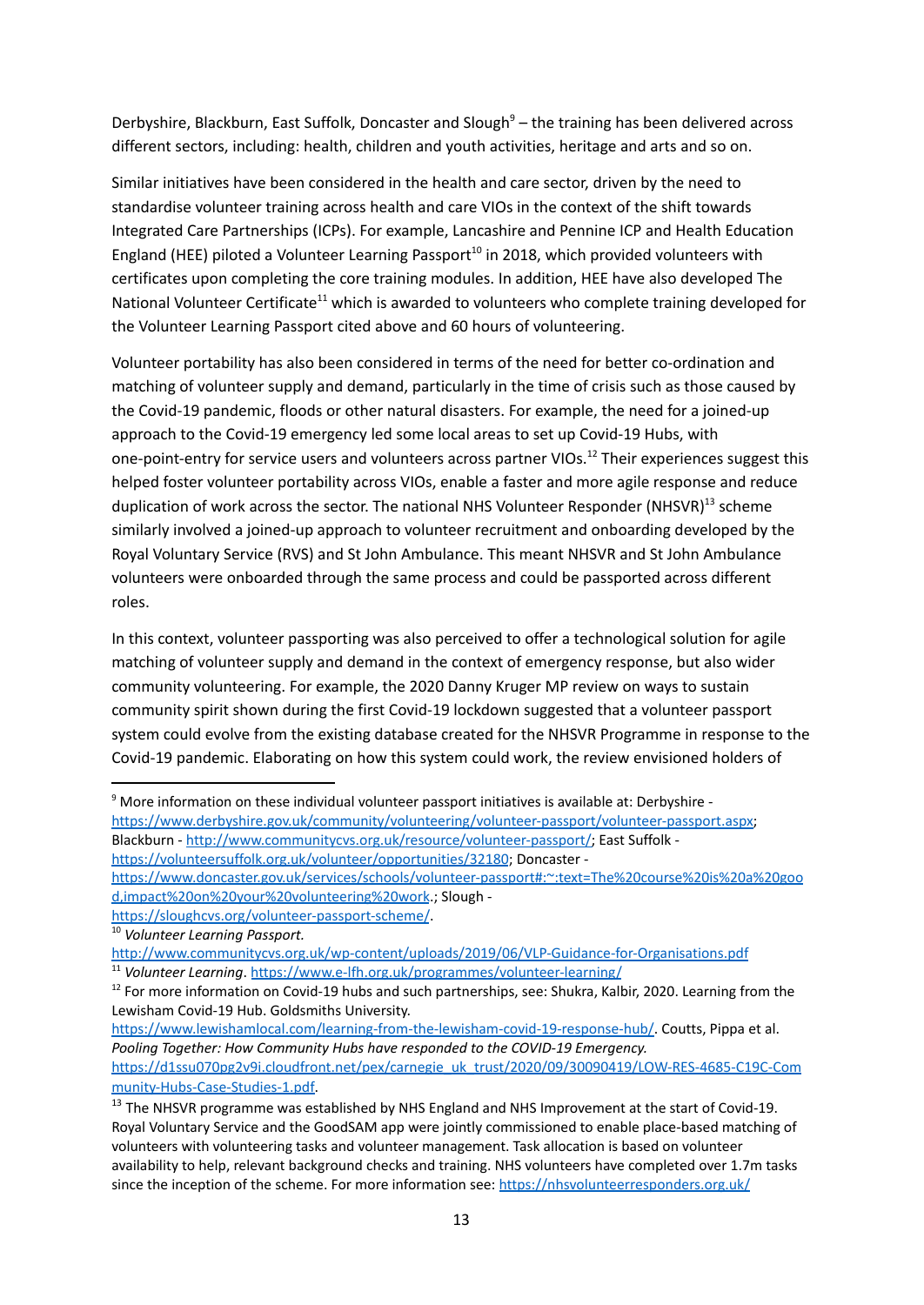volunteer passports would record their skills and availability on the system so they could be matched with opportunities either in the times of crisis as 'national volunteer reserve' or for 'community support' and 'public service'. Such volunteer passport systems could be supported by digital platforms that "adapt to volunteer preferences and organisations' need to allocate tasks and shifts effectively". 14

There are, nevertheless, many digital platforms and organisations that already perform similar roles. For example, volunteering websites such as DoIt and Reach<sup>15</sup> function as mediators between volunteers and VIOs, by publicising volunteering opportunities and allowing volunteers to find those that match their interests, skills and time they have. Local authorities or national councils for volunteering use similar volunteering portals, for example, Lewisham Volunteering, Cornwall Volunteering or Wales Council for Voluntary Action (WCVA) portals. In addition, local volunteering centres have long performed the same role in matching volunteers and organisations who need their help, both digitally and in other ways.

While not all of these different ways of matching volunteer supply and demand would involve passporting, some can be seen in this context as they help match the demand for volunteers to volunteers' interests, skills and time. In doing this, they help co-ordinate volunteer supply and demand more globally across different organisations and potentially improve volunteer portability.

#### <span id="page-13-0"></span>2.1.2. Validating and valuing volunteers' knowledge and work

Validation and valuing of volunteers' experience and contribution is another major framework for approaching and understanding volunteer passports and passporting. From this perspective, volunteer passports have arisen as a tool to record volunteers' work, skills and knowledge, recognising their achievements and giving them evidence they can use for future volunteering roles or employment. Many such initiatives have been developed in Europe driven by the need to validate learning in non-formal and informal settings, particularly as a way to support employment of young people, those returning to employment and vulnerable and marginalised groups.<sup>16</sup>

Typically, volunteer passports focusing on validation include two main elements: a 'product' owned by the volunteer as evidence of their experience and learning; and a 'process' of reflection on their learning through volunteering to identify the skills, experience and knowledge they acquired. This process is often based on particular core competencies, which are sometimes linked to national or international skills frameworks or other formal mechanisms to validate skills in the labour market.

Over the last two decades, a variety of validation tools have been adopted both at national and international levels. For example, a recent compendium of validation tools for volunteers in Europe found 46 tools across different European countries.<sup>17</sup> 25 of the tools listed in the compendium involved volunteer passports used to validate skills and knowledge gained through volunteering. Development of such tools has been partly driven by new laws and policies in this area, for example,

<sup>14</sup> Danny Kruger MP. *Levelling up our communities*, page 31.

<sup>&</sup>lt;sup>15</sup> See: [https://doit.life/;](https://doit.life/) [https://reachvolunteering.org.uk/.](https://reachvolunteering.org.uk/) There are also other platforms performing similar roles, for example a smartphone application Tribe helps match users of social care services and support with voluntary or paid providers of those services in their local area. See: <https://tribeproject.org/>

<sup>16</sup> Joklová, Mária . 2019. *Validation tools for volunteers: Compendium*.

 $\overline{17}$  Ibid. [https://www.improval.eu/images/ImproVal\\_Compendium\\_FINAL.pdf](https://www.improval.eu/images/ImproVal_Compendium_FINAL.pdf)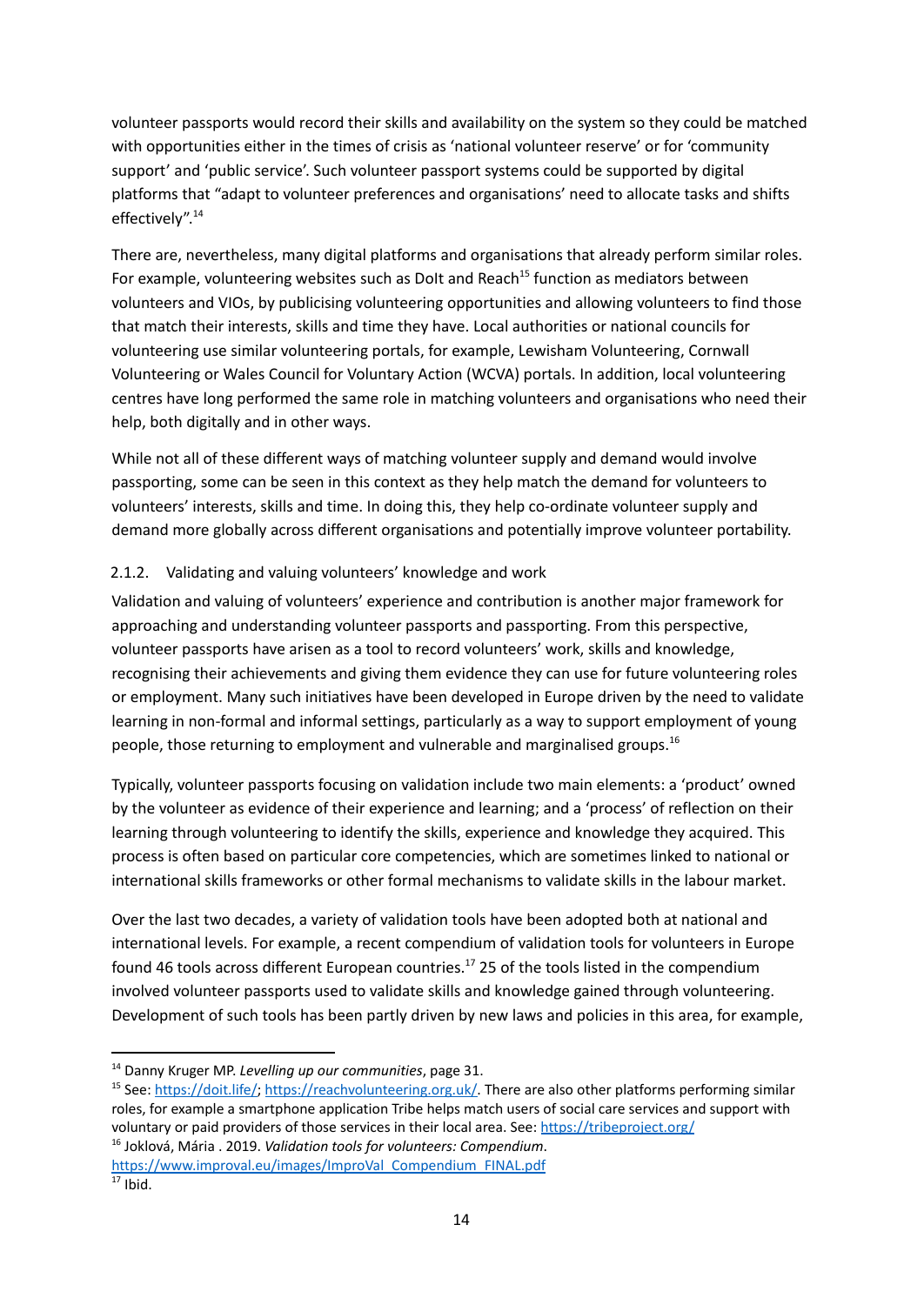through adopting national legislation or recommendations on validation of non-formal and informal learning.<sup>18</sup> Moreover, such tools have been seen as beneficial for addressing (youth) unemployment – particularly, in the wake of the 2008 financial crisis – through recognising the skills acquired through non-formal learning in the labour market. 19

French Passeport Bénévole<sup>20</sup> (Volunteer Passport) is one such example. The passport was created in 2007 by France Bénévolat, a national network dedicated to promoting and supporting volunteering. Its creation was partly driven by the new 2002 legislation in France that provided mechanisms for validating learning through experience, as well as realisation that volunteers lacked support to express and record the learning they acquired through volunteering. The passport was, therefore, designed both as a booklet owned by a volunteer and a skills framework to help the VIOs and volunteers reflect on, and record, the learning that took place.

The Passeport Bénévole allows volunteers to record their volunteering roles, training and certificates, as well as skills and knowledge they developed through volunteering. The aim of the scheme is to impact positively on the volunteer's confidence, offer public recognition for their contribution, and support them in finding employment. For this reason, the scheme has a significant focus on volunteers in particular groups: young people, the unemployed, people returning to work, refugees and other vulnerable and marginalised groups.<sup>21</sup>

Another established example with an exclusive focus on young people is Youthpass<sup>22</sup> – a volunteer passport scheme for young people in the EU. Also launched in 2007, Youthpass has a similar design as Passeport Bénévole, as it involves a volunteer-owned product and a process that supports it. The 'product' is a certificate awarded to the volunteer, evidencing their volunteering activities and learning. The process is a skills framework for reflecting on, and recording, volunteers' learning they gained through volunteering or youth projects. This skills framework is linked to eight key competencies related to lifelong learning and adopted by the EU in 2006.<sup>23</sup> In addition to supporting young people's entry in employment, the scheme also promotes recognition of non-formal learning in the labour market.

The two examples – as well as other similar projects<sup>24</sup> – point to the importance of distinguishing between valorisation and validation of volunteers' experience, skills and knowledge. France

<sup>19</sup> Taru, Marti and Kloosterman, Paul, 2013. *Youthpass Impact Study: Young people's personal development and* <sup>18</sup> For example, a law on the 'Validation of Acquired Experience' was adopted in 2002 in France. This law was one of the factors leading up to setting up of the French Passeport Bénévole (Volunteer Passport) scheme. More broadly within the EU, a number of policy documents were issued promoting validation of non-formal learning, including "Council recommendation on the validation of non-formal and informal learning".

*employability and the recognition of youth work,* page 9.

<https://www.youthpass.eu/en/about-youthpass/youthpass-impact-study/>

https://www.edosfoundation.com/images/UpVal/Upval\_I01 - for\_publication\_.pdf.

<sup>&</sup>lt;sup>20</sup> The Volunteer Passport. <https://gr-eat.eu/the-volunteer-passport-france-benevolat/>; [https://www.francebenevolat.org/actions-et-programmes/valorisation-de-l-experience-benevole/passeport-be](https://www.francebenevolat.org/actions-et-programmes/valorisation-de-l-experience-benevole/passeport-benevole) [nevole](https://www.francebenevolat.org/actions-et-programmes/valorisation-de-l-experience-benevole/passeport-benevole).

<sup>21</sup> France Bénévolat, 2021a. *Le Passeport* Béné*vole*; 2021b. *Valorisez les compétences expérientielles.*

<sup>22</sup> *What is Youthpass?* <https://www.youthpass.eu/en/about-youthpass/about/>

<sup>23</sup> Taru, Marti and Kloosterman, Paul, 2013. *Youthpass Impact Study.* See also: The European framework for key competences, 2006, [http://ec.europa.eu/education/lifelong-learning-policy/key\\_en.htm](http://ec.europa.eu/education/lifelong-learning-policy/key_en.htm).

<sup>24</sup> For more information on similar projects, see: Joklová, Mária . 2019. *Validation tools for volunteers: Compendium.* See also: Edos Foundation, 2019. *Upgrading validation: Assistance For Introducing / Strengthening Validation In The Voluntary Sector.*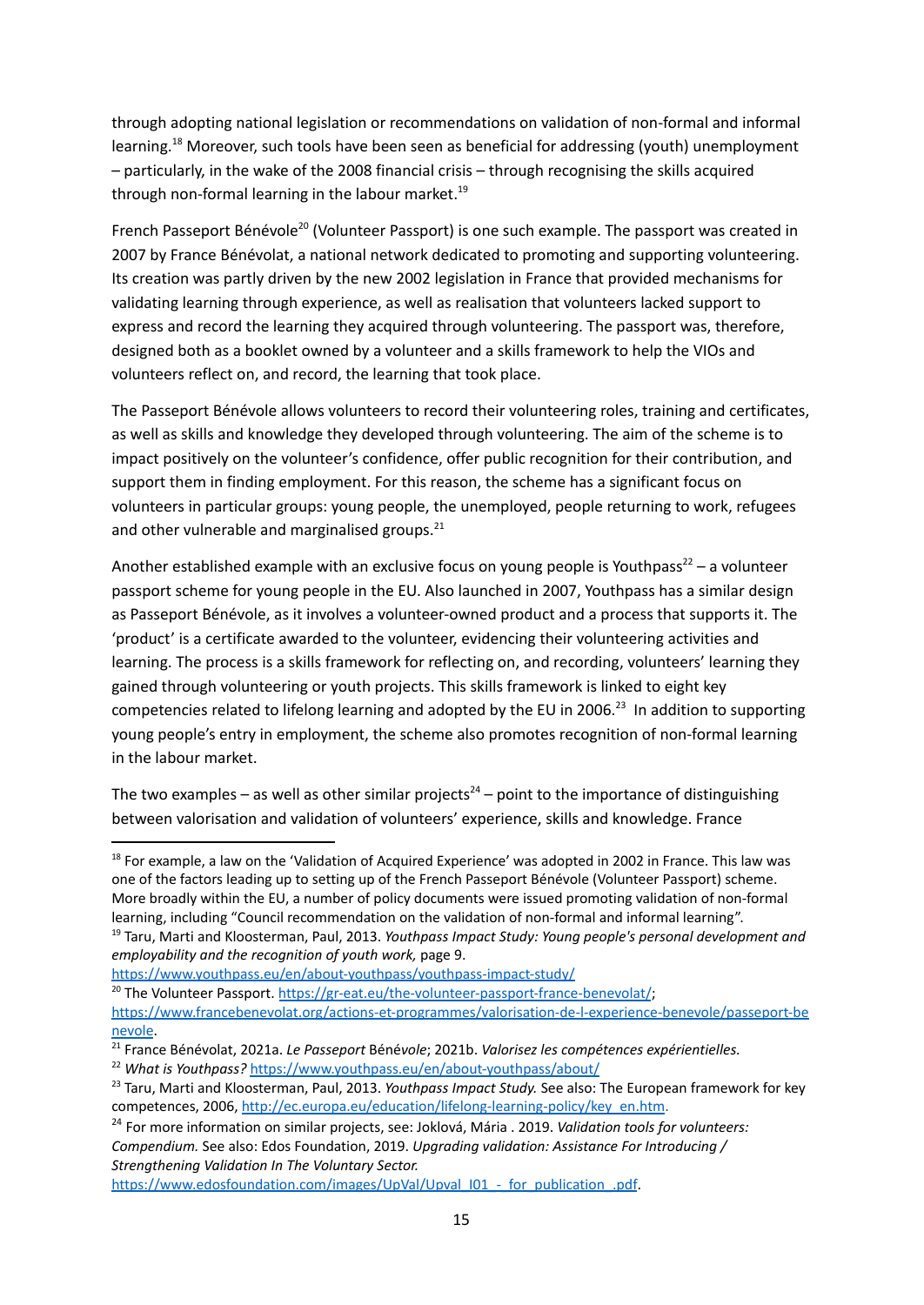Bénévolat, for example, explains that their passport scheme provides valorisation as recognition that aims to increase the volunteer's confidence, as opposed to validation as formal recognition of knowledge and skills, for example, through officially recognised diplomas and certificates.<sup>25</sup> Nevertheless, the Passeport Bénévole can also be used for the purposes of validation, as volunteers can use it as evidence they put forward to obtain all or part of a higher education or professional qualification based on the learning through experience. To further link valorisation and validation, these types of schemes often relate their skills framework to existing national or other relevant skills frameworks used in the labour market.

For example, a similar Romanian Volunteer Passport scheme, VoluntPass, uses the National Qualifications Framework as a reference, so skills and knowledge acquired through volunteering can be linked to academic and professional qualifications recognised in the country.<sup>26</sup> The previously mentioned UK National Volunteer Certificate in the health and care sector is also linked to the Core Skills Training Framework used in healthcare, which volunteers wishing to work in this sector can use the Certificate as evidence of training.

Finally, other ways used to recognise volunteers' achievements and value their contribution involved various reward schemes for volunteers. Volunteer passes or cards have been used to reward volunteers by giving them access to free or discounted events, services, products or learning opportunities. In some instances, such schemes also allow volunteers to record their volunteering experiences and develop a volunteering portfolio.

For example, volunteer passes have been used in the culture and heritage sectors in the UK, as a 'thank you' and incentives for volunteering. Such a scheme operates in the National Trust<sup>27</sup>, as well as regionally across museums in the Northern England<sup>28</sup>. In both cases, the volunteer pass allows volunteers free entry to participating museums and sometimes also additional discounts. The Northern Museum Volunteer Pass also aims to support continuous professional development (CPD) for volunteers by removing barriers to visiting, and learning from, other museum venues.

Elsewhere, similar initiatives have emerged in other sectors involving volunteers. For example, a Lewisham Local card<sup>29</sup> was introduced recently to reward volunteers by giving them access to discounts at local shops and businesses. A survey of card users found that 45% felt the card encouraged them to continue volunteering and 10% reported it encouraged them to volunteer more. 30 In another similar example, young volunteers in Scotland can access a range of rewards. The Saltire Awards scheme allows volunteers to record their voluntary work and get certificates. With each Saltire Award certificate, young people can earn up to 3000 Young Scot Reward points, which they can exchange for rewards and activities for young people.

<https://www.lewishamlocal.com/card/>.

<sup>25</sup> France Benevolat, 2021a. *Valorisez les compétences expérientielles.*

<sup>26</sup> Edos Foundation, 2019. *Upgrading validation.*

<sup>27</sup> National Trust. *Volunteer with us – Benefits of volunteering with the National Trust*. [https://www.nationaltrust.org.uk/nymans/features/volunteer-with-us.](https://www.nationaltrust.org.uk/nymans/features/volunteer-with-us)

<sup>28</sup> *Northern Museums Volunteer Pass Scheme*. See:

<https://www.museumdevelopmentyorkshire.org.uk/about-us/northern-museums-volunteer-pass-scheme/>.

<sup>&</sup>lt;sup>29</sup> Lewisham Local card is run by Lewisham Local, a network of local organisations. Lewisham Local is also part of [London's](https://londonsgiving.org.uk/) Giving, a pan London place-based giving movement. See: *Lewisham Local Card*.

<sup>30</sup> *Lewisham Local Card Evaluation, June 2015-June 2019*.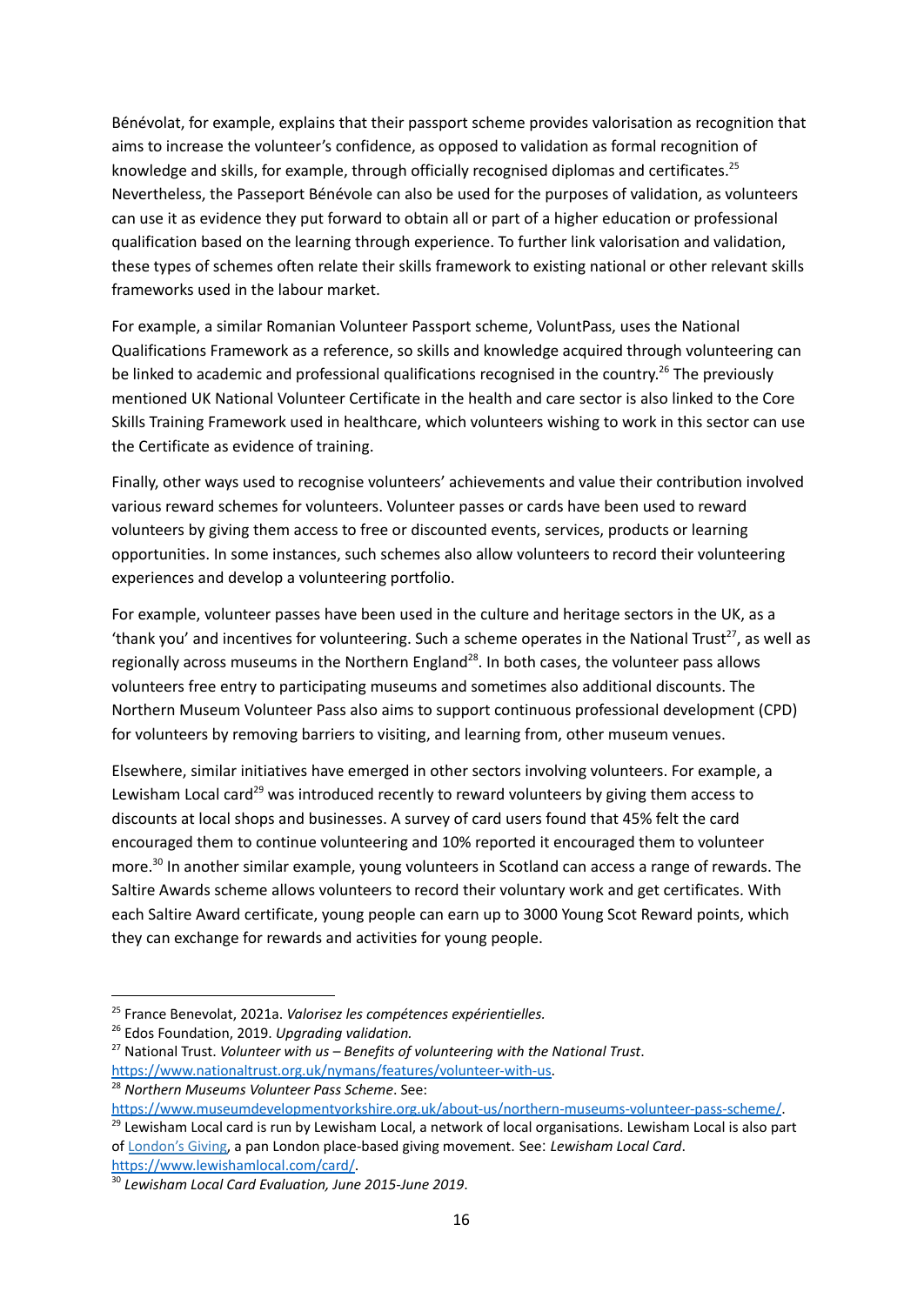While such volunteer reward schemes do not always involve passporting per se, they do relate to volunteer passports in several ways. Firstly, the reward cards are sometimes directly linked to certain elements of passporting, for example, volunteer portfolios or time banks providing a record of someone's volunteering. For example, rewards may be accessed based on the volunteer's record of time spent volunteering. Secondly, in some instances they do encourage some aspects of portability: for example, the Northern Museum Volunteer Pass encourages volunteer learning across participating museums and exchange of volunteer skills across the network. Thirdly, volunteer reward schemes share the broad aim of valuing volunteers and their contribution, which is central in the validation-oriented volunteer passports.

## <span id="page-16-0"></span>**2.2. Drivers for developing passporting products and systems**

Qualitative research with VIOs, sector stakeholders and digital platform providers involved in volunteer passport and passporting initiatives gave further insight into the drivers for their development. In their experience, passporting initiatives broadly aimed to address the following key issues in volunteer recruitment, management and development:

- **Speed of volunteer recruitment, onboarding and deployment (surge volunteering):** Respondents involved in the health and social care or community volunteering discussed passporting in the context of emergency response volunteering, as in the current Covid-19 pandemic or in response to the flooding in the UK or bush fires in Australia. Passporting was used in this context in several initiatives as a mechanism to recruit, onboard and match large numbers of volunteers with local needs for their help at speed. Examples of such initiatives included: NHSVR in the UK, which created a large pool of volunteers who were identity checked and could be deployed rapidly against local needs; a pilot in Australia to create a volunteer passport system that could be used for surge volunteering; and smaller-scale, local collaboration between volunteer centres and/ or VIOs to provide a single-entry point for volunteers across participating VIOs, for example, as in the case of the Lewisham Covid-19 Response Hub.<sup>31</sup>
- **● Tailored and agile matching of volunteers with volunteering opportunities:** The need to improve the effectiveness of matching volunteer supply and demand and make it more tailored has been another driver behind developing some passporting solutions. In these instances, volunteer passports or passporting systems were hoped to: enable re-deployment of volunteers who may not be utilised to tasks and places where they were needed; allow VIOs to be more proactive in matching volunteers with opportunities based on their interests and skills; and support micro, ad hoc, event- and place-based volunteering across different organisations.

Tailored matching of volunteer supply and demand was, thus, an integral part of several initiatives with passporting elements discussed in this research. For example, some VIO respondents have reported using passporting solutions for event-based volunteering, where a pool of volunteers with experience and interest in this type of volunteering could be accessed and matched with events across different organisations or within a particular area efficiently. Similarly, some health volunteers in this sample found using the GoodSAM app utilised by the NHSVR programme or other similar platforms an easy way to receive tasks to help those in need during the pandemic based on the tasks and location they specified. Tailored matching where

<sup>31</sup> Shukra, Kalbir, 2020. *Learning from the Lewisham Covid-19 Hub*.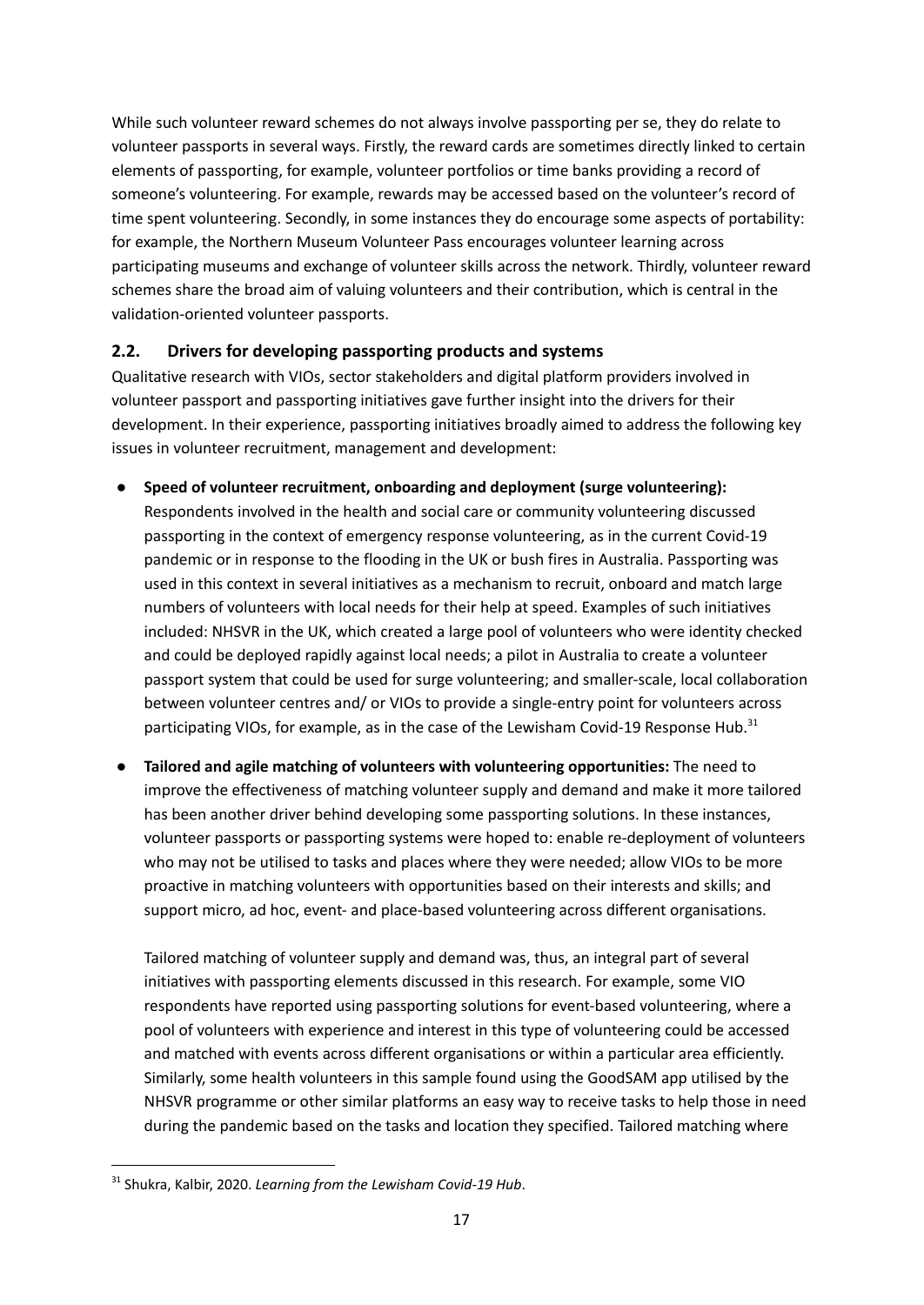volunteers are sent notifications based on their criteria was also an essential element in a couple of other volunteer passports which are being developed within the healthcare and community volunteering sectors in the UK and Australia.

On my GoodSAM app, I had to fill in a load of stuff and then it gives me tasks. So, you can then open the tasks based on what you've said you can do. [...] With the GoodSAM app, when you log on to the app you can say you're on duty, and that means you're available. I work full time, so if I get something that says it's 3 o'clock on a Tuesday, I'm not going to be able to do it. So, *[being able to specify availability] is really good*. [Volunteer, health]

While tailored matching is not new – and has been done by volunteering websites and volunteer centres – doing this in ways that allow for volunteer portability across organisations and micro, task-based volunteering has been an additional dimension of matching within volunteer passporting solutions.

**● Reducing duplication in volunteer recruitment and onboarding:** VIO respondents and stakeholders explained passporting reduced duplication in volunteer vetting and training, thus saving time and cost to both volunteers and VIOs. For example, a volunteer management system in the museum sector involved some elements of passporting of this kind. The system allowed for centralised checking of volunteer identity, DBS and right to work, so volunteers could take up volunteering opportunities across participating museums without having to repeat the same administrative tasks each time. The respondent stressed this reduced administrative burden on both volunteers and VIOs, saving time and cost and potentially reducing barriers to volunteer recruitment. A similar role was performed by a local volunteer centre as another respondent explained, so their member VIOs did not have to repeat some of the basic checks they did for volunteers.

*We wanted to make it easier for volunteers [with our volunteer passport], based on the research we had showing volunteers wanted to volunteer for more than one organisation. Volunteers have been making the case for decades because of the frustration of the administrative burdens of volunteering, going through the ID checks, police checks and everything else with every single organisation they volunteer for*. [VIO, cross sector]

**● Standardising volunteer training and management:** Several different passporting initiatives explored in this research stemmed from attempts to standardise volunteer training in a local area and/ or within a particular sector. The place-based initiatives focused on providing centralised and standardised entry-level training that was delivered across different sectors. The sector-based initiatives focused on standardising training in more specialist, sector-specific ways, for example, standardising volunteer tour guide training across a group of museums or developing shared training resources, standards and certificates for volunteers in healthcare.

*We commissioned e-learning for Health (e-LFH). It's the main body that does all the e-learning for the NHS. When we set out to develop the volunteer learning, we particularly wanted to make this learning applicable to all volunteers in Health and Social Care, not just NHS, bearing in mind the purpose of the project was all about integration.* [VIO, Health]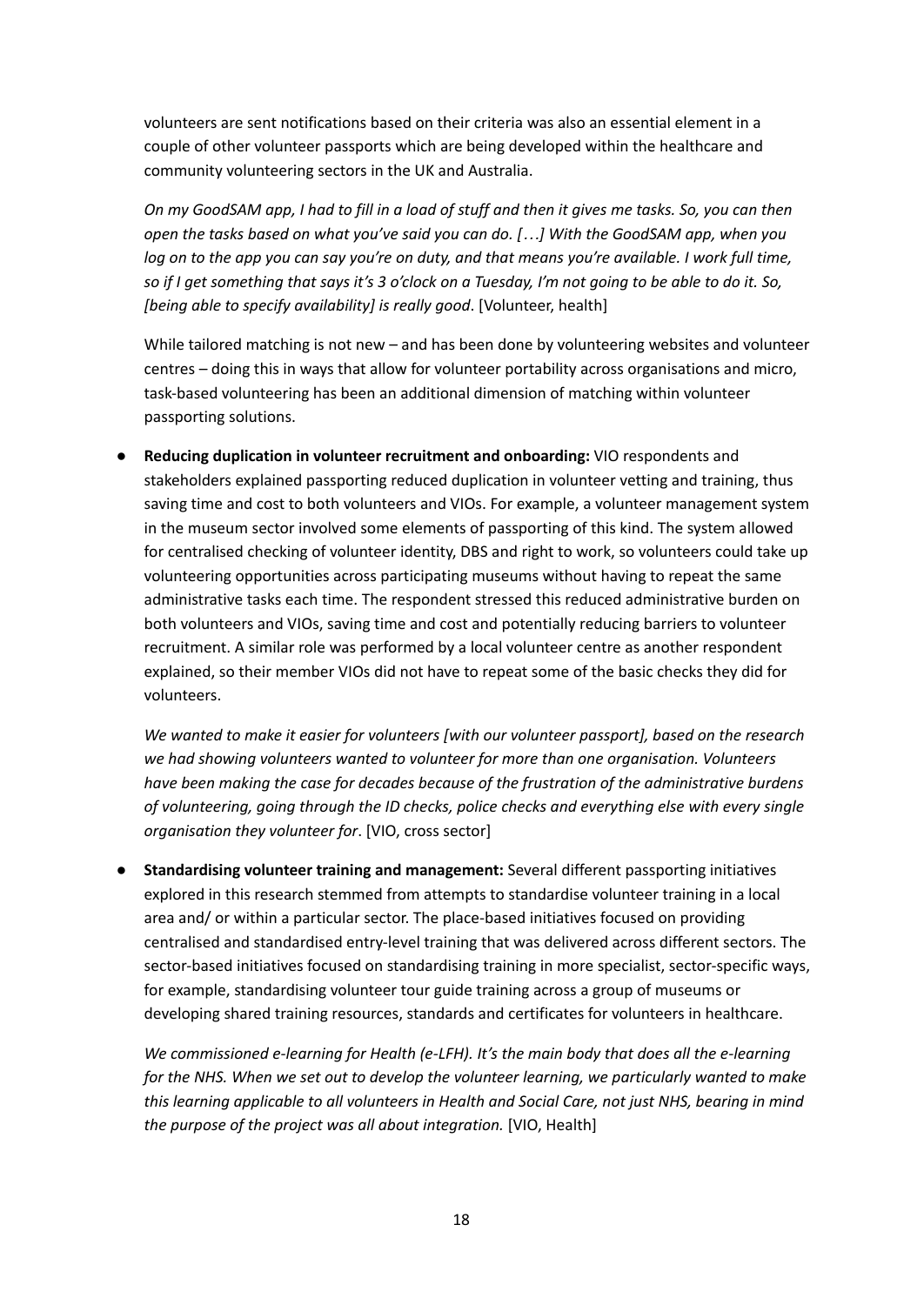Respondents involved in these diverse initiatives to standardise volunteer training highlighted several main drivers for this. Firstly, respondents explained these initiatives sought to improve the consistency of training volunteers in particular areas or sectors had and were provided by VIOs, as well as overall messages being given to volunteers. This consistency of training was also meant to provide some quality assurance over volunteer preparedness to take up particular volunteering roles. Secondly, standardising training also aimed to allow more volunteer portability and sharing of volunteers across different local or sector-based organisations. Thirdly, standardisation – and in some instances also centralisation – of training was hoped to bring cost savings for VIOs and save time to volunteers by reducing duplication in training.

**● Developing, supporting and valuing volunteers:** Finally, some passporting initiatives discussed in this research focused on volunteer development and benefits from volunteering, rather than the benefits for VIOs or VIO service beneficiaries. This involved volunteer passports as portfolios of volunteer experience and skills, which they could use as evidence to validate their learning with other volunteering organisations or employers. Respondents involved in such initiatives stressed the confidence-building and public recognition aspects of such passports, as well as their role in supporting young people, unemployed people or marginalised groups in terms of personal development, wellbeing, employment and social integration. Wanting to value and thank volunteers was also cited as a driver for volunteer award and reward initiatives.

*The reason [for the volunteer passport] was because quite a few unemployed people going to this Employment Bureau were also people doing volunteer work. The purpose at the beginning was, is it possible for the Employment Bureau, that is the government, to acknowledge volunteering as something instrumental to lead to a real job? That was the very beginning.* [VIO, infrastructure organisation]

#### <span id="page-18-0"></span>**2.3. Elements and models of volunteer passports and passporting**

Respondents across our VIO, digital and sector stakeholder sample described some key elements of volunteer passports and passporting. This included the organisational, technological and policy infrastructure needed to support volunteer passports and passporting, as well as how particular volunteer passports as products owned by the volunteer were conceptualised or worked. These different elements served two key functions within volunteer passports: 1) enabling volunteer portability and 2) validation and valuing of volunteers, as previously mentioned.

The diagram below shows the organisational infrastructure sitting behind passporting centred on portability and key components and processes involved in volunteer passports as products owned by the volunteer. However, it is worth noting that often these elements were not all included in individual volunteer passport initiatives. Rather, different volunteer passports and passporting projects resembled jigsaws that combined these elements in different ways. Due to the complexity of different infrastructures required, the diagram does not include technological solutions respondents linked to passporting, but these are discussed later in this section.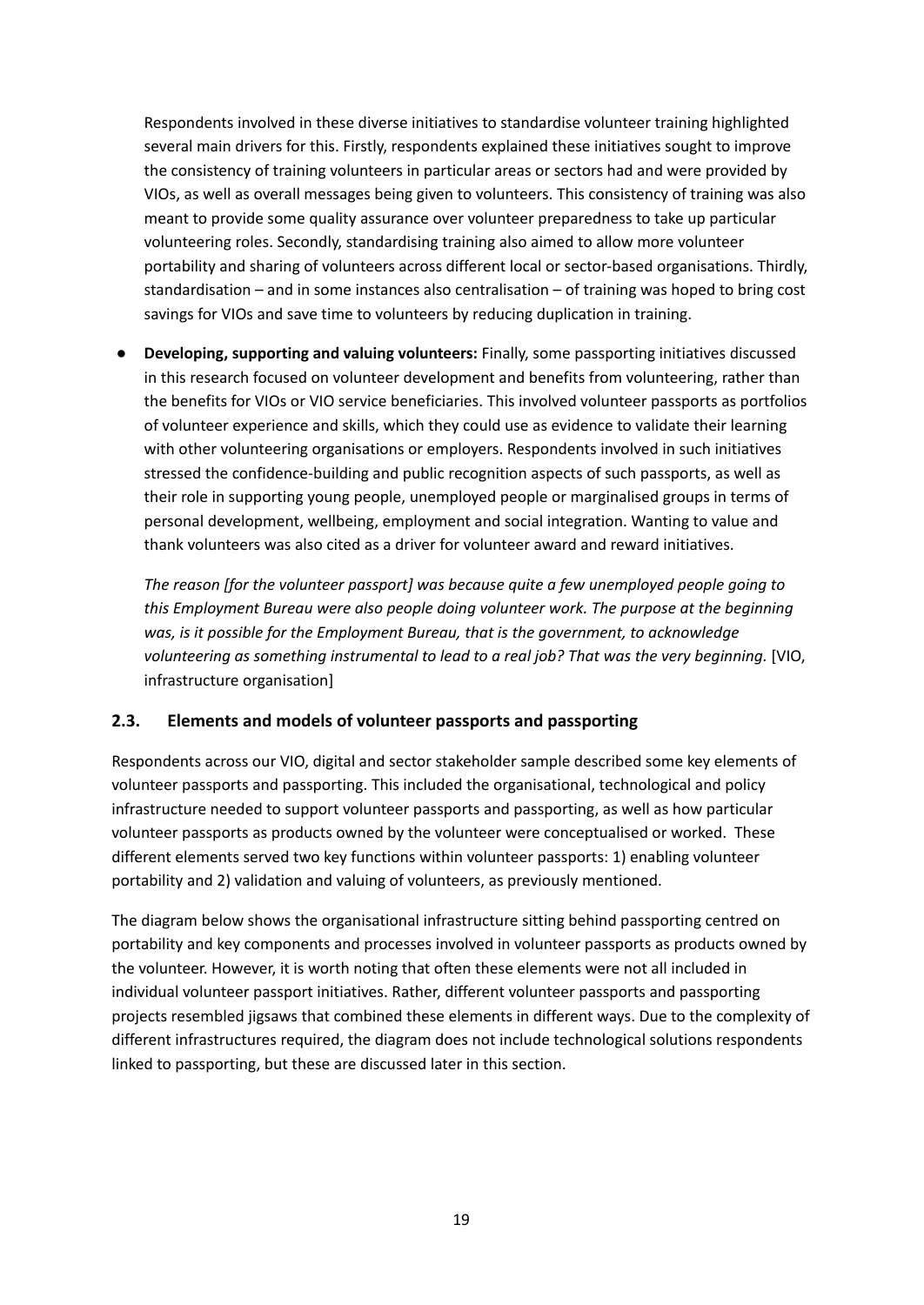

*Figure 1: Elements of volunteer passporting*

The key elements of volunteer passports and passporting shown in the diagram are explained in more detail below, as well as relationships between them.

**● 'Federations of trust':** In the context of volunteer passporting, this term was used to refer to groups of organisations with some aspects of shared volunteer recruitment and onboarding. In the initiatives explored in this research, organisations in 'federations of trust' had either a same local area or sector in common or both. Their collaboration involved a joined-up approach to volunteer recruitment and onboarding which allowed organisations to trust and accept each other's volunteers or have centralised recruitment and onboarding systems and processes.

*It's about the different systems and about people trusting the system. So, if I recruit a volunteer through the system and that person pitches up at your door to volunteer, you trust that what* we've used to recruit that volunteer is reliable. It's tamper proof, it's safe, it's solid and it does *what it says on the tin.* [VIO, Health]

The extent, scale and levels at which this collaboration occurred varied greatly. In one example from the UK, 3 local organisations came to an agreement to have a one-point entry for their volunteers during the Covid-19 pandemic, so volunteer vetting and training would be centralised. In another example from Australia, 20 organisations across one state joined the volunteer passporting system, with vetting of volunteers conducted centrally by the technological partner on the scheme. Importantly, each of these 'federations of trust' needed to agree who will perform the role of a verifier confirming that information listed on volunteer profiles was genuine and up-to-date.

**● Standards and agreements:** Shared standards in terms of volunteer vetting and training requirements were mentioned by VIOs and stakeholders involved in passporting initiatives as another building block required for volunteer portability. Respondents explained that shared standards and data sharing and governance agreements would be critical for organisations to be able to trust that volunteers vetted and trained by another participating organisation would meet their requirements.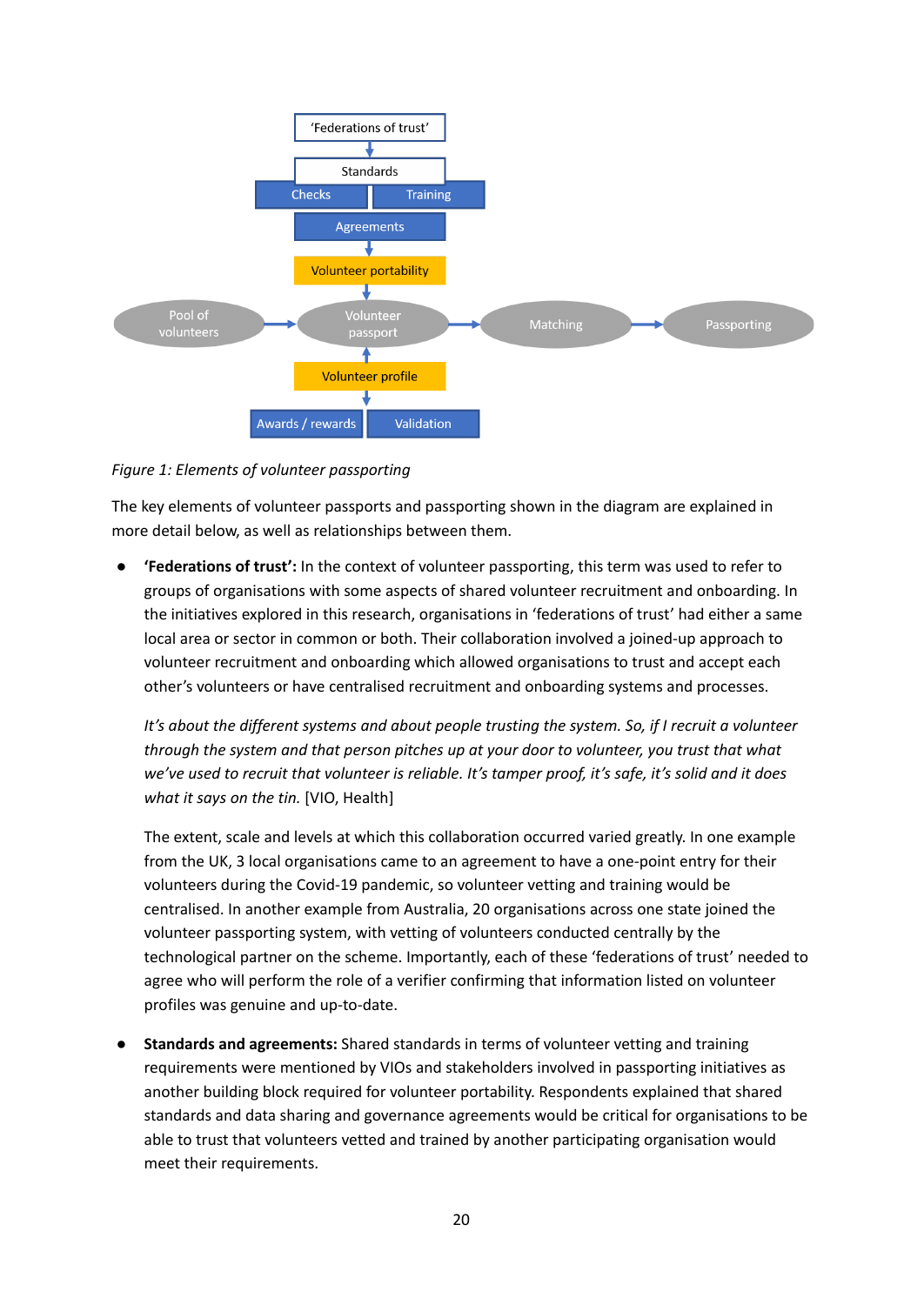*It's about standardisation of learning, so all volunteers were getting that basic learning, and also that volunteers could pull down a certificate to show they've done the training and it was portable. The portability was the most important aspect of it, which is why we worked with e-LFH because they had the infrastructures, the database and technology to do that.* [VIO, Health]

The extent to which shared standards were developed and implemented varied greatly. For example, where entry-level volunteer training was developed and offered centrally, local VIOs often welcomed this training as standardised volunteer induction. Similarly, specialist training was sometimes standardised and used by participating organisations, for example, tour guide training in the museum sector. In the volunteer passport example from Australia, the volunteer passport platform included libraries of accredited training that volunteers could add to their profile and VIOs could choose to accept or not.

*The core content remains the same, so we have equality, health and safety, safeguarding, first aid and person-centred working as the core units, but really flexibly delivered in terms of, you're drawing on your cohort for their experiences and where they're based as volunteers.* [VIO, local authority]

**● Volunteer portability:** VIOs and stakeholders involved in passporting hoped the elements above would provide an infrastructure that would allow for volunteer portability, although this was sometimes achieved in fragmented and limited ways. For example, where there was a centralised volunteer management infrastructure through volunteer centres or teams serving participating organisations, portability worked as member organisations accepted centralised vetting and certain kinds of training for volunteers. In local areas with standardised volunteer training offer, this provided portable basic training for volunteers and VIOs, but portability in this context did not also include volunteer checks and vetting. In another example, where three organisations embarked on collaboration in volunteer management, they achieved a one-way portability from an organisation with most stringent standards into the other organisations but not the other way round.

We want a core list of things like police check, working with children checks, for the volunteer to be able to do that once, to be able to have a system that is trusted by the VIOs, so they don't *request that they do it again. This requires some broader systemic change with VIOs so that there's some agreement, and probably some extra standards on what those key elements are that people will be able to trust.* [VIO, cross sector]

Nevertheless, portability of volunteer checks and training remained a goal that VIOs and stakeholders involved in such initiatives shared and were working towards. In particular, respondents within the health sector in the UK reported they were in the process of developing a proof of concept for volunteer passport models that would allow for volunteer portability. In one such model, volunteer checks would be performed centrally – for example, by a local volunteer centre – and would be stored digitally on the volunteer profile, along with any training and certificates. Volunteers would control their profile and consent to share with VIOs if they were interested in volunteering with them.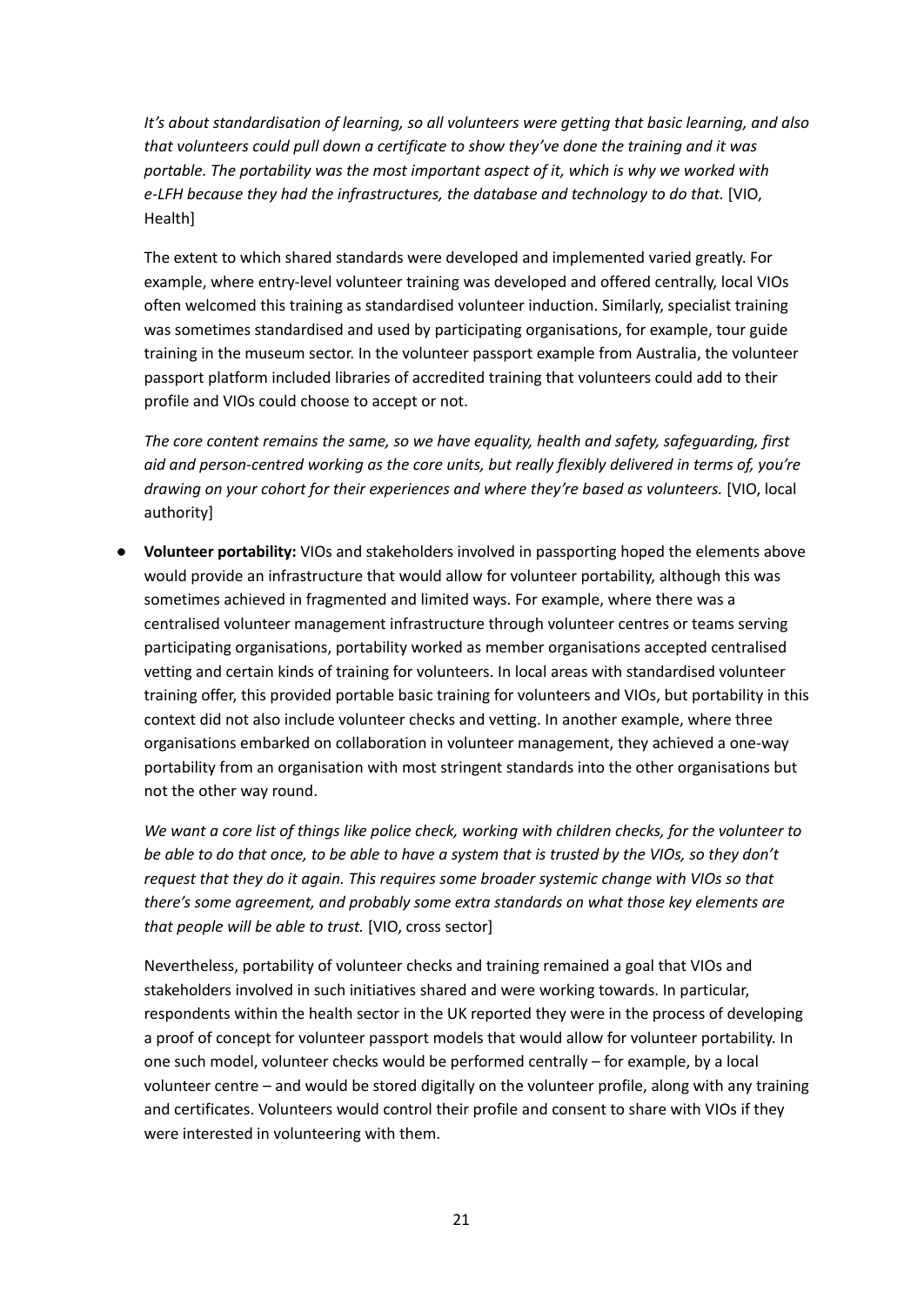*Strategically and culturally, this is the most important part of this. If we use the existing CVS's, one CVS in each of the ICPs becomes the verification centre for that ICP, so they're then responsible for all the recruitment of all the volunteers in that ICP, including for that statutory sector as well. That puts the voluntary sector in a very strong position of responsibility, and in terms of integration I think it's probably the icing on the cake.* [VIO, Health]

- **● Pool of volunteers:** Another key element in the passporting models centred on portability particularly in the context of emergency response – was having a pool of volunteers that VIOs can access to promote their volunteering opportunities based on criteria set by volunteers within their profile. Such pools of volunteers were created in several passporting initiatives, including: the NHSVR scheme and a local Covid-19 hub where several VIOs organisations had one-point entry for volunteers in the UK; and an Australian volunteer passport pilot project where all volunteers who registered on the online passport system comprised this pool.
- **● Matching:** Agile and tailored matching of volunteers to relevant volunteering opportunities and tasks was another common element of passporting solutions focused on portability. Some VIOs explained this worked particularly well for certain types of volunteering, for example, event volunteering which was ad hoc and limited to a particular set of volunteer tasks and skills.

Some VIOs developing passporting models within the health sector or emergency response context also argued matching across different organisations was suited to localised, place-based volunteering, particularly in the emergency response context. These respondents suggested place-based volunteering was agnostic to individual organisations as some volunteers wanted to help out locally without necessarily being attached to particular organisations. Some volunteers in this sample also talked about volunteering in similar, place-based ways during the pandemic, often under the radar of the voluntary sector and without any vetting or training. For example, a respondent explained how they used the Nextdoor<sup>32</sup> app to help local people who posted they needed support with particular tasks during the pandemic.

*One of the recurring things that comes up persistently and continuously is the sense that, for this new group of volunteers, they are volunteering primarily for their community, for their locality, for people who live near them and the NHS in their region. And actually, what they're really delighted about is that NHS Volunteer Responders enables them to do that with support safely.* Actually, they would want from us and from the wider system the ability to take all of that great *work that they've done, their DBS's, their training and all the other things, and move to other providers in their locality that are delivering and doing similar things*. [VIO group, health]

**● Volunteer profile (portfolio):** This element straddled the portability and validation agendas, as it was central to both types of initiatives. In the portability-oriented passporting, the volunteer profile was intended to provide proof of their ID, DBS and any other checks, and potentially training and volunteer certificates they had. It was also meant to filter volunteering tasks and opportunities so that these could be promoted to volunteers in targeted ways. In the validation-oriented volunteer passports, the profile served some additional purposes. For example, as respondents familiar with these types of passporting explained, the profile provided

<sup>&</sup>lt;sup>32</sup> Nextdoor is an app that can be used to connect to neighbours and local businesses, organisations, services, recommendations etc.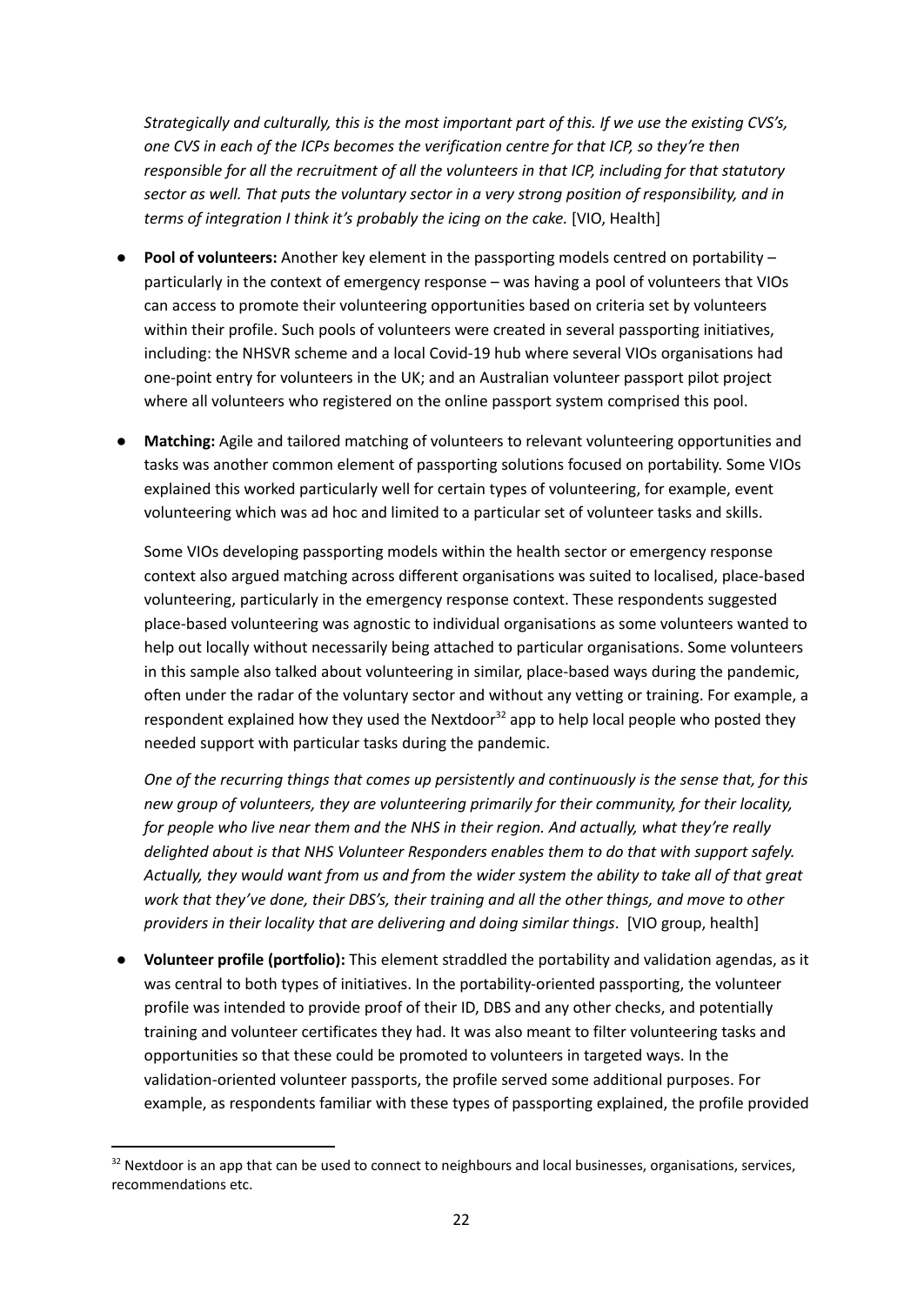a verified record of the volunteer's experiences, knowledge and skills which they could then use as evidence for the purposes of volunteering, employment or validation.

*What we want to do is collect volunteering opportunities, so that in one place, people can browse, apply, and then when they volunteer, that is recorded in their volunteer passport as well.* So, the passport will be able to be developed to have a bit of a record of their volunteering. [VIO, cross sector]

**● Validation and valuing:** The volunteer profile as a record of their volunteering was sometimes linked to additional mechanisms to validate their learning or value their contribution. As VIO respondents explained, using the volunteer passport for these purposes was enabled by the broader policies recognising non-formal learning and developing routes to validation. For example, a respondent explained that in France the Passeport Bénévole could be used as evidence towards a Diploma based on non-formal learning.

*We have a validation of prior learning and the work written down in the Passeport Bénévole, will be taken into account for achieving a diploma, or part of a diploma. What is interesting is that the Ministry of Education, with what we call VAE, Valorisation of Acquired Learning, takes into account every experience, every volunteer experience, to help the person get part of a diploma or to get the full diploma.* [VIO, cross sector]

In addition to validation, there was a strong element of recognition and valuing of volunteers associated with some volunteer passport schemes. For example, some VIO respondents talked about the public and celebratory nature of ceremonies in which volunteer passports were awarded to volunteers. For example, the ceremonies would often be held in town halls to mark the achievement of volunteers and families and friends would attend. In some instances, volunteer profiles as records of their volunteering contributions and achievements were also linked to different award and rewards schemes.

As mentioned earlier, these different elements were combined in different ways in examples of volunteer passports and passporting respondents discussed. VIOs' experiences also varied in whether these elements were combined as part of the same product and platform or whether they had different systems and processes that performed some of the functions associated with volunteer passports and passporting. Another variation concerned the extent to which respondents felt volunteer portability was realised through their passporting or other systems: while some felt this was achieved in partial or specific ways, for others this was still a goal they were hoping to achieve in the future. The diagrams below illustrate these diverse models uncovered in which the different elements described above were combined in differing ways: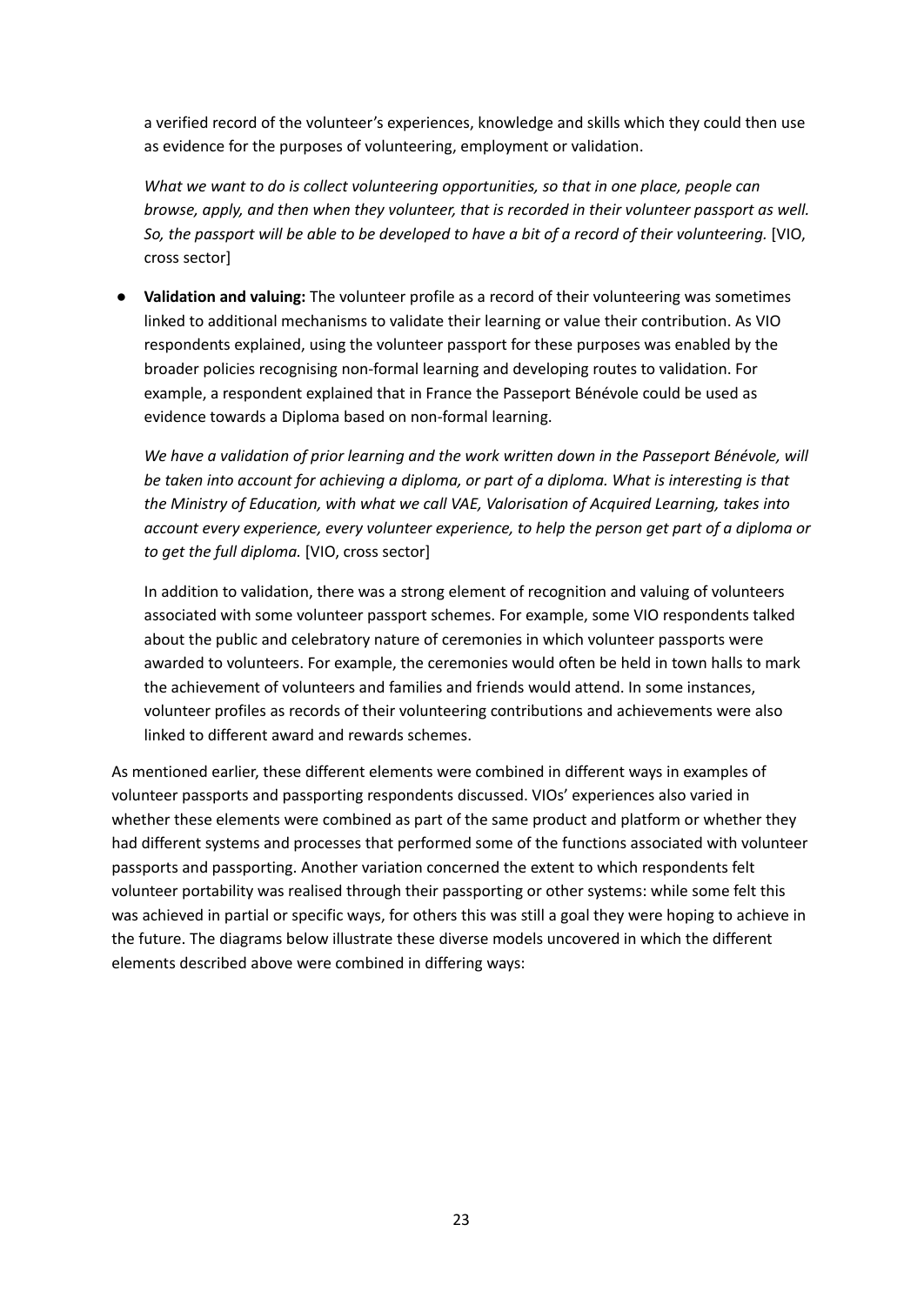

#### *Figure 2: Model A: Shared standards and centralised volunteer management*

*Description:* This was the most comprehensive volunteer passporting model uncovered in this study. In this example the federation of trust between organisations had led to agreed checks and training standards which were then managed centrally and were portable across roles and VIOs. This linked into a volunteer profile and matching of volunteers with opportunities. In some instances, however, volunteer vetting was not centralised but participating organisations accepted each other's checks.

The motivations behind creating this passporting model ranged from adoption in response to COVID-19 for surge volunteering purposes, to speeding up the on-boarding of volunteers through avoiding duplication of training and checks.

This model was used in a diverse range of ways when considering sector and geography:

- For local or regional schemes that operated across sectors but focussed on community tasks;
- For a sector-specific scheme within culture;
- The only national scheme that fits within this model to some extent was NHSVR, as it involved a joined-up volunteer recruitment and onboarding process for participating organisations.

It is worth noting that while some schemes had implemented all of the jigsaw pieces of the diagram above, others were still developing some aspects. For example, in one the organisers were looking to improve on the matching element and another was in the process of developing volunteer profiles. To that extent, the diagram above is showing an idealised version of this model that different actual examples have achieved to different extent but were striving towards.

These schemes were not aimed at any one type of volunteer; though central to them all was the idea that volunteers were in a 'pool'. To that extent, they would only appeal to volunteers who were not put off by the idea of being in a pool, which is one of the challenges discussed in the next chapter.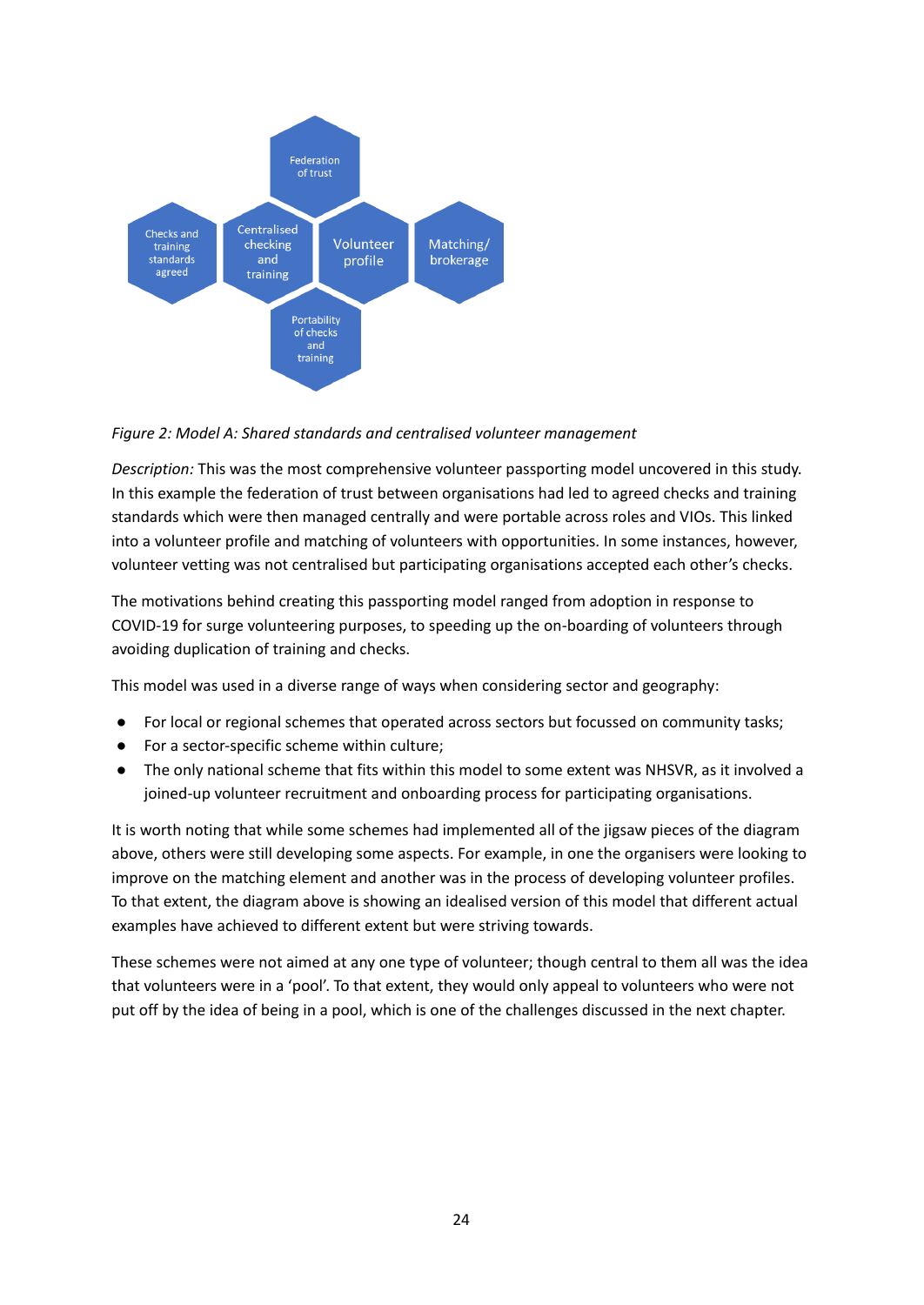

*Figure 3: Model B: Training-based volunteer passport*

*Description:* This model focuses on setting common training and standards across organisations which allows for portability of this training across VIOs, and validation of volunteer experience.

The motivations behind developing this model of passporting were both the efficiency benefits for VIOs of sharing the training and the portability of volunteers. This model also aimed to recognise the value volunteers add and reward volunteers in the form of validation and learning.

This model was used in instances where there was a common sector (e.g. in healthcare) or a local region (e.g. local authority volunteer passport). No examples of a national scheme of this type were discovered, although with the HEE volunteer learning passport may yet become more widely used across the NHS as it is integrated with the NHS Volunteer Certificate.

This type of scheme was again not aimed at a particular type of volunteer though the training focus (and time commitment this entailed) meant they tended to appeal to those who wanted to invest time in volunteering and volunteer for more than one organisation or were attracted by the idea of having a training certificate.



*Figure 4: Model C: Matching and potential portability of skills*

*Description:* This model links together matching volunteers with opportunities alongside allowing volunteers to create a profile or portfolio of their skills. These initiatives did not include common training or standards, rather put this in the hands of volunteers allowing them to update their skills and experience.

This model was often derived from the needs of the volunteer and allowing them to connect with their local community, grow experience to help them find paid work. The schemes were also motivated by a desire to help VIOs find volunteers.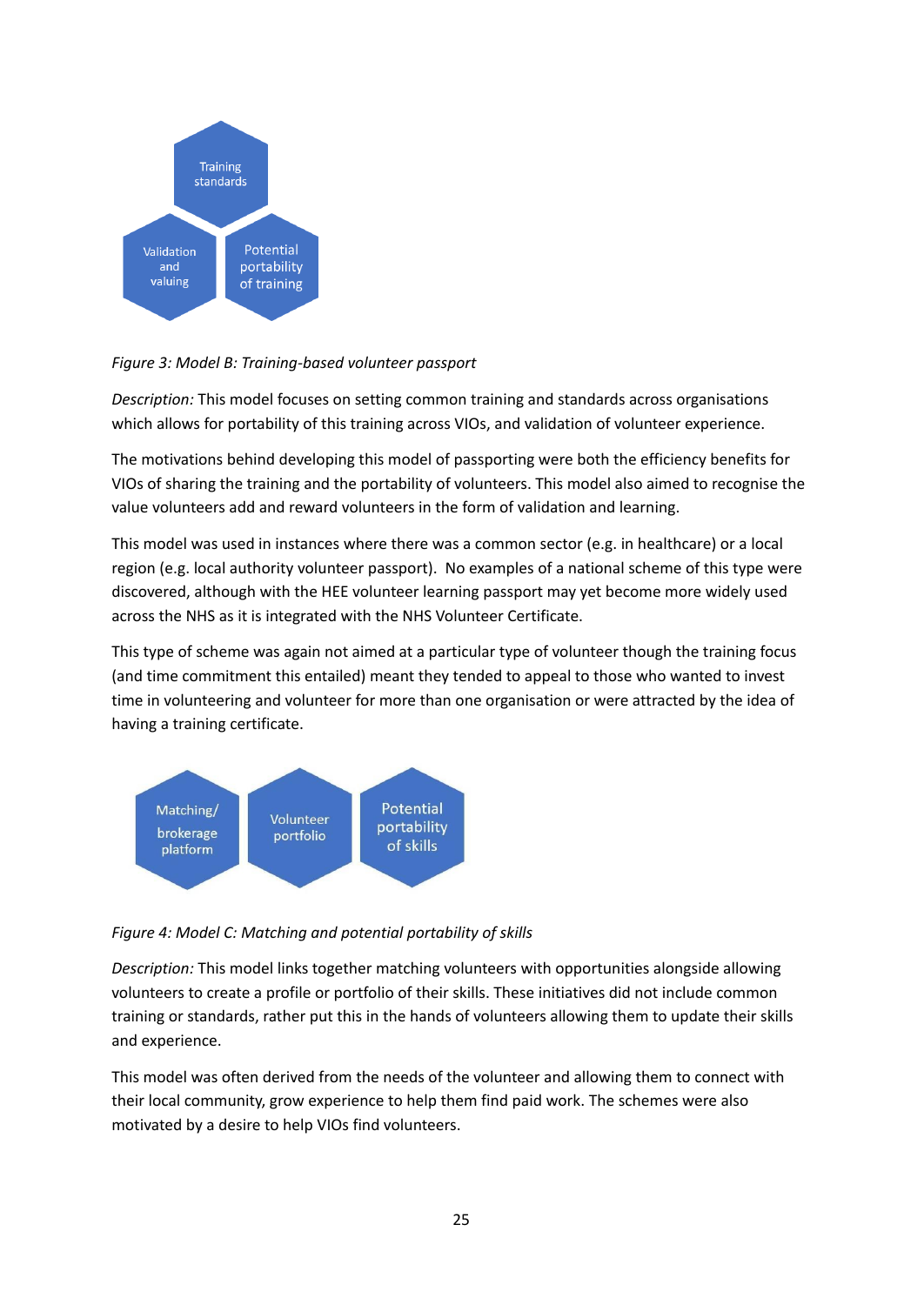Digital systems were often central to these types of schemes and they could be national or regional but those discovered tended to cover a wide geographical area. They also tended to be cross-sector but those which have grown more recently had a community or health focus in response to Covid-19. Examples included various volunteering websites and platforms matching volunteers with VIOs.



These initiatives tended to be aimed at volunteers who were actively looking for opportunities.

#### *Figure 5: Model D: Volunteer validation for entry to the workplace*

*Description:* The final model outlines how a passporting scheme with an employment angle works; the focus here is on the volunteer creating a profile (or portfolio) of their volunteer experience which they use as evidence for validation of their learning. This has the potential then to allow portability of skills across VIOs and in the labour market.

The motivations behind this type of scheme are focussed on the benefit to the volunteer; valuing the volunteer and assisting them with finding paid work.

The scheme that followed this model was national and cross-sector.

This scheme's focus on employment meant it was aimed at a youth audience, those who are out of work and looking for employment, or marginalised groups that may need support with employment.

Additionally, the research also found examples of volunteer passporting initiatives which were similar to the models above, but delivered certain elements separately rather than as part of the same scheme. Two examples of volunteer passporting where elements were delivered separately are shown below (Models E and F):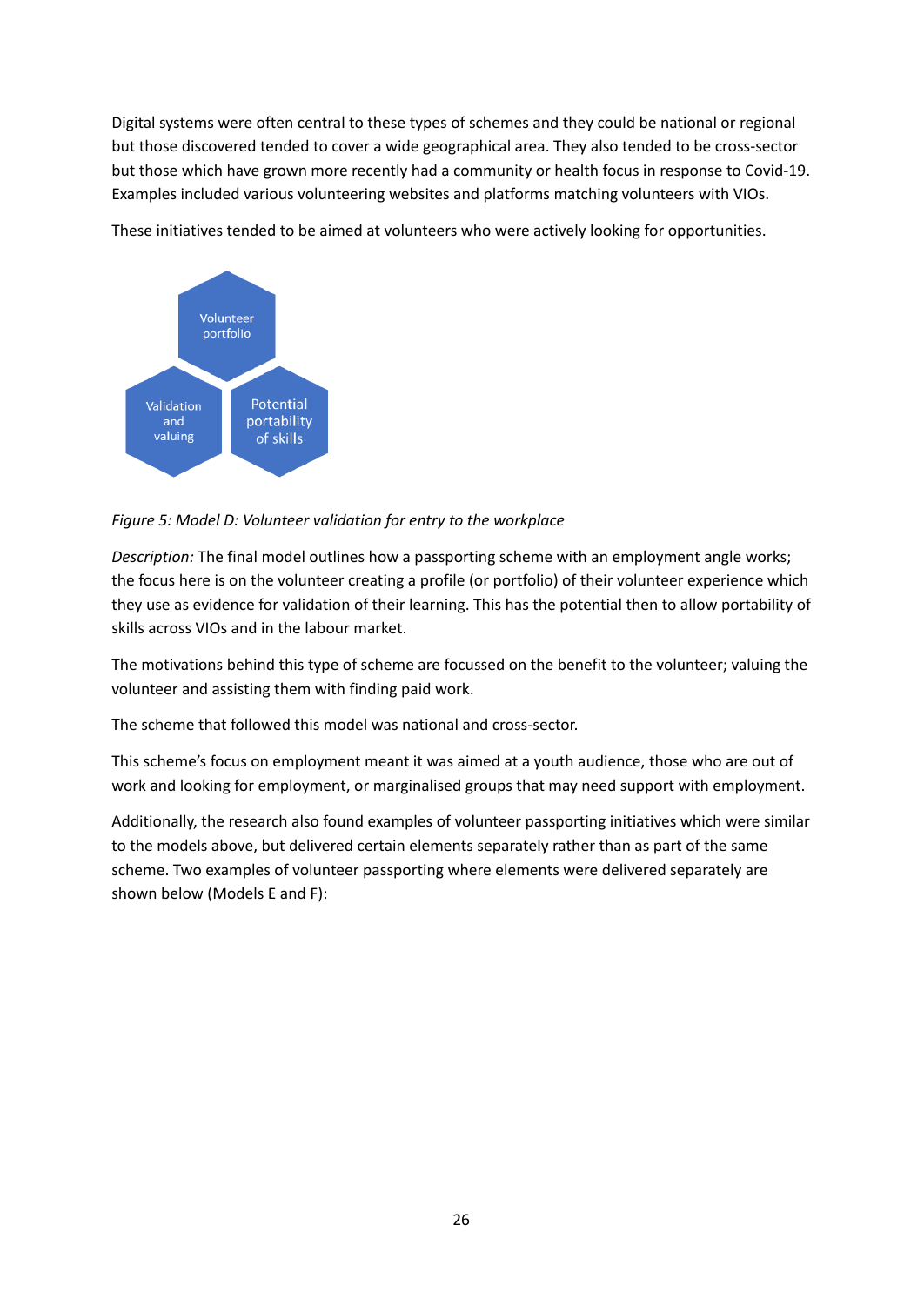

*Figure 6: Model E: Shared standards and management with a separate reward feature*

*Description:* This example is similar to Model A, as it is based on an initiative involving shared standards and centralised checking and training of volunteers, however, with a separate rewards card for volunteers.





*Description:* In some instances, the training-based model (Model C described earlier) includes matching and brokerage separately. This is often because a local area may have outsourced the training aspect but retained volunteer matching within their existing systems.

# <span id="page-26-0"></span>**2.4. Digital infrastructure involved in volunteer passports and passporting**

In addition to the main building blocks of volunteer passports discussed above, VIOs, stakeholders and digital platform providers also highlighted the technological infrastructure needed to enable volunteer passporting. In particular, digital stakeholders pointed out a range of digital products and services involved that would be required to enable volunteer portability. This included:

**● Digital identity software:** For digital stakeholders and some VIOs, this was one area of interest with regards to the technology required for volunteer passporting. One respondent explained digital identity software was already integrated within their volunteering brokerage platform. Volunteers could therefore verify their identity online and share that with VIOs as third parties. In another passporting project that is currently at a proof of concept stage, digital identity software was also planned to be included as part of the volunteer passport.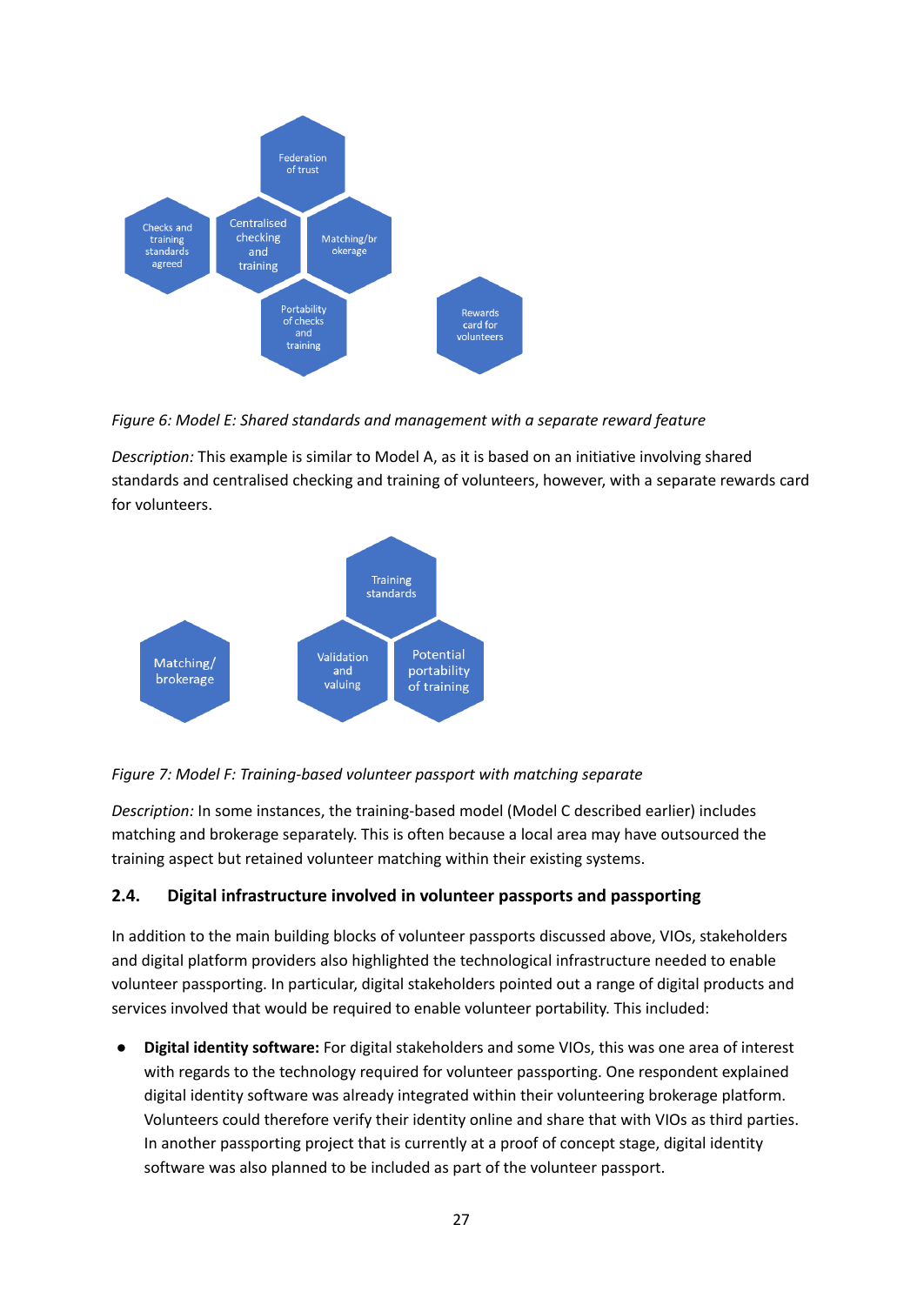*These two pieces of software allow us to verify someone's identity, and then create a passport that sits outside of our system that can be moved around via API to different organisations.* [Digital platform provider]

**● Online DBS service and online DBS updates:** Some VIOs and stakeholders discussed that for passporting to be possible, there would need to be a better awareness and capacity to use the existing online DBS service and updates by VIOs and volunteers. As one VIO respondent explained, even many volunteer managers are not aware of these services. A digital stakeholder also pointed out any volunteer passport would need to be integrated with the online DBS service and updates.

*If we had the passporting idea, what we'd be able to do is, attribute the DBS number to the volunteer's profile, and if they went somewhere else, they'd be able to take that, which is logged against their passport. […] To achieve that, you've got maybe four stacks of technology to align.* 1. DBS online, 2. Access the update service for that volunteer, 3. Link it to their passport, 4. The *organisation that they take that passport to has also got to have that technology in place so they can take that passport, scan it and upload it on to their system.* [Digital platform provider]

**● Volunteer passport application:** The volunteer passport application would include the volunteer profile and enable notifications of volunteer opportunities based on that profile. The passporting initiatives respondents discussed varied in whether the data within the volunteer profile was only stored in their app and device, or it was also stored in a centralised volunteer management system of an organisation managing the platform, for example, a volunteer management team for a federation of trust or a digital platform provider. In both instances, however, respondents stressed the importance of the passport being controlled by the volunteer, who would then decide to share their information with VIOs they were interested in.

*We're doing some work with an organisation [name redacted], using a third-party piece of software that would allow us to have a floating ID-That would be useful for us because it gives an independent trusted source to be able to pin certain attributes against. So, rather than not* having re-write access to the core source, there would be a little bit of data that would sit within *this passport area that people would have re-write access to, without necessarily affecting this person's private information that's held by this organisation.* [Digital platform provider]

**● Integration with VIO volunteer management systems:** Respondents stressed the importance of using open-data technologies for volunteer passporting systems, which would allow integration with diverse volunteer management software already used by VIOs and data sharing. VIOs' systems would also need to be able to 'read' the passport – for example, using QR codes – and import the information from the passport into their system.

*I think the added level of complexity is, every one of the organisations have got digital solutions that they have themselves, so it's then about the integration and the connection between how the systems work*. [VIO group, health]

**● Integration with other relevant schemes, services and software:** Some respondents also raised the possibility to integrate volunteer passports with other related schemes, for example, youth cards providing access to a range of opportunities and rewards for young people. A respondent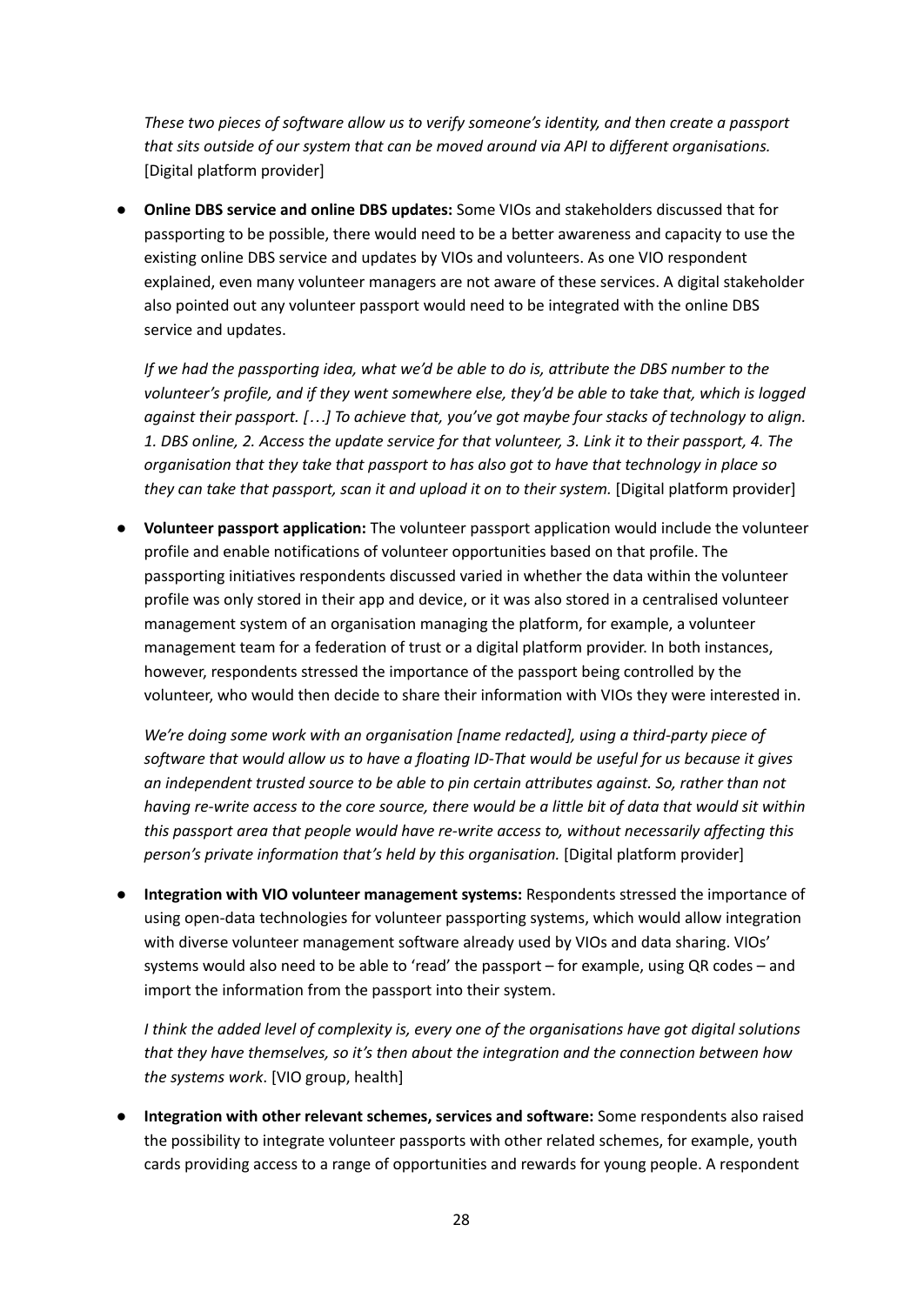who was involved in the early stages of developing such a youth card explained the card could provide access to volunteering opportunities for young people too. In this context, the respondent felt that the integration of the youth card and the volunteer passport system would be a plausible and interesting avenue to explore.

In addition, a VIO and a digital platform provider emphasized the value of having a social networking as part of any volunteer passport platform. This element was already built in some existing digital brokerage platforms allowing volunteers to connect with each other and build communities.

I think the other thing that would need to be included is that sense of, how do volunteers connect *with other volunteers and form a community in their locality, or a community of interest. My experience […] is, volunteers are brilliant at enabling, supporting and sharing other volunteer experiences.* [VIO group, health]

Other examples of features that VIOs, stakeholders and digital providers thought could potentially be integrated with the volunteer passport included: time credits software to record volunteer's activities that could be redeemed against rewards, digital badges as evidence of non-formal learning, and payments so volunteer expenses could be also managed in the same place.

#### <span id="page-28-0"></span>**2.5. Related and alternative practices**

The research highlighted there were other systems, practices and platforms that already meet some of the needs that volunteer passports would try and address. Exploring how these other systems relate to passporting is beyond the scope of this study, however these need to be considered as volunteer passports may need to integrate with these complementary practices or they may be in competition. Respondents in this sample highlighted the following examples of related and alternative systems, platforms and practices in some key areas relevant to volunteer passports and passporting:

● **Matching of volunteers with volunteering opportunities:** The research found a range of existing practices in terms of volunteer recruitment and brokerage, which volunteer passports could potentially compete with. There were instances where local volunteer recruitment was supported by volunteer centres, but individual VIOs also relied on a mix of methods, including email, newsletters and word of mouth. Some VIOs in the sample also used the brokerage websites such as Do It or one of the many volunteer management platforms to develop volunteer portals for their local area and tailored to their needs.

*We have historically done more to help people with matches between volunteers and organisations. We've also done quite a lot in terms of training for our volunteers, we've done a lot in terms of a more thorough recruitment process. […] With that in mind, we had already started to design a bespoke system for recruiting volunteers, which we were hoping would be a stepping stone to people who signed up with us being able to more easily move between one organisation and another, and to build up, essentially a profile of their volunteering activities. To log their hours, to log their achievements, to log their training, to basically develop as a person*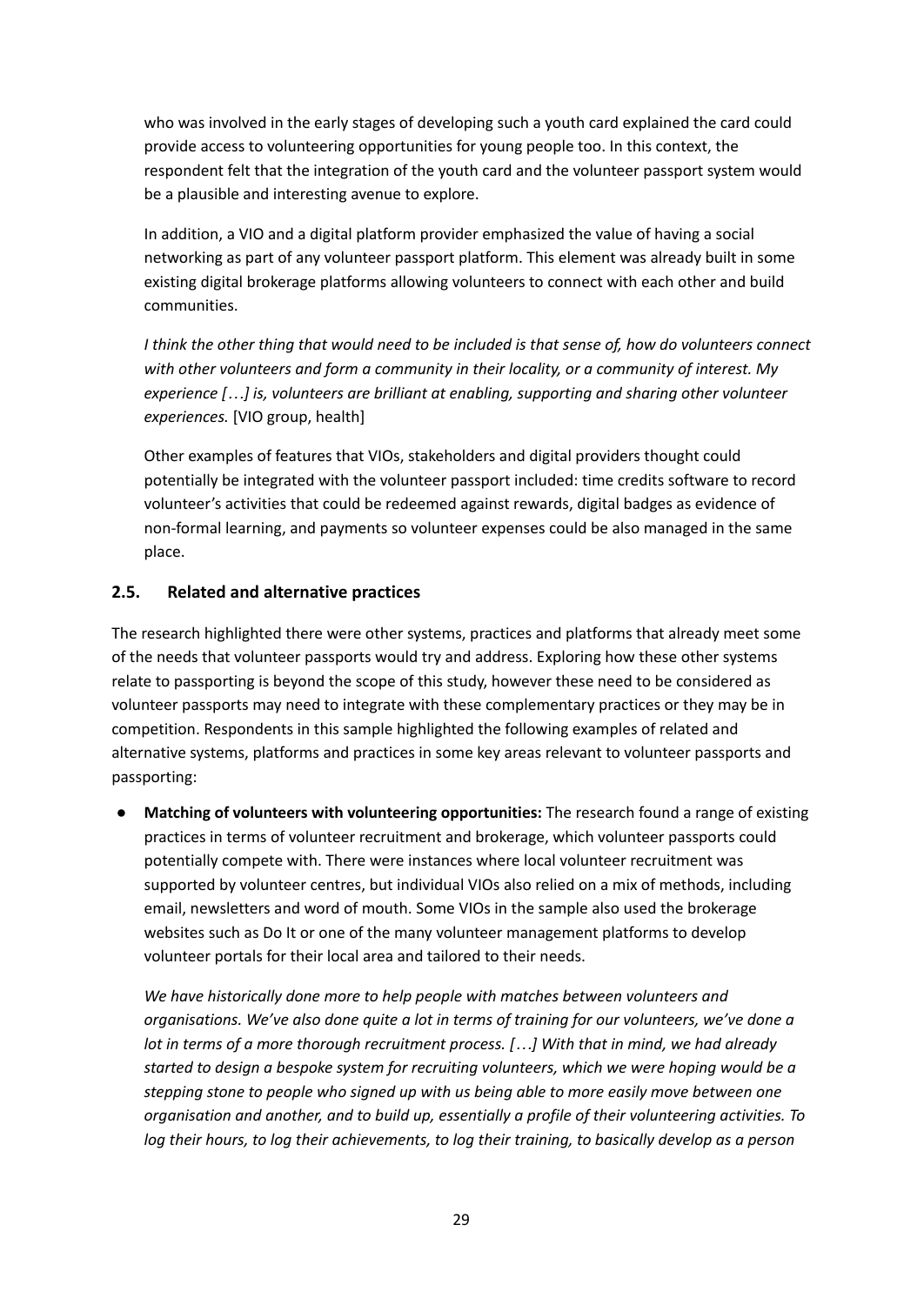*and a volunteer, and move and take that experience to whichever organisation they choose.* [VIO, CVS and volunteer centre]

Volunteers also stressed the organic nature of finding their volunteer roles and the centrality of word of mouth in this process. For some volunteers, their volunteering stemmed from their interests in particular activities or social connections to particular organisations, for example, through their children. For these respondents, digital methods of finding volunteering opportunities seemed unnecessary as they felt they accessed these more organically.

I used to go to the drama school that I now volunteer at, so that followed on from that. I used to do it when I was there. Then, the chaperoning, I just applied for, it was a part of my school, but *an extension. Whenever shows came with children, they'd always ask the kids from my school to go do it. They needed chaperones, and I applied, and I had to get checked and everything. The Africa school [volunteering] was just through a friend. None of it was random, I knew people and I've been asked by them*. [Volunteer, culture]

As these existing practices of volunteer recruitment are ingrained in the infrastructure of the voluntary sector and volunteer behaviour, any volunteer passport system would need to consider how it integrates with these where possible.

● **Shared standards:** The research also found examples of some joined-up or standardised approach to volunteer training, either locally or within particular sectors. For example, a VIO respondent from the museum sector reported how museums in their area networked to provide joint training to volunteers and enable volunteer skills exchange. Volunteers in the sport sector also explained they held coaching qualifications which were portable across VIOs in particular sports. Similar comments were made by a volunteer in the education sector, who pointed out standardised training for certain volunteer roles, for example, school governors. The existing standardisation of training in some sectors or areas may mean that volunteer portability through passporting could be achieved more easily in those sectors than in others where shared standards would first need to be developed.

*Sport is slightly different because in sport there's already a framework of qualifications that's recognised. You have a clearly defined qualified body that is national, and under that there's Level 1, Level 2, Level 3. Within sport, when you talk about coaching and workforce, it's slightly ahead in that respect as there are specific elements that make that federation of trust easier*. [Digital platform provider]

● **Volunteer profile:** The research underlined the existing offer in this respect, as various volunteer brokerage and management platforms offered a facility for volunteers to develop and build their profile. Some volunteers in this sample also emphasised this was already achieved through other means, including CVs and LinkedIn. For these volunteers, the volunteer profile element of volunteer passports may be addressing the need that they feel is already met.

What's the point? I guess most places ask for a CV, and usually you tend to put most of your *volunteering experience on your CV*. [Volunteer, culture]

● **Validation:** This was another area where some respondents highlighted existing mechanisms to validate volunteers' experiences, knowledge and learning. As mentioned, some sectors such as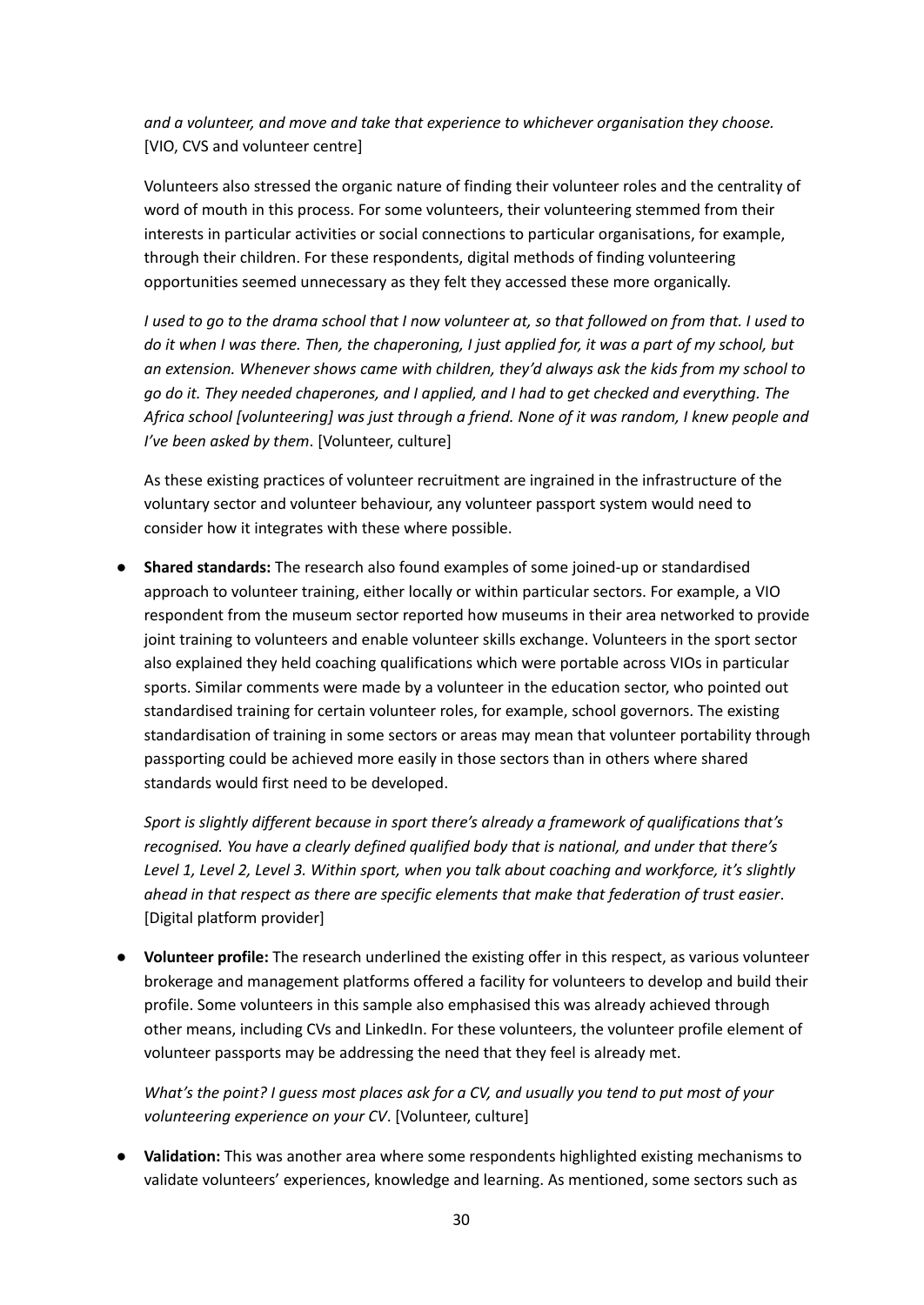sport already had a system of coaching qualifications that validated volunteers' skills. An example from a different sector was a project to validate the skills of informal carers in order to support carers interested in working in the sector. Various VIOs further mentioned they asked volunteers to provide references as part of the recruitment process, which was another established practice to verify – if not validate – volunteers' previous experience and skills. Open digital badges were another existing mechanism to recognise non-formal learning mentioned by a stakeholder and a digital platform provider.

● **Awards and rewards:** Various related schemes designed to recognise volunteer achievements or provide access to rewards were cited. For example, some volunteers highlighted the Duke of Edinburgh's Award as a well-known scheme to celebrate young volunteer achievements, which young people also referenced on their CVs in job and other applications. Some VIO and stakeholder respondents also discussed related schemes based on time banks and time credits, where volunteer time was recorded so it could be redeemed against rewards. Another example of related schemes were youth cards – for example, the Young Scot or a similar youth card being developed in England – which gave young people access to a range of opportunities but also discounts.

*I think the overall aim of the youth card is much broader than just young people access to volunteering and they can passport their skills and knowledge. It's much broader than that. […] [It will be] things like work experience opportunities, potentially volunteering, opportunities in local youth services, like attending a youth club, training or sports activity. Discounts on brands, it could be things like TED talks or things linked to work experience, residential opportunities, etc.* [...] However, the opportunities to think about how it could be integrated as part of that, I think *is interesting.* [VIO, Youth]

#### <span id="page-30-0"></span>**2.6. Towards a definition of volunteer passports and passporting**

Based on the literature and qualitative research with volunteers, VIOs and stakeholders, this study would suggest the following definition of volunteer passports and passporting.

Volunteer passports and passporting involve initiatives that aim to achieve one or more of the following:

- 1) **Improve 'volunteer portability' by making it easier for volunteers to move between different roles and organisations.** This can be achieved through different ways, including:
	- Having shared standards for volunteer checks and training for different organisations, as well as one-point entry for volunteers into a network of participating VIOs – this would enable volunteers to use their checks and training from one organisation with others, making it easier to move between different organisations and making the recruitment and training process easier and more efficient;
	- Digital platforms, databases or volunteer centres that help manage volunteer supply and demand by matching volunteers with volunteering opportunities and potentially also taking on the role of centralised verifying of volunteer checks and training.
- 2) **Validate and value volunteers' experience, knowledge and skills.** This can be achieved through: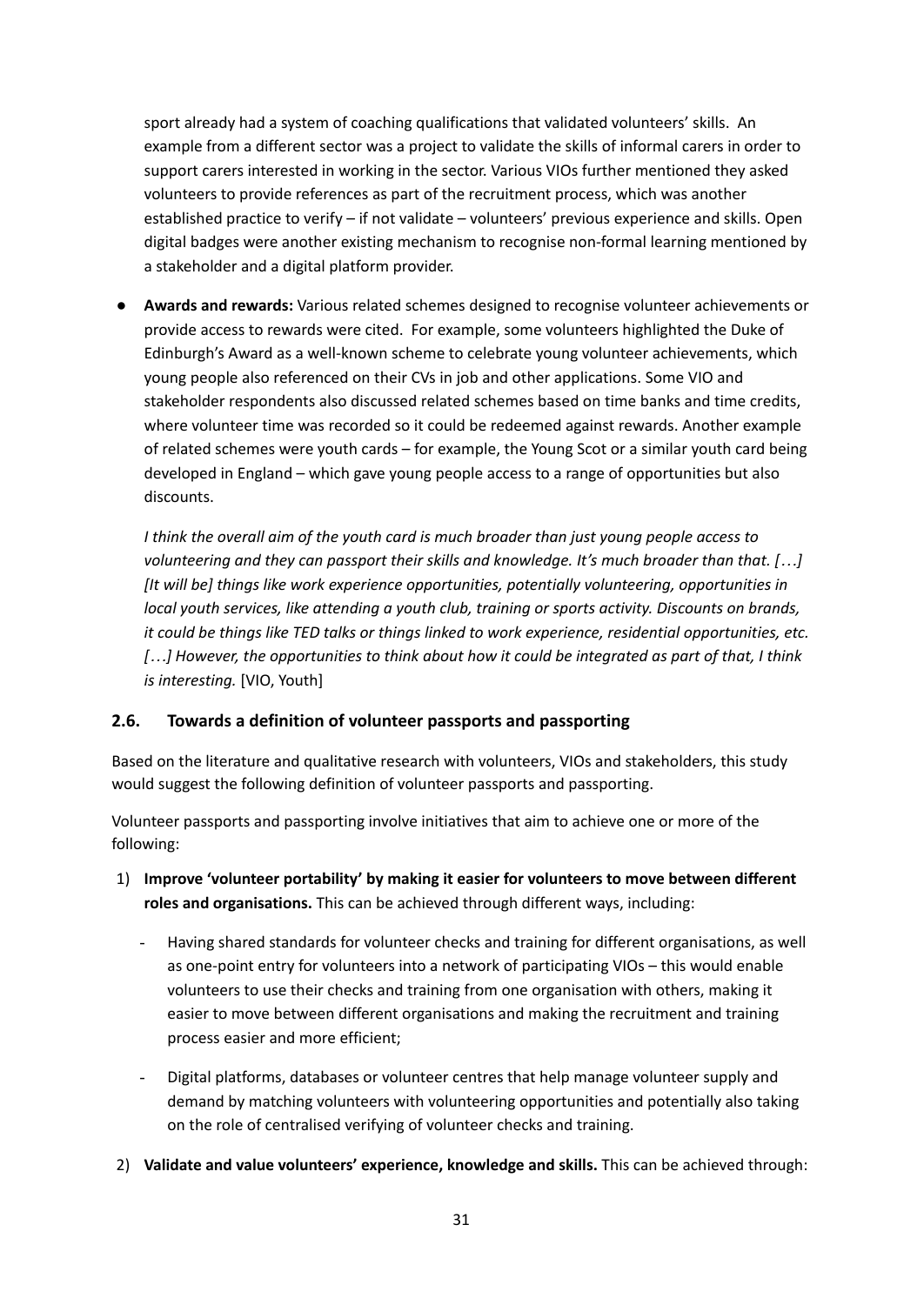- Issuing 'volunteer passports' (or certificates, portfolios) that list experiences, knowledge and skills acquired through volunteering. Volunteers can then use this to prove their skills and experience to other organisations or employers.
- Attaching 'rewards' to volunteer passports (or passes, cards), including access to free or discounted events or goods, learning opportunities etc.

In addition, the research underlines the importance of distinguishing between **'volunteer passports' as products** and **'volunteer passporting' as systems, processes and mechanisms:**

- Volunteer passports can be defined as products, owned and controlled by the volunteer, which can potentially include: their ID and DBS checks; training and certificates; record of volunteering and skills; and facility to be matched with volunteering opportunities based on their interests, location and availability.
- Volunteer passporting, on the other hand, includes a range of systems and processes that improve volunteer portability or validate their experience, skills and knowledge. Examples may include online services that enable portability of DBS checks, shared standards on volunteer checks and training or qualifications that allow volunteers to validate their skills and make them more transferable.

# <span id="page-31-0"></span>**3. Benefits and challenges of volunteer passports: experiences and views**

# <span id="page-31-1"></span>**3.1. Achievements of existing passporting initiatives**

Given the diversity of volunteer passport initiatives, experiences of what worked well in developing and delivering these projects also greatly varied. What respondents with experience of these schemes felt they achieved depended on the type of passporting they developed and the contexts in which these were delivered. The section below outlines some common themes in terms of measures and enablers of success respondents felt applied to their passporting initiatives.

## <span id="page-31-2"></span>3.1.1. Measures of success: uptake, longevity, benefits

Respondents involved in various volunteer passport initiatives typically used the following main measures as evidence of the schemes' success: the scheme uptake; longevity and sustainability; trend-setting; and positive feedback from volunteers and VIOs.

For example, the Derbyshire training-based volunteer passport was issued to over 3000 volunteers since its creation in 2010;<sup>33</sup> 160,000 Passeport Bénévole were issued in France since the scheme's start in 2007;<sup>34</sup> 161 museums are currently members of the Northern Museums Volunteer Passport, representing 8000 volunteers;<sup>35</sup> the HEE and Lancashire and Pennine ICP volunteer learning resource developed within the health sector has 15,430 active users; 36 the NHSVR scheme had 384,896 volunteers whose identity was verified and who went on to be 'on duty' to receive tasks through the

<sup>&</sup>lt;sup>33</sup> Derbyshire Volunteer Passport Statistics.

<sup>34</sup> France Bénévolat, 2021b. *Le Passeport* Béné*vole.*

<sup>35</sup> Northern Museums Volunteer Pass Statistics; Waters, Gillian. 2020. *Geographical Footprint of: The Northern Museums Volunteer Pass Scheme*. Museum Development Yorkshire.

<sup>36</sup> e-Learning for Health. 2021. *Volunteer Learning: Overview*.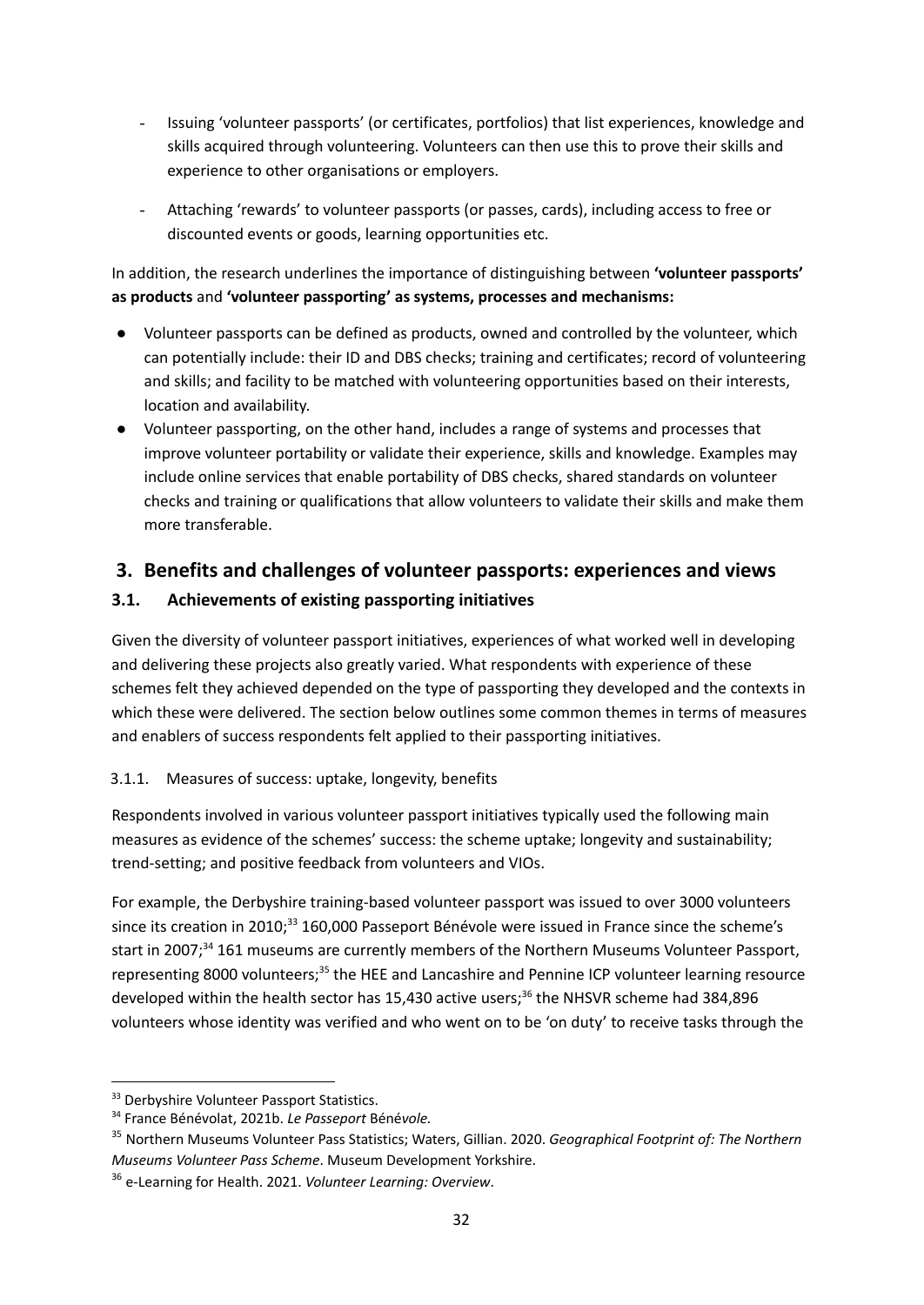programme.<sup>37</sup> In these different examples, the schemes' uptake and/ or longevity were cited as evidence for successful delivery of these projects.

*What's worked well, is, and this is looking at it from our perspective, we've had a product we've been able to deliver consistently over 10 years and grow it and have consistently positive feedback.* [VIO, Museums]

Additionally, some VIOs cited examples of trend-setting as evidence of their scheme's success, where their initiative inspired the creation of other similar projects. For example, the French Passeport Bénévole scheme inspired the creation of a similar scheme in Romania.<sup>38</sup>

Positive feedback from volunteers and VIOs involved in different passporting initiatives was also cited as evidence of aspects that worked well. Respondents discussing portability-oriented initiatives reported the following positive feedback from volunteers and perceived benefits for volunteers:

● **Making volunteering easy:** For example, one respondent stressed the NHSVR scheme and the GoodSAM app made it easier to volunteer in a place-based rather than organisation-based way, which they felt was how many volunteers wanted to help during the pandemic. This was echoed by some volunteers in our sample who used the GoodSAM app and found it an easy way to help those in need during the pandemic in the ways that suited their availability or preferences.

I was on the phone with somebody and if they said, 'I need to get my prescriptions, I've got a bad back.' I could talk to this person for as long as they wanted to talk, and then put a report in, and then they get the next person, who is a person in the area that goes out on the bikes or walks, *and they pick it up. It's communication, to say that lady's spoken to somebody, which has cheered her up a bit, then she's got her prescription delivered by someone else, within this GoodSAM group.* [Volunteer, health]

● **Reducing administrative burden:** For example, respondents explained how the centralised volunteer vetting for a group of museums or in a local area reduced the administrative burden on volunteers. In these instances, volunteers only went through certain kinds of vetting once, which they could then use for volunteering in other participating organisations rather than going through the same administrative process again.

Once we've got their references, we don't have to do them again. If we've done a Right to Work *check for them once at the beginning, or an ID check, we don't have to do it again.* [VIO, Museum group]

**Personal development:** Additionally, a respondent from the museum sector felt that passporting enabled volunteers to discover and take up new similar roles, as the joined-up approach raised volunteers' awareness of volunteering opportunities across the network of organisations and made transfer between them easier.

<sup>&</sup>lt;sup>37</sup> This data is for the period from the launch of the programme in April 2020 to September 2020. See: RVS, 2020, *Findings from volunteers participating in the NHS Volunteer Responder (NHSVR) Programme During Covid-19 – April to August 2020. Working Paper Two.*

[https://www.royalvoluntaryservice.org.uk/Uploads/Documents/About%20us/Working\\_Paper\\_Two\\_Patient\\_Fin](https://www.royalvoluntaryservice.org.uk/Uploads/Documents/About%20us/Working_Paper_Two_Patient_Findings_271120.pdf) [dings\\_271120.pdf](https://www.royalvoluntaryservice.org.uk/Uploads/Documents/About%20us/Working_Paper_Two_Patient_Findings_271120.pdf)

<sup>38</sup> Edos Foundation, 2019. *Upgrading Validation*.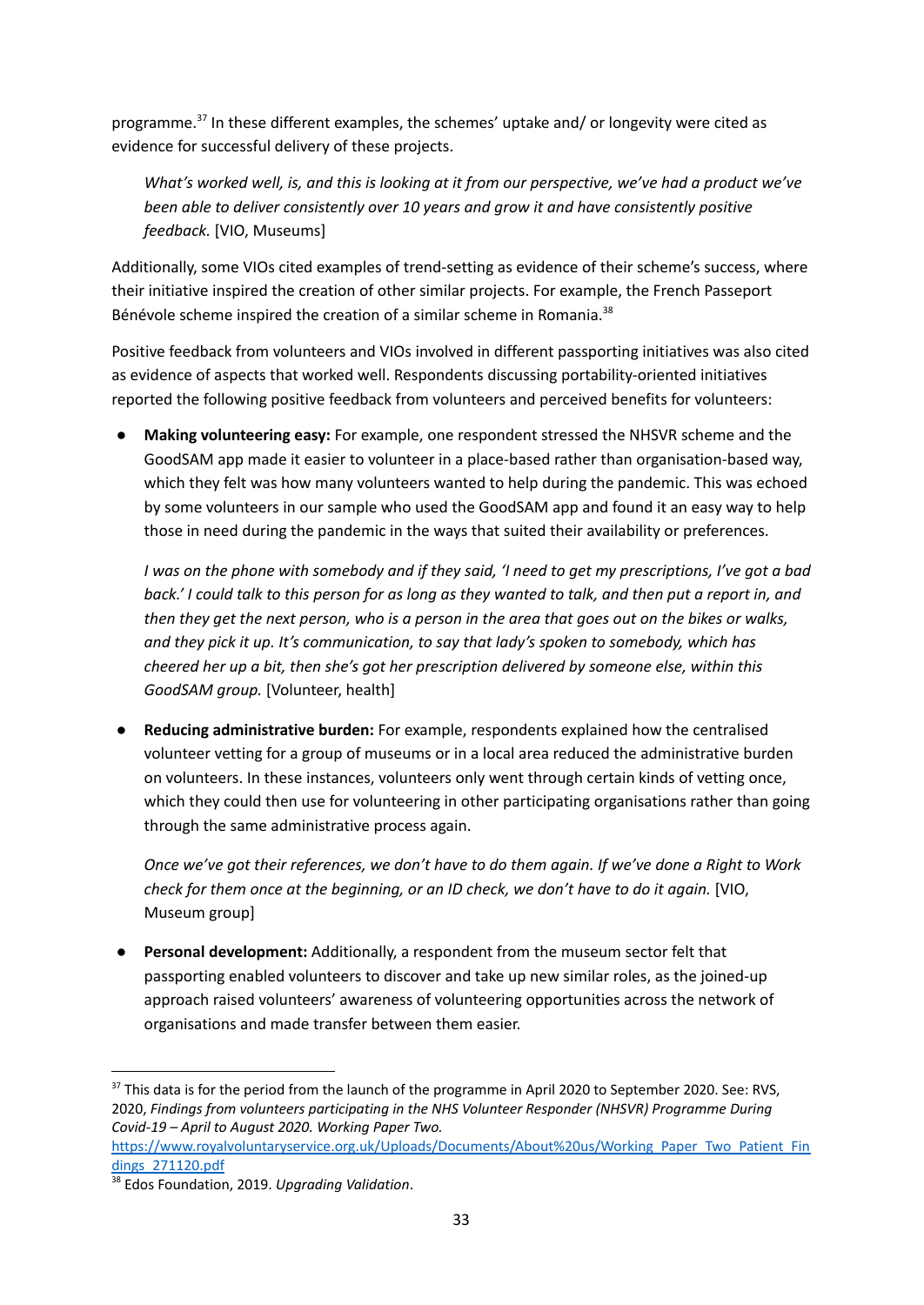*People might have come forward saying I want to just help at the Museum of Natural History, but actually maybe they've not been able to get a spot there, so they've tried it somewhere else* and discovered, I really like it here actually, it's really good. I think it's meant that there's more *opportunities for the volunteers, and there's more chance for the museums to get help.* [VIO, Museum group]

Respondents involved in the passporting initiatives with elements of training, validation or public recognition of volunteers also reported these schemes had various positive impacts on volunteers:

● **Confidence-building:** In their experience, this type of volunteer passport helped with volunteer confidence-building and in some instances social integration of marginalised groups. Respondents cited examples where training-based or validation-oriented volunteer passports were used with various groups with barriers to employment or social integration, including disadvantaged young people or marginalised groups, such as refugees or prisoners.

*What's very important is giving confidence to someone. It means that you are valuable. You're not just someone marginalised, or someone in a corner. You are someone who takes part in the activity of society. You are someone who can also push for new ideas. These are some of the essential aspects of [our volunteer passport].* [VIO, cross sector]

● **Learning and development:** In addition, respondents reported they had positive feedback from volunteers on training-based volunteer passport initiatives. As one respondent explained, their local, entry-level volunteer training passport was felt to give a good grounding to volunteers in terms of what volunteering was and what was expected of volunteers. Another respondent reported volunteers felt this training gave them useful transferable skills. In the healthcare training-based passporting initiative, a respondent explained volunteers felt the learning content was of high quality, relevant, accessible, and pitched at the right level. In the museum sector, respondents reported that a volunteer pass allowing free access and discounts at participating venues enabled CPD and learning opportunities for volunteers as they could observe different museum practices.

*They wanted to remove the barrier to volunteers visiting other museums as part of their learning journey, because they recognised that paying an admission fee was a barrier to some volunteers using other sites. They wanted to remove that so people could engage in some form of CPD. And* also, a little bit as saying thank you to the volunteers who had given up a lot of time and effort. [VIO, Museums]

● **Practical help with work, volunteering or studies:** Respondents further reported such volunteer passports were used by volunteers for practical purposes in relation to work, volunteering or studies. For example, respondents explained how students used the accreditation they obtained through a local volunteer passport training for UCAS points or how it helped individuals in challenging circumstances start their own charity work.

*The young chap I mentioned, he came to the celebration evening with his mum and his gran who did the award together, and they then set up this grassroots football thing, and on he went. For* him to have been excluded from school and to be not on a pathway to achieving in a traditional *academic sense, I think that's really powerful.* [VIO, local authority]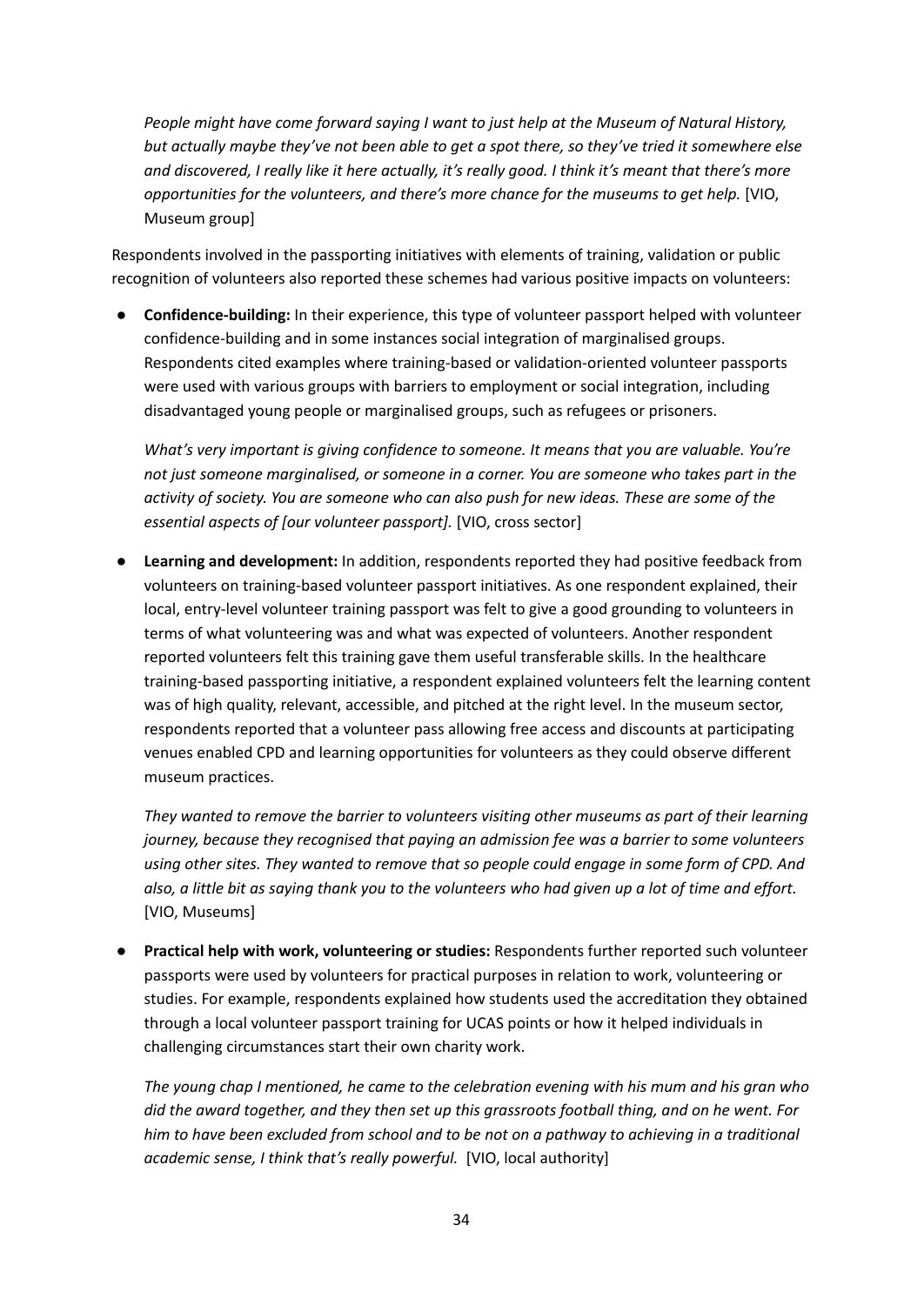● **Feeling appreciated:** In respondents' view, volunteers also appreciated VIOs' efforts to recognise and thank volunteers for their contribution, whether through validation of their learning or reward schemes for volunteers, for example, the volunteer pass for museum volunteers.

Respondents across these different initiatives further highlighted the ways in which VIOs benefitted from volunteer passports and passporting. The main benefits respondents highlighted centred on getting better-skilled volunteers, making cost and time savings and giving back to their volunteers:

● **Better skilled volunteers:** VIO respondents reported how training-based passport initiatives benefitted VIOs by providing better-skilled volunteers. Where the schemes encouraged volunteer portability across different organisations, for example, with the two museum sector initiatives, respondents also felt this helped VIOs build their volunteers' skills as it fostered skills exchange between different museums.

*To see the practise of others, to exchange ideas, to make contacts that they can then use and develop as well in the work that they're doing*. So, they get upskilled and they can bring good ideas back. [VIO, Museums]

● **Cost and time savings:** Respondents reported how local training-based passport initiatives reported saved cost and time to VIOs by using centralised training as part of their volunteer induction. This was also the case with portability-oriented passporting systems, as centralising some aspects of volunteer vetting also saved cost and time to participating organisations.

We are looking at making it easier and cheaper for VIOs and volunteers, I think that's at the core *of why we're doing this.* [VIO, cross sector]

● **Volunteer recognition and retention:** Other respondents also stressed the benefits of passport initiatives focused on validation and valuing in giving VIOs a way to thank their volunteers, recognise their achievements which could also help with volunteer retention.

It's just nice to be able to offer that out to the volunteers. Whether they use it or not, it's to show *that the volunteer time is respected and valued, and as a volunteer provider you're wanting to invest in them as well.* [VIO, Museums]

Some respondents also discussed wider benefits and achievements arising from volunteer passport initiatives:

● **Consistency of standards:** For some, ensuring that volunteer training and standards were more consistent was one such wider benefit at a local authority level, across participating organisations, or in a particular sector. Another potential benefit from greater standardisation was thought to be the ability to recognise competencies and skills from other related professional domains, for example, transferable skills someone has from working in education for youth volunteering.

*As museums worked together more, I think that there needed to be some kind of consistent approach to have relationships with volunteers. To try to make sure that different supervisors were giving consistent messages or consistent things out to volunteers. That volunteers had a consistent, what can you expect from the organisation, in terms of, you will have a supervisor, you will have a role description.* [VIO, Museum group]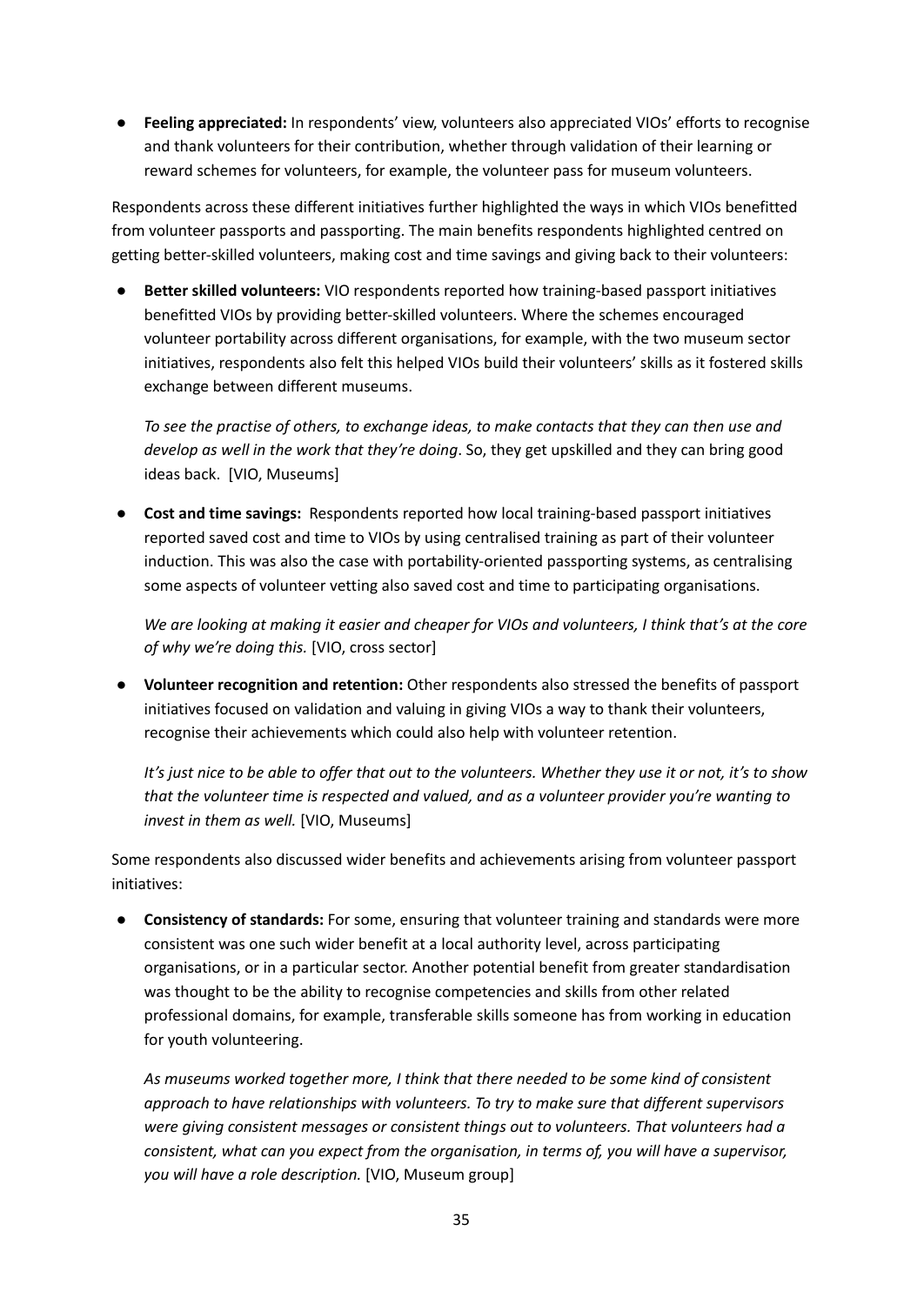**Efficient emergency response**: For others, the technologies enabling matching of volunteers with volunteering opportunities and portability across organisations also led to some additional benefits. For example, the respondents involved in emergency response during the pandemic stressed this enabled huge mobilisation of volunteers and place-based volunteering. Another respondent stressed how a volunteer passporting pilot in Australia – also developed with the emergency response in view – led to a first state-wide, central database of volunteers which they thought would be instrumental in efficient emergency response.

*Everyone who's registered with a volunteer passport has said, I'm ready to help. That's the new concept across the whole state. We've never had one central database for a whole state.* [VIO, Australia]

● **Diversifying volunteering:** Finally, a respondent from the museum sector thought that volunteering brokerage platforms also potentially made volunteering recruitment more transparent and open to all sections of the community rather than those with personal links to museums, which could potentially help make volunteers in the sector more diverse. This was seen as particularly important in the sector, as volunteering was increasingly a route into employment within the sector and, thus, volunteering roles can be oversubscribed.

There's quite a lot of people that want to work in the sector, lots of people have to get in. It takes *a lot of volunteer experience to put on your CV, because it's very competitive. Having a route through means, where we are actually advertising, and it isn't just, 'My niece wants to be a volunteer.' It's more open and transparent how you get a volunteering role. So, that was one of the drivers as well, to open-up access more, and to allow more flexible volunteering too, so people can move between roles.* [VIO, museum group]

#### <span id="page-35-0"></span>3.1.2. Enablers of success of volunteer passport and passporting initiatives

VIOs, stakeholders and digital platform providers familiar with examples of volunteer passports or passporting highlighted some key enablers that helped these schemes work well. These included:

**● Commonality between participating organisations:** Local- or sector-based passporting initiatives were helped by existing familiarity and commonality between organisations, stemming either from working in the same local area or in the same sector. This commonality helped build trust so different organisations could accept elements of volunteer vetting and/or training conducted by others.

*It seems, in certain sectors, there will be shared characteristics that it would be useful to have that federation of trust model, but I don't think you can have a universal federation of trust model because of the difference in the type of volunteering that people can do*. [Digital platform provider]

**Endorsement:** In some instances, endorsement by relevant institutions and/ or local and central government also helped build trust and interest in particular volunteer passport initiatives. For example, where a volunteer passport project was endorsed by an infrastructure body within the voluntary sector, this helped build the credibility of the scheme with VIOs. In another example, an international volunteer passport scheme was endorsed by various local authorities, which funded and ordered volunteer passport booklets to be distributed across local VIOs.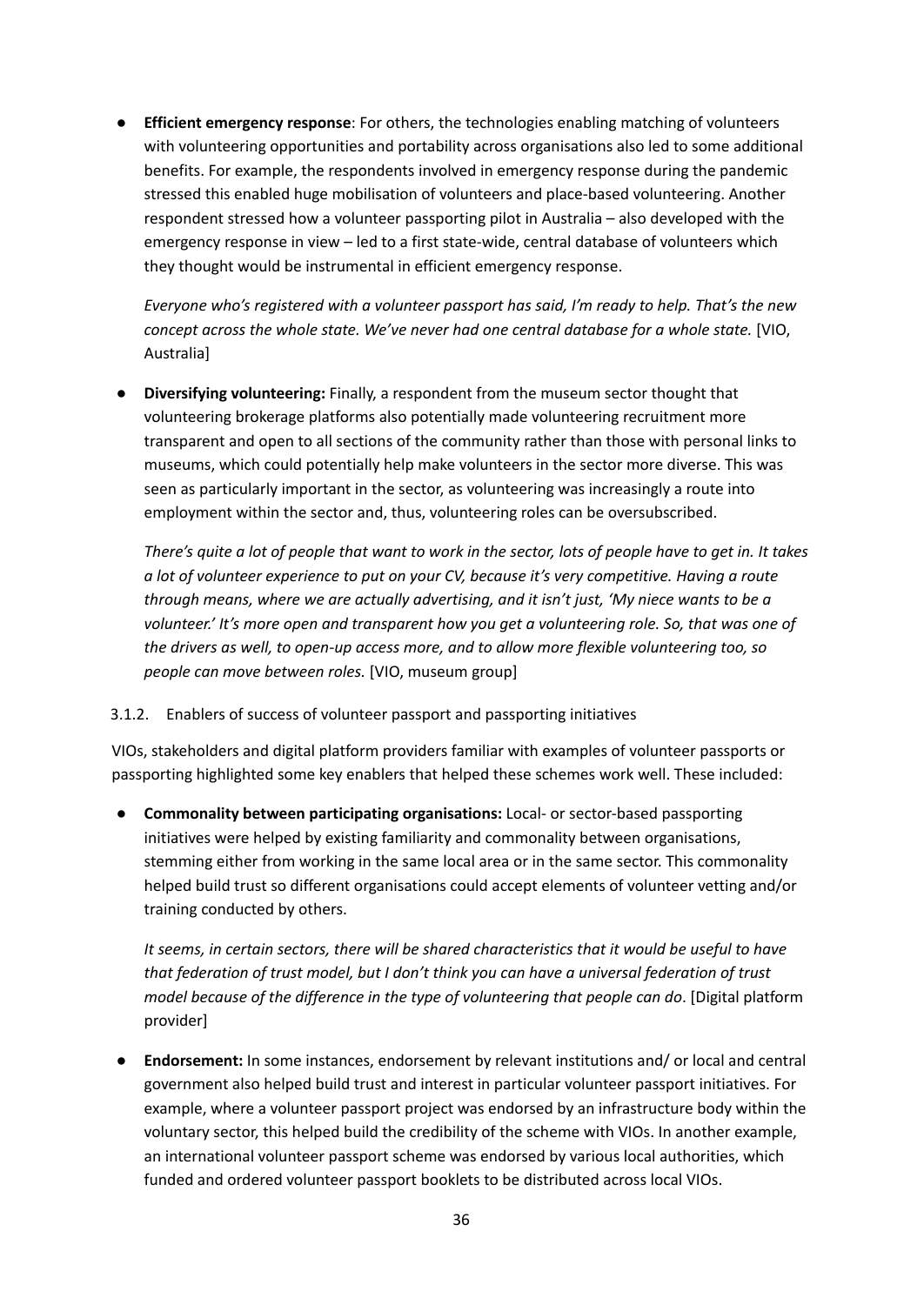- **● Accreditation:** Training- and skills-focused volunteer passport schemes also benefited from accreditations, which respondents explained attracted some volunteers. For example, a respondent explained how having an accredited volunteer passport training was a draw for some volunteers. Respondents familiar with validation-oriented passports also stressed the official recognition of the passport as evidence of non-formal learning made them more relevant, credible and attractive to volunteers. For example, the French volunteer passport is recognised by the Ministry of Education and the Job Centre and the Association for Professional Training of Adults.
- **● Flexibility:** Various VIOs involved in passporting initiatives stressed the importance of flexibility in adapting their schemes to diverse audiences and VIOs. For example, a respondent explained how they adapted language, teaching approaches and case studies to different audiences used within the training for their local volunteer passport scheme. The respondent felt this flexibility was needed to make the same volunteer training work across different local voluntary sectors and audiences, ranging from school children, through prisoners, to police volunteers.

I think the flexibility is really important, [that it's working for] the different types of people. [...] *You adapt to the groups you're dealing with, so you change your language rather than having different courses*. [VIO, local authority]

**● Funding:** Respondents explained that the funding they received enabled them to develop the volunteer passport projects in question. Where this funding was for one-off projects – as it was often the case – this raised questions around the sustainability and longevity of volunteer passport projects. It also sometimes meant their passporting initiatives had to be developed in stages, as and when the organisations secured further funding. Where particular initiatives had low costs, as in the case of some volunteer pass and card reward schemes, respondents felt this was an important enabler for the sustainability of the scheme.

It's relatively low cost, and actually in a way it delivers quite a lot for that, in terms of that sense *of benefit that participants and organisations get out of it.* [VIO, Museums]

**● Voluntary sector resource:** The theme of voluntary sector resource was recurrent in interviews with VIOs and stakeholders. Respondents stressed that volunteer passporting systems required an investment in the volunteer management resource and infrastructure. Respondents thought that creating networks of organisations which would operate as 'federations of trust' required substantial HR resource, skills and infrastructure. This resource would be needed to first build the shared standards either locally or in a sector-specific ways and then to have an ongoing capacity to verify (and potentially also deliver some) volunteer checks or training for those networks.

*I don't think there's any difference in doing this for volunteers and running an HR department for many organisations. The professional skills required to do this are really quite considerable. It's the trust required across organisations.* [VIO, Police]

**● Technology:** Respondents also highlighted different pieces of software, existing digital platforms or online services as technology that could enable a volunteer passporting system. As mentioned earlier, this included: digital identity, online DBS and DBS update service, and a range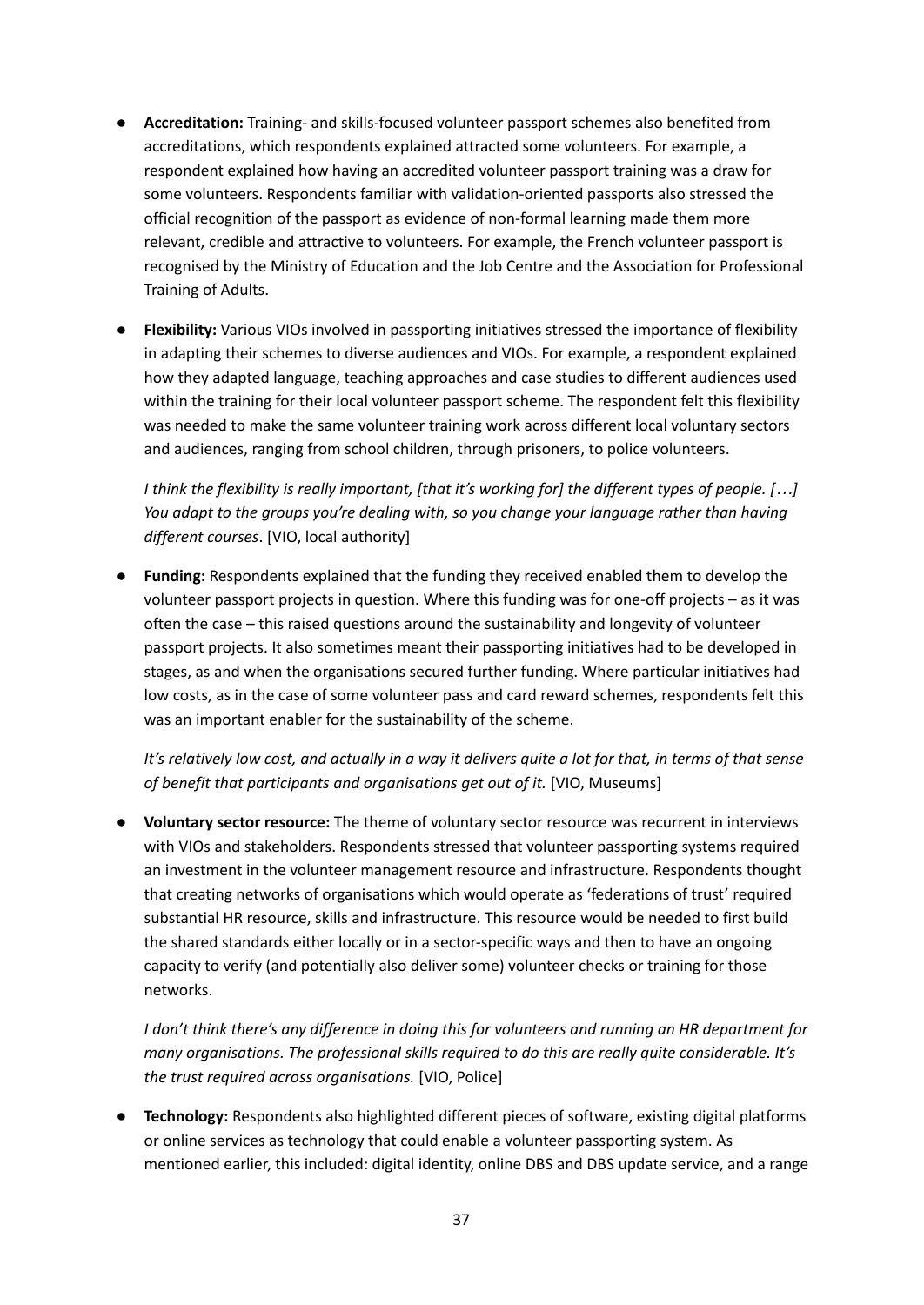of existing volunteer management platforms and software. There was also a sense from some VIOs and stakeholders that usage of such platforms was becoming more pervasive in the voluntary sector, which may bring about a tipping point when volunteer recruitment through digital platforms would become normalised across different voluntary sectors.

It will become a tipping point once you get to a point where actually, it becomes the norm for *people to say, 'Oh, I've got this role coming up,' give some strategic thought to it, share it through open data, and therefore increase visibility of the types and availability of roles. […] I think it would be where the technology feels accessible, easy and quick enough to do.* [Stakeholder, sport]

# **3.2. Areas of challenge and difficulty in existing passporting initiatives**

Respondents involved in volunteer passport and passporting initiatives also discussed aspects that were more challenging or required improvements. Some of these challenges were more specifically related to certain types of volunteer passports and passporting, whereas others were more generally relevant across different types of initiatives. Below, respondents' experiences of challenges are first discussed with regards to volunteer portability, training, validation and rewards for volunteers, and then more generally.

## 3.2.1 Portability challenges

Respondents highlighted several key challenges involved in volunteer portability:

● **Diversity vs. standardisation:** VIOs working to create 'federations of trust' with shared standards on volunteer vetting and training stressed this as a challenge and often a significant undertaking. Challenges typically stemmed from differences in the levels of risk involved in volunteering for different organisations in the network and their different risk appetites. Respondents reported examples of such 'federations of trust' where one organisation within the group had more stringent standards for volunteers' vetting and training. This made it difficult to align standards within the group. This challenge was overcome in one such case, but only partially in another.

*It was an issue, the different standards, I guess that's where the DBS [problems] really came from. One of the organisations had a much firmer line on, 'We will treat our volunteers in this way, even though it's a crisis. We have our procedures and standards.'* [VIO group, cross sector]

In the health sector in particular, VIOs and stakeholders highlighted the challenge of achieving shared standards between the NHS and other organisations. This was in their view very difficult as the NHS standards for volunteer training were aligned with their employee training processes and therefore made NHS employers less flexible in accepting other volunteer training.

Similar challenges of marrying diversity with standardisation were reported in relation to the local, training-based volunteer passports for entry-level volunteer skills. For example, a respondent explained how they had to re-write the training programme to adapt it to volunteers with English as a second language.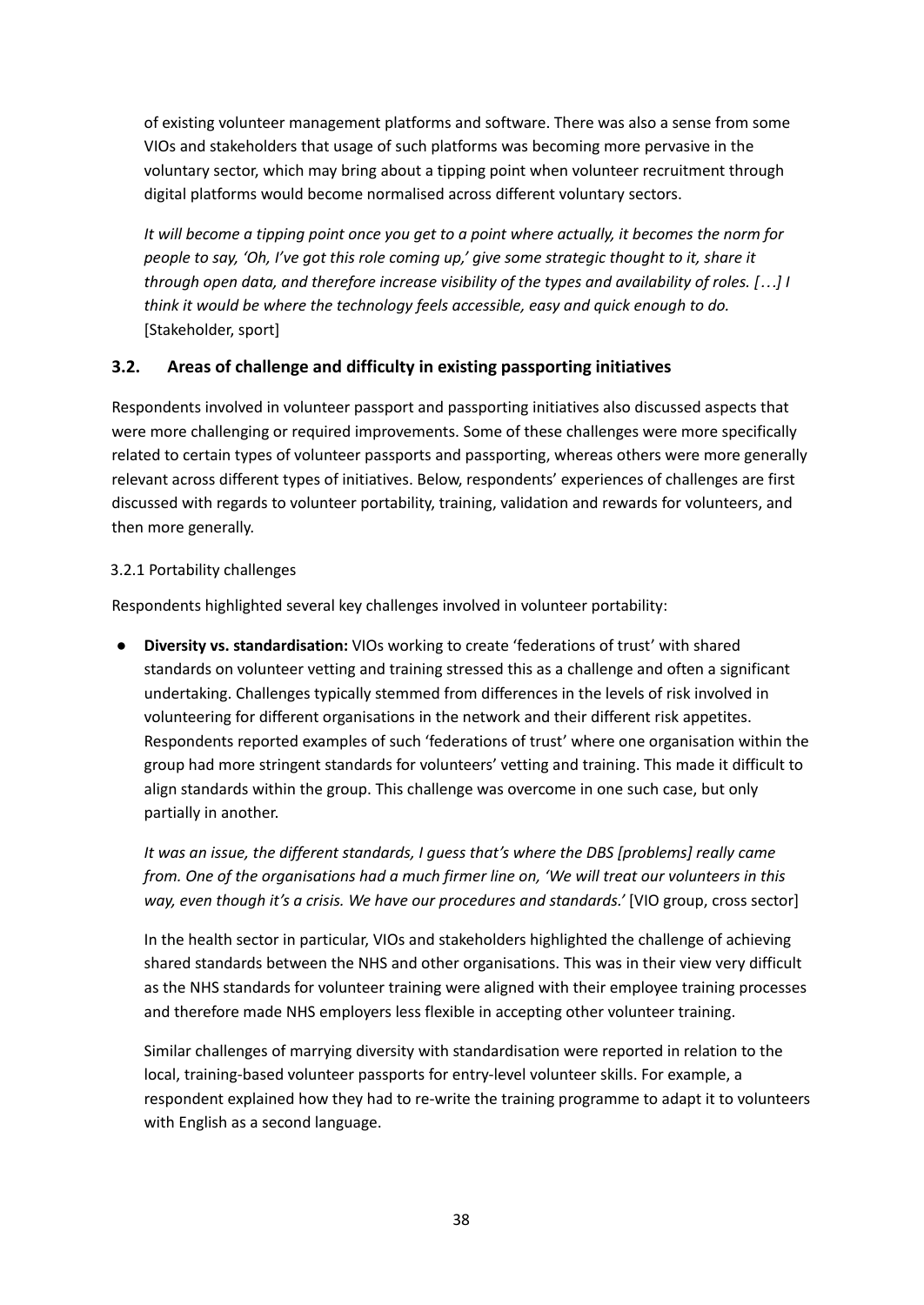● **National vs. local:** Some VIOs discussed their concerns over competition for volunteers between local VIOs and a national scheme such as the NHSVR. Respondents reported that local VIOs were sometimes concerned that this national scheme was diverting local volunteers – who would otherwise be locally managed – into a national pool, thus severing their links to local VIOs. The concern that local volunteers were potentially diverted from local organisations was further compounded by VIOs' perceptions that the national scheme lacked local connections needed to match volunteers to local needs. In these respondents' view, this led to problems where a proportion of volunteers who signed up to NHSVR never got matched with tasks or waited a long time, potentially putting them off volunteering.

*In the first week of the pandemic lockdown, we had 1,000 people come to our volunteer centre* to register. [...] That was really positive, and we were able to work with the local council and *others really early days about how they supported community hubs, food distribution, whatever else. As soon as the [NHS] Volunteer Responders programme launched, it all shifted there. They didn't have the links that we had, in terms of the local connections to community groups that would be able to take on volunteers quite quickly, train them up and utilise them effectively. What happened was, people went there and said I'm not being utilised. It's almost like, they created this massive thing that couldn't deal with the capacity it had.* [Stakeholder, cross sector]

**● Geographical limitations:** A VIO from the health sector highlighted some geographical limitations to volunteer portability across different NHS trusts and organisations. While the respondent could see this working in bigger cities, they did not think it would work in their area due to the remoteness of different NHS trusts and sites. Instead, the respondent felt volunteer portability in their and similar areas would be more helpful and practically achievable between local statutory and non-statutory organisations in the health and care sector, especially in the context of integrated care partnerships.

*Why would an NHS volunteer in Blackpool pitch up in Blackburn? It just wouldn't happen.* [VIO, health]

#### 3.2.2. Training and validation challenges

Respondents involved in training- based and validation-oriented volunteer passports also highlighted different issues they encountered in terms of accessibility of their schemes:

● **Accessibility of training:** A VIO respondent raised concerns over accessibility of training underpinning the local volunteer passport programme, which required a 10-hour commitment and involved an accreditation. While the respondent stressed the accreditation was a 'hook' that attracted some volunteers to the training, they wondered if others were put off by the time commitment and accreditation. In particular, the respondent wondered if that may be the case with some marginalised groups of young people. Instead, they thought that a more flexible approach where volunteers could 'mix and match' different elements of training delivered through diverse media may be more appealing and accessible to those groups.

*The accredited side has been successful, it has been a hook for many of the people that have* come on board. They have enjoyed it and it has been good, but we're also interested in the many *people that haven't come on board […] and we're wondering why that is. Whether it is the*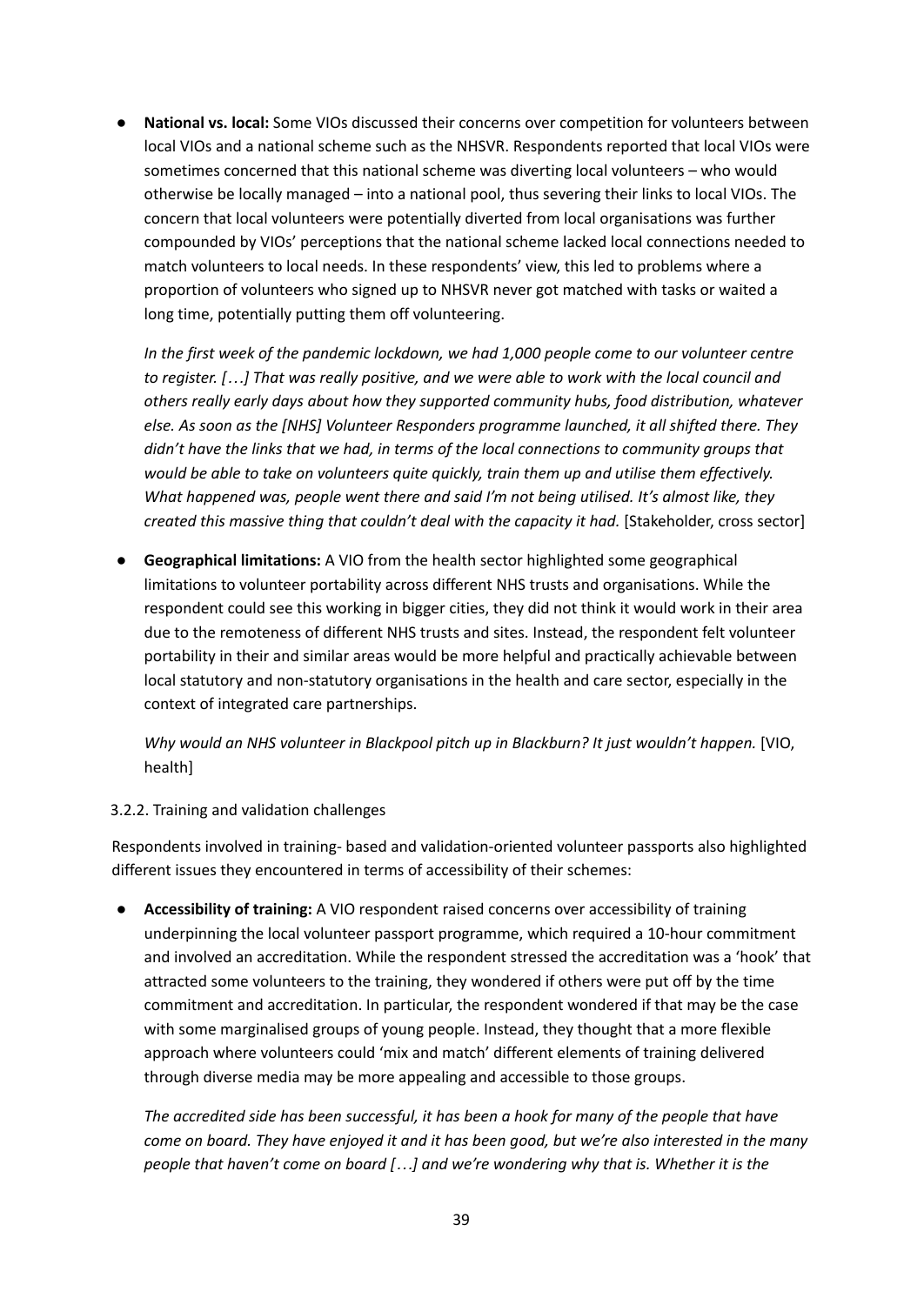*10-hour commitment and the accreditation, on top of everything else. So, we're trying to make it so we reduce the barriers as much as we can.* [VIO, strategic infrastructure organisation]

● **Accessibility in technical terms:** Some respondents underscored the importance of technical accessibility of any volunteer passport products and platforms. For example, a respondent explained how the technical accessibility of their healthcare volunteer training platform was an issue because the registration process for volunteers was very cumbersome. This has prevented the platform from being fully launched and rolled out more widely across the country, until the registration process was simplified and improved. This experience offered a reminder of the importance of technical accessibility, as it showed how a good product in terms of the content could be hindered due to technical issues. It also related to a broader point that some VIOs raised of ensuring the system is as easy as possible to use for volunteers to ensure take-up.

*A good example is a comment from one of the volunteers in a recent group we had, which was, 'We really welcome the idea of passporting, but if it means another layer of logins and passwords, it will never work.' [It shows] some very practical things about the tolerance levels of volunteers for different systems.* [VIO group, health]

● **Accessibility and relevance of language and content:** In validation-oriented volunteer passports, the language and guidance accompanying the passport sometimes needed improvements to make it more accessible. For example, a respondent explained how the guidance for identifying volunteer skills and completing skills sections of the passport was not sufficiently self-explanatory, but often required further explanation and support for VIOs and volunteers trying to complete the passports. This experience underlined the complexity of skills frameworks accompanying this type of volunteer passports and the challenge of translating that into accessible templates and guidance for volunteers and VIOs.

*For instance, if you look at the passport, the explanation concerning the skills is something too complex. This is why we're working on that.* [VIO, France]

Another challenge in validation-oriented passports was to understand what skills volunteers were interested in gaining and make sure this was reflected in the skills framework and guidance. As some respondents stressed, volunteer passport schemes needed to avoid framing volunteer skills in terms of what employers or VIOs wanted, rather than what skills volunteers cared about.

#### 3.2.3. Reward challenges

Respondents with experience of volunteer reward initiatives also highlighted some common challenges involved:

● **Legal uncertainty**: Respondents within the culture and heritage sectors reported uncertainty over what rewards for volunteers were legal and which could be seen as benefits in kind and therefore in breach of employment law. This uncertainty gave rise to different approaches to reward schemes for volunteers. While some museums had volunteer passes that gave free entry and discounts to volunteers at participating venues, others decided against such schemes due to concerns they would be breaking employment law. Where the reward schemes existed, VIOs explained they sometimes had to reassure participating venues that this was legal. These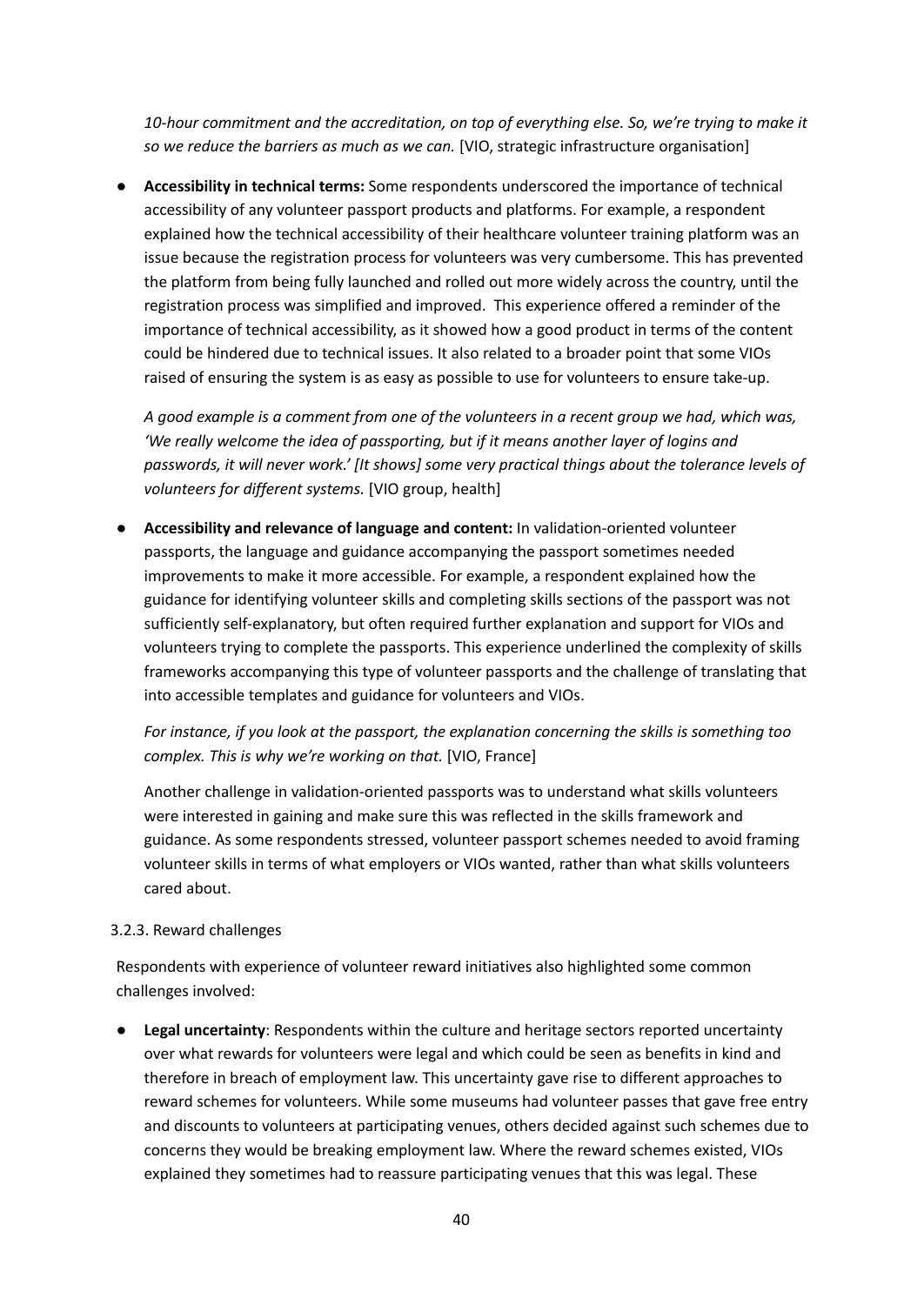respondents felt the culture and heritage sector would welcome more clarity over whether such volunteer passes were legal.

A few organisations were a little bit twitchy about it in that they were worried it could have been *seen as a benefit of employment, which it clearly isn't, but as soon as it becomes, 'if you volunteer with us you are guaranteed to get participation in this scheme,' then a few medium scale organisations and some local authorities were worried that it could cause them employment law or taxation problems if it was seen as an in-work benefit.* [VIO, Museums]

● **Loss of income**: In the volunteer pass schemes as above, some museums also had to be reassured over potential loss of income through allowing free entry and discounts to volunteers. They were reassured by knowing that the scheme was open to a relatively small pool of museum volunteers, rather than volunteers in general.

*For a small museum whose numbers may be pretty low to start with, and many of our smaller ones do have relatively low footfall, then actually that concern of loss of gate income is not a trifling one.* [VIO, Museums]

● **Resource and cost of recording volunteer time:** The research also highlighted some challenges involved in terms of administrative burden and cost potentially involved in reward schemes based in time banks. For example, a respondent reported such issues in a reward card scheme attached to a time bank, where volunteering time was recorded as a basis for providing volunteer discount cards. However, the VIO found the time bank model to be very time- and resource-consuming as it was manual, as well as expensive due to the cost of the time bank platform. Due to these issues, they switched to a card that was not attached to a time bank, where volunteers received the card based on the evidence of their volunteering provided by their VIO. The VIO was still, however, interested in adding a timesheet facility for volunteers to record their volunteering and build their profile, but the respondent was concerned whether volunteers would do this manually.

We started to create what we call time banks across the borough. [...] We had a form of time *banking, but it was called rewarding volunteering. […] It was very labour intensive and also the programme was really, really expensive. The license fee was £71,000 plus our costs, and it would have cost around £50k to run the scheme, and we didn't have that kind of money. So, the downside, we pulled the plug on that.* [VIO group, cross sector]

#### 3.2.4. General challenges

In addition, various VIOs and stakeholders also highlighted some more general challenges and concerns, relevant to different types of volunteer passports and passporting:

● **Buy-in:** Different schemes grappled with the task of convincing and gaining trust of other VIOs or relevant public institutions. For example, the respondent involved in a validation-oriented passport explained how they had to convince VIOs why validation of volunteer learning was beneficial or needed. They also had to convince the Ministry of Education of the value of the volunteer passport as evidence of non-formal learning. In another example, the respondent involved in the training-based volunteer passport in the healthcare sector discussed how they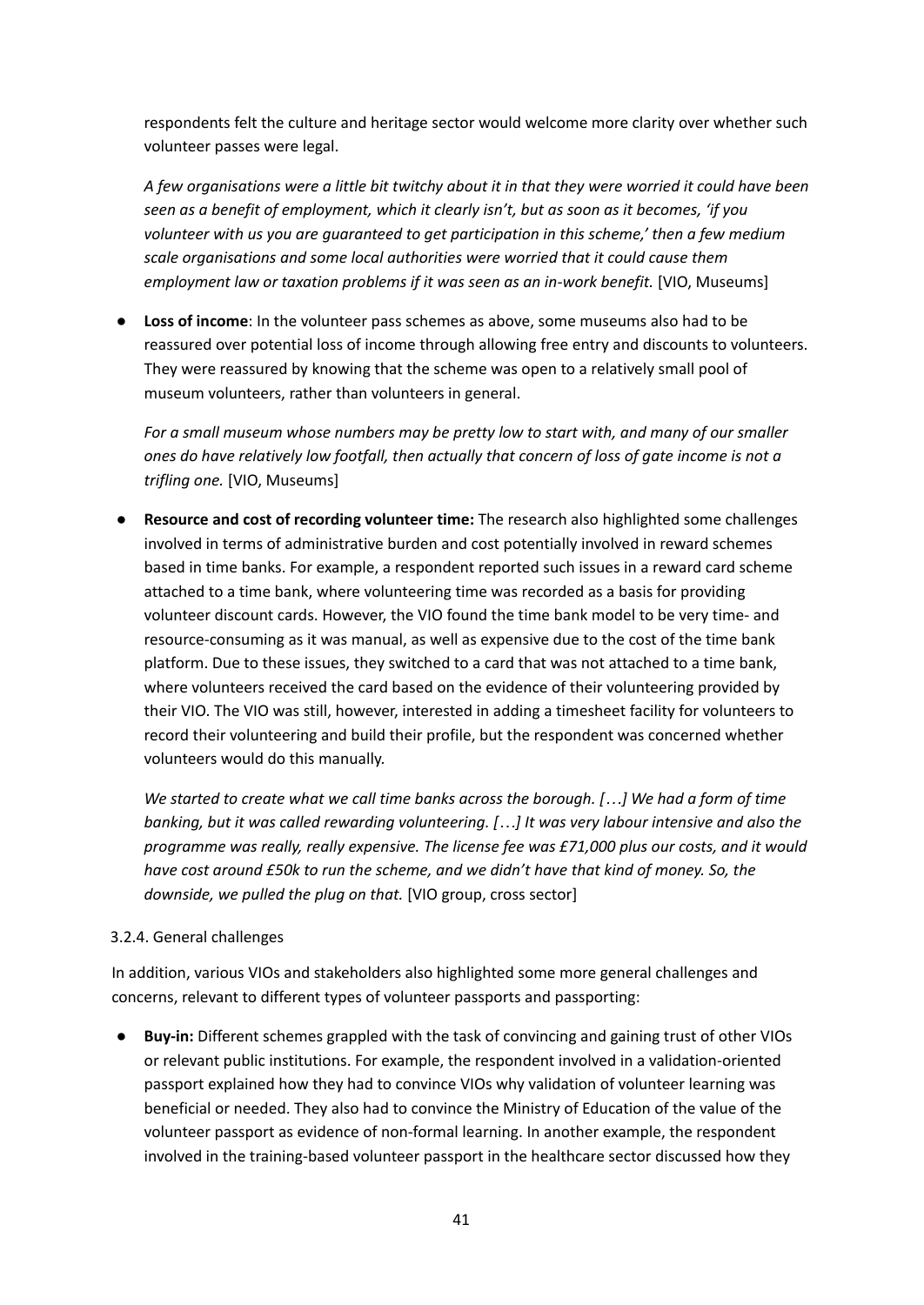needed to gain trust of other organisations within the sector beyond their local areas where the training and passport schemes were more well-known and accepted.

● **Lack of voluntary sector resource:** The need for adequate voluntary sector resource to support any passporting system was a running theme through interviews with VIOs and stakeholders. For example, one respondent explained their training-based volunteer passport scheme has not achieved volunteer portability due to the lack of voluntary sector resource. In their view, this would have required a much bigger resource to create the web of participating organisations and agree some basic shared standards between them. Some VIOs also felt this was a challenge in the NHSVR scheme, as they thought there was a lack of resource to manage the volume of volunteers who signed up. In similar comments, other VIO respondents from the museum or police sectors gave examples where they had a surplus of volunteers, but lacked resource to manage them. Respondents therefore stressed the need for both volunteer management resource to service any increase in volunteer recruitment as a result of new platforms, and HR resource and expertise required for the necessary work in the background on standardisation and joined-up work.

*We've not been that successful in [portability], mainly because of resourcing. It's just me, I'm a* part-time worker, and I have many other parts of my job to do. [...] What we have succeeded in, *is getting this grassroots and basic level of volunteering understanding out there, in terms of training, learning and understanding what volunteering is and what's expected of you as a volunteer. But that network and partnership between organisations and that passport element of it, it's like a spider's web. It's huge.* [VIO, strategic infrastructure organisation]

● **Funding:** Two issues regarding funding challenges were raised by VIO respondents. Firstly, the short-term nature of much funding for the voluntary sector meant that many volunteer passport initiatives were based on equally short-term funding. In respondents' experience, volunteer passport schemes were therefore short-lived because their funding was not sustainable. In addition, as some respondents pointed out, VIOs were reluctant to invest time, energy and money into adapting to any passporting system that they thought would be short-lived. Secondly, other VIOs raised the issue of affordability of some of the digital platforms required or accreditations involved in volunteer passports and passporting. They found this cost was not sustainable for them, so were either planning to stop using certain platforms or already stopped.

*They're holding back because they don't want to invest time and energy in learning a new [passporting] system if it's not going to continue. Probably that has been our number one challenge.* [VIO, cross sector]

- **Piloting volunteer passports:** Respondents highlighted how the temporary nature of pilots used to develop volunteer passports and passporting can sometimes cause issues too. Examples of this included: technical issues due to the training platform being developed as temporary (so not fully developed), or issues stemming from temporary funding as discussed above. In both cases, issues related to the pilot nature of these projects can have broader negative impacts on those volunteer passport initiatives if discouraging volunteers and VIOs from taking part.
- **Lack of evaluations:** This research found that individual schemes tended to have basic statistics on the uptake and usage of individual volunteer passport schemes and case studies showing the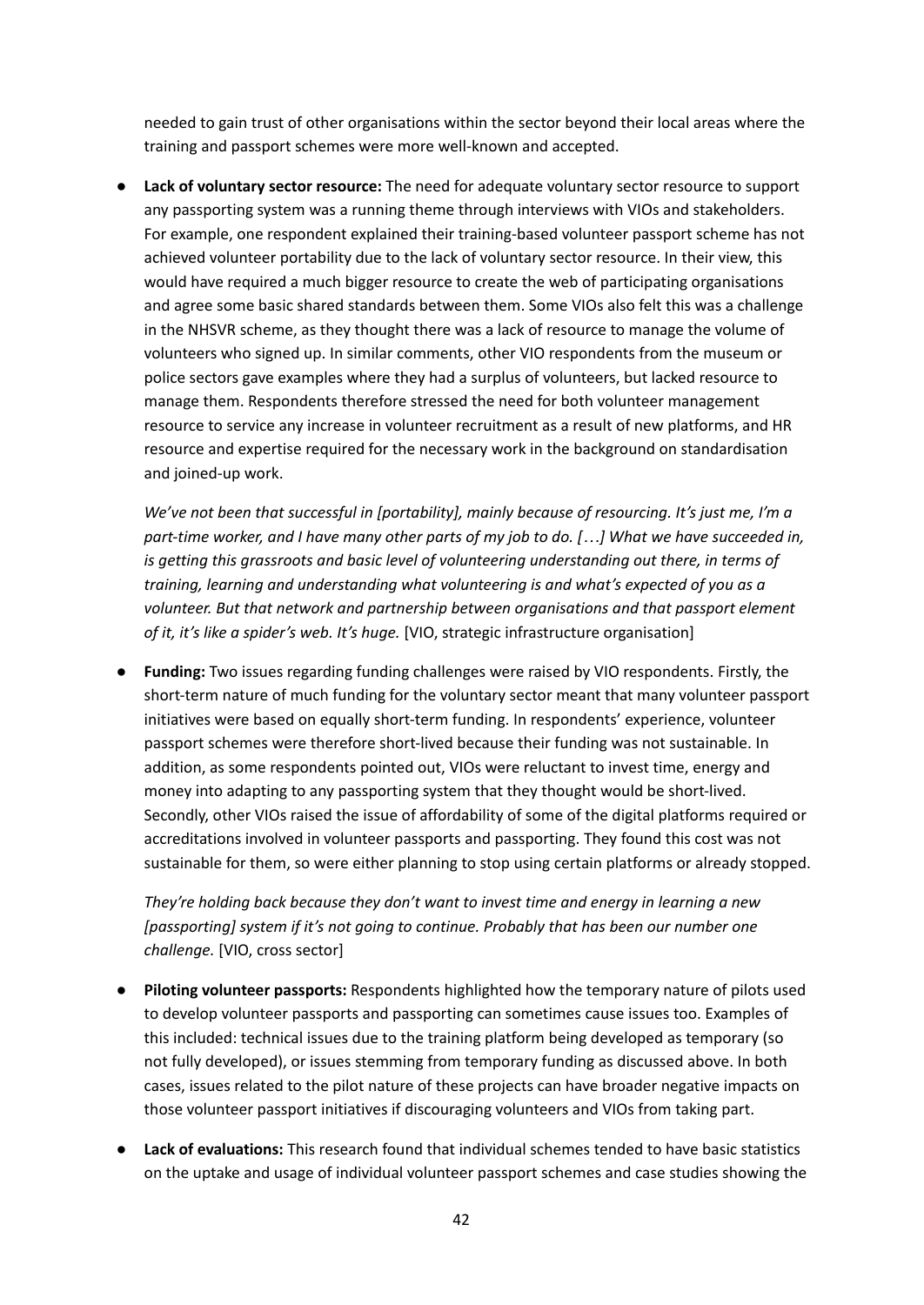impact of these schemes on individual participants. However, more robust process and impact evaluations were generally missing, which was a gap in understanding and being able to use past experiences to refine current volunteer passport and passporting schemes. This was echoed by some respondents who felt that learning from past experiences of volunteer passports and passporting was hampered by the lack of robust monitoring and evaluations.

## **3.3. Broader views on the demand for volunteer passports**

The research with volunteers and a broader range of VIOs and stakeholders also explored the perceptions of potential demand for volunteer passports and passporting. The section below discusses this broader range of views within the voluntary sector with regards to the demand for different elements of volunteer passports and passporting. The section concludes with a discussion of some additional concerns and challenges respondents highlighted as issues that would need to be considered in volunteer passport initiatives.

## 3.3.1. Benefits and challenges of volunteer portability

Volunteer portability overall was seen to offer some appealing benefits to volunteers and VIOs, such as making volunteering easier through reduced administrative burden, quicker onboarding process or better engagement of volunteers.

If someone was volunteering in the fire service and said, 'I don't want to do that anymore, I want *to do this,' they don't need to go through the whole process again. Surely the training must be the same. The health and safety stuff, that all must be the same. Someone only needs to be* taught to lift a box once. I think across the youth sector, there are certain things, so if I'm a Scout leader and I can take them out on the hills or for a night away camping, and I've got the skills for *that, I shouldn't need to do that again in policing.* [VIO, Police]

In particular, portable DBS checks were consistently highlighted as an area of demand across different sectors. Other elements of passporting linked to portability – such as having a pool of volunteers, matching of volunteers to tasks and shared standards – were also perceived to have potential benefits, but these were more fragmented as respondents linked them to particular types of volunteering or circumstances:

● **Portable DBS checks:** While not all volunteers in this sample volunteered in roles that required DBS checks, some of them did across diverse sectors including health and care, community, education, youth and sport. These respondents often experienced needing to undergo repeated and multiple DBS checks and found this to be a frustrating administrative burden and a barrier to volunteering. Volunteer respondents with this experience were, therefore, keen on this aspect of passporting and would welcome a mechanism by which they could have portable DBS checks that would reduce and avoid current duplication.

*At one stage, I said I'd volunteer at various sports clubs. I did netball, badminton, rugby, football,* basketball. I also volunteered at the local hospice. At one time, I had six DBS's, for each individual *organisation. It came from the same organisation, same authority. I was held up volunteering because I didn't have a DBS. I had four or five DBS's, but I didn't have their DBS.* [Volunteer, sport]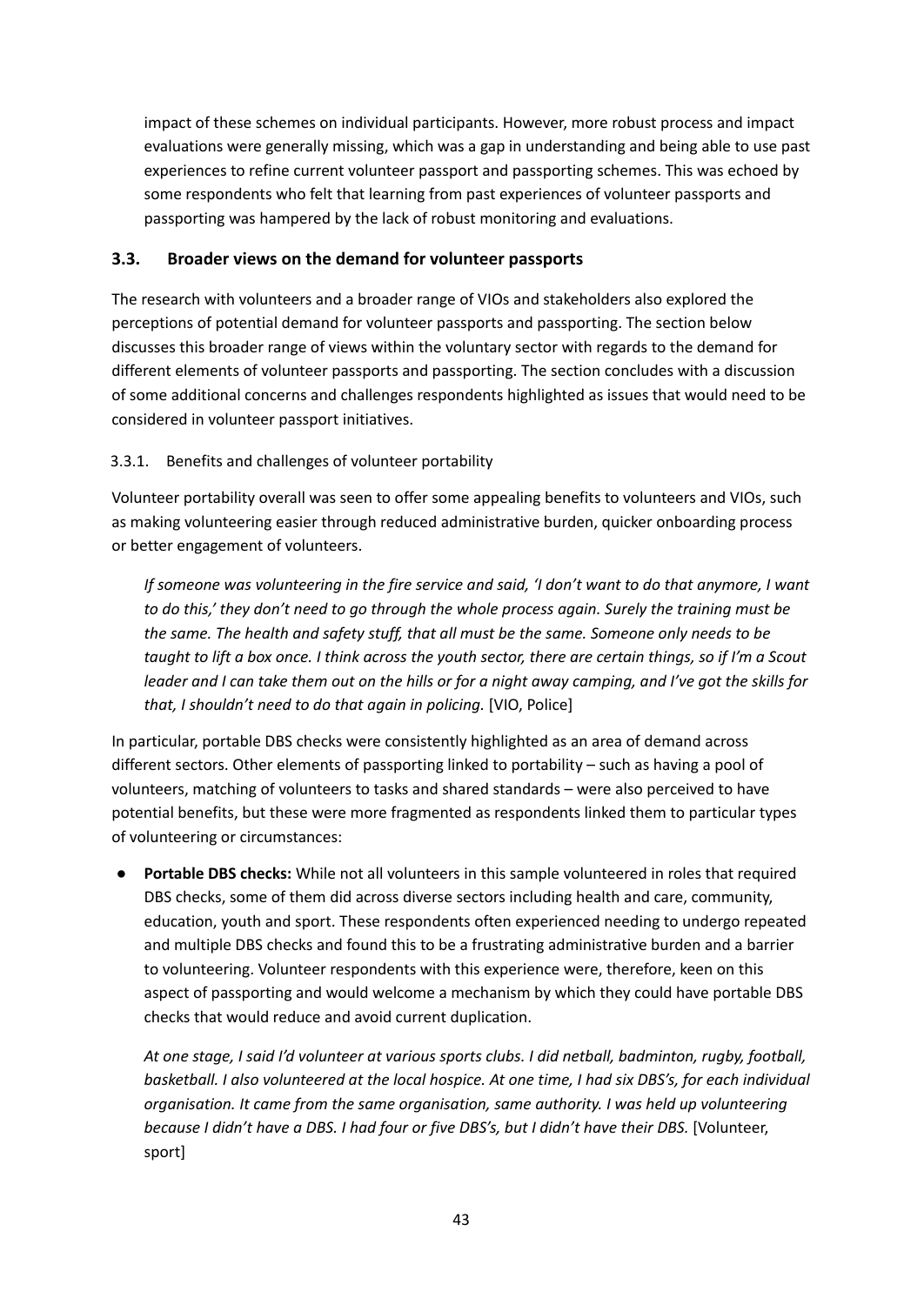This experience and view were echoed by VIOs and stakeholders, who felt that portable DBS checks would not only save time and cost to VIOs but also make recruitment of volunteers more efficient and reduce some barriers to volunteering. Digital platform providers working on various volunteer passport initiatives were, for their part, also eager to see solutions to portability of DBS checks, as they found the lack of DBS portability to be a hurdle in their experience of volunteer passporting initiatives. Finally, portable DBS checks were described by a stakeholder as 'low hanging fruits' of volunteer passporting as there was a substantial demand across the voluntary sector for a solution that would help with this.

● **A pool of volunteers:** Having a pool of volunteers that could then be matched with volunteering tasks was also felt to have potential benefits, although in more specific ways rather than in general. In particular, this element of portability was relevant to volunteers and VIOs with experience of large-scale and surge volunteering, for example in the context of Covid-19 and other emergency response or major sporting and culture events.

*We have a big events team that we've had since London 2012. We started to work with events around the time of London 2012, and there was a legacy from that. We had then the Peace and Fire Games in Belfast the year after, and we had recruited for those games 3,500 volunteers and they'd all been checked. We felt it was too good an opportunity to miss, to have that resource* sitting there and then just letting it go at the end of the games. So, we asked volunteers if they *wanted to stay with us, and we have supported that work. Over the last 5-6 years we've worked a whole range of different events with that same pool of volunteers, which is essentially passporting, but it's us managing that in the middle.* [Stakeholder, strategic infrastructure organisation]

In such circumstances, where large numbers of volunteers needed to be mobilised and deployed, having a pool of volunteers who were already vetted and potentially profiled was seen as beneficial. Respondents hoped this would allow for large-scale mobilisation and faster volunteer onboarding and deployment, which they found often to be a bigger challenge than volunteer recruitment. For example, a VIO in the education sector wanted to see the current NHSVR scheme expand to cover Covid-19 and recovery response in education, by also directing volunteers into schools to help with a wide range of needs for support in this context.

*I'd think it's building on [NHSVR]. When this is all over, you wouldn't want to waste that, would you? I think it would be building on that kind of platform. Rather than trying to start again.* That's what I would like to see. [...] If you could get something like that, that you build on for *other themes, so you've got health volunteering, education volunteering, you might have international volunteering, I would think you build on something that people recognise. It's an app, so it's very efficient. That's how I'd love to see it.* [VIO, Education]

Outside of emergency or major event contexts, volunteer pools were perceived to have a potential to enable task- and place-based volunteering. For example, this may be similar to the ways in which some volunteers helped during the pandemic. As these volunteers explained, this involved tasks that required no or little training and that could be done across different organisations in a local area, for example, shopping for vulnerable people or taking medicines to someone. A respondent from a local network of VIOs also stressed volunteers may be more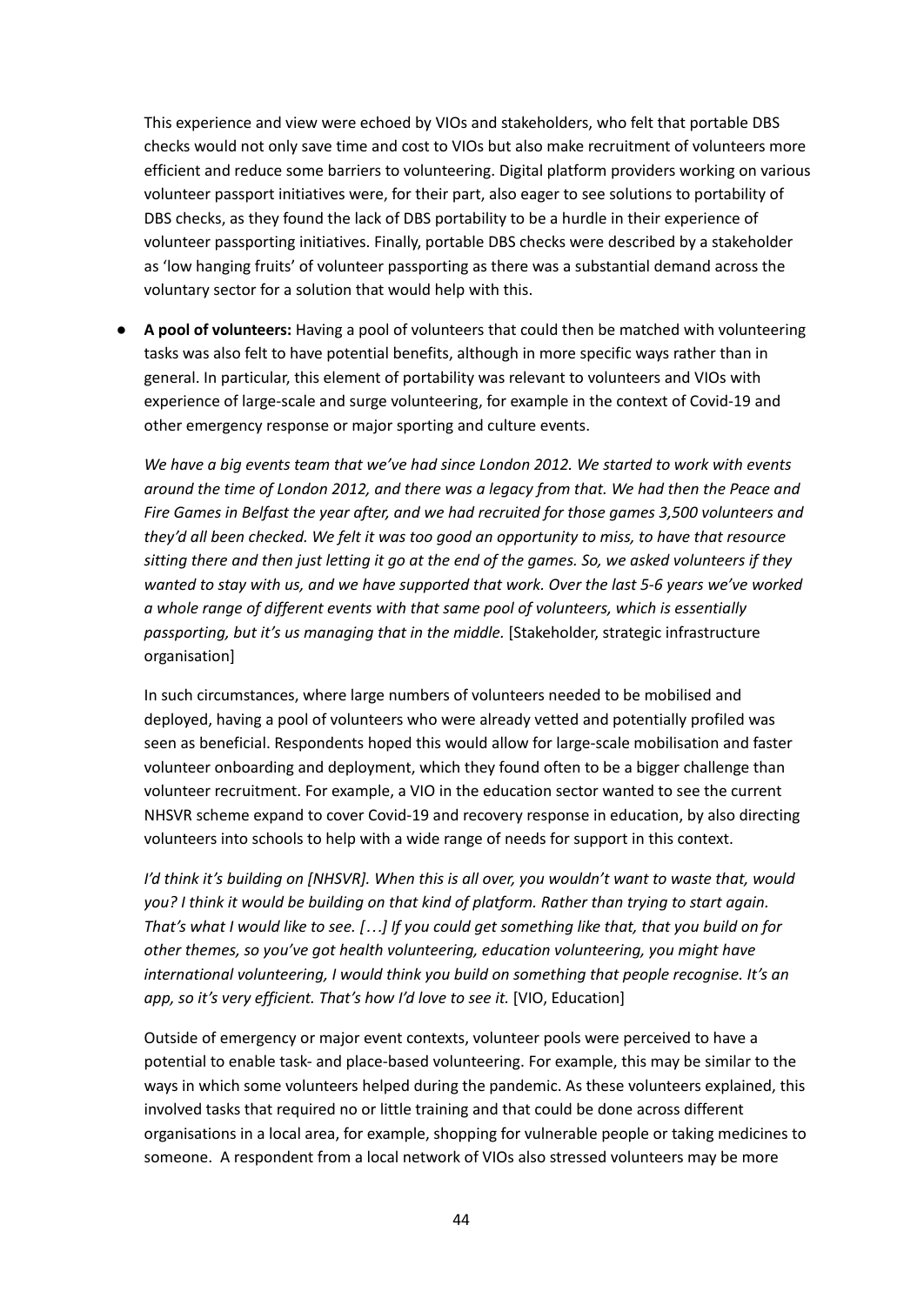likely to want to be in such a local pool that connects them to their area, rather than in a national 'army of volunteers'.

*Anybody can do it [volunteer through the GoodSAM app]. You had to apply for it first, but there* were thousands of people across the country applying for it. I just thought, just do it in your local *area. Because I had time on my hands*. [Volunteer, health]

● **Matching volunteers to volunteering opportunities:** There was a mixed response in terms of how important digital brokerage platforms were to volunteers and VIOs in this sample. This concerned respondents' views both on the existing volunteering portals and a digital brokerage platform as an element of a potential volunteer passporting system.

On the one hand, digital brokerage platforms were fully integrated in volunteer recruitment and management for some VIOs, for example, in health, culture or on a local and regional level. Likewise, some volunteers in the health sector used various digital platforms to be matched with volunteering tasks locally. To that extent, such platforms have become normalised within parts of the voluntary sector; therefore, this digital infrastructure and skills would be available in some instances, potentially making the integration with a volunteer passport system easier.

# *I volunteered through Simply Connect. You put in all your info and it matched you to your volunteer roles.* [Volunteer, health]

In addition, some VIOs and volunteers could see the benefits of the brokerage element of a potential volunteer passporting system. As previously mentioned, volunteers who used the GoodSAM or other similar apps to be matched to volunteering tasks during the pandemic appreciated the ease of these platforms and the ways they enabled volunteering tailored to their interests and availability. The VIOs involved with this type of brokerage platforms also discussed it in terms of volunteer enablement rather than traditional volunteer management: enabling volunteers to connect with volunteering opportunities in a flexible and safe way.

*It's not about volunteer management, it's about enabling people to safely volunteer in their community against need that needs to be picked up and met. I think it's about different types of volunteering, more flexible volunteering, more volunteering where you're enabling people to be empowered to do their best because you've done all the assurance framework to know there's somebody that we can let off to do their best, but with the backstop of being able to seek support and information.* [VIO group, health]

Some VIOs also found the ability to match their volunteering opportunities with volunteers' interests appealing, as they did not feel that they could do this easily through their current systems. In addition, some VIOs from the culture and heritage sector and the police felt that such platforms may help diversify their volunteers, if they opened their volunteering to a wider pool of volunteers.

*If you look at police cadets, a third of our cadets come from black and minority ethnic backgrounds. In London, 98% of cadets are from black and ethnic minority backgrounds. If you look at the volunteers in policing, they're all white and old. […] The cadets [programme] has* proved that people want to get involved with the police, but the offer isn't right. We're fishing in *the wrong pond. If the passports can help do that, that would be a great thing.* [VIO, Police]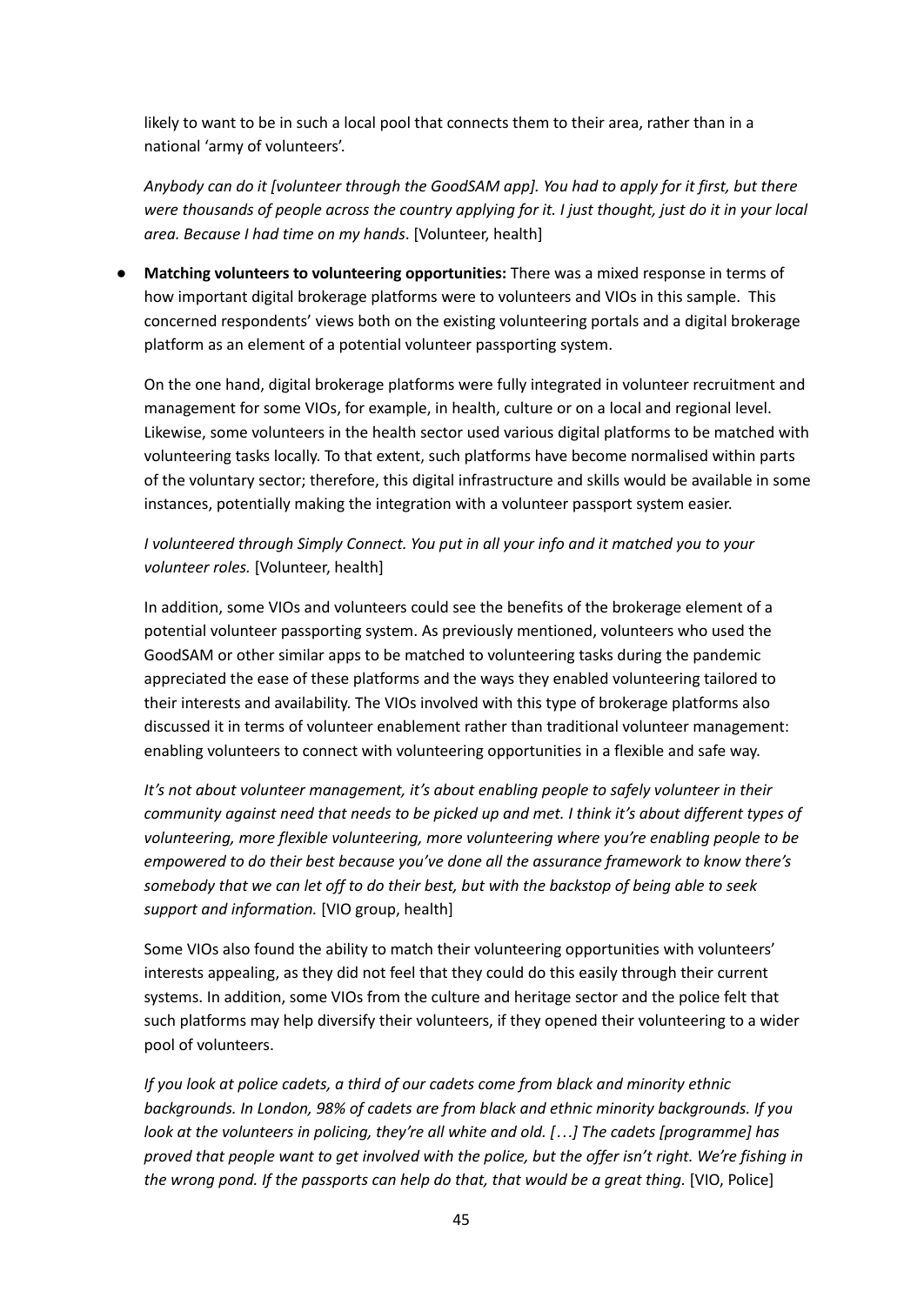However, the extent to which online brokerage has become integral to the voluntary sector and how volunteers and VIOs find each other was also partial. Some VIOs, volunteers and stakeholders, for example, emphasised the communal and organic nature in which volunteers found their volunteering roles. These respondents explained that volunteers came to volunteering through their social connections or interests in particular activities, rather than set out to volunteer per se and then looked for opportunities. Other volunteers were put-off by the 'job-site' feel of digital brokerage platforms and the need to apply for roles; fearing that, like job sites there would be a huge volume of applications and they may not hear back from roles applied for. For these reasons, digital brokerage platforms as potential elements of volunteer passports and passporting held limited appeal for parts of the sample across different sectors, such as sport, education, and culture.

Quite a lot of [volunteering] is organic because you have a passion for it. I've been involved in the *same setup of two or three clubs, so I have a passion for it*. [Volunteer, sport]

**● Shared standards as an enabler of volunteer portability:** Shared standards as an enabler of portability were an area of considerable debate, as respondents had mixed feelings in this regard. Thinking about the benefits of shared standards in the context of portability, two particular areas of demand were highlighted: basic, entry-level volunteer training standards applied on a local level and sector-specific specialist skills standards that could be local or national.

Some VIOs, stakeholders and volunteers could see the value of developing basic, entry-level volunteer training standards at a national level. In their view, the standardisation may be possible at this level in areas such as health and safety, first aid, equality and diversity, and potentially some aspects of safeguarding. The perceived benefit of standardising entry-level training was greater consistency in volunteer skills across the voluntary sector and greater portability of volunteer skills. In this model, VIOs would then supplement the training that is specific to their sector and their work and build on these basic skills. Respondents thought this would be particularly beneficial at a local level in the context of the integration of statutory and non-statutory services in community and health volunteering.

*It would be things like safeguarding, because of who volunteers are likely to come into contact with. Things like taking health and safety seriously, equality and diversity principles. I think good standards in volunteer management should be recognised. That's not necessarily saying we write things into law, but maybe we could have a nationally recognised standard.* [VIO, CVS and volunteer centre]

Specialist skills and sector-specific training standards allowing volunteer portability were highlighted as another area of potential demand for volunteer passports and passporting. For example, some VIOs and stakeholders discussed examples where existing qualifications or specialist skills meant there would be a demand for passporting solutions. A stakeholder from a youth charity explained they developed an accreditation for a particular type of work with young people. Their volunteers with accreditations were keen to work across different schools, but experienced frustrating barriers in needing multiple DBS checks. Another stakeholder gave an example of specialist skills developed in volunteering on nature and conservation projects,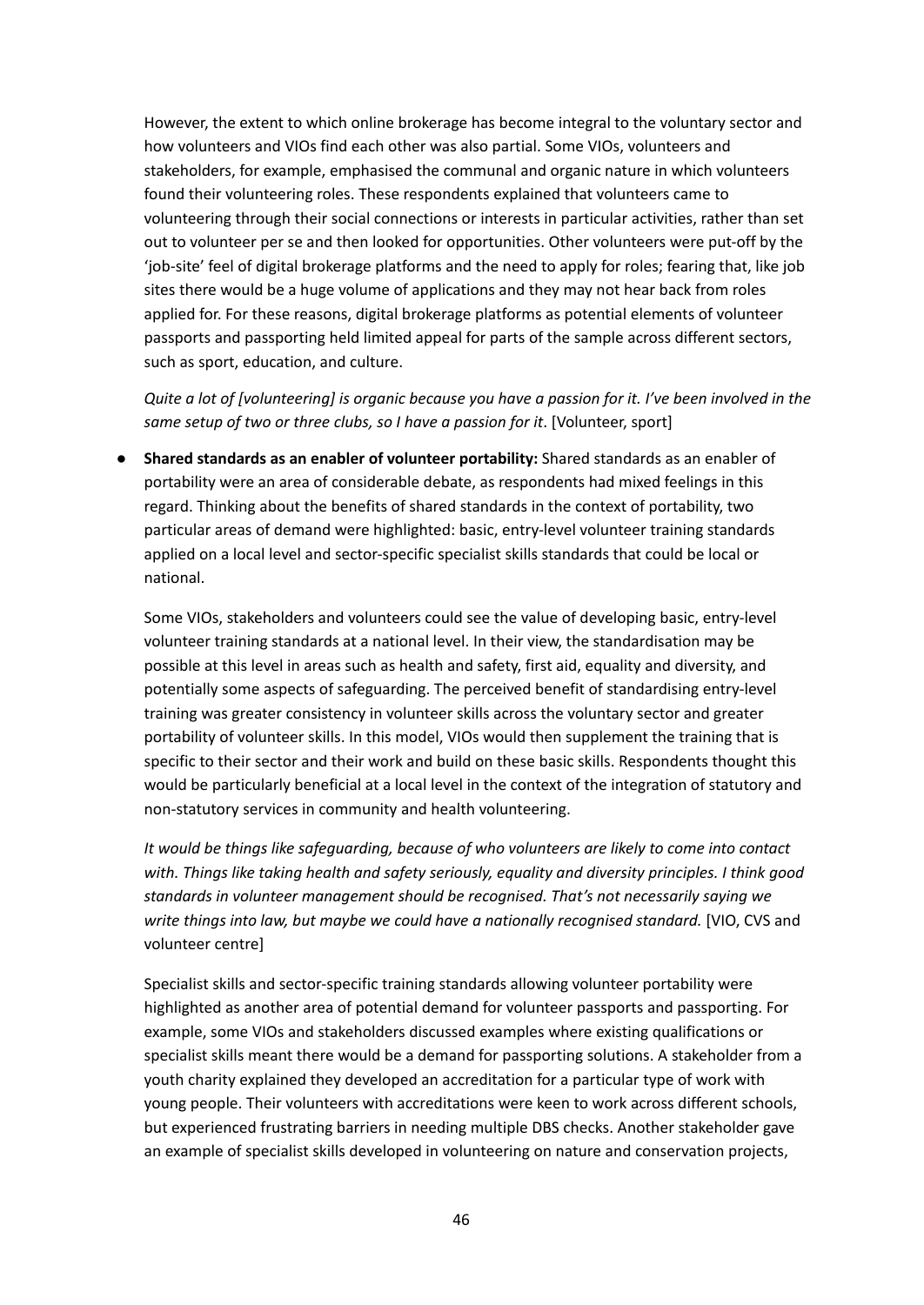which would be portable across different conservation projects if there was a passporting system allowing easy work across different organisations and projects.

In addition, VIOs and stakeholders within particular sectors, for example health, police, youth and culture and heritage, could see the value of developing sector-specific training standards for volunteers that would drive consistency and quality in volunteer training and skills, but also enable greater volunteer portability across the sector. For example, a VIO familiar with volunteering in the police and the youth uniformed sector thought that standardisation of volunteer training and vetting across the police would be beneficial for a number of reasons. Firstly, they believed this would allow volunteers to be re-deployed to different roles where there was a need for their assistance. Secondly, by allowing volunteers to move across different roles or organisations, this would enable volunteer learning and development as they would be exposed to new tasks. Thirdly, this would help volunteers who moved to another location to build on their previous experience in volunteering, rather than having to repeat recruitment and onboarding and start all over again. The respondent thought this was particularly relevant and beneficial to young volunteers such as police cadets, who found they could not easily transfer their previous experience when they moved because of their studies or work.

Respondents weighed these potential benefits of different aspects of volunteer portability against the challenges, concerns and limitations they thought were involved in this idea:

● **Barriers to portability:** Some stressed the scope for volunteer portability depended on geography too, as volunteers may be more or less likely to want to travel and move between different organisations depending on the type of area. For example, respondents from the museum sector explained that there was often little inclination from volunteers in rural areas to travel outside of their area for volunteering. These respondents felt this would be a barrier to volunteer portability, but still hoped that a volunteer passport system could encourage greater interaction between volunteers in different areas and between rural and urban museums.

Volunteers and VIOs alike sometimes also raised other barriers to volunteer portability. Some explained that the idea of portability did not reflect how and why many volunteers entered volunteering. As previously mentioned, respondents stressed many volunteers had a personal interest or a connection to organisations they supported, rather than set out to volunteer in general and then looked for where they could help. For this reason, the concept of being in a 'pool' of (portable) volunteers also did not appeal to every volunteer. Criticisms included it feeling a little impersonal or that it implied it was for 'professional' volunteers who had a lot of time to give. Thinking about volunteers' motivations for volunteering, one VIO respondent also commented how volunteers may not want to be considered as something portable.

*Quite often people come into a heritage organisation because they have a passion for a certain artist or the steam engines. That's why they volunteer. So, the likelihood of them going, actually there's a children's centre down the road that really needs my time [is small]. Some of the* volunteers are doing it, yes, they've got very much a public benefit lens on it, and there's a selfish *lens because they genuinely get a lot out of engaging with the heritage. So, it might be a different drive behind the volunteering.* [VIO, Museums]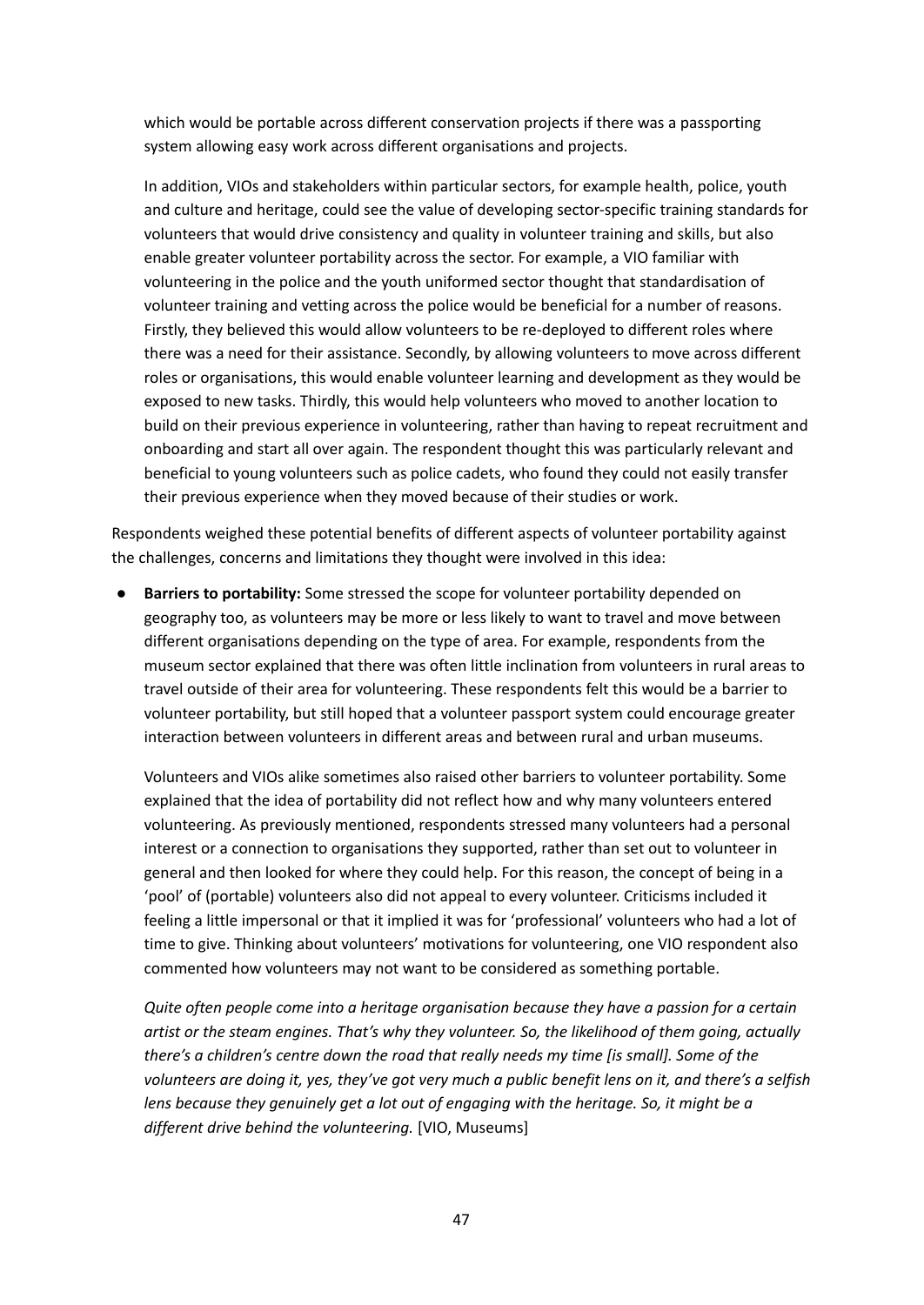In addition, some VIOs and stakeholders also raised other concerns they thought VIOs may have over a volunteer passporting system. Respondents explained that VIOs can feel protective over their volunteers and the relationship they have with them. In this context, respondents thought that some VIOs may fear that a volunteer passport system could result in 'stealing' their volunteers. Any volunteer passporting system would need to consider these concerns and reassure VIOs over any threats to the relationship with their volunteers.

At the same time of being able to make it easy for a volunteer to move from one organisation to *another, you don't want that volunteer to feel that they don't belong to that organisation. Or, for that organisation to feel that they aren't able to take ownership of that volunteering and feel like* they're able to bring them fully into the fold. They're not just visiting, they should be able to be *resident here.* [VIO, CVS and volunteer centre]

● **Diversity vs. standardisation:** In thinking about shared standards as an enabler of volunteer portability, respondents stressed that volunteer vetting and training standards varied greatly across different sectors and organisations and often even within similar organisations in the same sector. The main differences were perceived to stem from differences in the levels of risk involved in particular kinds of volunteering and risk appetites of different organisations.

For example, a respondent from a VIO affiliated with the police explained how even different police forces did not trust one another enough to accept each other's volunteers without repeated vetting. At the heart of this lack of trust, respondents thought there were VIOs' fears over liability and a lack of certainty over who would be liable if there was a problem with a volunteer in a passporting system. The volunteer passporting model also raised questions over safety mechanisms for dealing with problems in such a system. Some VIOs asked what the mechanisms would be to highlight or exclude individual volunteers who were not deemed suitable for certain kinds of volunteering. In discussing this, a VIO respondent stressed this would raise questions over the rights of volunteers and VIOs in such a passporting system.

*If somebody is in a passport and they have an experience with an organisation where the organisation deems that person's behaviour to be inappropriate, what then happens to that profile?* [VIO group, health]

Some other VIOs, volunteers and stakeholders in this sample were further not convinced standardisation of volunteer training was possible across different sectors, even for basic, entry-level skills. For example, a chairman of a local grassroots football club who also volunteered as a governor in a local school stressed that safeguarding training required for volunteering in a football club and as a governor in the school was so different that they did not think there could be any shared standards nor that they would be needed.

Given the diversity of standards and VIO risk aversion, respondents felt that standardisation of volunteer training and vetting even within individual sectors would be a significant undertaking. Many still welcomed greater standardisation if it improved the quality of volunteer training and enabled volunteer portability. However, they stressed the need for an investment into the volunteer management infrastructure and human resource that would be needed to support such an endeavour.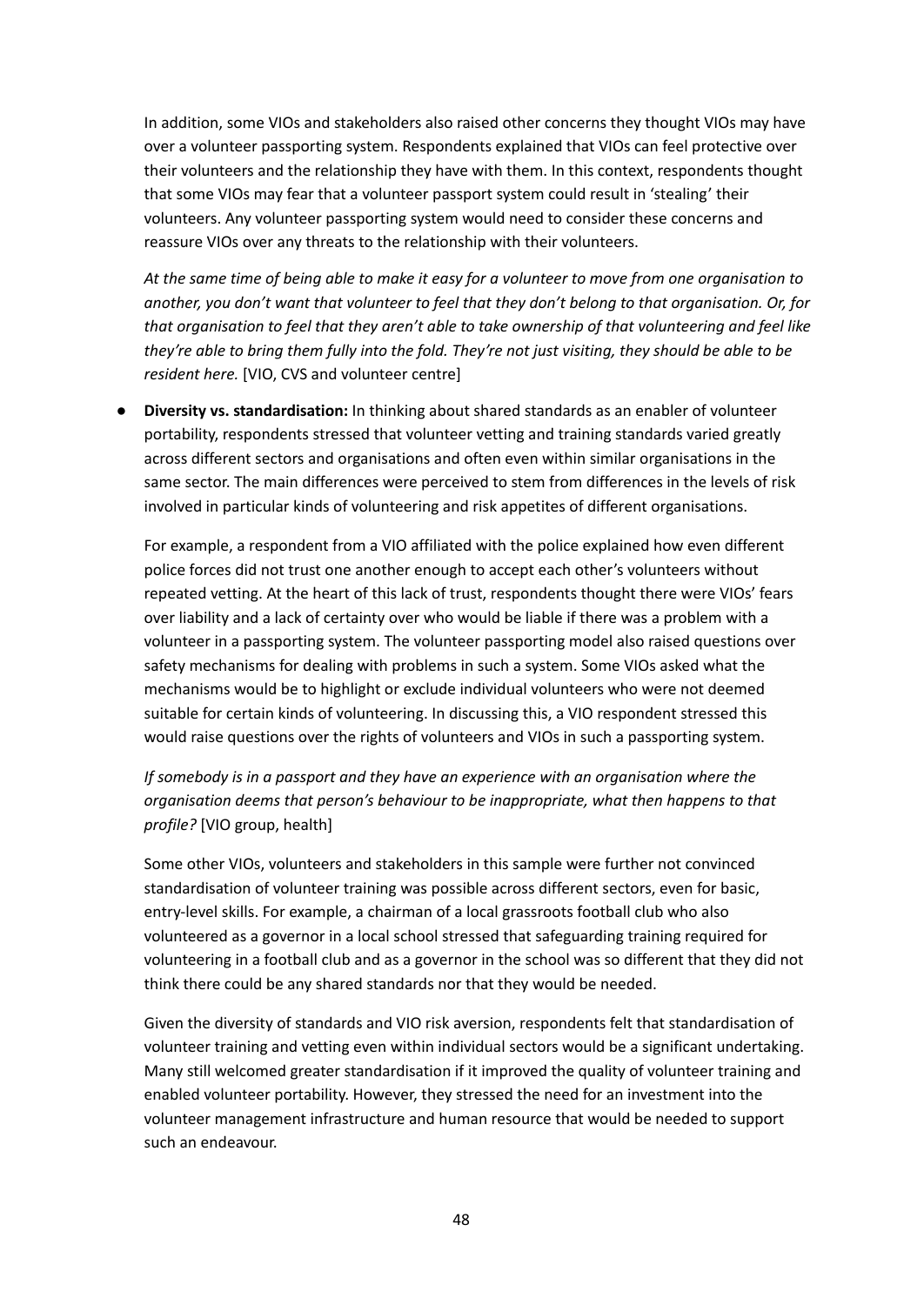#### 3.3.2. Benefits and challenges of volunteer passports as tools for validation and rewards

Volunteers, VIOs and stakeholders also highlighted the following areas of demand and challenges involved in volunteer passport elements aimed at validation of volunteers' experience and skills or giving access to rewards and other ways to value volunteers' achievements.

● **Volunteer profile:** There was a mixed interest in this element of the volunteer passports from volunteers. Some volunteers thought that having this facility would be very helpful, as it would allow them to have all their volunteering experiences and potentially also skills stored in one place. However, others pointed out they already had other ways to achieve this, for example through their CV or LinkedIn and similar profiles. Respondents in this second group struggled to see what having a volunteer profile would add to what was already available to them.

It can be in addition to your CV. That being said, it does feel quite similar to something that you *would see on LinkedIn or other similar websites where you enter your details and skills.* [Volunteer, cross sector]

It is worth noting though that this response was concerned only with having a volunteer profile as a record, rather than in terms of other potential benefits it could enable, such as validation, portability and potentially access to rewards. The research, therefore, may suggest that having a volunteer profile on its own adds little new for some groups of volunteers, but its potential lies in enabling these other benefits.

Validation: Volunteers, VIOs and stakeholders thought that the interest in this aspect of volunteer passports would depend on volunteers' motivations for volunteering. Respondents across these different groups could see the value of validation of volunteers' experience, learning and skills for those volunteers whose motivation was to gain experience and skills that could help them find work. Some VIOs, volunteers and stakeholders stressed this could be beneficial to young people or other groups needing support to find employment. VIOs within culture and education also thought this aspect could be beneficial to volunteers within those sectors, as volunteering was for some volunteers a route to employment.

*The real one I'm interested in, is [the Passeport* Bénévole *model]. If we could use something like* this to say to a young person at the age of 18, look, you might not be off to university, you haven't done particularly well at school, but it's not over for you. We'll give you this passport and you can use this as a validation to say I've done these things, and these are the skills I've got. *That first step, if we can give more people from marginalised communities and more challenging backgrounds a second opportunity to get to this level of maturity, then I think that would be a really good thing to do.* [VIO, Police]

However, others pointed out that not all young people would be interested in this, as their motivations for volunteering were diverse and not necessarily linked to work. Thus, respondents also stressed that validation would be of lesser interest to volunteers whose motivation for volunteering was because they had particular interests or personal connection to causes and organisations they chose to support. In addition, a VIO and a stakeholder stressed the importance of ensuring any skills frameworks attached to volunteer passports and validation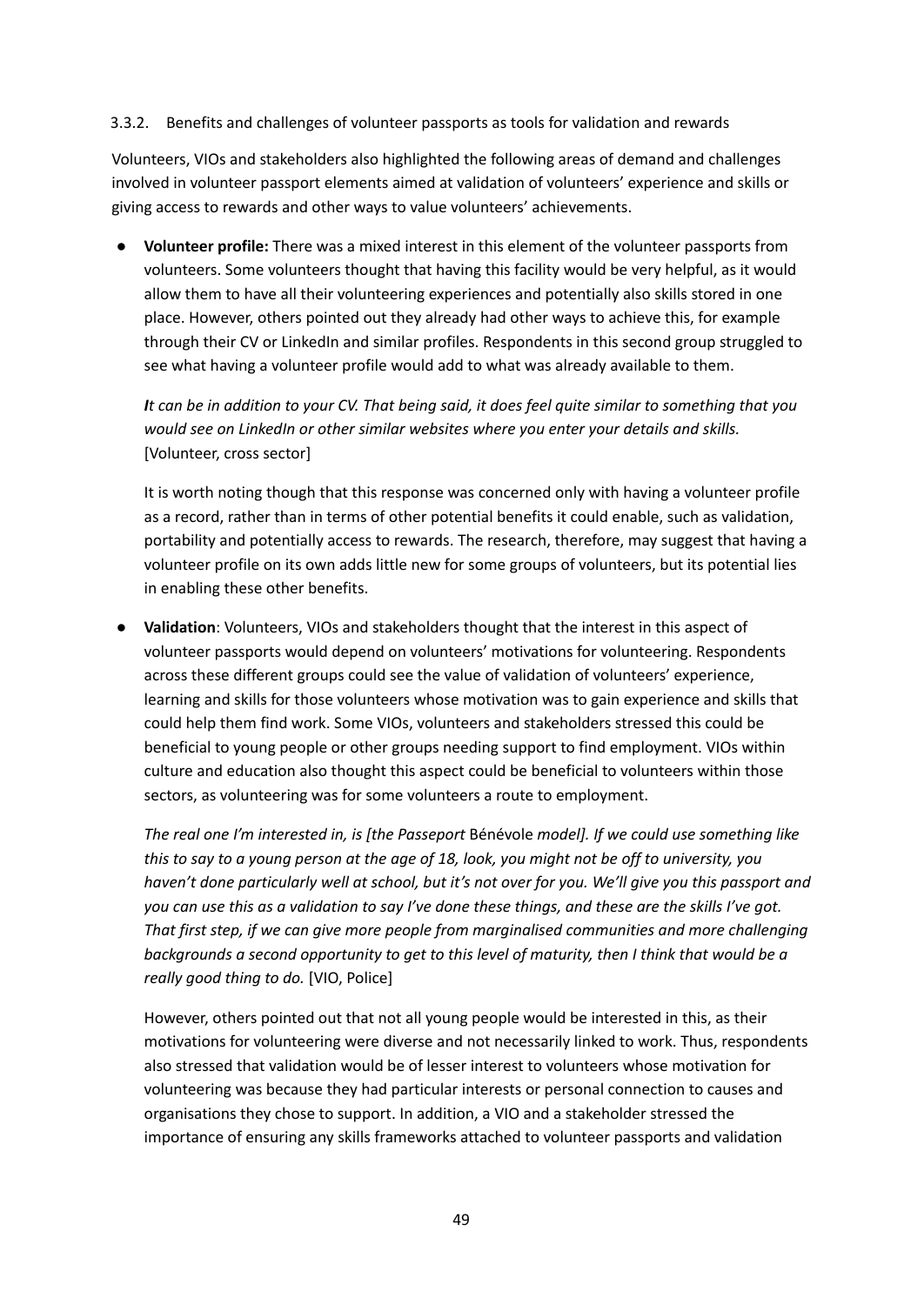were flexible enough to reflect what volunteers wanted to achieve, rather than be pre-determined.

● **Rewards:** There was also a mixed interest in this potential aspect of volunteer passports. Some volunteers and VIOs thought rewards schemes would allow VIOs to thank volunteers and make them feel appreciated. In addition, VIOs who were hoping to develop volunteer discount cards thought this could work as an incentive to volunteering.

However, other VIOs, stakeholders and volunteers stressed this was not a reason why people chose to volunteer, so any rewards needed to be handled carefully to avoid seeming too transactional. This view was reflected in the response by some volunteers in this sample who were put off by the idea of rewards, which they felt almost undermined their motivations for volunteering. Interestingly, all of the existing reward schemes discussed in this research linked rewards to some broader benefits, for example: volunteer CPD in the case of the museum volunteer pass; volunteer access to local physical activities in exchange for volunteering in sport; or supporting local businesses in the case of a local volunteer discount card.

*I think it's a nice touch for any sort of volunteering, although I wouldn't say you'd go into volunteering hoping you would get something out of it. The reward of it is doing the job itself.* [Volunteer, culture]

#### 3.3.3. Additional challenges and considerations

The research also captured some additional concerns and considerations volunteers, VIOs and stakeholders had with regards to volunteer passports and passporting, which were not linked to individual elements but the idea and system as a whole:

*●* **Potential exclusions:** Across the sample, respondents felt the passporting system could potentially create barriers for some VIOs and volunteers. Respondents stressed that smaller VIOs may lose out if an online volunteer passport system was introduced. VIO and stakeholder respondents raised examples of small, sometimes informal, VIOs in their area who they thought did extremely important work locally but would be very unlikely to sign up to any volunteer passporting platform. For example, a stakeholder talked about a local VIO which organised weekly social events for older people and helped greatly reduce isolation and loneliness. The stakeholder feared organisations such as this one may lose out in a passporting system, as they would not sign up and would become less visible to potential volunteers if the passporting platform became a norm for volunteer recruitment.

Similarly, respondents noted there would be groups of volunteers who would be unlikely to sign up for such a platform, including groups with limited digital skills and access to digital technologies and marginalised groups. Volunteers and VIOs therefore sometimes thought any digital volunteer passport system would need to have an analogue back-up. Ideas for this varied from having both paper and digital versions of a volunteer passport to ensuring there was a VIO resource to support volunteers with using the volunteer passport platform where they could not do that themselves. Respondents also stressed the need to consider and identify local VIOs, volunteer groups and populations which could be excluded by the volunteer passport system and devise strategies to overcome any barriers.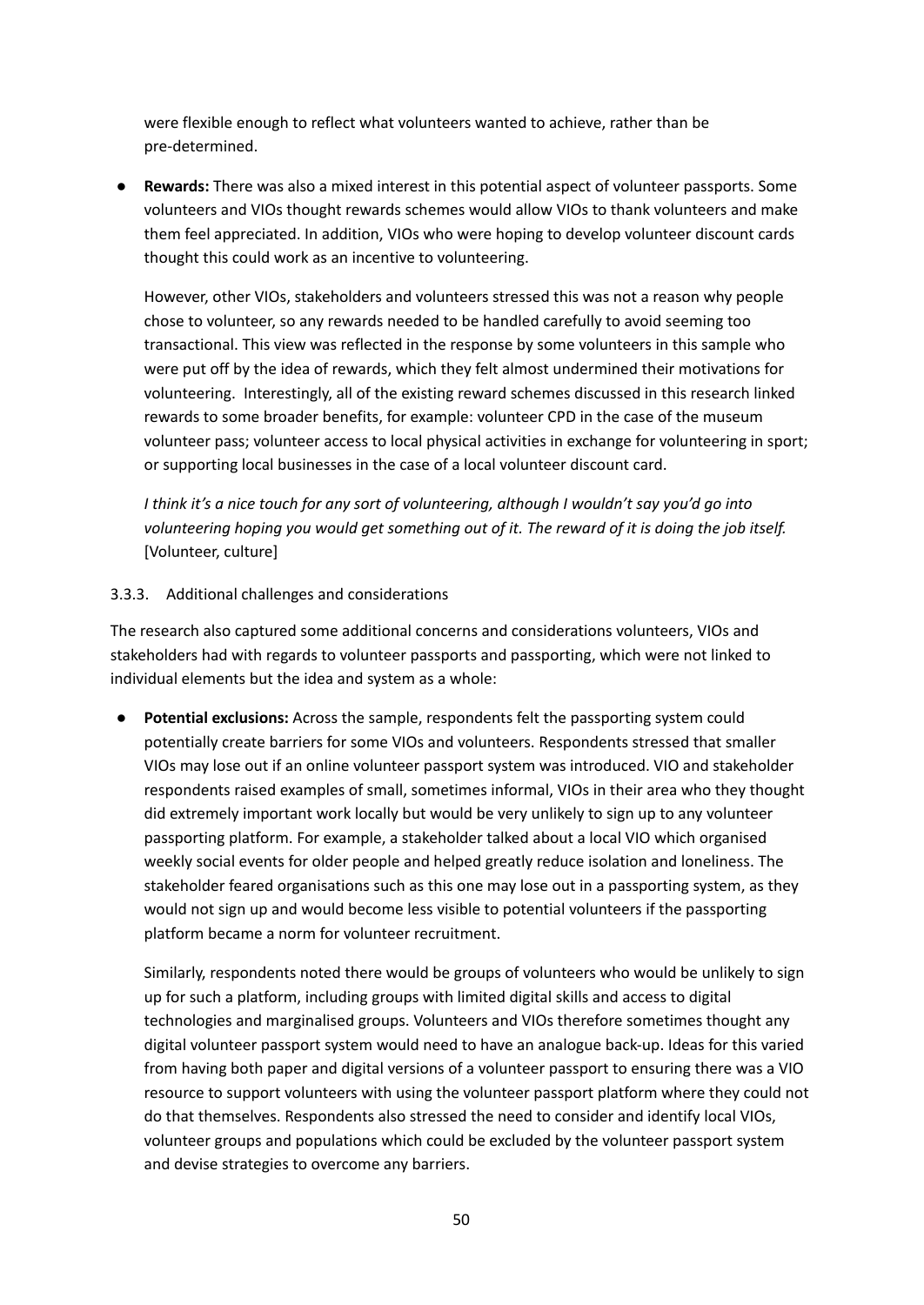There are certainly problems with that and if it becomes the be all and end all, you will exclude *an awful lot of people that offer really valuable experiences. From some of these marginalised communities, you need the volunteers from these communities. Whatever happens with the passport, it needs to be a supplement to, not the be all and end all.* [Digital platform provider]

**● Technological challenges and considerations:** Several main challenges were highlighted with regards to the digital technology involved in volunteer passports and passporting. Firstly, some digital stakeholders stressed the complexity of integrating different elements of technology together, including the online DBS, the online DBS updates, the volunteer passport platform and the volunteer management systems of diverse VIOs.

Secondly, this first challenge was compounded by the second challenge of the variable levels of digital skills and access to digital technology across the voluntary sectors. As some respondents noted, the digital skills and technology needed for VIOs and volunteers to use any digital volunteer passport and passporting system were often not yet at a level they would need to be for such a system to work. In discussing this, respondents stressed the need for greater investment into digital skills and infrastructure in the voluntary sector.

My current worry is that vast swathes of the sector are nowhere near even being able to do the *DBS online, never mind running updates on that. Some of the big issues that we think we're going to see, is underpinning technologies will have to be in place before we even think about the passports*. [Digital platform provider]

Thirdly, various VIOs and digital providers stressed the importance of using open data standards for technologies involved in any volunteer passport platform, which would allow for data sharing and would be able to integrate with diverse existing technologies and platforms used by VIOs and volunteers.

If there are four or five companies working in this space, are they all going to share a similar standard? There is a risk to us already that if we commit to one technology, that there's not a *unified standard, and for the technology that could be problematic for our organisation straight out of the bat*. [Digital platform provider]

Fourthly, some VIOs raised the question of data protection and ownership of volunteer data in a digital volunteer passport system. As these respondents explained, for such a system to work it would have to be designed with volunteer needs in mind and give full control of the data to the volunteer. Some of these respondents were also not comfortable with the idea of digital companies holding that data, both from the perspective of volunteers but also fearing what would happen to that data if the company was liquidated.

● **National and local:** Potential tensions and integration between any national volunteer passport system and local voluntary sector infrastructure and volunteering were a recurring theme in interviews with VIOs and stakeholders. On the one hand, respondents could see the benefits of having national standards – for example, for basic volunteer training or in sector-specific ways – and having volunteer portability across the country, so volunteers would not need to start anew if they moved to another location.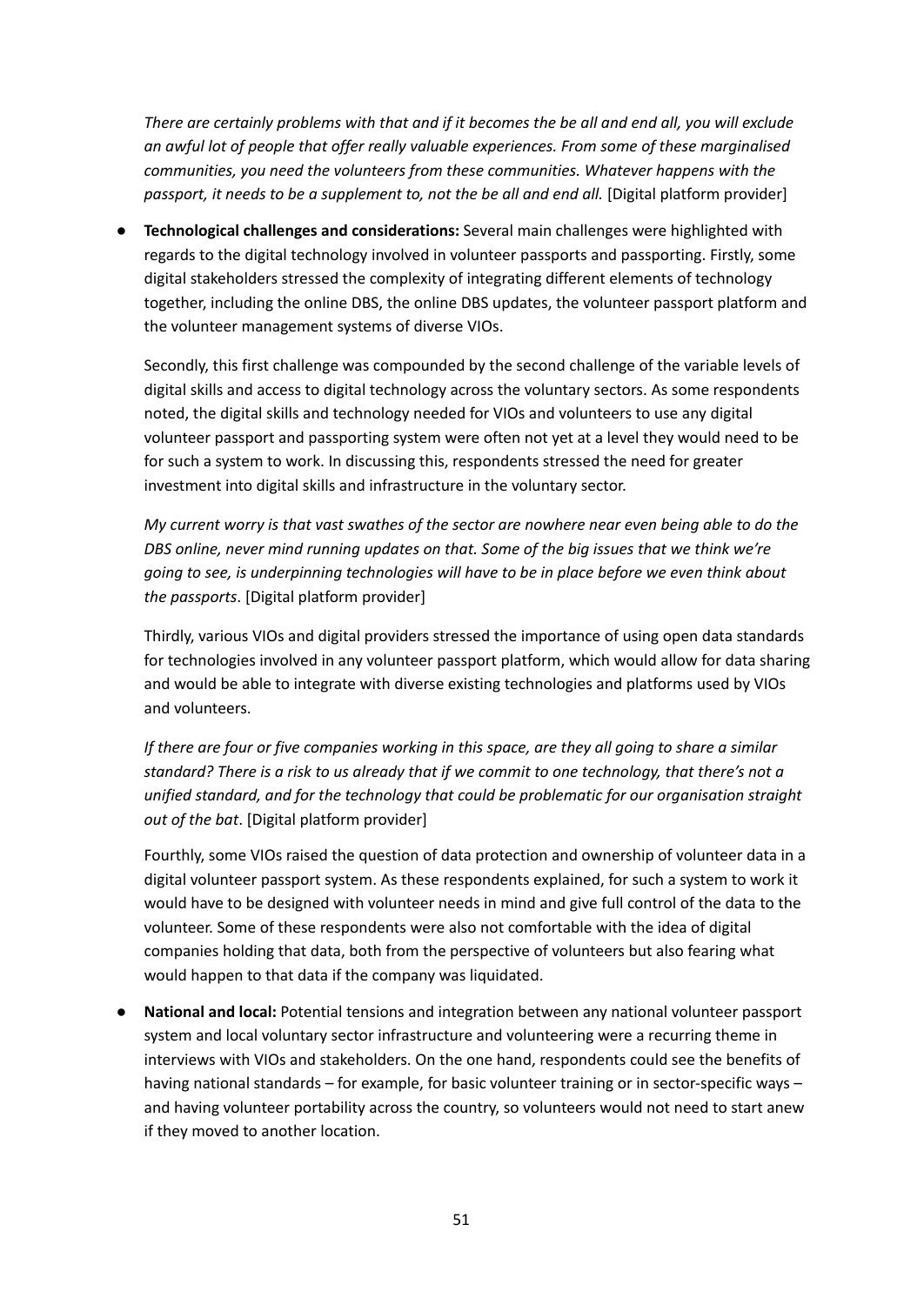On the other hand, there was a view that any national system would need to be implemented locally, particularly where strong local voluntary structure was already in place so it could deliver core aspects of volunteer management and maintain their relationship with volunteers. Another VIO stressed the importance of such local delivery of volunteer management in the emergency response contexts. VIOs also felt local organisations may need reassurance that any national system would work towards integration, rather than displacement of local organisations. Local delivery was seen as central for engaging volunteers too, by leveraging their connection with the place, local knowledge and relationships.

I think the ultimate aim is to be enabling people to see the world as their oyster and be able to *move from one location to the next and find a very similar sort of welcome in terms of volunteering, and not have to start from scratch again. […] But I think certain organisations may* be put off. Certain local organisations, if they were to be signing up to this thing, I think they *would find aspects of it helpful, but maybe they could feel a little bit frightened by a national* scheme, because of the scale and the scope of it. They may feel that they want to protect and *own their volunteers.* [VIO, CVS and volunteer centre]

● **Volunteer passport and passporting terminology:** Finally, some VIO respondents who generally supported the goals of volunteer passports took issue with the terms 'volunteer passports' and 'passporting'. A VIO respondent felt these terms could be off-putting to some volunteers, for example, that passports could be perceived as a barrier to volunteering for those without them. Also, the respondent thought the term passport could trigger negative associations, for example, it could remind people of 'vaccine passports' or their inability to travel during the pandemic. Another respondent felt the term 'passport' suggested this was a 'thing' or an 'organisation' rather than a way to empower volunteers, which they felt was misleading.

Other respondents also cited reasons why they may prefer not to use these terms. One VIO respondent explained their group of VIOs, which developed a passporting system between them, preferred to talk about a shared system for volunteer vetting and training rather than passports. Another respondent involved in a training-based volunteer passport initiative in healthcare explained they subsequently decided to remove the word 'passport' from the name of the training resource. The respondent explained they realised the term 'passport' was misleading for the resource that was essentially a volunteer training and induction resource for volunteers in healthcare.

*It was very confusing because if you go into Google and type in Volunteer Passport, you get lots of different references. For some people, it's no more than an induction programme for the person being recruited, and they've been through an induction and they call that a passport. So, I found that the term passport was really misleading. [The training standards and resource] we were discussing is [now called] just the volunteer learning, the e-learning.* [VIO, Health]

Additionally, comments from other VIOs and stakeholders revealed some further associations volunteer passports and passporting could trigger in the voluntary sector. As these respondents explained, there was a sense that ideas, models and projects around volunteer passports have been around for some time and tried in the voluntary sector, but that very few took off or had any longevity. Volunteer passports and passporting were therefore sometimes perceived as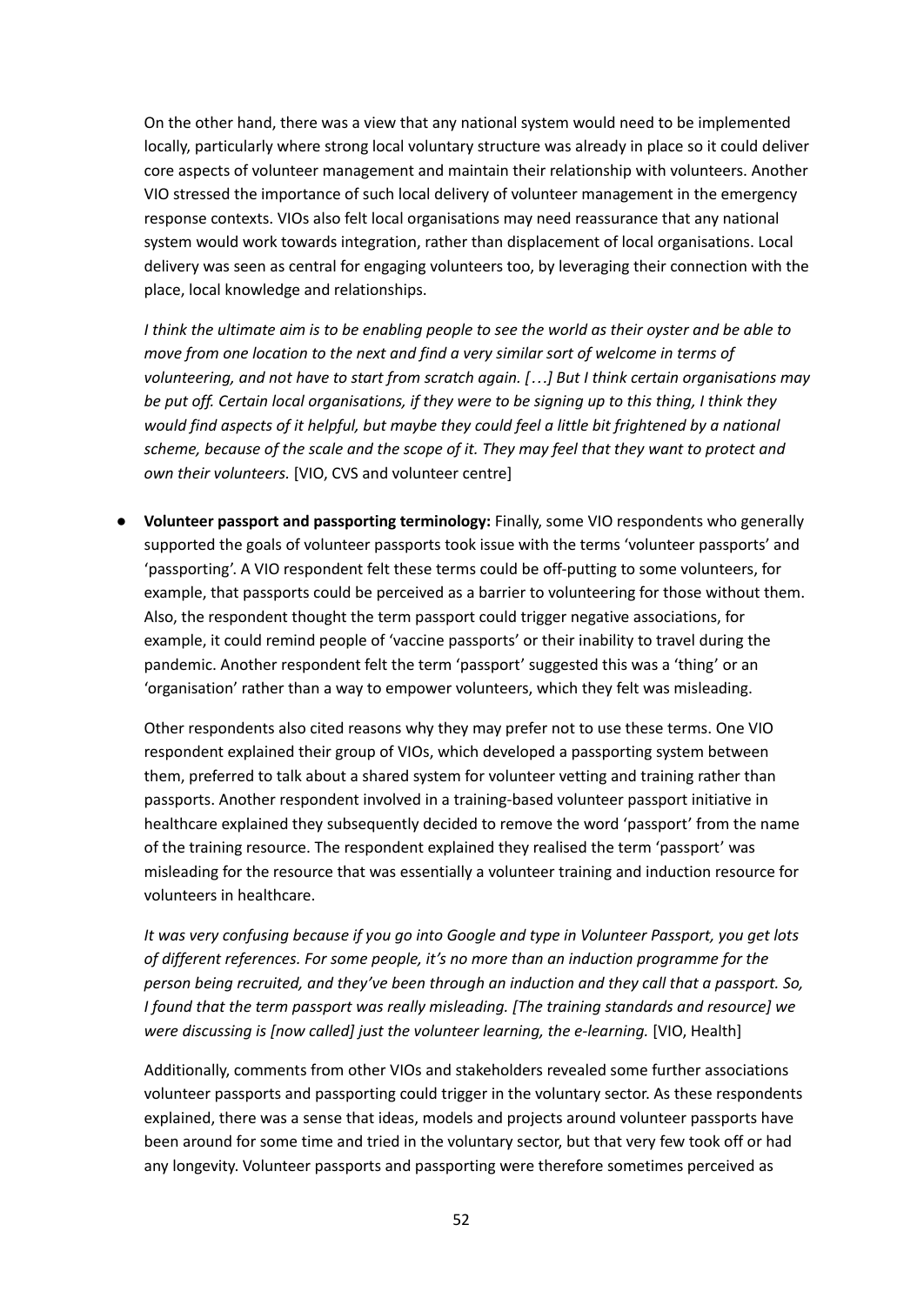excellent ideas in theory but extremely difficult to implement in practice. In addition to the practical complexity of such a task, these respondents stressed that such past projects did not last because they were always developed on a short-term basis and without a strategy or funding for them to lead to a more long-term infrastructure.

From a volunteer perspective the term 'volunteer passport' was assumed to either mean a record of who you were and the volunteering an individual has done (a bit like an actual passport) or in some cases volunteers assumed it was a way for volunteers to move between organisations. Volunteers saw the benefits of the term but did highlight that it felt quite 'formal' and may put off some volunteers for that reason.

# **4. Supporting volunteering through volunteer passports**

The research explored different audiences' views on what kinds of support would be required to encourage and nurture volunteering through volunteer passports and passporting. Respondents shared their views on what role they thought local and central government could have in providing this support and facilitating an effective volunteer passporting system. The section below outlines respondents' views in this respect in relation to volunteer portability and validation and valuing of volunteers, as well as more generally:

**● Supporting volunteer portability:** Given the priority attached to portable DBS checks, respondents were often keen to highlight actions and support that may make this more feasible. Firstly, this involved raising awareness and improving clarity within the sector with regards to current systems for DBS portability. As some VIOs explained, even volunteer managers were not always aware of online DBS and DBS update service for volunteers. Another VIO pointed out there was sometimes a lack of certainty on whether DBS checks were necessary for particular volunteering roles. Volunteers were also often under the impression that a new DBS check was needed with each new organisation they volunteered with, further suggesting a lack of clarity around the current possibilities for portability.

Secondly, some VIOs suggested the current DBS system needed to be improved to reduce barriers to volunteering and improve volunteer portability. As one youth sector VIO pointed out, volunteer portability may be improved if DBS updates were proactive as in the Scottish Protection of Vulnerable Groups (PVG) system.

*DBS is very problematic. The DBS service is complicated. You have DBS itself, then you have the DBS umbrella bodies that a lot of these organisations go for their DBS through, that adds a level of its own complication. The update service is complicated too, people aren't aware of it, so they* don't pay for it. The other thing as well for a volunteer, some volunteers do pay for it, others *don't, so there's confusion over who should be paying for it. That element around DBS is the biggest thing that DCMS could help solve, really. That review of that work would be massively valuable. I'd tear it up and start again*. [Digital platform provider]

Another area where some VIOs and stakeholders thought the government could play part in enabling volunteer portability was through supporting the voluntary sector to develop shared standards on volunteer training. For some VIOs, this could involve supporting the development of a national standard for entry-level volunteer training and skills that could apply across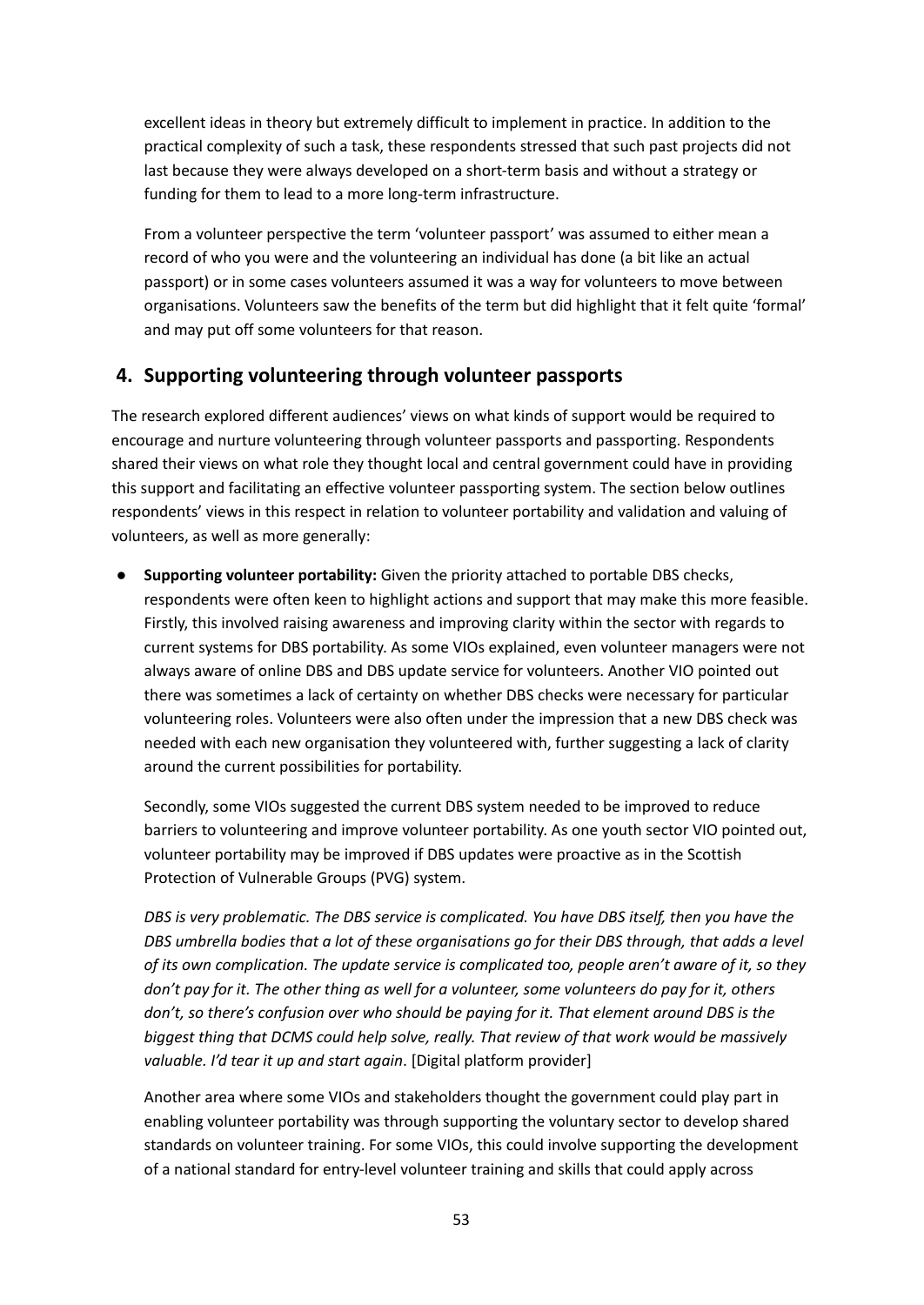different sectors; although others did not think this was feasible due to the diversity of the sectors. For others, there may be scope to work with individual voluntary sectors to strengthen or support the development of sector-specific standards for volunteer training that may help portability within that sector. In this context, various VIOs stressed the need to invest in the volunteer management and human resource infrastructure within the voluntary sector, which was seen as essential to carry out this work of standardisation within different sectors. Given the perceived magnitude of such an endeavour, some VIO respondents also stressed the need for any policies or initiatives in this area to be realistic in terms of recognising what funding, resource and a long-term strategy this required.

*It does come down a bit to governments in some way being clear about their funding, being clear about what they want from the volunteer passport and actually setting longer term funding in place so that we can achieve change.* [VIO, cross sector]

Finally, VIOs and stakeholders highlighted some ways in which government can support volunteer portability with regards to the digital infrastructure and skills required. Respondents stressed the importance of using open data standards for technologies that could integrate with other volunteer management platforms and online DBS services in any government-backed volunteer passport or portability initiative. Another VIO also highlighted the role of government in funding the development of the technological infrastructure required for volunteer passporting. In addition, VIOs and stakeholders also thought that both local and central government can play part in supporting the voluntary sector to improve the digital infrastructure and digital skills required for VIOs to use any such system.

*I think what is important in terms of expectation of government, a need for new digital systems, new apps, new ways of working, then it's appropriate to look to government departments for funding to help support that, so the charities are not using their voluntary income for providing the infrastructure that's needed to make a system work.* [VIO group, health]

- **● Supporting validation of learning through volunteering:** VIOs and stakeholders familiar with validation of non-formal learning through volunteering pointed out key ways in which this aspect of volunteer passports could be supported by government. This involved creating official routes to validate non-formal learning and accepting volunteer (skills) passports as evidence that can be put towards qualifications based on non-formal learning. Providing such routes was perceived as particularly beneficial in supporting young people, people out of work and marginalised groups in relation to employment.
- **Supporting rewards for volunteers:** As VIOs appreciated ways to thank their volunteers, some VIOs also highlighted areas where the government can provide support in this respect. For example, VIOs within the culture and heritage sector stressed it would be helpful if greater clarity was provided over whether and how volunteer passes allowing free entry and discounts to volunteers could be used to thank volunteers without breaking employment law. In addition, a VIO respondent also suggested that government and local authorities could also get involved in rewarding volunteers, for example, through giving them discounts on council tax.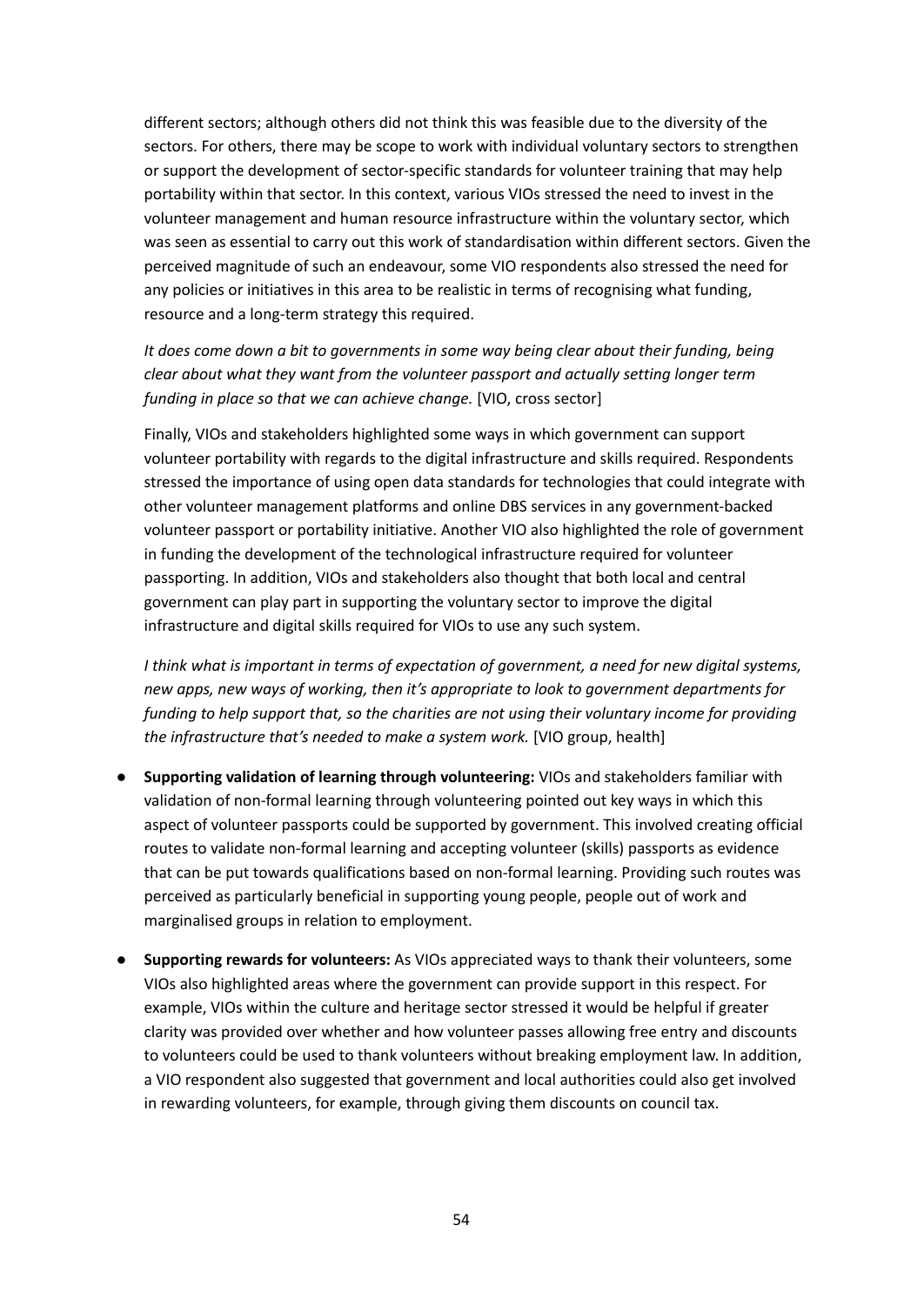*A steer about volunteering and whether or not having discounted events or things like that [could be construed as a material benefit] would be very welcome, because it's really not clear at the moment.* [VIO, museum group]

Respondents highlighted some additional success factors for volunteer passports and passporting initiative with regards to government support:

- **Branding**: Some VIOs and stakeholders discussed the branding of any government-backed volunteer passport or passporting initiative. Respondents felt that any explicit government branding may cause a push back within the voluntary sector, as it may be perceived as an imposition on the sector rather than beneficial support.
- **Endorsement**: At the same time, other VIOs pointed out instances where more indirect endorsement by government institutions can benefit volunteer passport initiatives, for example, recognising volunteer passports as evidence of non-formal learning by the relevant government institutions.
- **Strategy**: Some VIOs stressed that the success of any volunteer passport initiatives would also depend on the extent to which they were central to government strategies on volunteering or how they linked to other relevant strategies, for example, for young people.
- **Collaboration**: Respondents highlighted the importance of government working with the voluntary sector in developing any volunteer passport solutions. In particular, respondents stressed the importance of integrating any national initiatives with local voluntary sectors in ways that do not disadvantage local groups. In this context, some VIOs also highlighted the importance of endorsement by national councils for voluntary organisations for the success of initiatives such as volunteer passporting and portability.

Furthermore, some VIOs and stakeholders felt government could play a role in providing greater clarity on various issues posing barriers to realising different aspects of volunteer passports and passporting. One grey area where more clarity would be welcomed concerned the difference between voluntary work and volunteering which in practice was not always easy to apply and relate to specific volunteering roles and tasks.

Finally, VIOs and stakeholders stressed the importance of supporting volunteer passport initiatives through aligning their goals with wider government policies and encouraging volunteering by making it as easy as possible. Some respondents highlighted instances where such alignment was missing, as other government policies posed barriers to volunteering. Such examples included instances where VIOs felt job centres penalised job seekers who wanted to volunteer, potentially stopping them from developing skills through volunteering that could help them find employment. Another example included a distinction between voluntary work and volunteering, which excluded groups without the right to work from volunteering classed as voluntary work, where volunteering may provide routes to integration to those very groups. VIOs and stakeholders also made other suggestions for what government could do to make volunteering as easy as possible, for example, by encouraging employers to enable their staff to volunteer.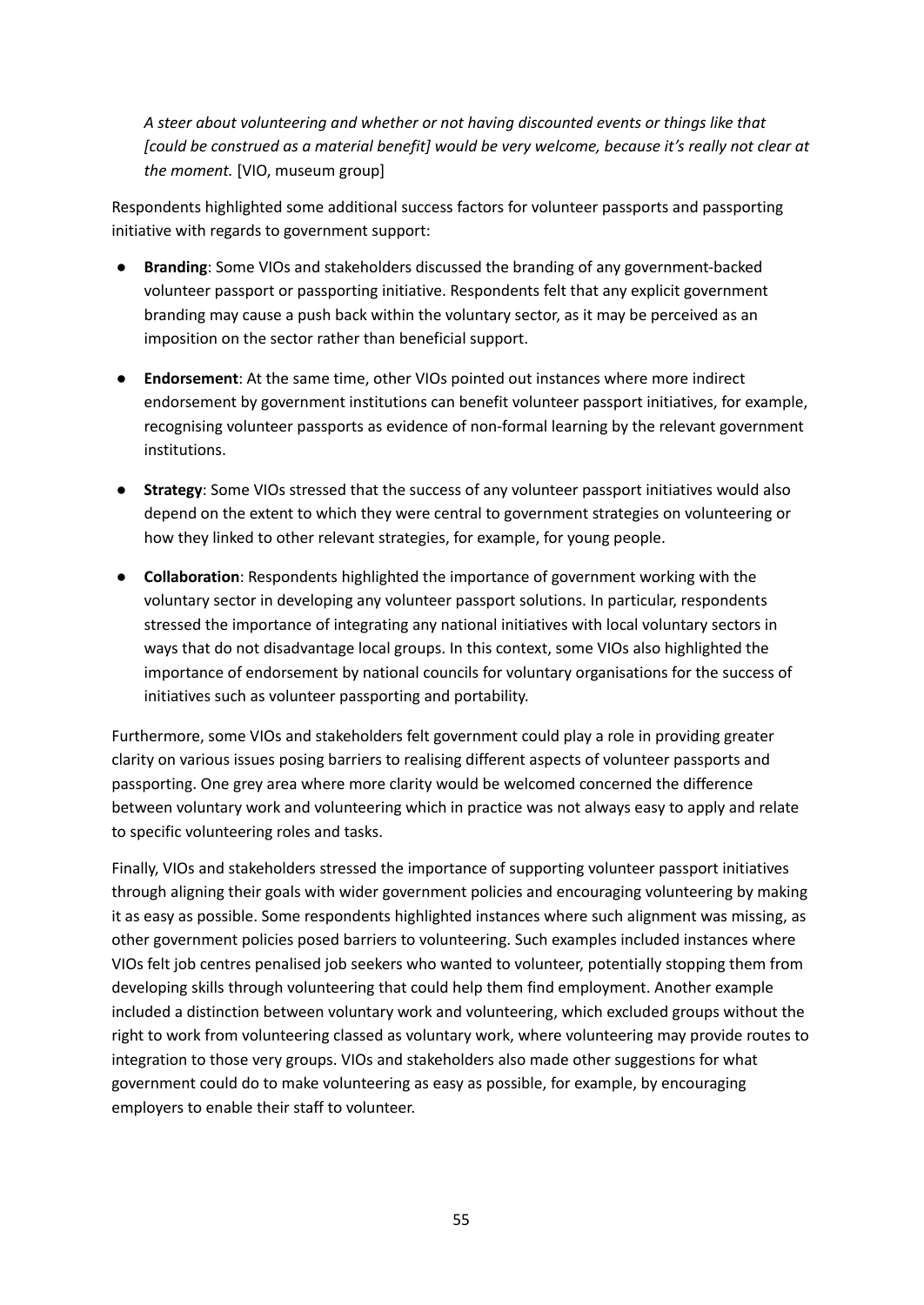# **5. Conclusions**

This final section pulls together key research findings on the existing volunteer passport and passporting landscape, the achievements and challenges involved, and areas of demand for volunteer passport and passporting. The section concludes with a discussion of success factors and design considerations identified as critical for volunteer passports and passporting to be established and benefit the voluntary sector and volunteers.

# **5.1. Volunteer passport and passporting landscape**

Volunteer passport and passporting initiatives identified and explored in this research broadly shared two overarching aims: that of enabling greater **volunteer portability**, on the one hand, and providing routes for **validation and valuing** of volunteers' experience, skills and contribution, on the other hand.

Passporting initiatives striving for volunteer portability often involved networks of organisations developing a joined-up approach to volunteer recruitment, onboarding and management to enable easier volunteer movement across organisations and roles. Such arrangements have been developed locally to facilitate volunteer portability in delivering community tasks or across VIOs within a particular sector, for example, across a group of participating museums. It has also been developed nationally with the NHSVR scheme as part of the emergency response in the UK, which allowed for joined-up onboarding of NHSVR and St John Ambulance volunteers. Passporting in these examples involved systems, processes and mechanisms enabling volunteer portability, rather than volunteer passports held by volunteers.

Volunteer passports aiming at validation were typically volunteer-owned 'products' that provided a portfolio of the volunteer's experience, knowledge and skills acquired through volunteering. Such schemes also linked to wider skills frameworks and routes to validate non-formal learning through volunteering. They were developed both nationally and internationally, for example, Passeport Bénévole is integrated within the national systems for validation of non-formal learning in France, whereas Youthpass is a validation tool for young volunteers used across the EU.

The research also found volunteer passport initiatives straddling these two broad aims of portability and valuation. Typically, these initiatives were training-based and provided certificates to volunteers who completed a standardised, entry-level course for volunteers. These schemes were delivered in local areas in England to serve volunteers across different sectors, for example, in Derbyshire, East Suffolk, Slough, Bracknell Forest, Blackburn or Doncaster. They were also delivered for volunteers in specific sectors, such as the Lancashire and Pennine and HEE Volunteer Learning Passport linked to the NHS Certificate for volunteers in healthcare. The training-based volunteer passports both validated volunteer learning through certificates and aimed to encourage greater portability of volunteers through standardisation and accreditation of training.

Across these different types of volunteer passport and passporting, there was some consistency in **key elements** they involved. These included:

- 'federations of trust' as networks of organisation developing a joined-up volunteer approach;
- shared volunteer vetting and training standards and agreements and sometimes also centralised delivery of vetting and training;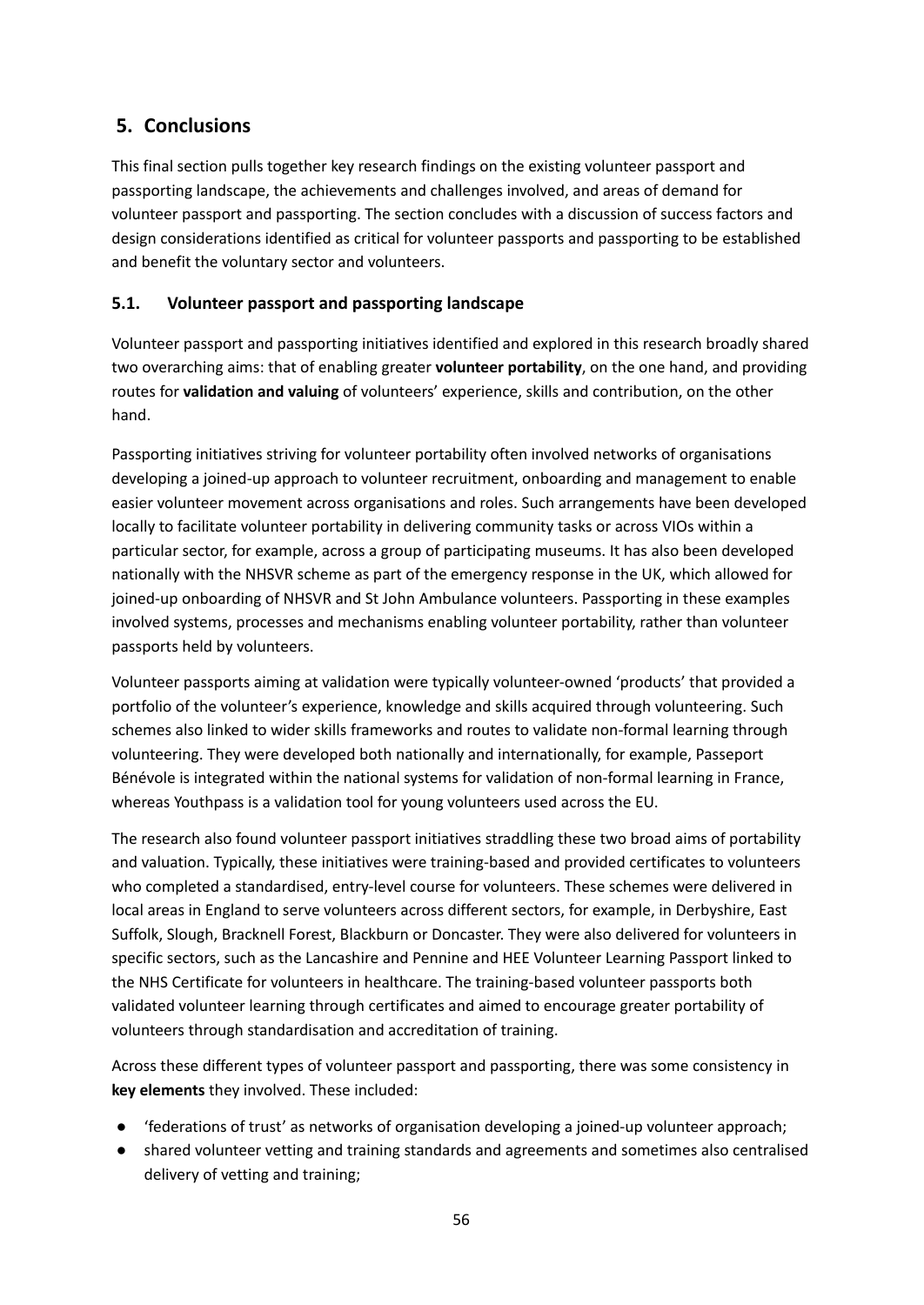- shared pool of volunteers;
- matching of volunteers with volunteering tasks across the network;
- a volunteer profile/ portfolio offering a record of their volunteering and skills;
- routes to validate volunteer learning, for example, through certificates or qualifications;
- volunteer reward schemes which were sometimes linked to volunteer profiles, so rewards could be redeemed against time spent volunteering.

While these different elements of volunteer passports and passporting consistently surfaced across the various initiatives, it is important to note that generally they were not all included in individual volunteer passport schemes. Rather, different volunteer passports and passporting projects resembled jigsaws that combined these elements in different ways. Initiatives also varied in the extent to which they realised these different elements, for example, portability was sometimes achieved partially. Furthermore, sometimes these different elements were combined as part of the same initiative, whereas at other times VIOs developed separate projects to serve these different purposes.

In addition to these building blocks of volunteer passport and passporting schemes, the research also captured views within the voluntary sector on the range of **digital infrastructure** involved. Key elements of this infrastructure included: digital identity software; online DBS service and DBS update service; volunteer passport application owned and controlled by the volunteer; integration with VIOs' volunteer management software; and potential integration with a range of other digital-based schemes, for example, youth cards.

## **5.2. Achievements and challenges of volunteer passport and passporting initiatives**

Scheme uptake, longevity and sustainability, as well as positive feedback from volunteers and VIOs were cited as evidence of successful delivery of volunteer passport and passporting initiatives. This was mostly based on basic data for individual schemes, respondents' observations and case studies of positive impact, whereas more systematic evaluations were generally missing.

Some of the longest existing schemes included: the Derbyshire training-based volunteer passport that was issued to over 3000 volunteers since its creation in 2010;<sup>39</sup> the French validation-oriented Passeport Bénévole that was issued to 160,000 volunteers since the scheme's start in 2007;<sup>40</sup> and the Northern Museums Volunteer Pass reward type scheme which started in 2010 and currently, involves 161 participating museums representing 8000 volunteers. 41

VIOs and stakeholders involved in various volunteer passport schemes cited the following positive feedback on benefits of these projects:

**● Benefits for volunteers:** Portability-oriented passporting was found to make volunteering easier for volunteers, through reducing the duplication of checks and training and platforms that match them to volunteer tasks based on their availability and preferences. Volunteer passport schemes that were training-based and aimed at validation were thought to have benefitted volunteers through: confidence-building; enabling learning and development; providing practical help with

<sup>&</sup>lt;sup>39</sup> Derbyshire Volunteer Passport Statistics.

<sup>40</sup> France Bénévolat, 2021b. *Le Passeport* Béné*vole.*

<sup>41</sup> Northern Museums Volunteer Pass Statistics.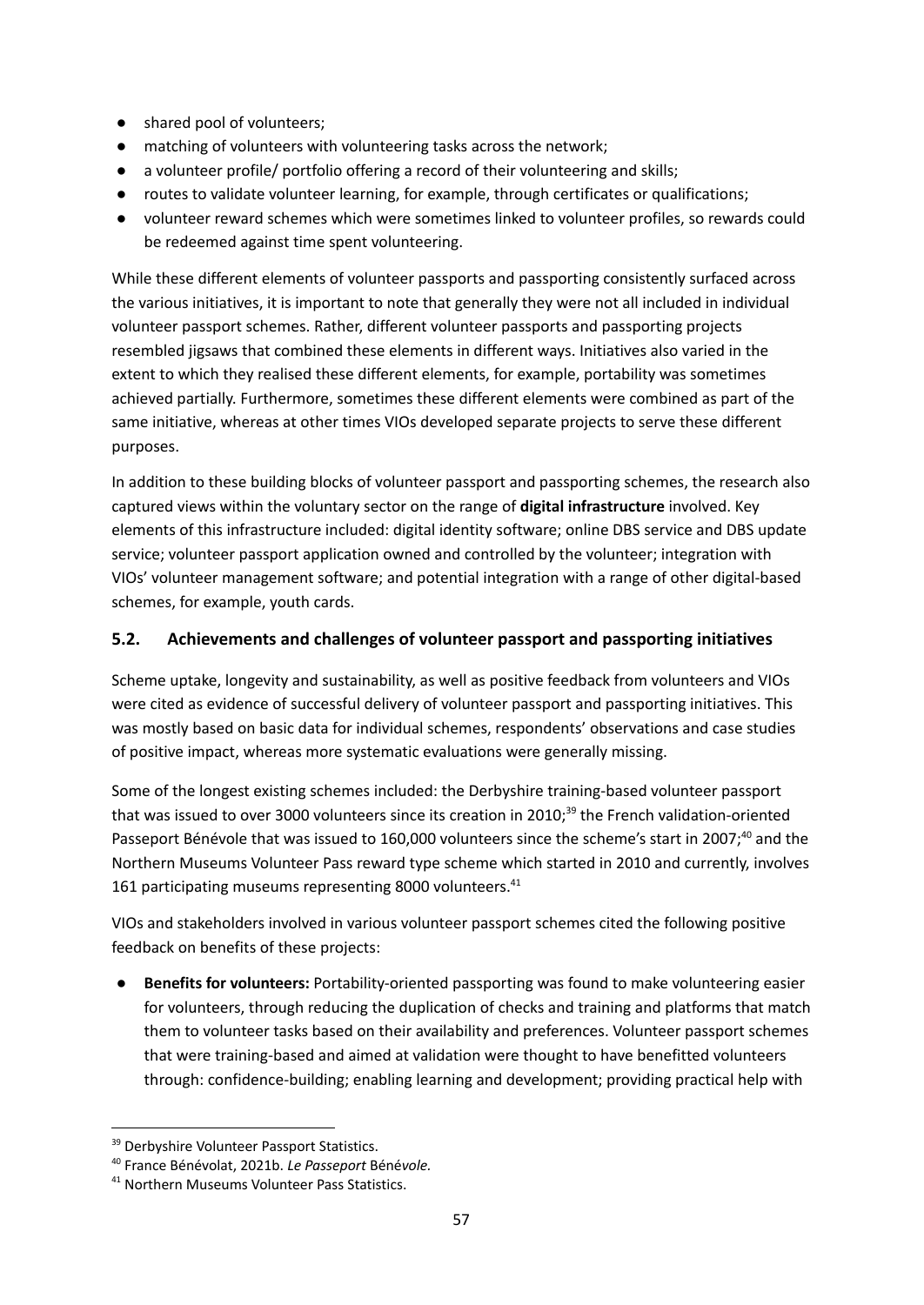employment, volunteering or studies; and offering public recognition so volunteers felt appreciated.

- **● Benefits for VIOs:** The main benefits of different kinds of volunteer passport schemes to VIOs involved: better-skilled volunteers as a result of training-based volunteer passports and portability that allowed for exchange of skills; efficiency savings through portability-oriented passporting that reduced duplication in volunteer vetting and training; and having ways to value and thank volunteers through validation of their skills and reward schemes, which was potentially seen to improve volunteer retention.
- **● Wider benefits:** This included: having a greater consistency of standards in volunteer training and skills locally or within particular sectors, due to training-based passport schemes; efficient emergency response where passporting elements enabling volunteer portability were instrumental in achieving quick and large-scale mobilisation of volunteers; and greater transparency and diversification of volunteers enabled through the usage of volunteer portals that potentially opened volunteering opportunities to a wider cross-section of population.

The research also captured VIOs' and stakeholders' experiences of **difficulties and challenges** involved in the design and the delivery of volunteer passports and passporting. For example, passporting aiming at portability often struggled with standardisation of volunteer checks and training across different organisations. The diversity within the networks of organisations and differences in risks and appetite for risk involved made it extremely challenging to align the standards. Volunteer portability in some projects was also perceived to lead to competition for volunteers. For example, some VIOs thought that volunteers were potentially driven away from local organisations into a national scheme such as NHS Volunteer Responders. In addition, geographical limitations to volunteer portability were also raised, as it was found to work better in some contexts than in others. For example, volunteer portability across the NHS or museums may be more practical in major urban areas than in rural areas.

Training-based and validation-oriented passporting projects shared some similar challenges in terms of accessibility of content and language used. In addition, volunteer passports linked to skills frameworks also raised questions over the relevance of these skills to volunteers. This highlighted a potential tension between making volunteer passports practically useful in the labour market and ensuring these were based in skills volunteers were interested in rather than pre-determined by employers or national qualification frameworks. Additionally, reward-type schemes where rewards were redeemed against time spent volunteering were felt to be difficult if the volunteer's record had to be completed manually either by VIOs or by volunteers. VIOs also highlighted some other concerns around volunteer rewards schemes, for example, a lack of clarity over which volunteer rewards were legal under the employment law.

#### **5.3. Perceived demand for volunteer passports and passporting**

The research with volunteers and a broader range of VIOs and stakeholders captured their perceptions of potential demand for volunteer passports and passporting, as well as concerns and considerations involved. The research found the perceived demand varied by different elements of passporting, from those that were thought to have a more general appeal, through some that were seen as beneficial in specific ways, to others that held mixed appeal across different audiences.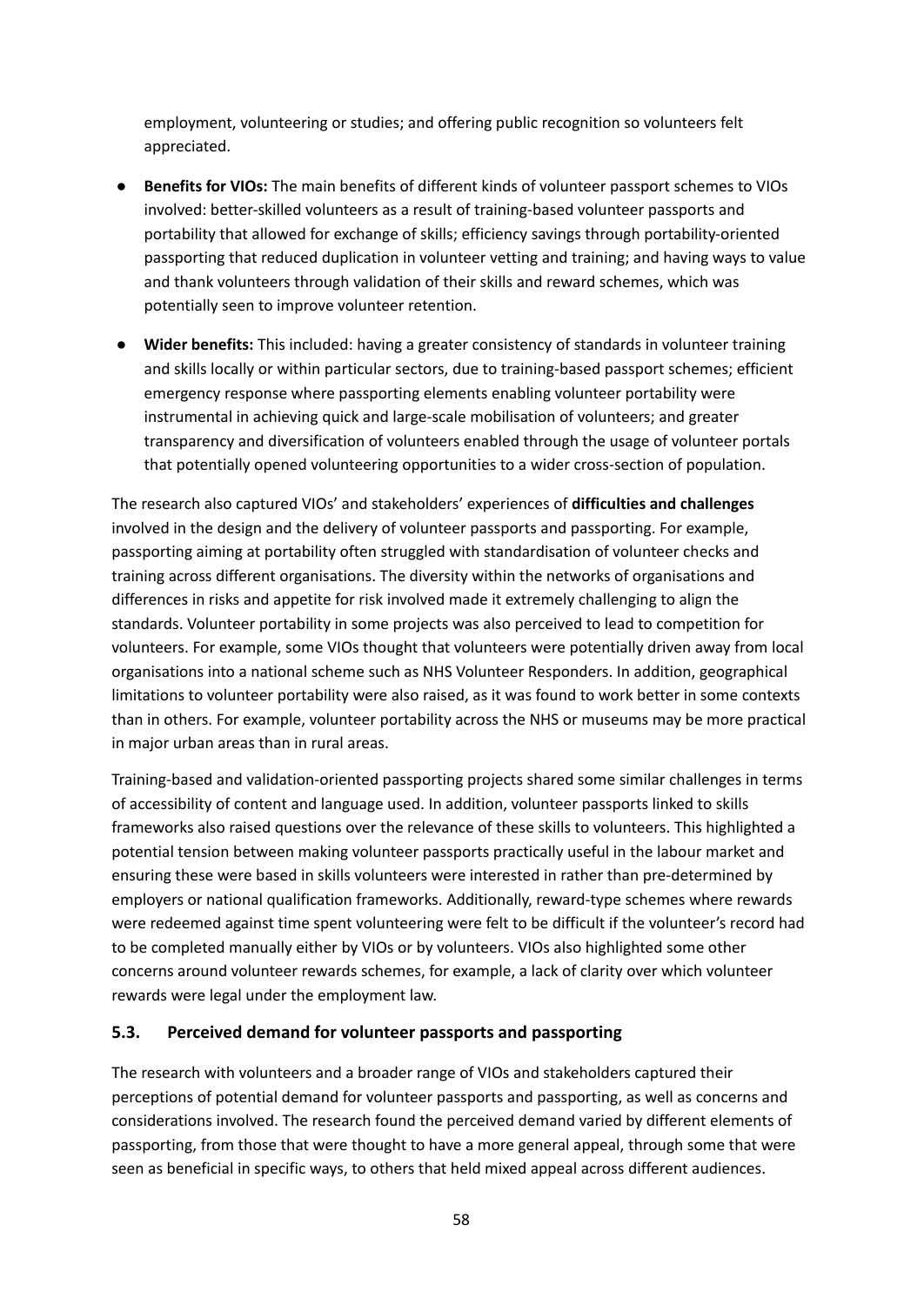**Portable DBS checks** were the one element of volunteer passports and passporting that was consistently highlighted as beneficial across volunteers, VIOs and stakeholders from different voluntary sectors. They were welcomed as a way to reduce the administrative burden on VIOs and volunteers, speed up the recruitment and onboarding, and reduce barriers to volunteering, across different sectors, including health, education, sport, youth and community volunteering. They were further described by one stakeholder as 'low hanging fruits' of volunteer passporting as there was a substantial demand across the voluntary sector for a solution that would help with this.

There were further some more specific areas of demand for certain elements of volunteer passports and passporting, which were perceived as beneficial either for particular types of volunteering, groups of volunteers or applications of passporting:

- **Having a 'pool' of volunteers**: This element of passporting was seen as very beneficial for particular types of volunteering, including: large scale, surge volunteering involved in emergency response or major sporting and cultural events; ad hoc event-based volunteering where volunteers with that experience can dip in and out of volunteering in a particular area; place-based and task-based volunteering where volunteers can do certain 'low-skilled' community tasks locally across different organisations, for example, shopping for vulnerable people or delivering medications.
- **Standardisation of volunteer training and skills**: Two particular areas were identified where greater standardisation of volunteer training and skills were seen as beneficial. The first centred on local volunteer portability that would be enabled by developing standards for basic, entry-level volunteer training and skills. For example, this could enable volunteers to help across different organisations in their local area. The second concerned specialist skills within individual sectors, as this could enable volunteers to do certain tasks for different organisations within the sector, either locally or more widely where appropriate. Examples for this included museum tour guide skills or specialist skills required in nature and conservation projects,
- **Validation**: There was an agreement that this aspect of volunteer passports could be very beneficial for particular groups of volunteers, especially those interested in developing skills through volunteering as a route into employment. This aspect was also thought to offer benefits in terms of supporting social integration and wellbeing of different marginalised groups.

Other elements of volunteer passports and passporting held mixed appeal among volunteers and VIOs. For example, matching of volunteers with volunteering opportunities integral to some passporting initiatives was found useful by those already using similar digital brokerage platforms. However, other VIOs and volunteers stressed the organic nature of volunteering and finding voluntary roles and felt digital routes were of less interest. Similarly, some volunteers liked the idea of having a volunteer profile that was a record of their volunteering and skills, whereas others could not see how this differed from what they could already do through a CV or LinkedIn and similar platforms. Finally, reward schemes also raised mixed response – while some VIOs liked they enabled them to thank volunteers, other VIOs and some volunteers stressed this was not the reason why people volunteered. In their view, reward schemes could potentially be off putting if they made volunteering seem transactional rather than philanthropic.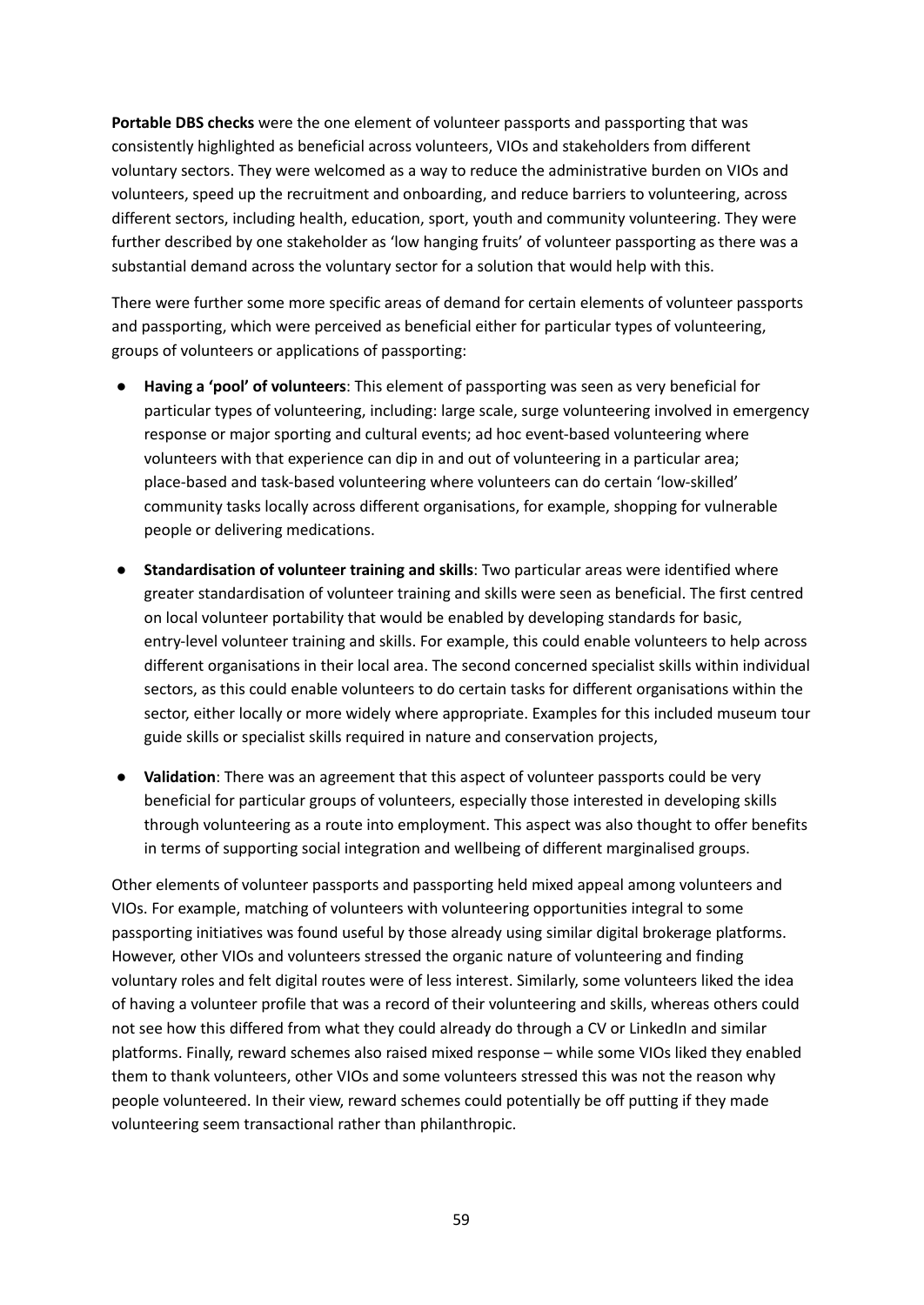#### **5.4. Sector-specific experiences and perspectives**

The research uncovered some sector-specific experiences of, and views on the demand for, volunteer passports and passporting, as well as some similarities across different sectors. The research found that there was a particular demand for volunteer passporting in the health, community and social services sectors, although certain elements of volunteer passports were attractive to other sectors explored in this research too. As outlined below, the demand amongst the health sector was underpinned by the Covid-19 pandemic and Integrated Care Partnerships (ICPs). There was less demand amongst volunteer groups who came to volunteering through their social networks, children or personal interests, as their attachment to particular organisations was stronger and interest in portability limited. This was the case for some volunteers in culture, sport and education.

The findings below are a snapshot of key issues and perspectives that surfaced in different sectors, suggesting which elements of volunteer passports and passporting would be of interest to different sectors. However, further research would be needed with a wider group of stakeholders in individual sectors to provide a more in-depth understanding of their needs.

● **Health:** The sector has seen a rise in volunteer passport and passporting initiatives, spurred by the Covid-19 pandemic and Integrated Care Partnerships (ICPs). The research suggests this demand is only likely to grow, with the need to ensure agile and efficient emergency response and integration of statutory and non-statutory services in ICPs, both made easier through passporting and volunteer portability. Not surprisingly, the research identified at least two initiatives within this sector seeking to further develop digital volunteer passports, including within Lancashire and Pennine ICP and by St John Ambulance, the British Red Cross and the Royal Voluntary Service.

Experiences of passporting within the sector suggest that key challenges involve creating the federations of trust and agreeing common standards, due to the differences in volunteer training and vetting standards and information governance. This was particularly the problem between the NHS and other organisations, although not exclusively.

- **Community action and social services:** The research highlighted the demand for volunteer passporting in enabling volunteer portability in delivering community tasks at a local level, for example, through task- and place-based volunteering enabled by brokerage apps. The research also found examples of standardisation of volunteer training and skills through local, training-based volunteer passports. There may therefore be potential to build on existing place-based initiatives to deliver more comprehensive volunteer passporting in local areas, which would combine basic volunteer training standards, portable DBS and ID checks, with place-based matching through apps or volunteer centres that would enable local volunteer portability across organisations and sectors.
- **Youth:** Particular areas of demand were highlighted both in terms of youth work and with regards to young people and volunteering. Portable DBS checks were felt to be the most beneficial aspect of volunteer passporting, as VIOs with volunteers working across schools and organisations found repeated DBS checks to be a barrier. Validation of volunteers' learning and skills was also thought to be of particular interest to young people, in supporting their entry into employment. Although, it was also emphasised that many young people volunteered for other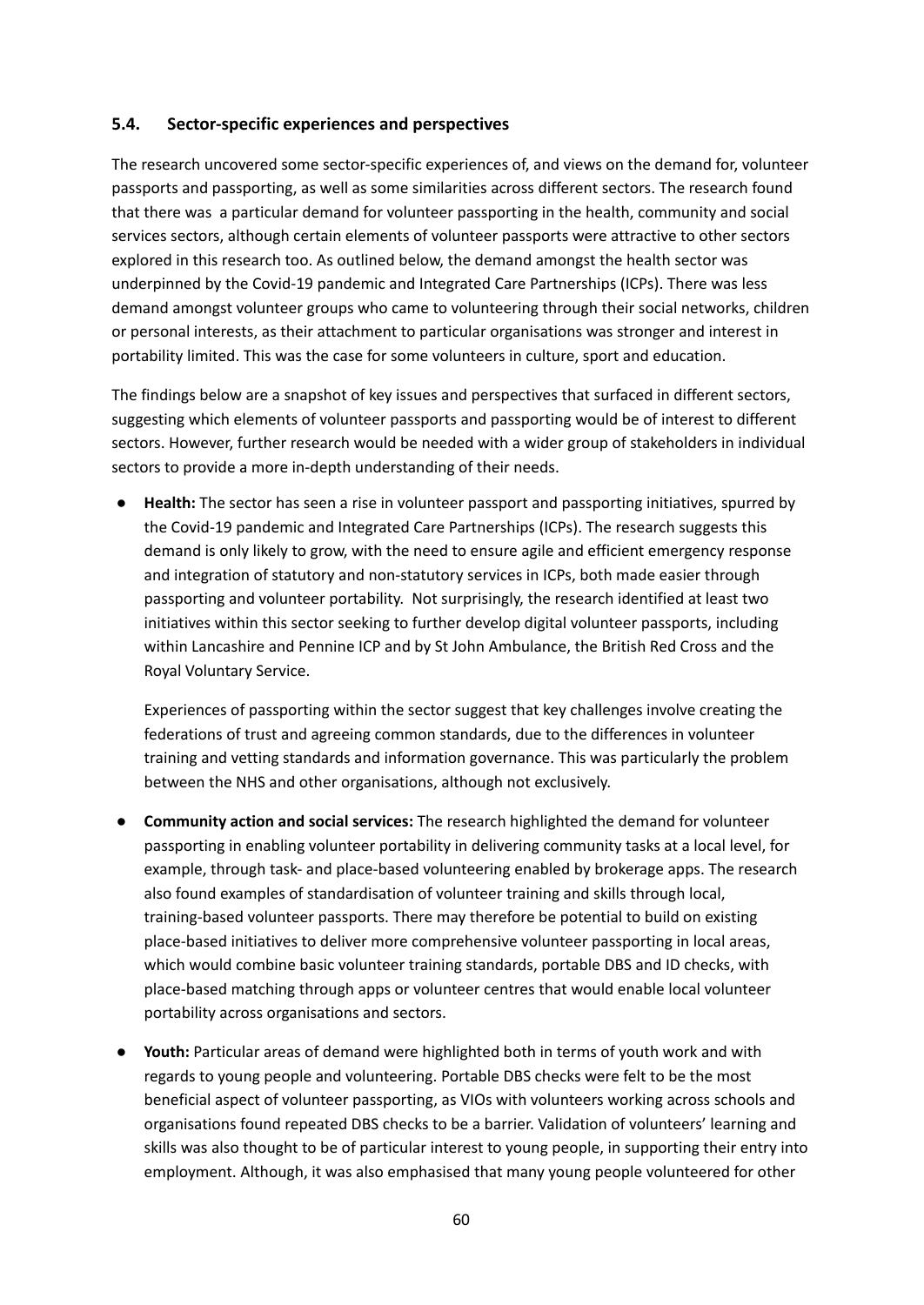reasons, so validation should not be seen as universally relevant to this cohort. In addition, opportunities to integrate volunteer passports with youth cards that were highlighted. This integration could help connect young people with volunteering opportunities and allow access to rewards for young volunteers through the youth card.

- **Police:** There was an interest in this sector in achieving greater volunteer portability across different volunteering roles in the police and across different police forces. Potential benefits of volunteer portability within the police sector involved learning and development as volunteers would be exposed to a greater variety of tasks and re-deployment of volunteers who were not engaged into roles where volunteers were needed. A VIO within this sector thought this could be achieved through standardisation of VIO vetting and training across the police forces, but underlined the scale of this task and the volunteer management resource it would require. In addition, validation of volunteer learning and skills was of interest in this sector, as it offered a potential way to support groups with barriers to employment and social integration, for example, young offenders or other marginalised groups.
- **Culture:** Certain aspects of volunteer passports and passporting were perceived as beneficial to the museum and heritage VIOs and volunteers involved in this research. Volunteer portability across different venues was seen as helpful, as it allowed for volunteer learning and exchange of skills. It was also thought to reduce administrative burden, where portability was enabled through centralised volunteer vetting and training across a group of museums. Therefore, there was some interest in developing shared volunteer training standards within the sector that would encourage such portability.

In addition, volunteering in museums was described as oversubscribed in some areas, as it was used as a route to employment in the sector. Digital brokerage platforms, therefore, held appeal as offering a more transparent volunteer recruitment, with the potential to increase diversity of volunteers and better match opportunities to volunteer interests. Lastly, reward schemes such as volunteer passes were of interest and used within this sector, but VIOs struggled with the lack of clarity over their legality.

● **Sport:** The research suggests this sector may have lower demand for volunteer passporting solutions, except for portable DBS checks which in common with other sectors would be welcomed. The low demand for other aspects of volunteer passports stemmed from several reasons. Volunteer recruitment within the sector was reported to be rather organic, as volunteers came to volunteering through their interests or personal connections, most often through their children. Volunteers and VIOs within this sector, therefore, had little interest in digital brokerage aspects of passporting and validation that would lead to employment.

In addition, the sector already had some level of standardisation that allowed for portability of volunteer training and skills through coaching qualifications recognised within individual sports. This may mean that the need for portability is already met to some extent through existing standards, but also that this would make passporting easier to deliver within individual sports, provided portable DBS checks were accessible.

● **Education:** The research highlighted two cohorts of volunteers in this sector, with different levels of interest in volunteer portability. As in sport, some volunteers came to help at local schools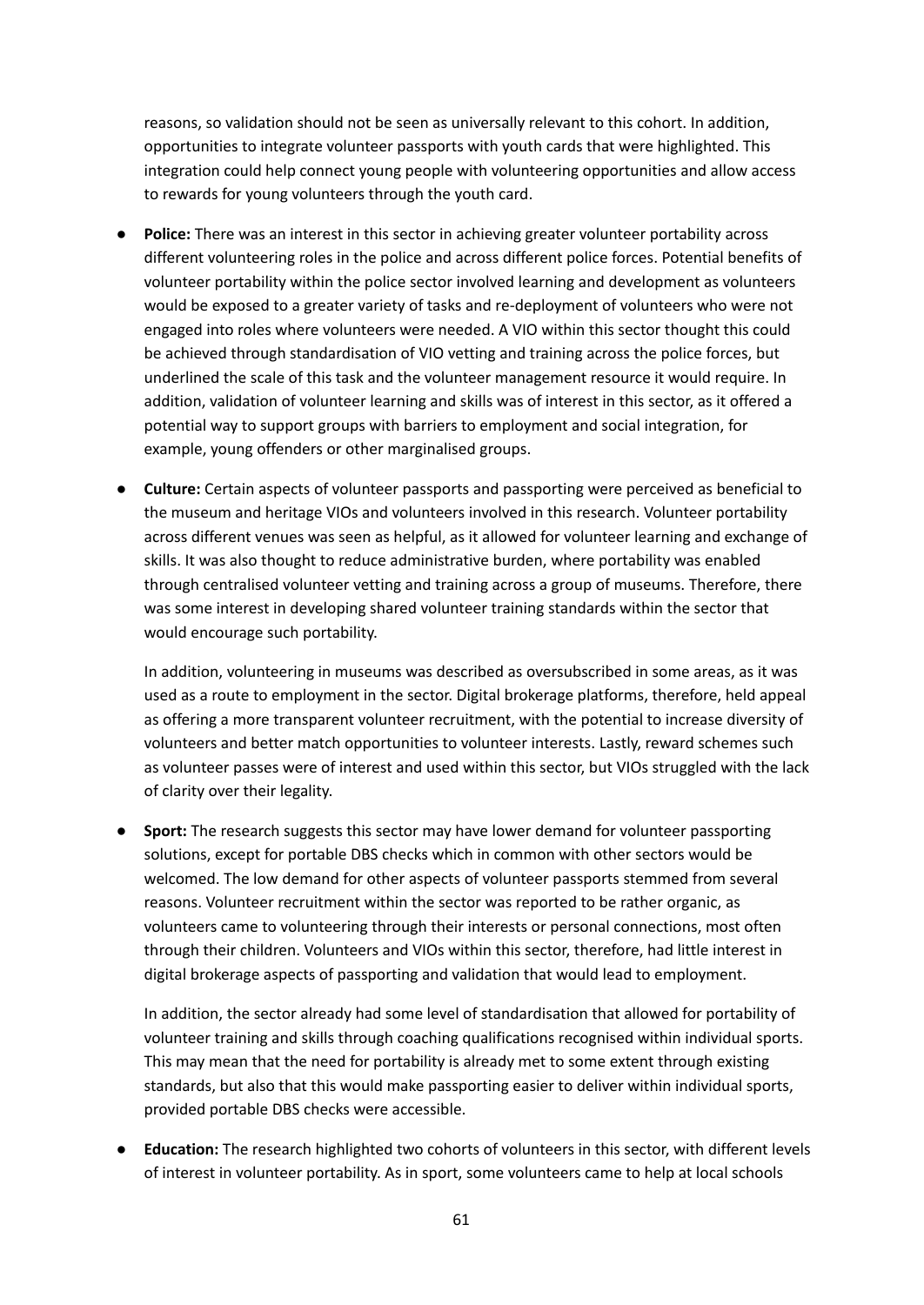through their children. Given the organic nature of routes to volunteering and the personal connection, these volunteers felt little need for portability or other aspects of passporting such as validation. At the same time, a VIO in this sector pointed out their volunteers worked across schools, so portability was very much essential for their work. Volunteering was also seen as a potential route into teaching for some in the latter cohort of volunteers. There was a further interest from one education VIO in developing the NHSVR to also push volunteers on a large scale into schools, as part of the Covid-19 response and post-Covid19 recovery in education. Therefore, volunteer passporting held appeal in this sector in terms of different elements of portability and validation.

There was, however, little interest in cross-sector standardisation, as education was felt to require specific volunteer training. Also, like sport, the sector seemed to already have some standardised volunteer training infrastructure that was recognised across schools, so had less need for passporting to support such development.

#### **5.5. Success factors and design considerations**

The research identified success factors and design considerations perceived to be critical for volunteer passports and passporting to be adopted and benefit the voluntary sector.

- **Commonality:** The data indicate that volunteer portability and passporting are more likely to work where there is some commonality between VIOs, whether through collaborating in the same local area or within the same sector or both. This commonality may be essential for being able to develop 'federations of trust' and align volunteer standards and processes. In addition, volunteer portability also worked well where there was a commonality between different tasks for volunteers too. For example, volunteers helping across different organisations still had a connection and something unifying their volunteering, in the absence of the relationship with a particular organisation. They may have had a connection to the type of volunteering, a particular sector, their local area, emergency response or a mixture of these.
- **Flexibility:** The research underscored the diversity within the voluntary sector and different groups of volunteers, which has important implications for volunteer passports and passporting. There was little commonality in terms of the demand, with portable ID and DBS checks being the only need that cut across various voluntary sectors. Nevertheless, there were other more specific areas of demand, as previously discussed. To manage this diversity of needs and demand, any volunteer passport or passporting solution would need to allow for flexibility in how it is used. The research suggests that a volunteer-owned profile that holds their ID and DBS check may be the core element that could work across sectors, which could then be built on by adding other features as 'bolt-ons' where relevant. In this scenario, volunteers could add their training, certificates, interests, availability and notifications of volunteering opportunities, if interested. VIOs could also choose to build on this system in smaller or larger federations of trusts, through developing and using standards for volunteer training and vetting.
- **Sustainability:** VIOs and stakeholders were concerned that volunteer passport and passporting initiatives may not be sustainable due to the temporary nature of funding and lack of voluntary sector resource needed to achieve standardisation and collaboration required for volunteer portability. To overcome these issues, VIOs stressed the need for any passporting solutions to be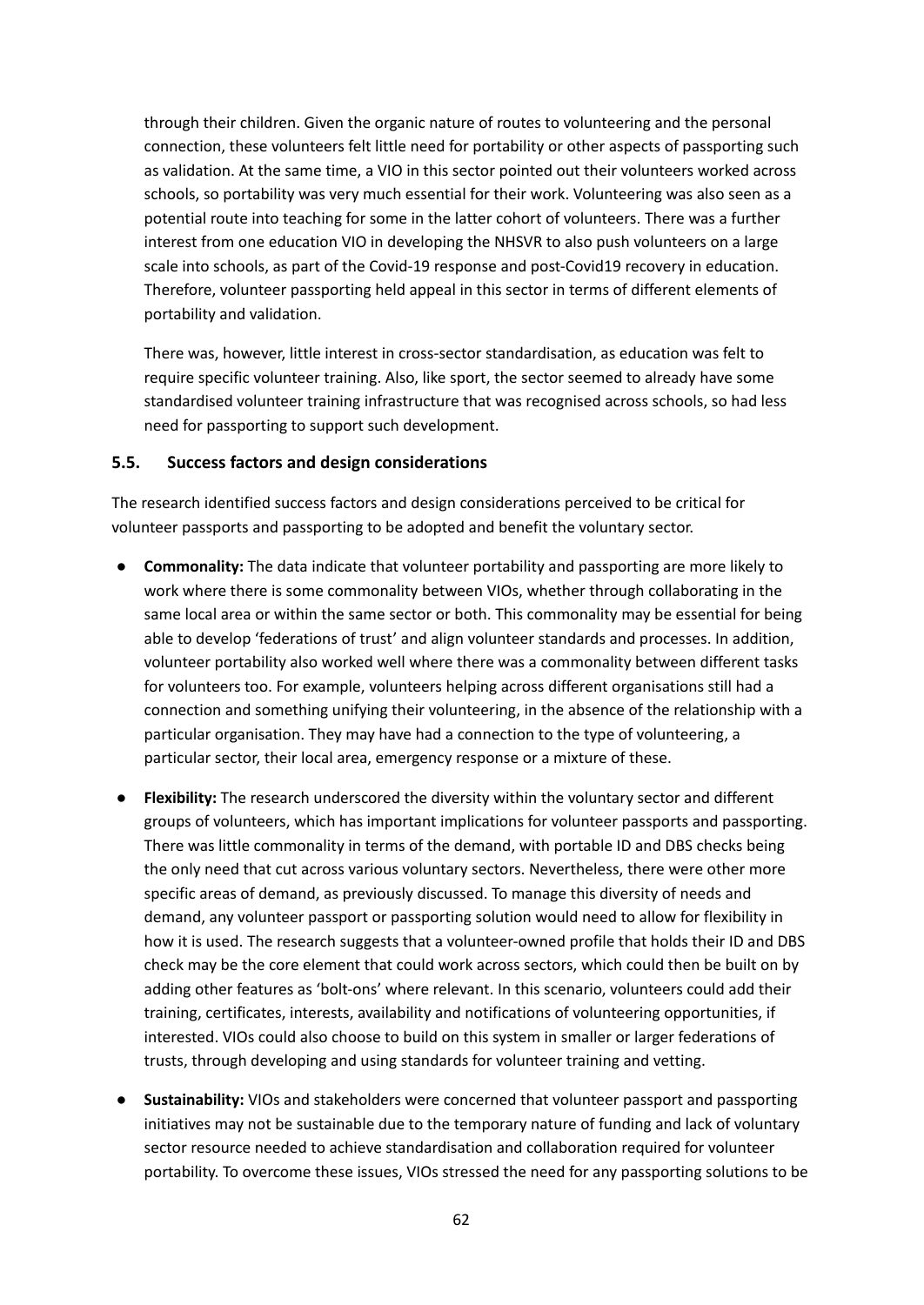developed in realistic ways, allowing for the funding and resource such projects would need and building this into a more long-term strategy for volunteering.

- **● Credibility:** Credibility of volunteer passport schemes was another aspect important for volunteer engagement and VIOs. Some examples of what helped individual volunteer passport schemes achieve credibility included: endorsement from national councils of voluntary organisations, local authorities and government institutions; and accreditations and certificates awarded to volunteers to validate their learning.
- **● Open data standards:** This was a strong requirement from digital platform providers and VIOs who explained that any volunteer passport system would work only if it was developed with open data standards. This would allow for data sharing and for the system to integrate with multiple, existing volunteer management platforms, as well as other relevant online services, such as online DBS and DBS update service.
- **● Integration:** The research also uncovered other related and alternative practices, some of which were meeting the same needs as intended by volunteer passports and passporting. In addition to the need for technological integration discussed above, integration with existing infrastructure, standards and tools was seen as critical for volunteer passport systems to help the voluntary sector. This is particularly important in ensuring that any national passporting solutions integrate with, and support, the local VIOs and voluntary sector infrastructure, rather than sideline local VIOs. It is also helpful to recognise that building blocks required for volunteer passporting may already be present in individual sectors, for example, through training standards, qualifications and certificates that already allow for some level of volunteer portability. Identifying existing structures that can be integrated with volunteer passports is likely to make it easier to adopt such solutions in certain sectors.
- **● Volunteer-controlled:** Various VIOs and stakeholders emphasised the importance of ensuring volunteers controlled their data, profile and matching with volunteer opportunities of interest. For example, one volunteer passport scheme had an option for volunteers to pause notifications at times when they were busy or wanted to stop volunteering. Another volunteer passport scheme in development was designed so that only the volunteer would hold their personal data and profile, which they could then decide to share with VIOs of interest. Some other VIOs were also not comfortable with set-ups where volunteer data would be owned by technological companies, asking how this data could be used or what would happen to it if the company ceased to exist.
- **● Accessibility:** The research also highlighted exclusions and barriers as potential, negative outcomes of a volunteer passporting system. VIOs and stakeholders stressed that some smaller and more informal VIOs would be unlikely to engage with such a system, so may lose out in the process. Other VIOs and volunteers may want to engage but could have barriers, largely due to the lack of digital infrastructure and digital skills. Respondents stressed the importance of supporting VIOs and volunteers to build their digital infrastructure and skills, or provide alternative ways for those interested in passporting but unlikely to engage with digital platforms. Similarly, making any volunteer passport platforms as easy as possible to use for volunteers was seen as a major pre-condition for their success.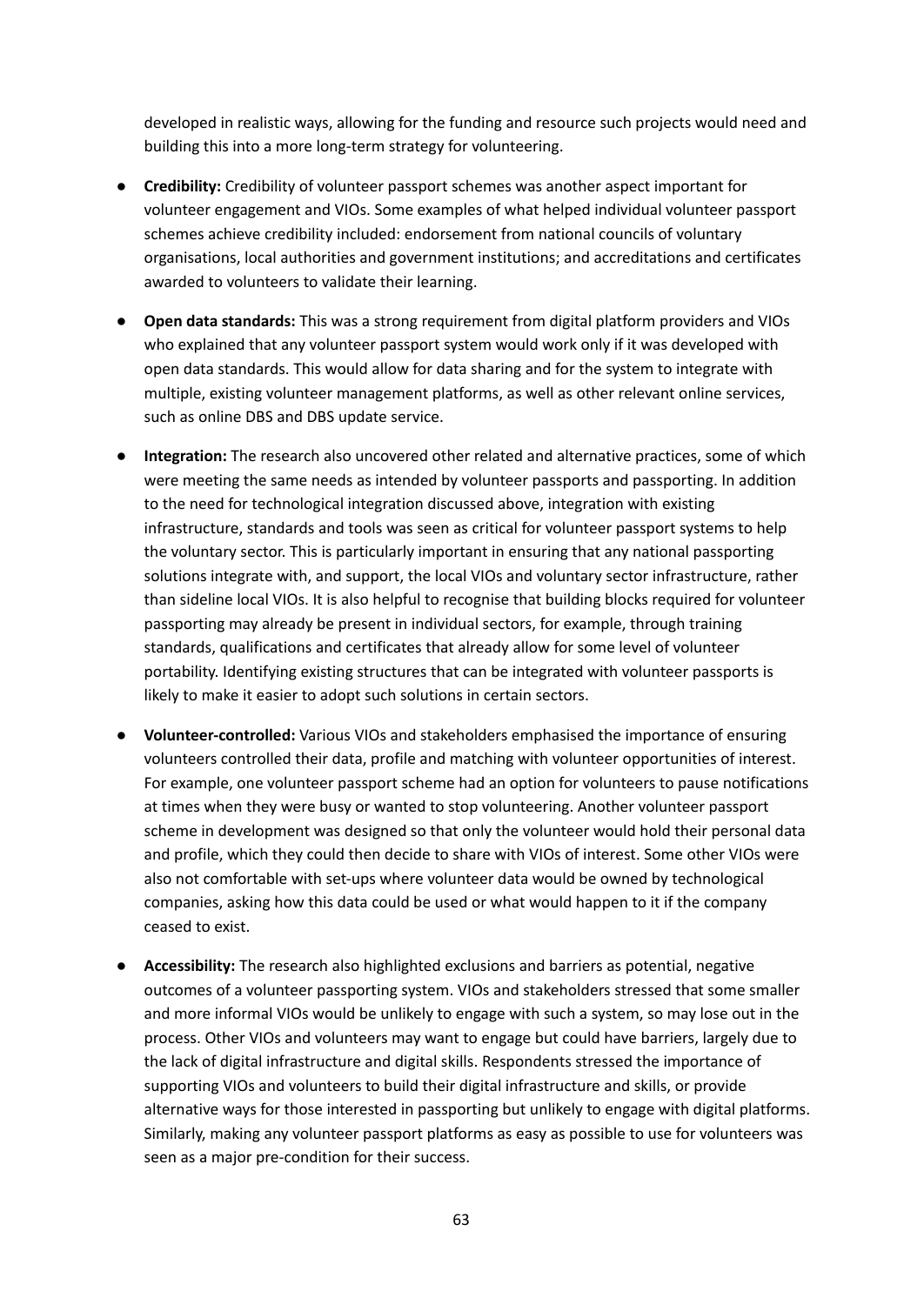**● Managing risk:** Various VIOs and stakeholders also pointed out that volunteer passports will require clarity over liability in situations where there was a problem with a volunteer. In addition, some VIOs stressed the need for mechanisms and processes to deal with such situations within the passporting platform. For example, this may involve having clarity over the rights of individual volunteers and VIOs and whether and how volunteer profiles could be removed or flagged if there was a problem with a particular volunteer.

The research found some further considerations with regards to volunteer passports. There were mixed feelings with regards to using the term 'volunteer passport' to refer to the mechanisms enabling volunteer portability and validation. While for some VIOs and stakeholders this term was unproblematic and helpful, others supported the overall goals of volunteer passports but preferred to talk about empowering volunteers and developing joined-up approaches to volunteer recruitment and management.

To some extent, this was a question of preferences for the vocabulary used to describe these initiatives. But this could also reveal a wider point that the term volunteer passport may be obscuring: that of multiple elements and processes rather than a single thing or a product, passporting rather than passports. Thinking about this multiplicity of processes and mechanisms, it is worth considering that any future volunteer passport and passporting systems may aim to combine all these different elements in one platform or choose to meet these different needs through different schemes. In addition, a volunteer passport as a product could also be seen as a tip of the iceberg, sitting at the back of the voluntary sector infrastructure and resources needed for aligning standards and centralised verifying of volunteers' checks and training.

# **5.6. Expectations of government support in the context of volunteer passports**

Finally, the research also captured views within the voluntary sector on the areas where central and local government could support volunteering in the context of volunteer passports and passporting. The areas where such support would be helpful included: raising awareness of current possibilities to make DBS checks portable and improving their portability; providing legal clarity over certain issues curtailing volunteer portability or other elements of passporting; working with the voluntary sector to support greater standardisation where appropriate through funding for resource and infrastructure required; supporting VIOs in terms of the digital infrastructure and digital skills needed to use and integrate with volunteer passport platforms; offering routes for validation of non-formal learning acquired through volunteering; and encouraging volunteering by making sure other government policies did not pose barriers to volunteering. Additionally, if any volunteer passporting mechanisms were developed on a national level, there was a strong demand for the government to ensure that these are designed to support and integrate with the local VIOs and voluntary sectors rather than compete with them.

\* \* \*

# **Appendix 1: Research methodology**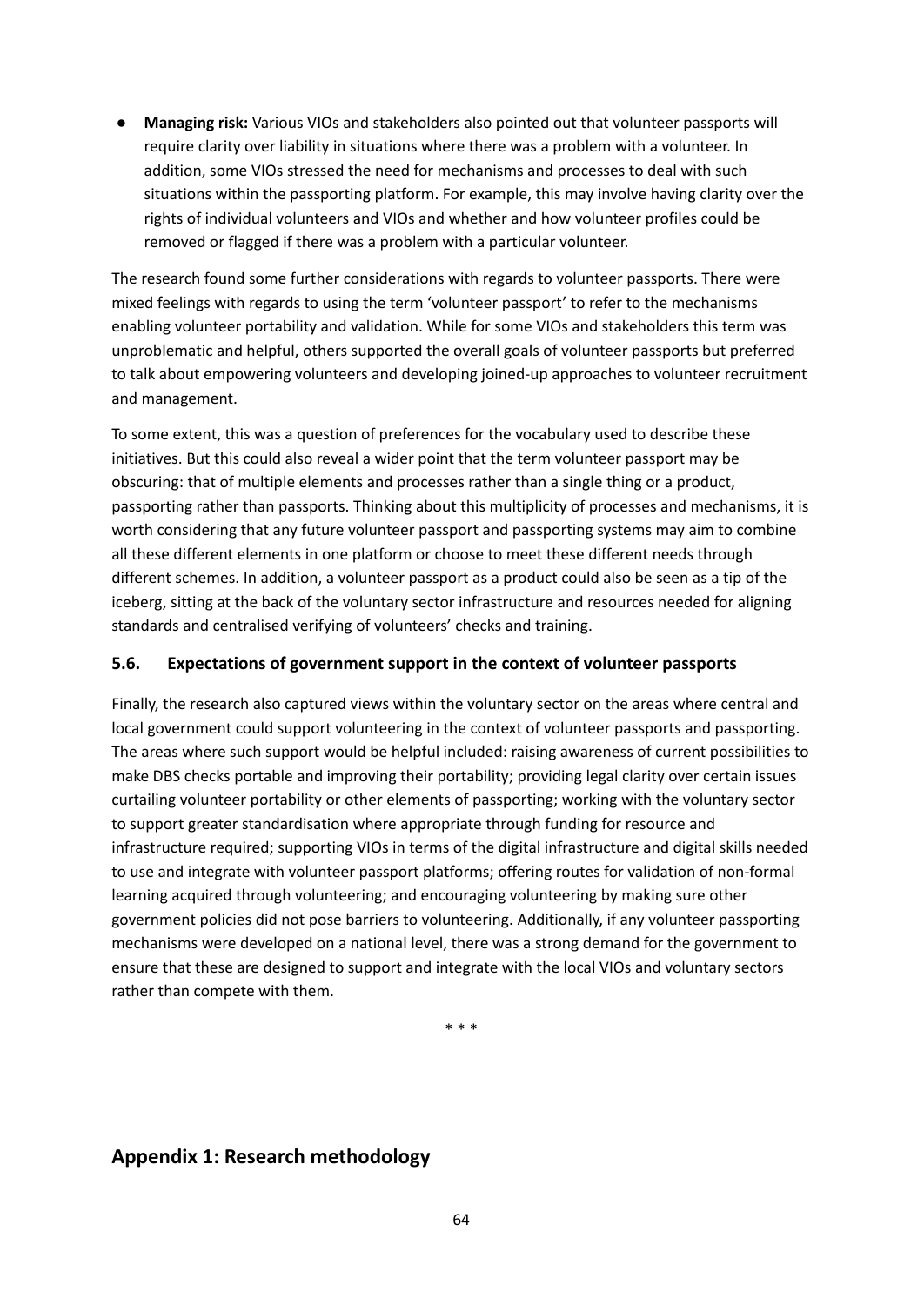## **1a. Literature review**

The literature review was required to map out existing volunteer passport initiatives and synthesise existing evidence and information with regards to the following questions:

- **What progress has been made to date in developing volunteer passporting initiatives:**
	- What is the range of initiatives in terms of: drivers for their development, their aims and beneficiaries, sectors they are designed to support, approaches and experiences to date?
	- What are common challenges in designing and implementing passporting solutions, as well as key lessons learned from existing systems and schemes?
	- What types of passport schemes or passporting solutions have been effective and why?
	- How do passporting experiences vary by different volunteering sectors and different groups of volunteers?

To meet the research objectives, the review used the following inclusion and exclusion criteria for identifying and selecting relevant sources:

- **Subject matter relevant to the project:** Studies and grey literature focusing on the following key topics were included:
	- Volunteer passport schemes;
	- Volunteer passporting systems, solutions and infrastructure;
	- Volunteer portability benefits, challenges, and experiences of VIOs and volunteers in joined-up approaches to volunteer recruitment that allow for portability.
- **Date of research**: Only studies published after 2000 were included.
- **● Language of publication:** Mainly literature in English was included, but sources in French were consulted too in relation to Passeport Bénévole.
- **● Research methods**: All studies identified as relevant involved primary research. In addition, both qualitative and quantitative research was included. The sources included a mix of academic research and grey literature.
- **● Geographic origin of publication:** Academic studies identified as relevant focused on volunteer passport schemes developed within the European Union (EU), whereas grey literature gathered on topics of interest was from the UK.

A mix of purposively selected sources covering literature from relevant organisations and sources identified through database searches was used:

- **●** Examples of **relevant organisations** whose websites were searched for potentially relevant publications included: The National Council for Voluntary Organisations (NCVO), the Charity Commission, the Institute for Voluntary Action Research, the Institute for Volunteering Research, the Scottish Council for Voluntary Organisations (SCVO), the Wales Council for Voluntary Action (WCVA), Volunteer Now, The Third Sector Research Centre, gov.uk and websites of organisations involved in volunteer passport or passporting projects.
- In terms of **online and database searches**, searches were conducted using Ebsco and Google Scholar.
- In addition, organisations involved in volunteer passport schemes were asked to share any internal data or reports providing evidence regarding those passporting schemes and solutions.

For the online and database searches, the following **search terms** were used: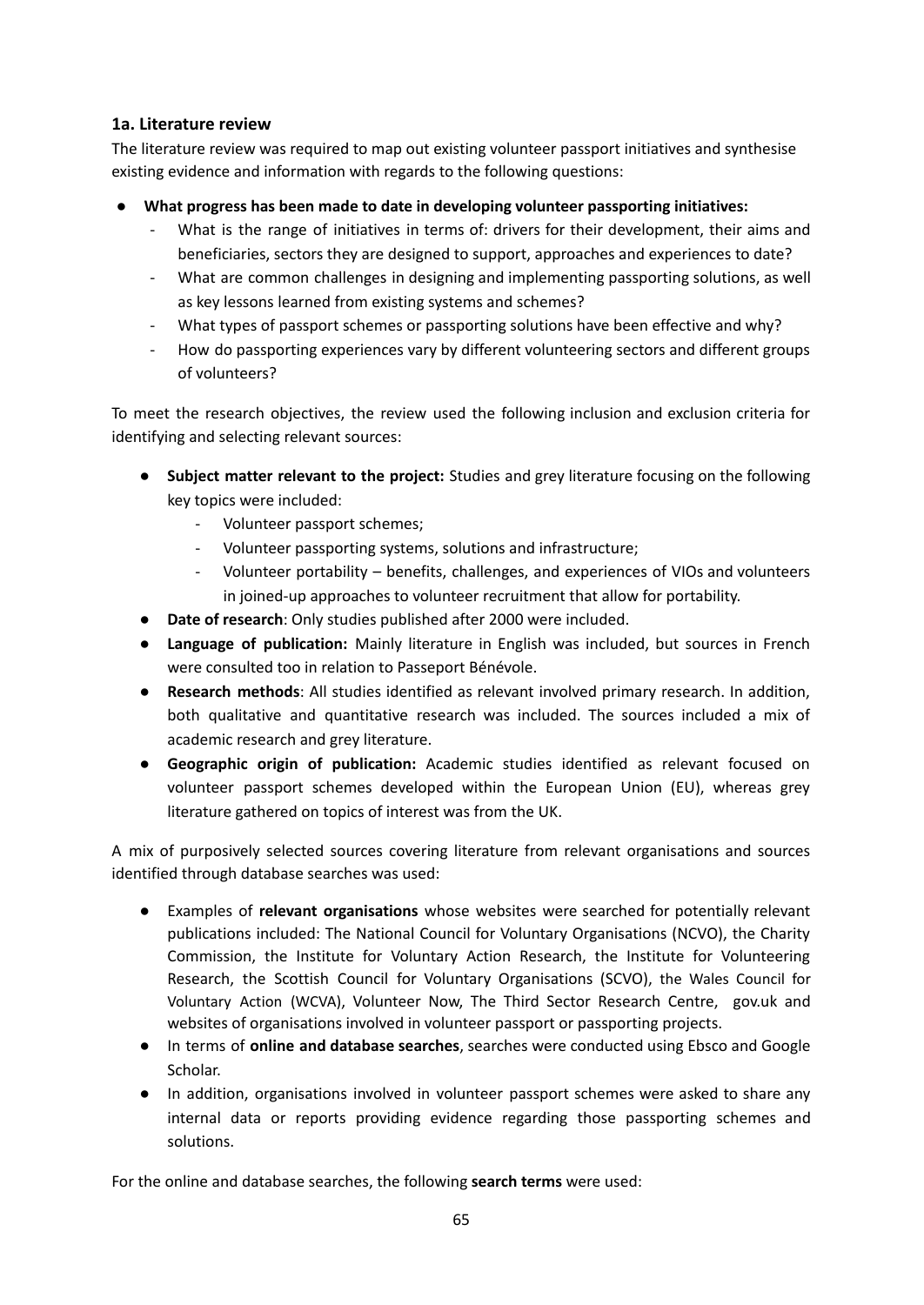- Volunteer / volunteering / voluntary / civil society AND
	- Passport / passporting / learning passport / pass / youth pass / record / portfolio / competence passport
	- Portability / portable / CRB portable / transfer
	- Validation skills
	- Management / transition
	- Reducing barriers.

The search process proceeded in two stages:

- For all sources identified through the initial search, researchers reviewed their full titles and abstracts in order to screen out irrelevant sources and narrow down the pool of potentially relevant sources.
- As a second step, researchers reviewed full texts of potentially relevant sources to decide whether they met inclusion criteria.

Once the final list of sources to be included in the study was agreed, researchers captured the following information about each source:

- **●** Full reference for the source;
- **●** Research objectives, sample and method;
- **●** Findings (as relevant for the questions covered by this research review);
- **●** Methodological soundness.

Then, researchers carried out in-depth analysis of the selected studies and grey literature, proceeding as follows:

- Key findings were summarised for each source as relevant to the review based on full texts;
- Evidence gathered from all included sources was synthesized according to key themes
- Gaps in knowledge and recommendations for future primary research were identified.

The final stage involved writing-up the literature review report based on the in-depth analysis of selected sources.

Literature review searches revealed a very limited amount of prior research on volunteer passports and passporting and the related issue of volunteer portability. Where research-based reports were identified, they mainly considered some other aspects of volunteer passports, namely validation of non-formal learning acquired through volunteering. At the same time, the research identified an array of grey literature describing individual volunteer passport initiatives, which sometimes also provided some basic statistics on those initiatives. Due to the recent interest in this topic, the research also found interesting discussions of issues related to volunteer passports and passporting online, through a range of formats including blogs, presentations and webinars. The table below shows the types and number of relevant sources identifies in different categories:

**Type of source**

**<sup>42</sup> No of sources**

<sup>&</sup>lt;sup>42</sup> All sources are listed in Appendix 3: References.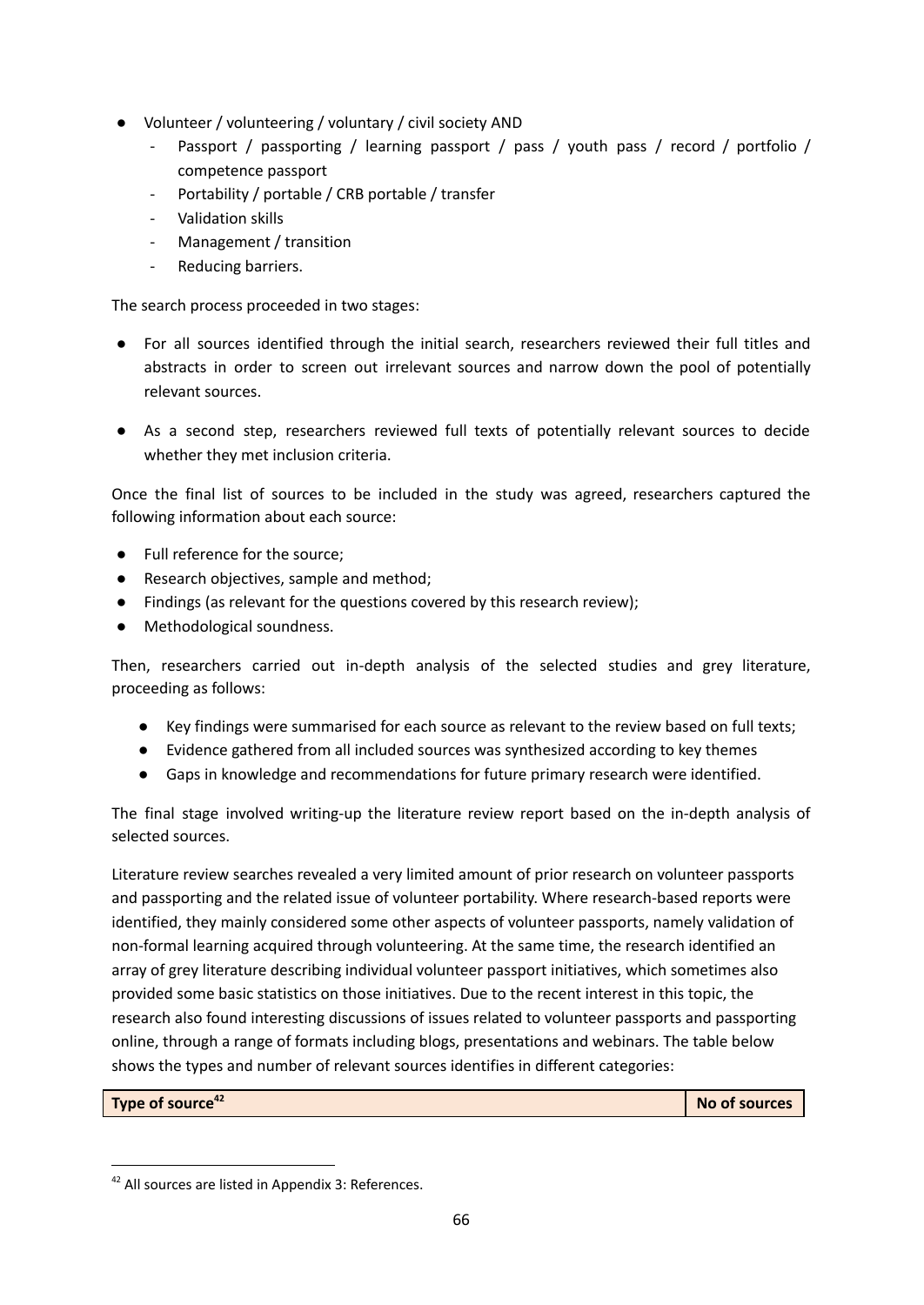| Academic research on volunteer passport schemes <sup>43</sup>                    |    |
|----------------------------------------------------------------------------------|----|
| Applied research on volunteer passport schemes <sup>44</sup>                     |    |
| Applied research on joined-up approaches to volunteer recruitment                |    |
| PowerPoint presentations on volunteer passport schemes                           | 6  |
| Webinars, articles and blogs on aspects of volunteer passporting and portability | 6  |
| Internally held, unpublished data on volunteer passport schemes                  | 4  |
| Policy documents                                                                 | ੨  |
| Website pages for individual volunteer passport schemes and related initiatives  | 16 |
| Newspaper articles                                                               |    |

Given the scarcity of existing evidence, the research used the small number of studies and wider grey literature as a starting point to map out the volunteer passport and passporting landscape and inform the qualitative research. This was complemented with qualitative interviews with 7 VIOs, 3 digital platform providers and 2 sector stakeholders involved in passporting initiatives, who were interviewed as part of the broader qualitative research. The sample and method used for these supplementary interviews are discussed as part of the qualitative method section below.

## **1b. Qualitative research**

In summary, qualitative research involved a mix of mini-group discussions with volunteers and individual or paired depth interviews with VIOs, digital platform providers and sector stakeholders as follows:

- 8 mini-group discussions with volunteers (90 minutes long; 3 respondents per group; 24 respondents in total)
- 18 individual or paired depth interviews with VIOs (1 or 2 respondents, 45 minutes long; 26 respondents in total);
- 3 individual depth interviews with digital platform providers (1 respondent, 45 minutes long);
- 5 individual depth interviews with sector stakeholders (1 respondent, 45 minutes long).

Volunteers were asked to complete a brief **pre-task** ahead of the interviews, which involved noting down where they volunteered in the past and at present and what checks and training they had to complete before they could volunteer in those roles. This helped use the interview time more

<sup>&</sup>lt;sup>43</sup> This paper was a study of Youthpass: Norquist, Lars and Leffler, Eva, 2017. "Learning in non-formal education: Is it ''youthful'' for youth in action?" *International Review of Education*, Vol. 63, no 2, p. 235-256. The study involved qualitative research with learners who were volunteers of the European Voluntary Service.

<sup>&</sup>lt;sup>44</sup> These three research reports included: 1) an evaluation of the impact of Youthpass (Taru, Marti and Kloosterman, Paul, 2013. *Youthpass Impact Study: Young people's personal development and employability and the recognition of youth work)*, which involved a mix of qualitative and quantitative research; 2) a compendium of available validation tools for non-formal learning, some of which involved volunteer passports (Joklová, Mária . 2019. *Validation tools for volunteers: Compendium* presented statistical analysis of data on EU validation schemes*);* and 3) a report on three particular tools for validating volunteers' experience and skills, some of which involved volunteer passports (2019b. *Upgrading validation: Assistance For Introducing / Strengthening Validation In The Voluntary Sector* was based on qualitative interviews with organisations behind the three validation schemes in focus)*.*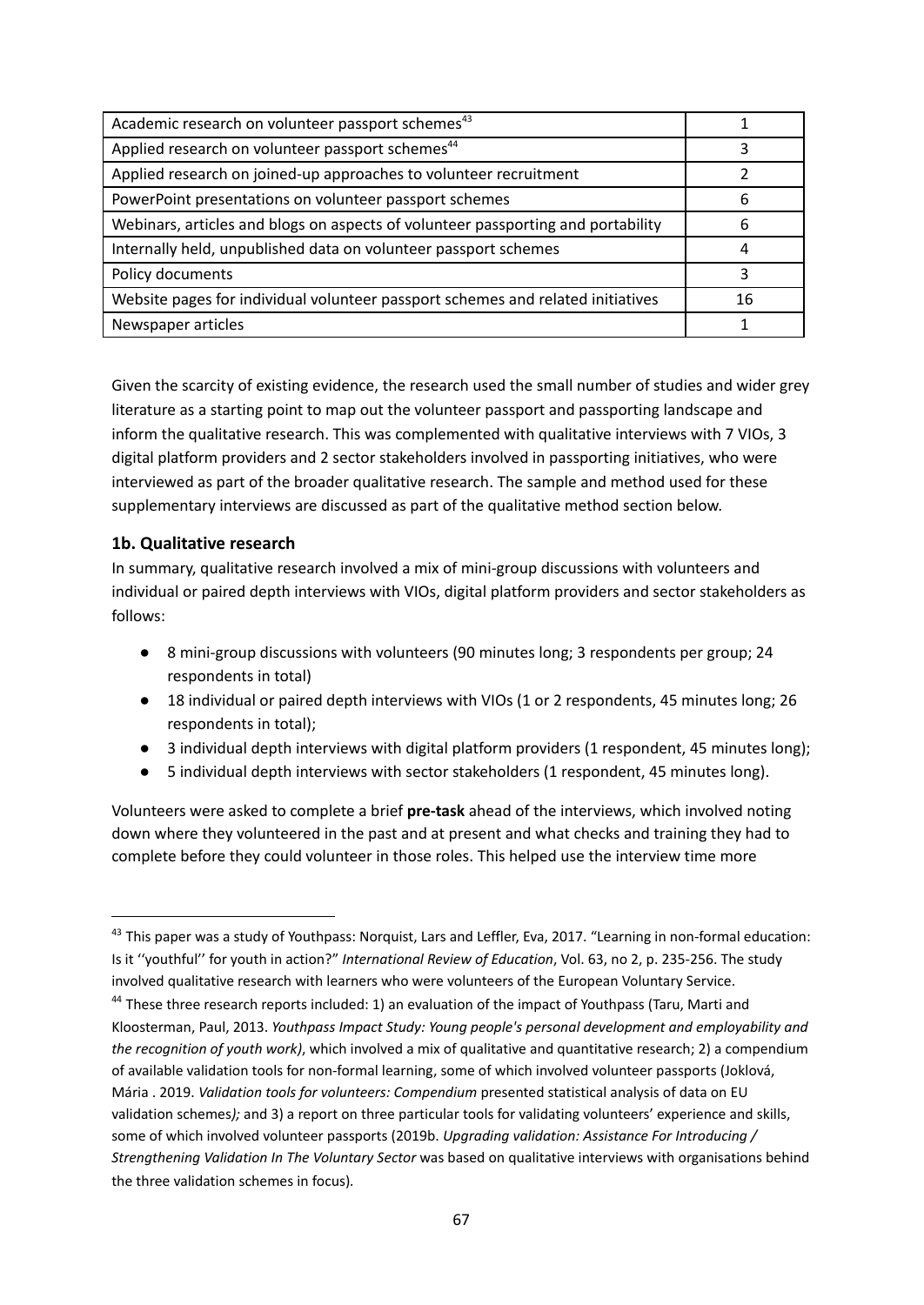productively, as volunteers were ready to discuss their experiences of the recruitment and onboarding process.

The **discussion approach** in interviews and group discussions was broadly as follows, although this was adapted to different audiences in the sample:

- Volunteering context (for example, where respondents volunteered before);
- Awareness and understanding of volunteer passports and passporting;
- Experiences of volunteer passports and passporting:
	- For those involved in particular schemes, experiences of: how they work; their achievements, benefits and challenges; drivers behind their development; and key learnings;
	- For those with no experience of volunteer passport schemes, experiences with regards to issues relevant to volunteer passports and passporting, most notably, volunteer portability and validation and valuing of volunteers' experiences, skills and contribution.
- Broader views on the demand for volunteer passports and passporting, as well as perceived benefits and challenges involved;
- Expectations in terms of how government could support volunteering through volunteer passports and passporting.

The **sample structure** for different audience groups is shown below, as well as additional sample criteria used.

No of respondents = 24

| Volunteer sample (mini-group discussions, 3 respondents, 90 minutes) |               |               |                         |  |
|----------------------------------------------------------------------|---------------|---------------|-------------------------|--|
| <b>Group No</b>                                                      | Area          | Age           | <b>Volunteer sector</b> |  |
| Group 1                                                              | South West    | 18-24         | Culture and Sport       |  |
| Group 2                                                              | West Midlands | 18-24         | Mix of sectors          |  |
| Group 3                                                              | South East    | Mixed age 25+ | Health                  |  |
| Group 4                                                              | North West    | Mixed age 25+ | Health                  |  |
| Group 5                                                              | East Midlands | Mixed age 25+ | Social services         |  |
| Group 6                                                              | North East    | Mixed age 25+ | Social services         |  |
| Group 7                                                              | North West    | Mixed age 25+ | Culture and Sport       |  |
| Group 8                                                              | South East    | Mixed age 25+ | Mix of sectors          |  |

Additional sample criteria for volunteers:

- All respondents were formally volunteering (e.g. with a charity or a club rather than helping neighbours or friends informally);
- There was a mix in terms of the frequency of volunteering and the sample included those who volunteered regularly (at least once a month) and occasionally (at least once a year).
- There was a mix in terms of volunteering activities and the sample included those who volunteered in: event organising, administration, fundraising, supporting others.
- A mix in terms of demographics was achieved in terms of age, gender, socio-economic group and ethnicity:
	- 2 triads with 18-24 years old young people were conducted separately to understand any specific experiences of these age groups with regards to passporting initiatives focusing on young people.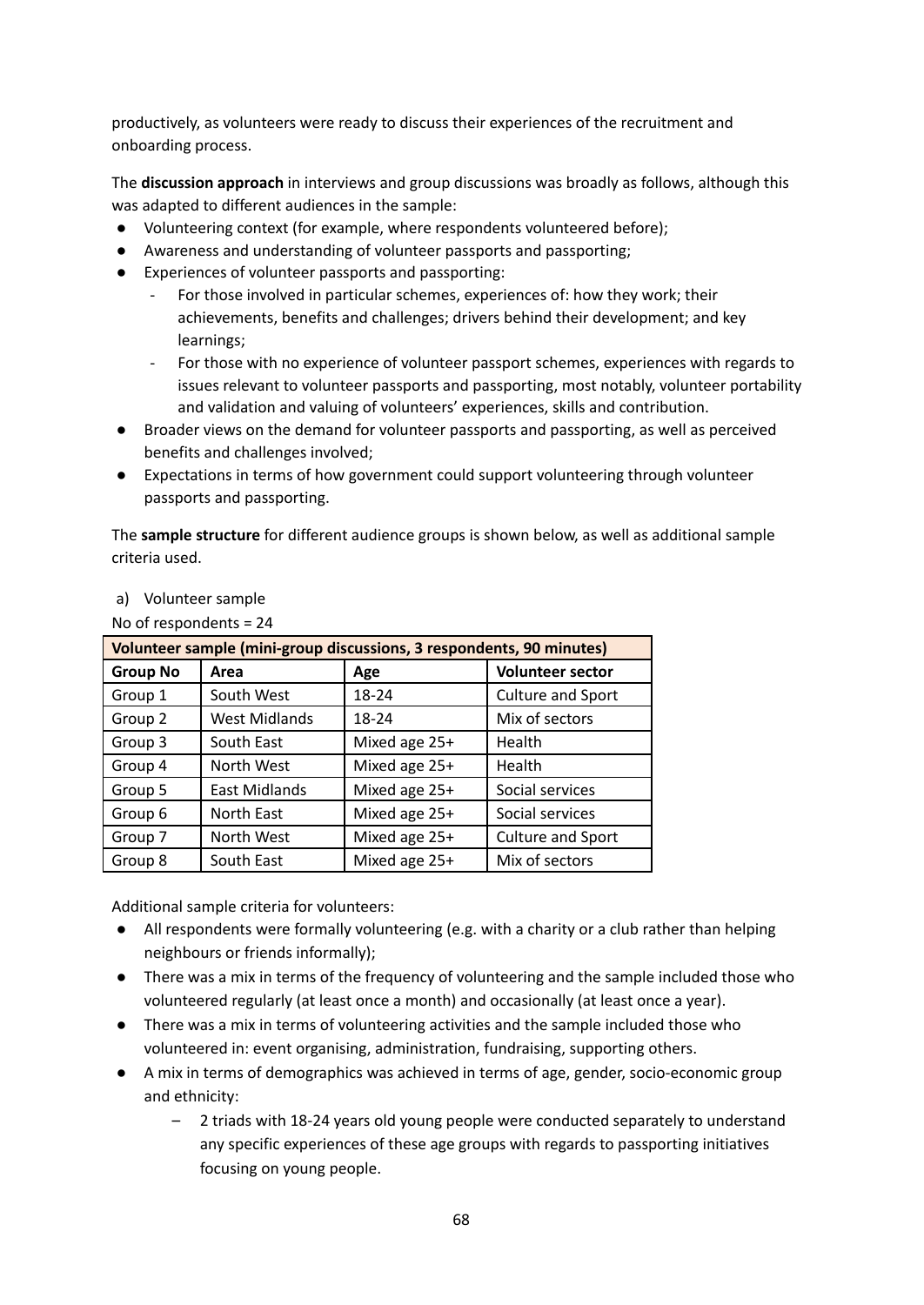- Other age groups were not interviewed separately, but there was a good mix of ages across the sample, ranging from respondents in their late twenties to those in their sixties.
- A spread in terms of area type, including rural, urban and suburban areas was achieved.
- The sample also included a mix in terms of those volunteering for one and more than one organisation.
- b) VIOs sample

#### No of respondents = 18

| <b>VIO sample</b>             |                                   |  |
|-------------------------------|-----------------------------------|--|
| <b>Sector</b>                 | <b>Number of depth interviews</b> |  |
| Health                        | 2                                 |  |
| Community and social services | 4                                 |  |
| Culture                       | 3                                 |  |
| Sport                         |                                   |  |
| Education                     | 1                                 |  |
| Youth                         | $\mathcal{P}$                     |  |
| Police                        | 1                                 |  |
| Cross-sector                  | 4                                 |  |
| <b>Total</b>                  | 18                                |  |

*Additional sample criteria for VIOs:*

- All VIO respondents in roles with significant responsibility for volunteers, e.g. responsible for volunteer strategy, engagement, training, management, etc.
	- All have worked in that role for a minimum of 1 year
- A mix of VIOs with and without experience of volunteer passport schemes or other similar initiatives aiming to ease volunteer portability or allow for validation and valuing of volunteers' experience, knowledge and skills. There were:
	- 7 VIOs which have developed volunteer passports or passporting initiatives that were explicitly named and described in this way. Of these 7, 4 schemes were training-based, one was validation-oriented, and two focused on volunteer portability;
	- 4 VIOs which developed volunteer passporting systems and processes that allowed for volunteer portability, but without explicitly referring to them in this way;
	- 7 VIOs with little or no direct experience of volunteer passports and passporting.
- There was a mix in terms of type of VIOs and the sample included: charities, voluntary sector infrastructure organisations, and public sector organisations such as local authorities, the NHS and the police.
- There was a mix in terms of size of VIOs too, ranging from large national charities to local, grassroots VIOs.
- c) Digital platform providers and stakeholders

No of respondents = 8

| Quota | <b>Depth interviews (45mins)</b> |
|-------|----------------------------------|
|       |                                  |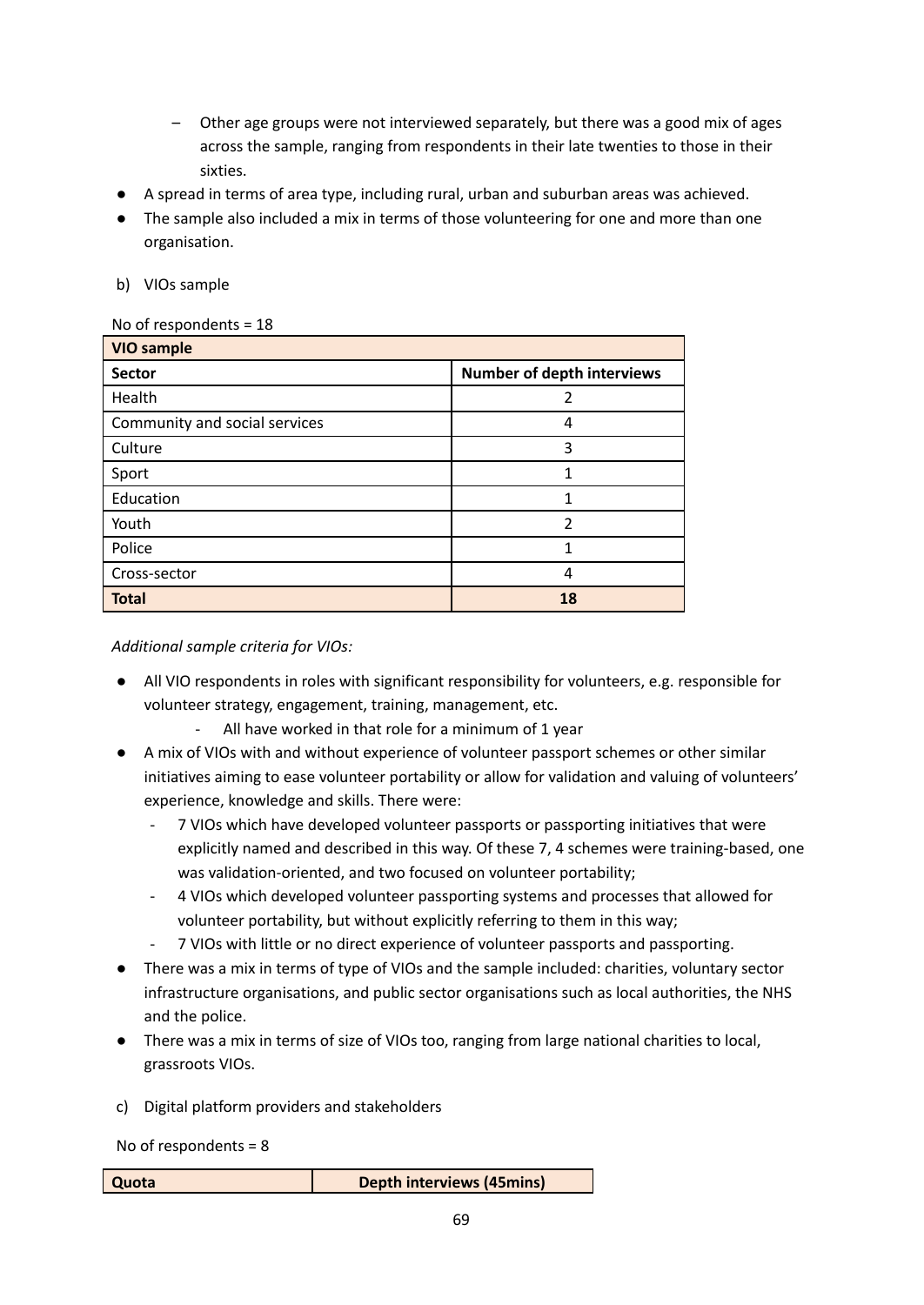| Digital providers |  |
|-------------------|--|
| Stakeholders      |  |
| Total             |  |

Potential respondents for this sample group:

- Digital platform providers included companies involved in projects with elements of volunteer passports and passporting.
- Sector stakeholders included a mix in terms of sectors: one from the health sector, three from strategic, voluntary sector organisations supporting VIOs, and one organisation working in the field of validation of volunteers' skills, knowledge and experience

Respondents were recruited using a mix of methods:

- Volunteers were recruited using a network of independent Market Research Society (MRS) trained recruiters. Recruiters were provided with a questionnaire which captured all sample criteria, which they used to screen potential respondents and ensure they met the sample specification. Recruitment was managed by Jill Barnett, the in-house field manager in Research Works Limited, who monitored that sample quotas were achieved.
- VIOs, digital platform providers and sector stakeholders were identified and agreed with DCMS. They were contacted by DCMS in the first instance to introduce the research and then followed up by Research Works Limited to arrange the interview.

Qualitative data was analysed using thematic content analysis as follows:

- All audios of group discussions and interviews were transcribed;
- Data from the transcripts was summarised and entered into an Excel grid and grouped by key themes, questions and sample groups;
- The thematic grid was used to compare respondents' reported experiences and views across different sample groups and individual data units (group discussions and interviews) to identify patterns, similarities and differences, and synthesize findings across the sample.
- Two researchers analysed this data independently and made notes on emerging findings. The researchers then worked together to discuss and compare each other's interpretation of data and further develop and refine the research findings.

#### **1c. Study limitations and future areas of research**

Qualitative samples are purposive and quota-driven in nature; they are designed to achieve specific outcomes. Consequently, they have no quantitative accuracy in terms of identifying proportions of populations holding stated views. For these methodological reasons, it is not appropriate to present qualitative findings in terms of the numbers of respondents expressing certain views. The findings in this report are therefore described in qualitative terms to capture the range of reported experiences and views rather than the proportions to which they were represented.

Two other issues need to be considered in terms of the limitations of this study. Firstly, the lack of evaluations of existing and past volunteer passport initiatives posed limitations for assessing their impact on volunteers or VIOs. The findings on the impact and achievements of individual initiatives in this report were, therefore, based on respondents' reported experiences, perceptions and views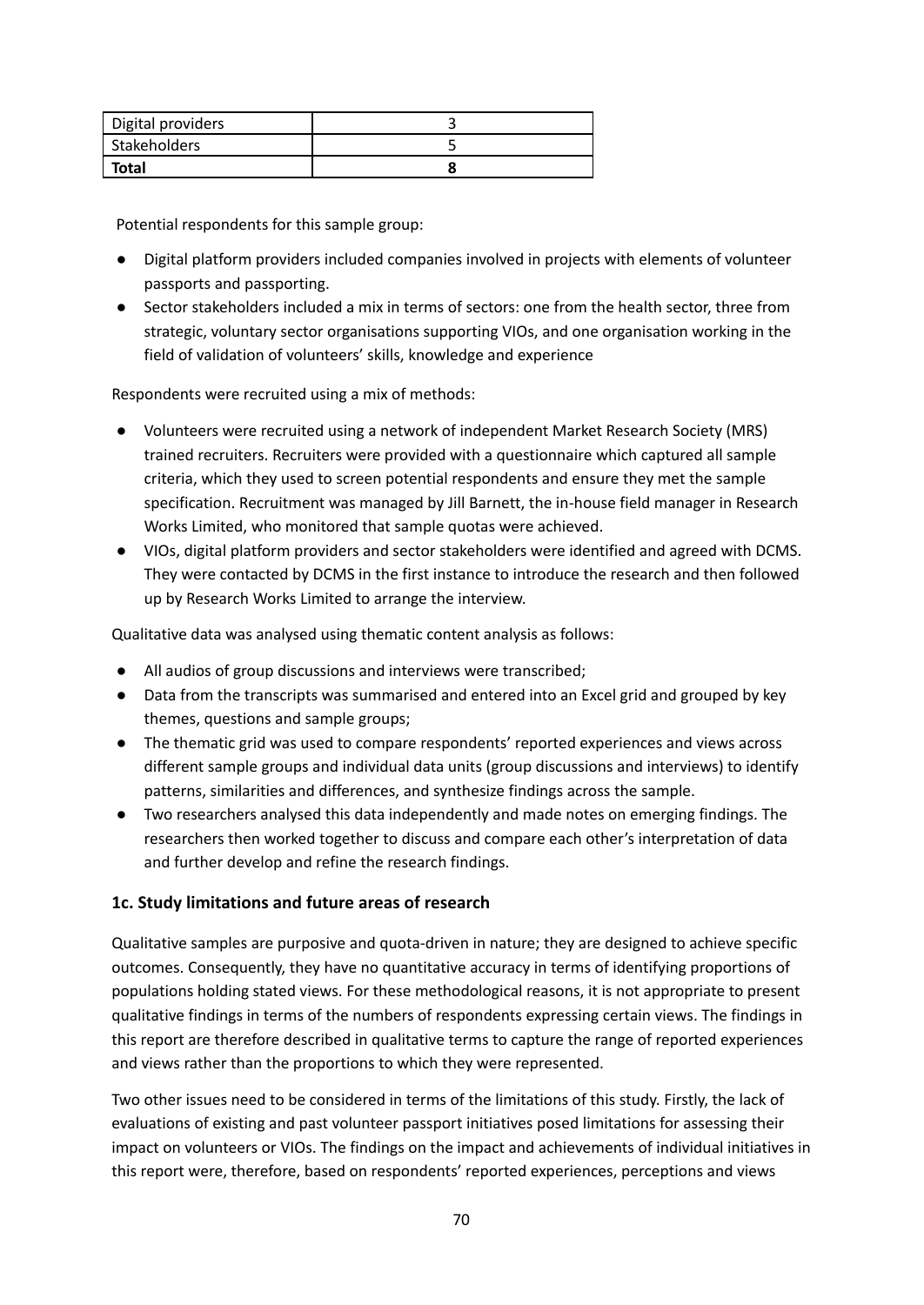complemented with some basic statistics regarding the uptake and longevity of these initiatives. Secondly, in presenting the current landscape of volunteer passport initiatives, the report offered a detailed snapshot of different types of volunteer passport initiatives and key issues and perspectives across different voluntary sectors. However, it did not provide an all-exhaustive account of past and present initiatives in this space or an in-depth analysis of experiences and needs within individual sectors.

In terms of future research in this area, this study highlighted the need for evaluations of existing and future volunteer passport initiatives and more in-depth analysis of the demand for such solutions within individual voluntary sectors, as this was likely to vary.

# **Appendix 2: Research materials**

# **2a. Discussion guide – volunteers**

90 minutes long mini-group discussions; three respondents per group

- 1. Introduction (5mins)
- *- Introduce RWL and the project – explain RWL is an independent agency commissioned to carry out this research on behalf of the Department for Digital, Culture, Media and Sport (DCMS). The research aims to explore volunteers' experiences, and views on, volunteer recruitment and training.*
- *- Explain about the research process:*
	- *▪ Explain that participation in research is voluntary – they can skip questions if they would prefer not to answer or withdraw from the research. Participants will not be negatively impacted in any way if they choose to do so and decide not to participate.*
	- *▪ There are no 'right' or 'wrong' answers as we are just interested in their views and experiences;*
	- *▪ We record interviews but this is only used for our analysis and no other reason;*
	- *▪ Everything they say will be confidential and the findings will be reported in an anonymised form.*
- Respondent introduction: Age, what they do, who they live with, hobbies and interests.
- 2. Volunteering context (5mins)

*This section aims to provide a brief context on their present and past volunteering activities, as well as their experiences of the recruitment and onboarding experiences.*

*Moderator to explain we would like to start with a very brief overview of their volunteering activities.*

- Where do you volunteer now? *Probe:*
	- Can you provide a very brief overview of what you do?
	- How long have you been doing that?
	- How often do you volunteer?
	- How and why did you start to volunteer there?
- Have you done any other volunteering in the past?
	- *-* If yes, can you provide a very brief overview of your past volunteering? *Probe: where did they volunteer, what did they do, for how long?*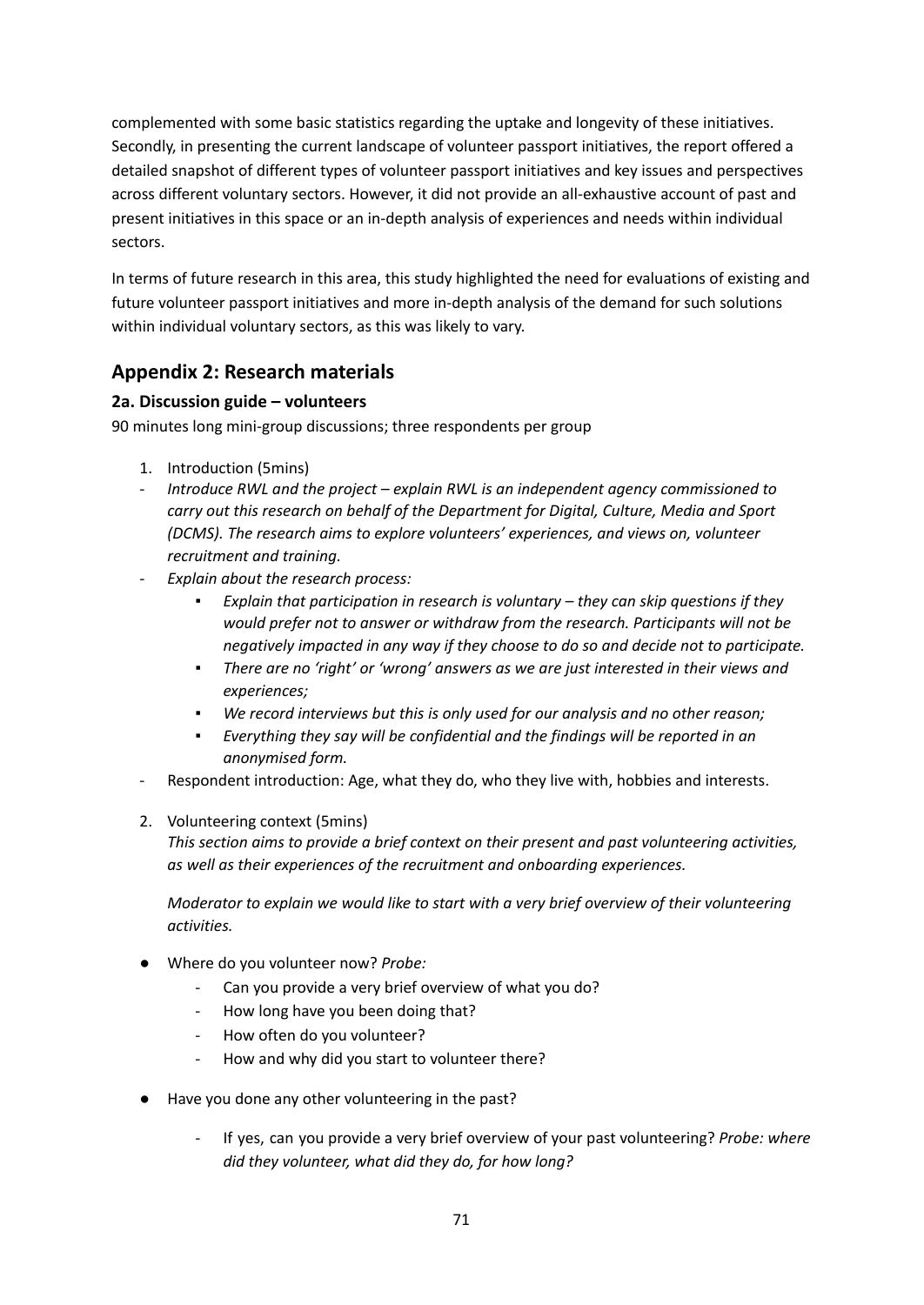# 3. Understanding of volunteer passports and passporting (5-10mins)<sup>45</sup>

*This section aims to establish what respondents know about volunteer passports, if anything, and what experience they have had with volunteer passports.*

- Have you come across a term 'volunteer passport'? *Moderator to explain other terms used for volunteer passports include: volunteer pass, wallet, card, portfolio.*
- *Note: We are just checking for their understanding of the term and basic awareness at this point. If they ask for more explanation on what VPs are, explain this will be provided shortly.*
	- If not, what do you think volunteer passports are?
	- If yes, what are volunteer passports, from what you know?

*Moderator to explain we will now show them some more information about what volunteer passports are. Moderator to show Stimulus 1 – Volunteer passports and passporting definition and explore:*

- What does this make you think? Why?
- Is anything unclear in this description? What?
- How helpful would something like this be? Why yes / not?
- If the organisation(s) you volunteer for had such a scheme, how interested would you be to get a volunteer passport? Why yes/not?
- Do you know any examples of volunteer passports? If so, which ones?
- Have you personally had any experience of volunteer passports or passporting initiatives [as described here]?
- For each example mentioned above probe very briefly:
	- What does that volunteer passport initiative involve? *Probe: record of training, experience and skills, DBS checks, opportunities to volunteer with different organisations, other?*
- *●* Based on that experience, which of these different types would you have seen as volunteer passports and passporting?

*Moderator to explain this is just so we can get a basic sense of what experience of volunteer passports or passporting they have had and then we will discuss this in more detail.*

# 4. Matching supply and demand (15mins)

*This section will explore volunteer experiences of, and views on, digital platforms (and potentially other systems) that help match volunteer supply and demand.*

Moderator to explain that we will start by exploring what experience, if any, they have had with the *first element of volunteer passporting – initiatives (digital or otherwise) that try to match volunteers with volunteering roles and manage the volunteer supply and demand in this way.*

- Thinking about your current volunteering, where did you **find out** about it?
	- If online, which websites have they used where they could find volunteer roles in different organisations, if any? *Probe:*
		- What was the name of the website?

<sup>&</sup>lt;sup>45</sup> This section will take 5-10 minutes if respondents haven't had any experience of volunteer passports but may last longer if respondents have had some experience of such schemes.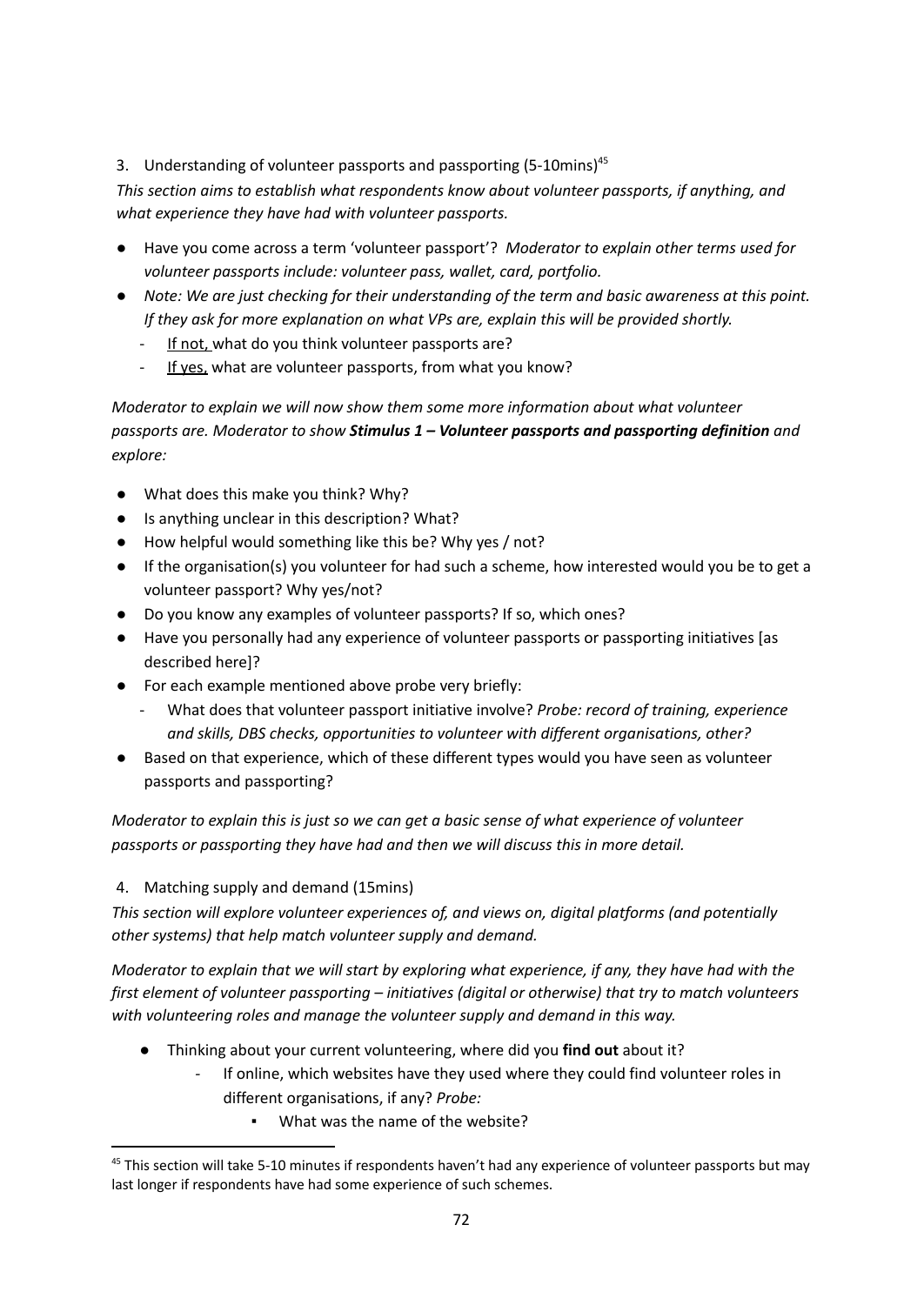- What worked well / less well about those websites?
- Was there anything you would improve about those websites what and why?

*Moderator to explain that they would now like to show them some examples of websites that help match volunteers and organisations. Moderator to show Stimulus 2a: Matching supply and demand. Explain you could use the website to: make your volunteering profile; be matched with roles based on your profile; and filter volunteering opportunities based on your criteria. Then explore:*

- *●* What did they think about different **website features**? *Probe:*
	- *-* Being able to create your volunteer profile?
	- *-* Being able to be matched with suitable volunteering opportunities?
	- *-* Being able to filter roles? *Probe: how would you want to filter roles – e.g. based on area, time you have, interests, other?*
	- Is there anything else you would like to be able to do? What and why?
- *●* What difference would using these websites make to their experience of: searching for roles? Why?
- *●* **How interested** would you be to register on a website like this? Why yes/not?
	- *-* If this sort of matching was done through a volunteer **database** rather than a website, how interested would you be to register on the database? Why yes/not?
	- *-* Do you have a preference for matching volunteers with opportunities through a website or a database? Why?
- [If not covered already] What do they see as **benefits** of having such websites?
- Do they envisage any **challenges** in using such a website as a volunteer? What and why?
	- How could those challenges be overcome?
- Who do you think can **help support** the development of such volunteer supply and demand initiatives?
	- What role can the government play in supporting such solutions? Probe: for example:
		- In terms of supporting the development of technological solutions for matching volunteer supply and demand?
- 5. Improving recruitment and onboarding (20mins)

*This section aims to understand experiences of, and views on, volunteer passports and passporting solutions that aim to improve volunteer recruitment and onboarding, both for volunteer involving organisations and volunteers.*

*Moderator to explain we would now like to discuss recruitment and onboarding of volunteers and how volunteer passports and passporting can help with this.*

- *●* Thinking about your volunteering experiences, what was your experience of recruitment and the process you needed to go through before you could take up your role?
- *● Moderator note: At a suitable point, explain that this process volunteers have to go through before volunteering is sometimes called onboarding.*
	- Did you have to pass any **checks** so you can start volunteering in your current role?
		- if so, what checks?
	- Did you have to take any **training** to start volunteering in your current role?
		- If so, what training?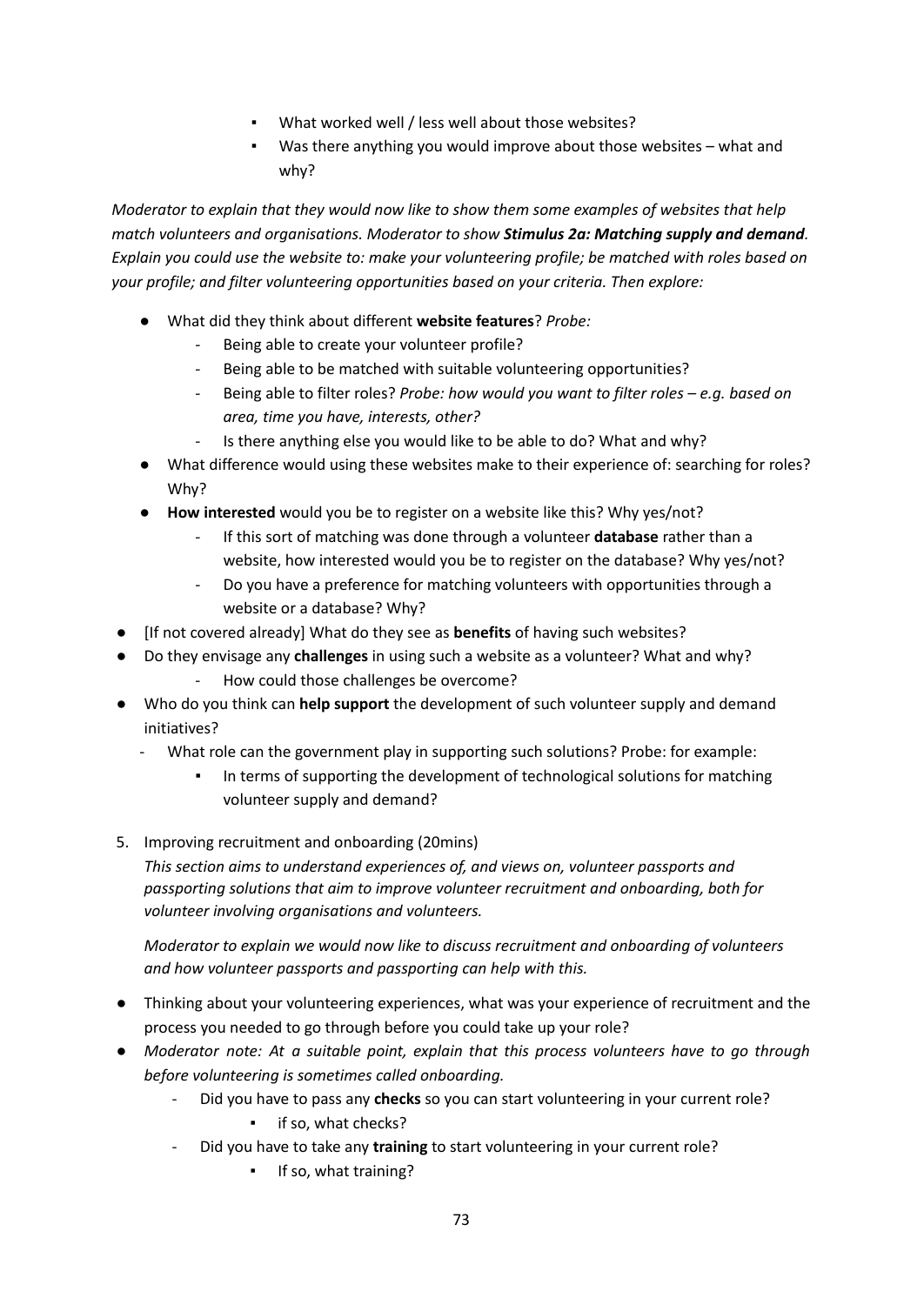- How **easy or difficult** was it to go through this process before you could start volunteering?
- Is there anything you would want to **improve** about the recruitment or onboarding process? What and why?

*Moderator to explain we will now give them some more information about that second element of volunteer passports and passporting and show Stimulus 2b: Improving recruitment and onboarding of volunteers. Moderator to show and talk through the Derbyshire example – explain you would get a passport after completing some basic training for volunteers and the passport would make it easier to volunteer for different organisations locally. Then probe:*

● Has anyone had any **experience of volunteer passports** and passporting in this sense?

## *For those with no experience of such initiatives:*

- **What do you think** about these initiatives? Why?
	- **How interested** would you be in taking part if their county/area or organisations in the sector they were interested in had such an initiative?
	- Why would you be interested / not interested in taking part?
	- *-* What do you see as potential **benefits** of such initiatives? *Probe:*
		- For volunteers? *Probe: saving time, anything else?*
		- *▪* For VIOs? *Probe: not duplicating training, cost-saving, anything else?*
		- For service users? *Probe: ensuring minimum training standards for volunteers, anything else?*
	- *-* What do you see as **downsides or challenges** involved in such initiatives, if any? Why? *Probe: having to update training periodically; difficulties in agreeing the same level of checks and training for different organisations/roles; anything else?*
	- *-* How could these challenges be overcome?

### *For those with experience of such initiatives:*

- What did your volunteer passport initiative involve?
	- What did you need to do to get your volunteer passport? *Probe: take training, create a record of your skills and knowledge you acquired through volunteering, something else?*
	- Who issued your volunteer passport?
	- What **format** was your volunteer passport in? *Probe: digital profile, paper booklet, something else?*
	- Have you **used** your volunteer passport in any way? Why yes/not?
		- *▪* [If they used the passport] How did you use it?
		- *▪* What helpful was that? What makes you say that?
		- *▪* Is there anything that could be improved about the passport? *Probe: about the process of getting the passport, about the passport itself, about how it can be used?*

### *For all:*

- **How should volunteer passports work** to ensure good recruitment and onboarding experience of volunteers?
	- What difference would that make to volunteers?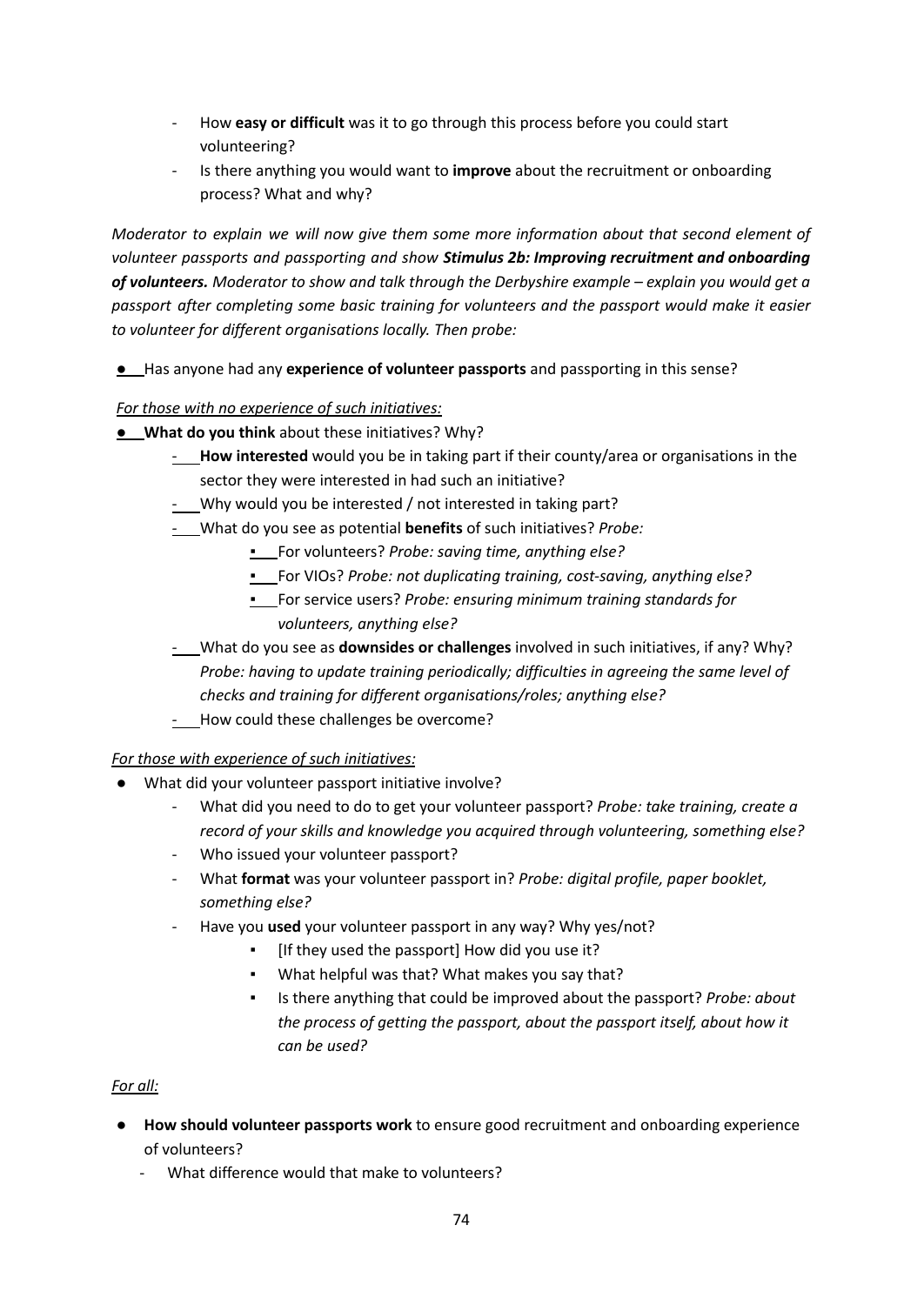- Would you prefer a **locally-based** volunteer passport or a **national** one? Why?
- Would having a volunteer passport (as described in those examples) have any **impact** on:
	- How much you volunteered? Why?
	- Whether you volunteered for more than one organisation? Why?
	- How could volunteer passports encourage more volunteering in your view?
- Who do you think can **help support the development** of such volunteer passport initiatives?
	- What role can the government play in supporting such solutions? Probe: for example in terms of:
		- Supporting organisations to agree shared standards for checks and training?
		- Supporting collaboration between organisations involving volunteers?

6. Validating volunteer experience, rewards and incentives (20mins) *This section aims to explore volunteer passport initiatives that seek to validate and value experience, skills and knowledge acquired through volunteering, as well as reward and incentivise volunteering.*

*Moderator to explain the purpose of this section as per above.*

- Do you have any (formal) **record of your volunteering experience**?
	- What form is that in? *Probe: references, digital profile, volunteer passport?*
	- Have you used that so far? If yes, how? How helpful was that?
	- Is there anything you would improve about how you can prove and show experience, skills and knowledge you got through volunteering? What difference would that make?
- Do organisations you volunteer for have any **'reward' system for volunteers**?
	- What form is that in? *Probe: access to discounts, free entry to venues and events, learning opportunities, anything else?*
	- Have you used any of these 'rewards'? If yes, how helpful was that?
	- Is there anything you would improve about rewards for volunteers? What difference would that make?

*Moderator to explain we will now like to show them some examples of volunteer passporting that include recognise skills and knowledge gained through volunteering. Moderator to show Stimulus 2c – Validating and valuing volunteers' skills and knowledge. Show the French Passeport Benevole and explain this would list all your volunteering roles and also skills and knowledge you gained through volunteering, which would be certified by the organisations you volunteered for so you could use it for jobs or other volunteering. Then explore:*

- What do you **think** about this / these initiative(s)?
- What do you see as **benefits** of this / these initiative(s) for volunteers?
- How should such initiatives work so they are beneficial to volunteers?
- At **what level** should this ideally be offered?
	- Probe: nationally, locally, by organisations working in a particular sector?
- How would you **use** such a volunteer passport?
- What **impact** would offering this have on encouraging volunteering, in their view? Why?
- Do you think there might be any **challenges** in running this kind of volunteer passport?
	- What and why? How could those challenges be overcome?
- Who do you think can **help support the development** of such volunteer passport initiatives?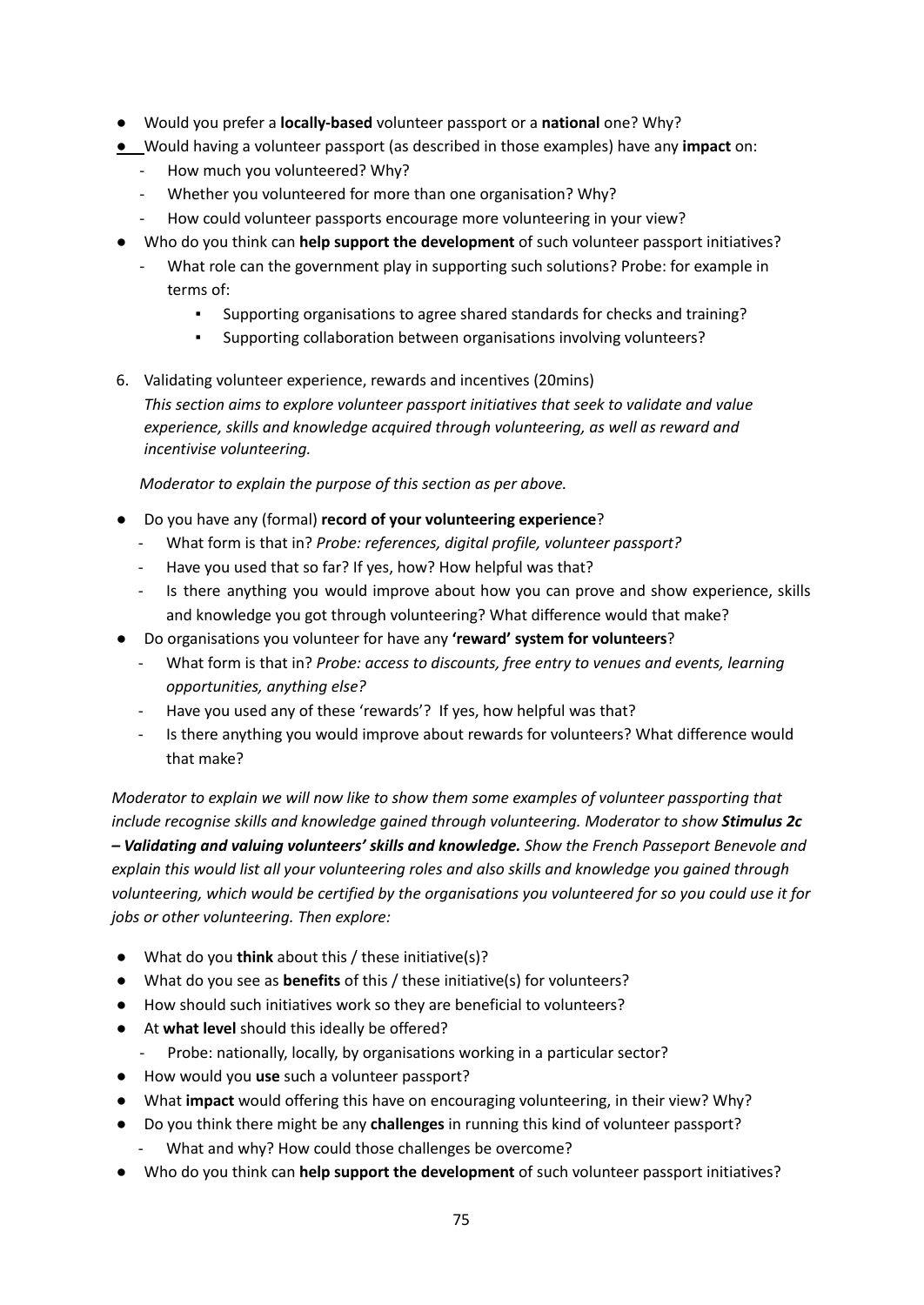- What role can the government play in supporting such solutions? Probe: for example:
	- *▪* In terms of recognising volunteer experience and skills? *Probe: allow for passport to be used as evidence of skills that can go towards certain national qualifications?*
	- In terms of rewards for volunteers?

*Moderator to then show Stimulus 2d: Rewards for volunteers and explain what rewards each of the two schemes give to volunteers. Then explore using the questions above.*

- 7. Final views on volunteer passports and passporting (15mins)
- If your organisation offered this type of volunteer passport, **how likely would you be to have one**? Why yes / not?
- Which of these different things volunteer passports can do would be **most appealing** to you? *If helpful, go back to the definition page so they can see the different elements/types of volunteer passports to help prioritise them.*
	- Helping match volunteers with volunteering opportunities?
	- Listing your checks and training so you can volunteer across different organisations that have shared standards?
	- Listing your experience, skills and knowledge so you can use it for jobs or volunteering?
	- Giving you access to rewards?
- What would you hope to **gain** from having a volunteer passport?
- *●* What **type of volunteers** would volunteer passports be useful for, if any? *Listen to spontaneous responses and then probe:*
	- Young people? Those with very limited amount of time (who do 'micro-volunteering')? Other groups?
- Again, if you were offered a volunteer passport, **are there things that could stop you from signing up for one**? How could that be overcome?
- Are there other things you think might **stop particular groups of volunteers** from having volunteer passports? What are they? *Listen to spontaneous responses and then probe if they think any of the following can act as a barrier:*
	- *-* How easy or difficult a registration process is?
	- *-* Concerns over privacy and volunteers' personal data?
	- *-* Limited digital skills or access to digital technology?
	- *-* Concerns about losing a more personal connection with individual organisations (e.g. through managing recruitment through a website / passporting system)?
	- *-* Language barriers?
	- *-* Accessibility issues, for example for visually impaired volunteers?
	- *-* Anything else?
	- *-* For each of the above respondents agree could be barriers, probe:
		- What would be important to ensure to overcome that barrier?
- Having seen different examples of passporting, how would you explain to someone what volunteer passports and passporting is? *Moderator to listen and then show the definition again:*
- With this in mind, how clear do you think this definition is?
	- Is anything important missing?
	- Is there anything they would improve in this definition?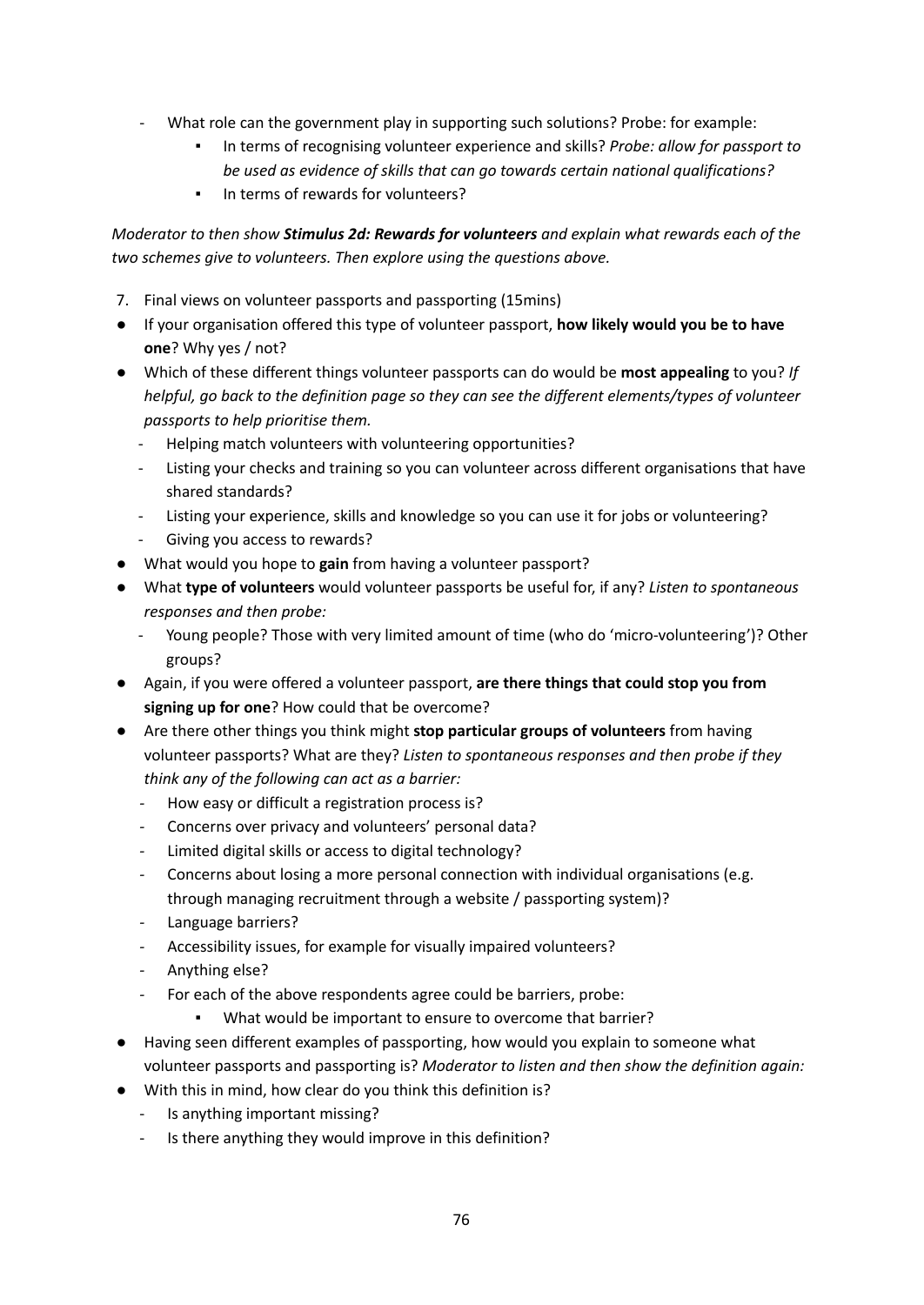● If there is time left] Do you have any final comments on volunteer passports that you would like to share with us?

*Moderator to check if the respondent would be happy for us to contact them again by email if we need to clarify something they said.*

*Thank the respondent and close*

## **2b. Discussion guide – VIOs<sup>46</sup>**

45 minutes long depth interviews; one or two respondents

- 1. Introduction (5mins)
- *● Introduce RWL and the project – explain RWL is an independent agency commissioned to carry out this research on behalf of the Department for Digital, Culture, Media and Sport (DCMS). The research aims to understand experiences of, and the demand for, the volunteer passports and passporting solutions. We share some information about different examples of volunteer passports and passporting shortly to see if you have similar experiences and what you think about these initiatives. The research is interested in how passports have worked for different organisations and stakeholders and in experiences from different passporting schemes, rather than in any one particular form of volunteer passports.*
- *● Explain about the research process:*
	- *- Explain that participation in research is voluntary – they can skip questions if they would prefer not to answer or withdraw from the research. Participants will not be negatively impacted in any way if they choose to do so and decide not to participate.*
	- *- There are no 'right' or 'wrong' answers as we are just interested in their views and experiences;*
	- *- We record interviews but this is only used for our analysis and no other reason;*
	- *- Everything they say will be confidential;*
	- *- Explain that findings from case studies will be anonymised as much as possible, but that someone familiar with their scheme/project could still recognise and identify their scheme from the report.*

*Moderator note: Please familiarise yourself with the organisation in question before the interview and adjust the questions in parts to fit with individual organisations or passporting schemes.*

- Respondent introduction:
	- A brief overview of their organisation, their role and remit, how long they worked in that role, and where relevant, their involvement with volunteer passports or passporting.
- 2. Volunteer passports and passporting: awareness, understanding, usage (5-10mins) *This section aims to establish respondents' awareness and understanding of volunteer passports and passporting, as well as what experience they have had, if any, with such schemes and solutions.*

<sup>&</sup>lt;sup>46</sup> Discussion guides for sector stakeholders and digital platform providers covered the same thematic areas as the VIO discussion guide, but were adapted in terms of language and also specific probes, for example, as relevant to digital technology.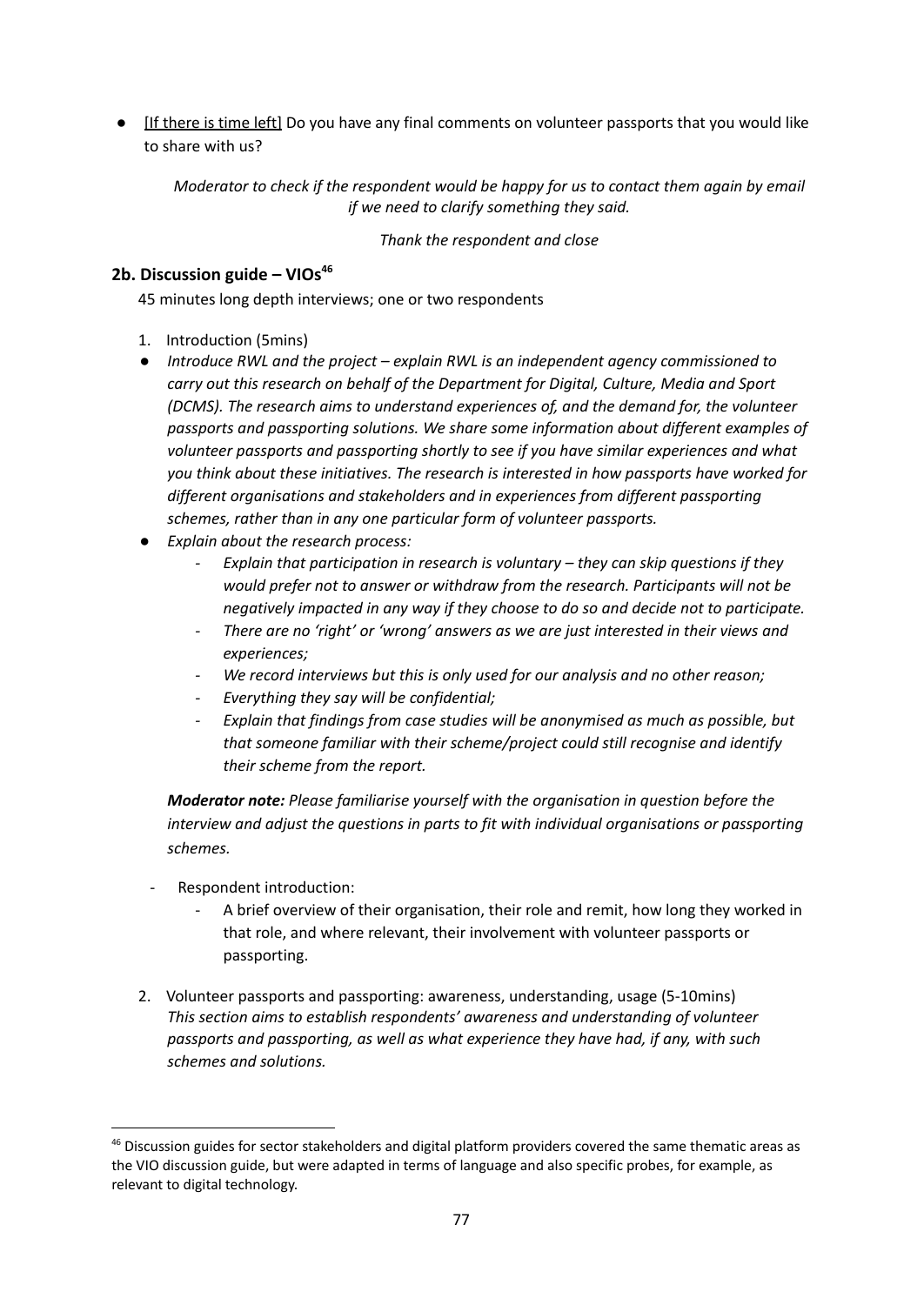*Moderator to explain that we'd like to start by exploring what volunteer passports and passporting are and whether they have had experience of similar initiatives, systems and processes in their volunteer recruitment and management.*

- When we said we were researching 'volunteer passport and passporting', what did that make you think?
	- What sort of initiatives did you think of, if any?
- [As appropriate] What volunteer passport or passporting initiatives have you come across, if any? *Probe to understand level of exposure and experience.*
- From what you have seen about such initiatives, what would you say volunteer passports are? What would you understand by volunteer passporting?

*Moderator to explain we will now share with them a very basic, working definition of volunteer passports and passporting. Moderator to show Stimulus 1 – Volunteer passports and passporting definition and explore:*

- What does this make you think? Why?
- Is anything unclear in this definition? What?
- *●* [If not covered already] Very briefly, which of these types of volunteer passports or passporting have you come across, if any?
- *●* Do you have any other comments on this definition at this stage? *Moderator to explain we'll come back to this definition at the very end of our discussion.*
- 3. Volunteer passport and passporting: experiences and views (25mins) *This section aims to understand in more detail VIOs' experiences of volunteer passports and different elements of volunteer passporting.*

*Moderator to explain we will now discuss in more detail their experiences regarding these different elements of volunteer passports and passporting. We will now show them some examples of these different types of volunteer passports and passporting to help with our discussion. Moderator to show Stimulus 2: Examples of volunteer passports/passporting, then probe:*

- What did you think of these examples?
- Were any more / less relevant to your organisation? Why?
- *●* Having seen the working definition and examples, does your organisation have experience with any of these different kinds of volunteer passports and volunteer passporting? *Explain this can include initiatives that involve elements of passporting, even if they don't use that term*. *Probe for each different kind:*
	- *-* Briefly, what experience do you have, if any, of volunteer passports or passporting in terms of:
		- Matching volunteer supply with your demand for volunteers?
		- Improving volunteer portability across different roles and organisations to enable efficient recruitment and onboarding?
		- Validating and valuing volunteers' experience, skills and contribution?
	- *- For each of the above, probe as appropriate:* To what extent would you see that as a volunteer passport or passporting? Why yes/not?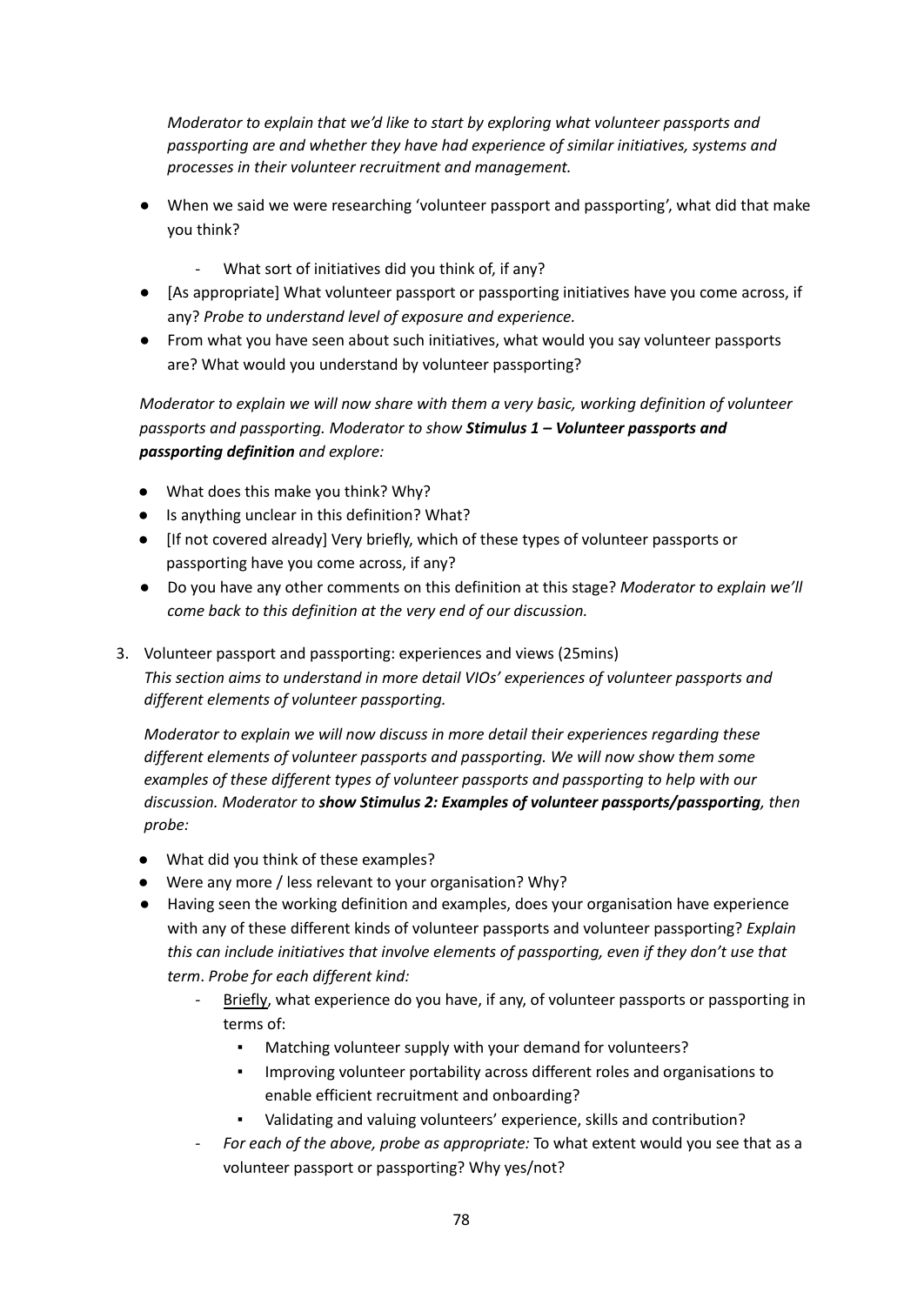### *For VIOs who reported they had volunteer passports or elements of passporting*

*Moderator to use and adapt the questions below to understand their experience of the different elements of volunteer passports or passporting.*

- What is the **history** of your volunteer passport / passporting initiative(s)? *Moderator note: If the respondent is aware of more than one initiative, ask if they can summarise across similar initiatives in their answers.*
- What were the **key drivers** behind creating this initiative?
	- Did it develop organically or was it initiated by particular parties?
- Who was involved in the set up and running of the scheme? *Moderator to probe for different types of actors, locally and nationally?*
	- What involvement have local or central government had in implementing / delivering this scheme, if any?
		- If so, how?
		- If not, would you have welcomed their support? What kind of support? What difference would that make?
- What were its **aims and intended benefits**? *Probe [as appropriate] in terms of:*
	- Managing volunteer supply and demand?
	- Ensuring volunteer portability and improved recruitment and onboarding experience?
	- Validating and valuing volunteer experiences, skills and contribution?
- Can you describe **how your volunteer passport / passporting works**?
- **What were the volunteering sectors where this scheme was used? Why those?** 
	- [If relevant] How many organisations have used the scheme?
	- *-* How many volunteers have used the scheme? *Probe: have some groups of volunteers used it more / less, which ones and why?*
- *●* **What has worked well / less well about the scheme**? *Probe to understand what worked well / less well about:*
	- Design of the passport or passporting initiative?
	- Delivery and implementation of the passport or passporting initiative?
	- [If relevant] Digital platforms / solutions underpinning your initiative?
	- [if relevant] Collaboration with other organisations, e.g. to agree common standards and share volunteers?
- What helped the scheme work well in those respects? Why?
	- *-* To what extent have the following factors helped the scheme work well? *Use probes relevant to the scheme):*
		- Voluntary sectors buy-in?
		- Agreement on common standards and data sharing?
		- External funding/support?
		- Volunteer interest?
- What feedback have you had from volunteers? From volunteer involving organisations?
- What do you see as its **key achievements** of this initiative so far? *Probe [as appropriate] in terms of:*
	- Managing volunteer supply and demand?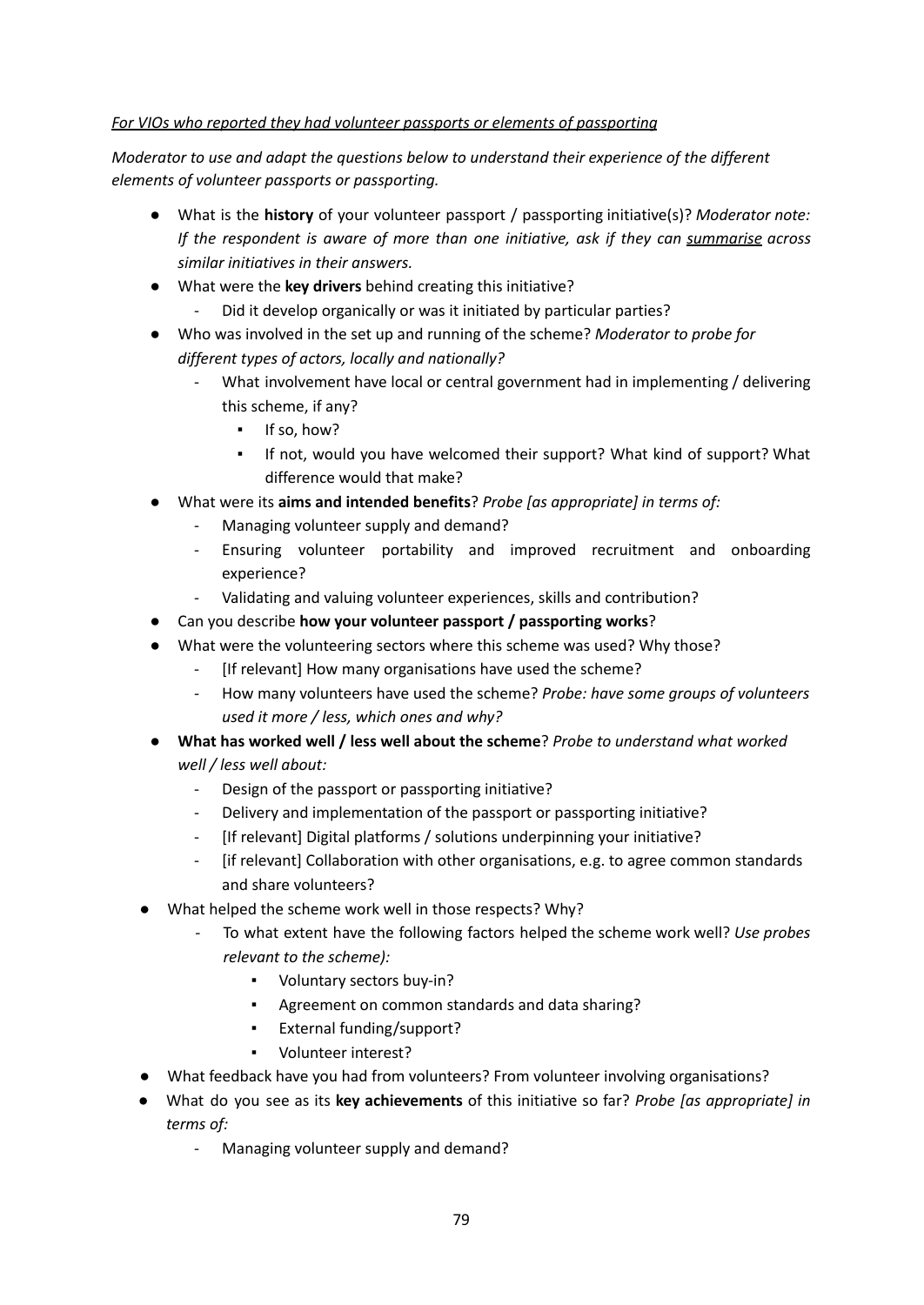- Ensuring volunteer portability and improved recruitment and onboarding experience?
- Validating and valuing volunteer experiences, skills and contribution?
- Do you have any **monitoring or evaluating** activity for the scheme?
	- Do they have any data or internal reports they can share with us?
- Is there anything you would **improve** about the passport / passporting initiative? What further action is needed, if any?
- What do you see as **key learnings** from your experience with volunteer passports / passporting so far?
	- Are there any plans to further develop or scale up the scheme?
- [If relevant] Have they considered using other kinds of volunteer passporting (i.e. where only one category used so far)? Would they consider this? Why yes/not?
	- What kind of additional passporting would you consider and why?
	- What would you hope to achieve through that?

### *For VIOs who haven't used volunteer passports / passporting*

- **Have you ever considered** setting up a volunteer passport / passporting initiative?
	- [If yes] What was driving this / what were you hoping to achieve?
	- What kind of passporting was considered? *Probe: did it aim to help with:*
		- Managing volunteer supply and demand?
		- Ensuring volunteer portability and improved recruitment and onboarding experience?
		- Validating and valuing volunteers' experience, skills and contribution?
		- *-* What were the reasons not to pursue this further at the time? *Probe: limited resources, digital infrastructure issues; lack of sector buy-in; lack of volunteer interest?*
- **Does your organisation have other ways to**:
	- Match volunteer **supply with your demand** for volunteers? Probe:
		- What systems or processes do you have to help with this, if any?
		- What works well / less well about this?
		- What could be improved?
		- To what extent could volunteer passports or passporting help manage volunteer supply and demand better? Why yes/not? *Moderator can refer back to examples of volunteer passporting that help with matching volunteer supply and demand.*
		- How would passports and passporting need to work to help with this?
	- Enable **volunteer portability and make recruitment and onboarding efficient** for you and for volunteers? Probe:
		- What systems or processes do you have to help with this, if any?
		- What works well / less well about this?
		- What could be improved?
		- To what extent could volunteer passports or passporting enable volunteer portability? Why yes/not?
		- To what extent could volunteer passports and passporting make volunteer recruitment and onboarding more efficient? Why yes/not? *Moderator to remind*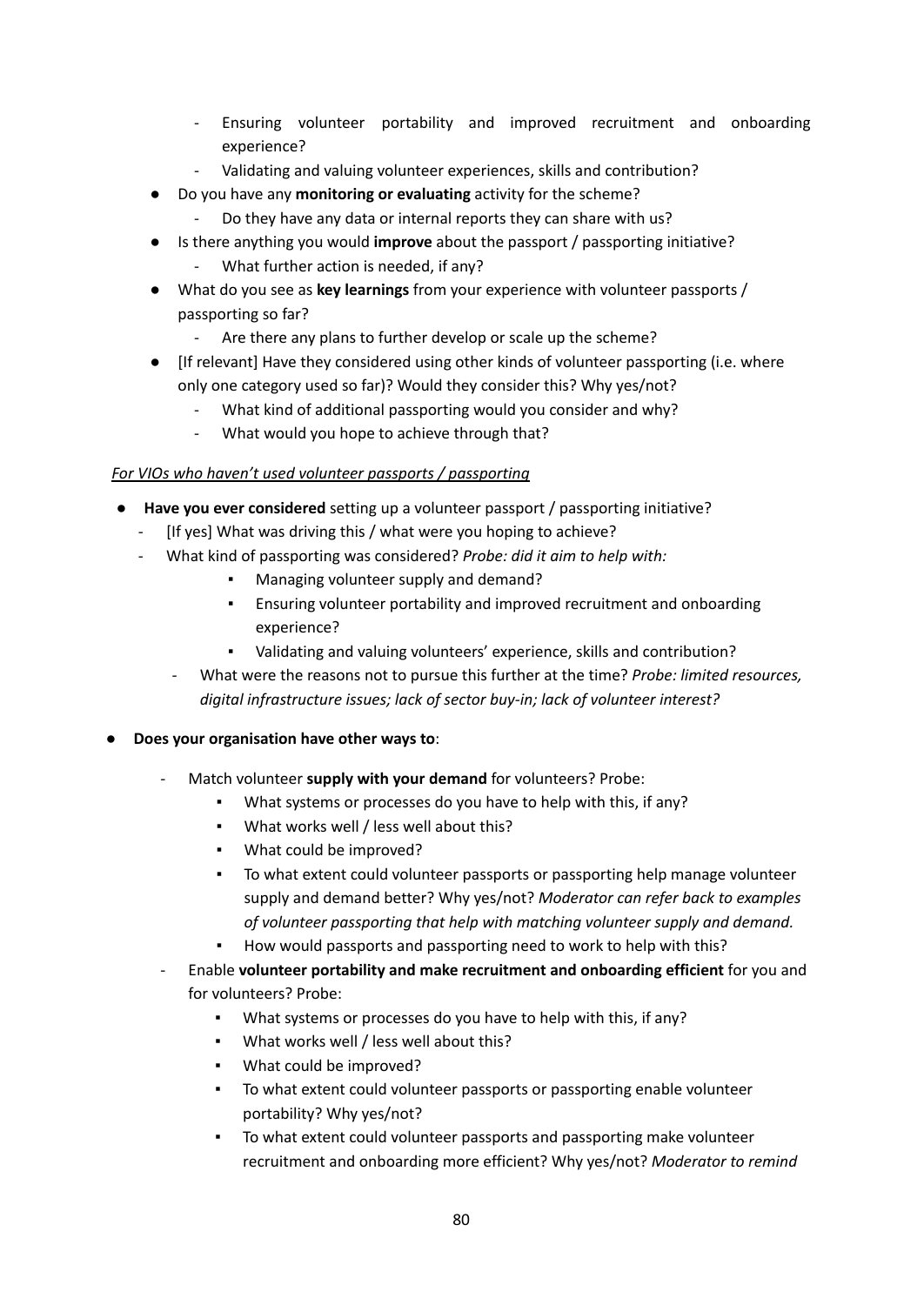*respondents of definition of passporting if necessary and can refer back to examples of volunteer passporting that help with volunteer portability and efficient recruitment and onboarding.*

- How would passports and passporting need to work to help with this?
- **Validate and value** volunteer experience, skills and contribution?
	- What systems or processes do you have to help with this, if any?
	- What works well / less well about this?
	- What could be improved?
	- To what extent could volunteer passports or passporting help validate and value volunteers' knowledge and skills? Why yes/not? *Moderator can refer back to examples of volunteer passporting that help validating and valuing volunteer experience and skills.*
	- How would passports and passporting need to work to help with this?
- Having discussed all this, how likely would you be to consider adopting volunteer passporting solutions? Why yes/not?
	- Which elements of passporting would be particularly appealing? Why?
	- Which, if any, are less appealing to you? Why?

#### For all

*Moderator to ensure there is sufficient time for the questions below:*

- What do you see as the **main benefits** of volunteer passports and passporting? Probe:
	- *-* How do benefits vary between three different types of passporting? *Probe any differences for different types*
	- What are the benefits for:
		- *▪* Volunteer involving organisations? *Probe: any variations by VIO / voluntary sector?*
		- *▪* Volunteers? *Probe: any particular groups of volunteers it's particularly useful for? E.g. young people, people who do micro-volunteering, any other?*
		- **•** Service users?
		- Any other stakeholders? *Probe: local and central government?*
- What do you see as the **main challenges** in:
	- Designing volunteer passports and passporting solutions?
	- Implementing and delivering volunteer passports and passporting solutions?
	- How do challenges vary by different types of passporting?
	- How could these challenges be overcome?
	- Who could support you in that?
- *●* **What barriers can stop volunteers from signing up for a passport?** *Listen to spontaneous responses and then probe:*
	- *-* What a registration process is like?
	- *-* Concerns over privacy and volunteers' personal data?
	- *-* Limited digital skills or access to digital technology?
	- *-* Concerns about losing a more personal connection with individual organisations (e.g. through managing recruitment through a website / passporting system)?
	- *-* Language barriers?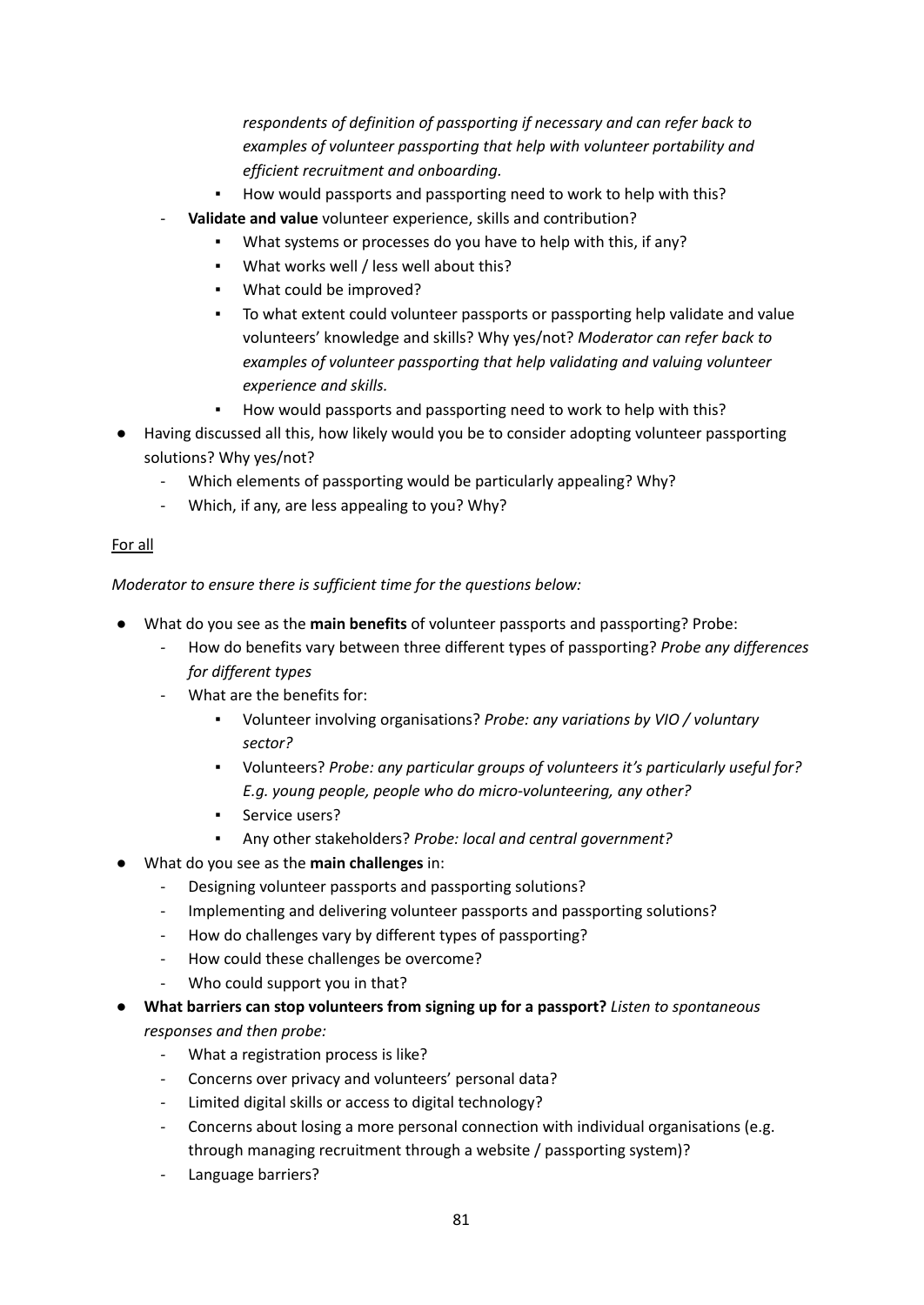- *-* Accessibility issues, for example for visually impaired volunteers?
- *-* Anything else?
- *-* For each of the above respondents agree could be barriers, probe:
	- What would be important to ensure to overcome that barrier?
- *●* **Where is the biggest demand** for these types of volunteer passporting solutions? *Probe: which sectors*
	- How can they be scaled up to benefit other volunteering sectors?
- **● What role can the government play** in supporting volunteer passport schemes and/or passporting solutions? *Probe: what role could the government play in terms of supporting:*
	- **-** Technological solutions underpinning passporting schemes?
	- **-** Collaboration between volunteer involving organisations?
	- **-** Agreeing core standards for volunteer training?
	- **-** Anything else?
	- **-** Where passporting schemes are local (e.g. county-based), is there any support that can be provided nationally? What would that be?
- 4. Summing up (5mins)
- Moderator to explain we'd like to finish by taking another look at how to define volunteer passports and passporting. *Moderator to share the definition and then explore:*
	- What do they think about this as a definition now?
	- Is anything unclear? Missing?
	- To what extent do you agree / disagree with this definition? Would your definition be different? How?
	- How could this definition be improved?
- To conclude, what do your see as most important to help ensure their current / future passporting solution(s) is/are work well? Why do you say that?

*Moderator to check if the respondent would be happy for us to contact them again by email if we need to clarify something they said.*

*Thank the respondent and close*

# **Appendix 3: References**

Community CVS Blackburn. *Volunteer Learning Passport,* [http://www.communitycvs.org.uk/wp-content/uploads/2019/06/VLP-Guidance-for-Organisations.pd](http://www.communitycvs.org.uk/wp-content/uploads/2019/06/VLP-Guidance-for-Organisations.pdf) [f](http://www.communitycvs.org.uk/wp-content/uploads/2019/06/VLP-Guidance-for-Organisations.pdf), Accessed on 26 March 2021.

Community CVS Blackburn. *Volunteer Passport*. <http://www.communitycvs.org.uk/resource/volunteer-passport/>, Accessed on 26 March 2021.

Community First New Forest. *Do I need to DBS check my volunteer.* [https://www.cfnf.org.uk/PDF\\_Files/Community\\_Development/Do\\_I\\_need\\_to\\_DBS\\_check\\_my\\_volun](https://www.cfnf.org.uk/PDF_Files/Community_Development/Do_I_need_to_DBS_check_my_volunteers.pdf) [teers.pdf](https://www.cfnf.org.uk/PDF_Files/Community_Development/Do_I_need_to_DBS_check_my_volunteers.pdf). Accessed on 26 March 2021.

European Council. 2012. Council Recommendation on the validation of non-formal and informal learning. <http://eurlex.europa.eu/LexUriServ/LexUriServ.do?uri=OJ:C:2012:398:0001:0005:EN:PDF> Accessed on 26 March 2021.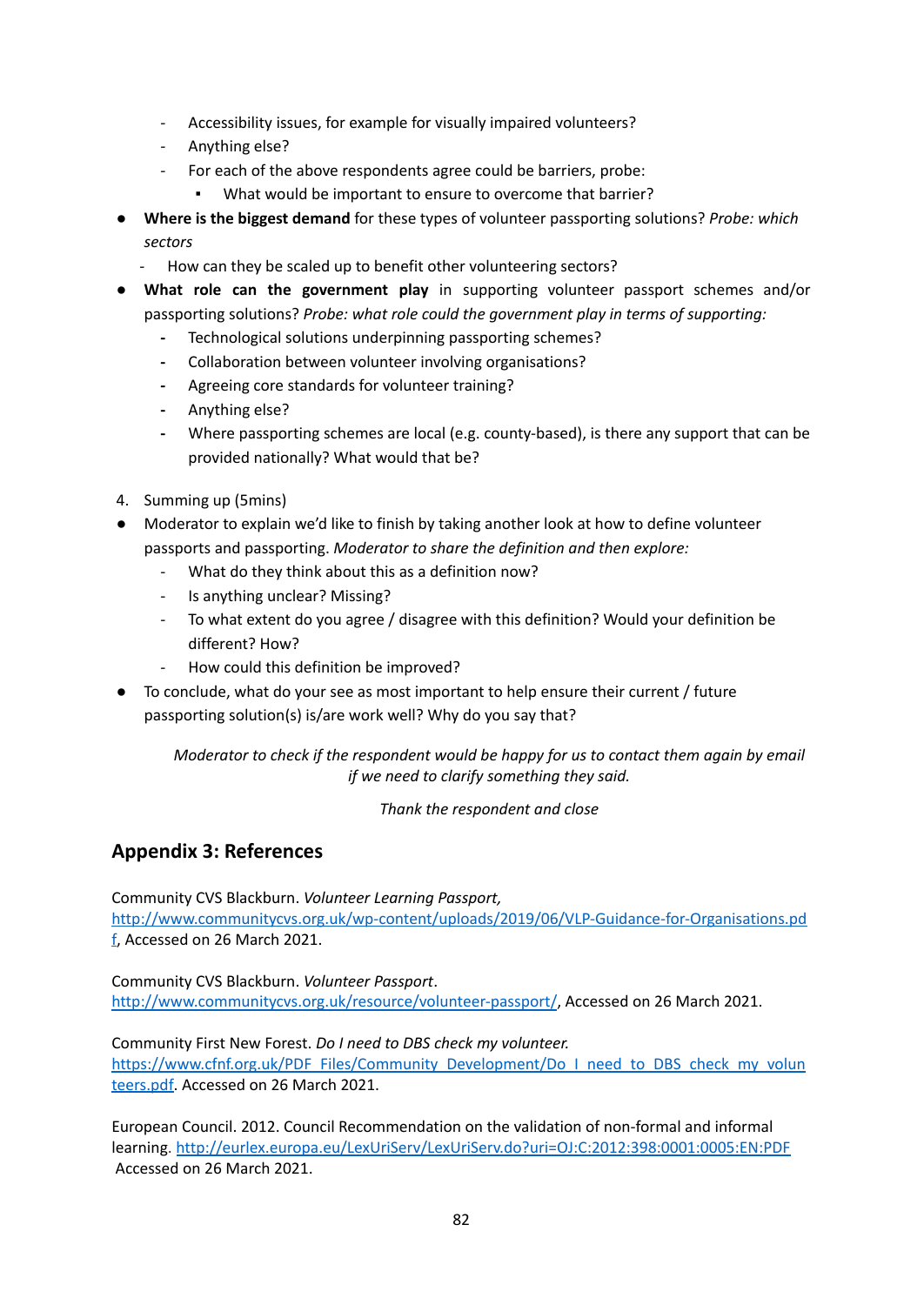Coutts, Pippa, Ormston, Hannah, Pennycook, Lauren, Thurman, Ben (2020) *Pooling Together: How Community Hubs have responded to the COVID-19 Emergency*

[https://d1ssu070pg2v9i.cloudfront.net/pex/carnegie\\_uk\\_trust/2020/09/30090419/LOW-RES-4685-C](https://d1ssu070pg2v9i.cloudfront.net/pex/carnegie_uk_trust/2020/09/30090419/LOW-RES-4685-C19C-Community-Hubs-Case-Studies-1.pdf) [19C-Community-Hubs-Case-Studies-1.pdf,](https://d1ssu070pg2v9i.cloudfront.net/pex/carnegie_uk_trust/2020/09/30090419/LOW-RES-4685-C19C-Community-Hubs-Case-Studies-1.pdf) Accessed on 26 March 2021.

Danny Kruger MP, 2020. *Levelling up our communities: proposals for a new social covenant.* [https://www.dannykruger.org.uk/communities-report,](https://www.dannykruger.org.uk/communities-report) Accessed on 26 March 2021.

Derbyshire County Council. *Derbyshire passport presentation*. [https://studylib.net/doc/5431957/volunteer-passport-presentation,](https://studylib.net/doc/5431957/volunteer-passport-presentation) Accessed on 26 March 2021.

\_\_\_\_\_\_\_\_\_\_\_\_\_\_\_\_\_\_\_\_\_\_*Volunteer Passport Statistics*. Unpublished.

\_\_\_\_\_\_\_\_\_\_\_\_\_\_\_\_\_\_\_\_\_\_Volunteer passport toolkit. Unpublished presentation.

\_\_\_\_\_\_\_\_\_\_\_\_\_\_\_\_\_\_\_\_\_\_*Volunteer Passport*.

[https://www.derbyshire.gov.uk/community/volunteering/volunteer-passport/volunteer-passport.asp](https://www.derbyshire.gov.uk/community/volunteering/volunteer-passport/volunteer-passport.aspx) [x,](https://www.derbyshire.gov.uk/community/volunteering/volunteer-passport/volunteer-passport.aspx) Accessed on 26 March 2021.

Doncaster Council. *Volunteer Passport*.

[https://www.doncaster.gov.uk/services/schools/volunteer-passport#:~:text=The%20course%20is%20](https://www.doncaster.gov.uk/services/schools/volunteer-passport#:~:text=The%20course%20is%20a%20good,impact%20on%20your%20volunteering%20work) [a%20good,impact%20on%20your%20volunteering%20work,](https://www.doncaster.gov.uk/services/schools/volunteer-passport#:~:text=The%20course%20is%20a%20good,impact%20on%20your%20volunteering%20work) Accessed on 26 March 2021.

Edos foundation, 2019a. *Position paper Validation in the voluntary sector: Past, present, and future.* [https://www.edosfoundation.com/images/EDOS/Position\\_paper\\_Validation\\_in\\_the\\_Voluntary\\_secto](https://www.edosfoundation.com/images/EDOS/Position_paper_Validation_in_the_Voluntary_sector.pdf) [r.pdf](https://www.edosfoundation.com/images/EDOS/Position_paper_Validation_in_the_Voluntary_sector.pdf)*,* Accessed on 26 March 2021.

\_\_\_\_\_\_\_\_\_\_\_\_\_\_ 2019b. *Upgrading validation: Assistance For Introducing / Strengthening Validation In The Voluntary Sector.*

https://www.edosfoundation.com/images/UpVal/Upval\_I01 - for\_publication\_.pdf, Accessed on 26 March 2021.

E-Learning for Health. 2021. *Volunteer Learning: Overview*.

\_\_\_\_\_\_\_\_\_\_\_\_\_\_\_\_\_ *Volunteer Learning*. [https://www.e-lfh.org.uk/programmes/volunteer-learning/,](https://www.e-lfh.org.uk/programmes/volunteer-learning/) Accessed on 26 March 2021.

France Bénévolat, 2019. The Volunteer Passport Scheme.

\_\_\_\_\_\_\_\_\_\_\_\_\_\_ 2021a. *Le Passeport* Béné*vole.* Unpublished presentation.

\_\_\_\_\_\_\_\_\_\_\_\_\_\_2021b. *Valorisez les compétences expérientielles.* Unpublished presentation.

\_\_\_\_\_\_\_\_\_\_\_\_\_\_ *Volunteer Passport*.

[https://www.francebenevolat.org/actions-et-programmes/valorisation-de-l-experience-benevole/pa](https://www.francebenevolat.org/actions-et-programmes/valorisation-de-l-experience-benevole/passeport-benevole) [sseport-benevole](https://www.francebenevolat.org/actions-et-programmes/valorisation-de-l-experience-benevole/passeport-benevole), Accessed on 26 March 2021.

Guidelines for Recognition: European Advanced Tool Project. *The Volunteer Passport*. [https://gr-eat.eu/the-volunteer-passport-france-benevolat/,](https://gr-eat.eu/the-volunteer-passport-france-benevolat/) Accessed on 26 March 2021.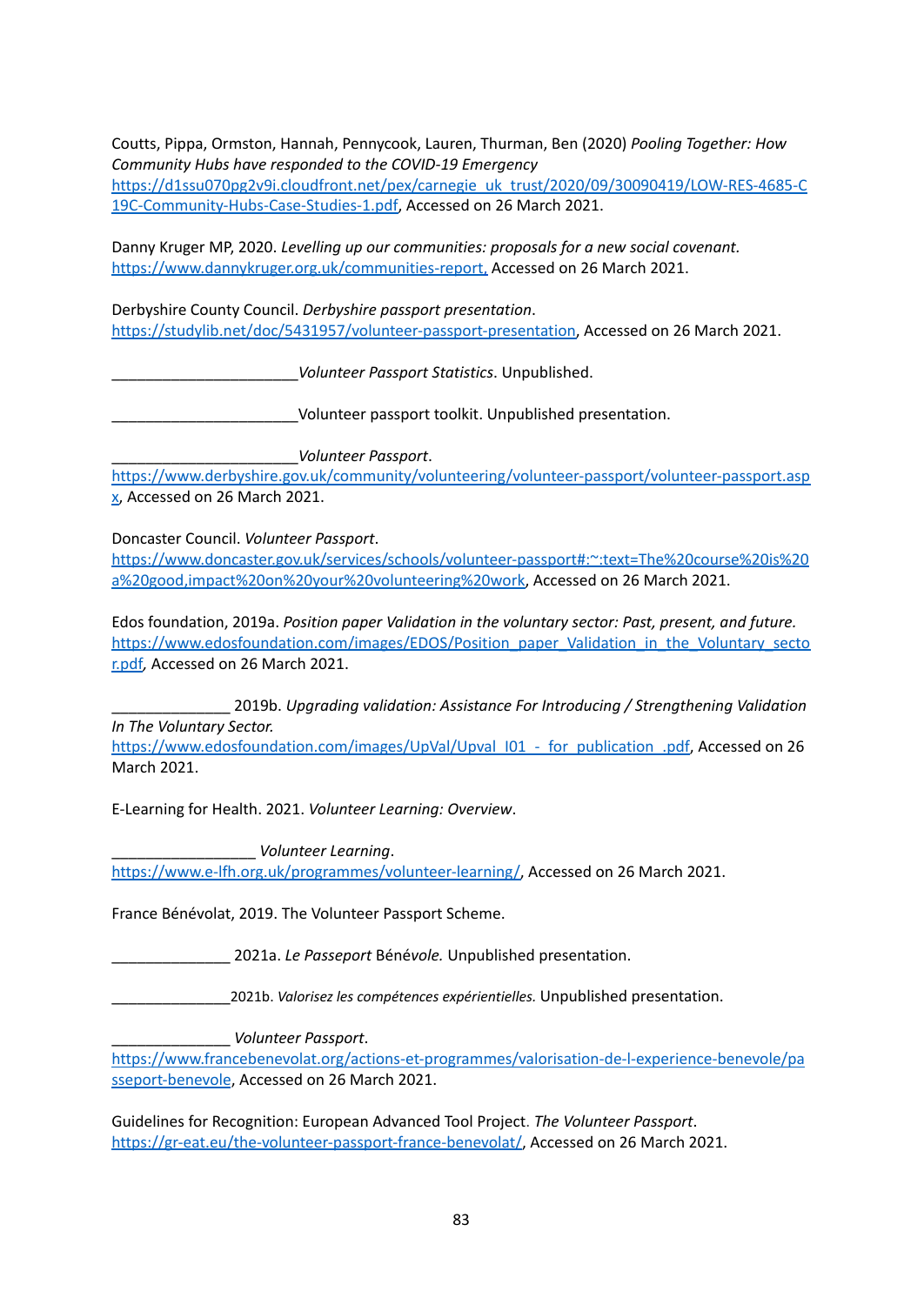Helpforce, 2020. *Problem definition – Portability (Passporting).* Helpforce | Problem [Definition](https://helpforce.community/connect/resources/problem-definition-portability-passporting) - Portability [\(Passporting\),](https://helpforce.community/connect/resources/problem-definition-portability-passporting) Accessed on 26 March 2021.

2021. [Portability](https://helpforce.community/connect/resources/portability-and-passporting-session) and Passporting Session: Webinar. Helpforce | Portability and [Passporting](https://helpforce.community/connect/resources/portability-and-passporting-session) Session, Accessed on 26 March 2021.

Home Office, 2012. *Free portable criminal records checks announced for volunteers.* [https://www.gov.uk/government/news/free-portable-criminal-records-checks-announced-for-volunt](https://www.gov.uk/government/news/free-portable-criminal-records-checks-announced-for-volunteers) [eers,](https://www.gov.uk/government/news/free-portable-criminal-records-checks-announced-for-volunteers) Accessed on 26 March 2021.

Joklová, Mária . 2019. *Validation tools for volunteers: Compendium*. [https://www.improval.eu/images/ImproVal\\_Compendium\\_FINAL.pdf](https://www.improval.eu/images/ImproVal_Compendium_FINAL.pdf), Accessed on 26 March 2021.

Lewisham Local. *Lewisham Local Card Evaluation, June 2015-June 2019*. Unpublished report.

\_\_\_\_\_\_\_\_\_\_\_\_\_*Lewisham Local Card*. <https://www.lewishamlocal.com/card/>, Accessed on 26 March 2021.

National Trust. *Volunteer with us – Benefits of volunteering with the National Trust*. <https://www.nationaltrust.org.uk/nymans/features/volunteer-with-us>, Accessed on 26 March 2021.

NHS Volunteer Responders website. [https://nhsvolunteerresponders.org.uk/,](https://nhsvolunteerresponders.org.uk/) Accessed on 26 March 2021.

Norquist, Lars and Leffler, Eva, 2017. "Learning in non-formal education: Is it ''youthful'' for youth in action?" *International Review of Education*, Vol. 63, no 2, p. 235-256. [https://link.springer.com/article/10.1007/s11159-017-9631-8,](https://link.springer.com/article/10.1007/s11159-017-9631-8) Accessed on 26 March 2021.

Northern Museum Volunteer Pass Statistics.

RVS, 2020, *Findings from volunteers participating in the NHS Volunteer Responder (NHSVR) Programme During Covid-19 – April to August 2020. Working Paper Two.* [https://www.royalvoluntaryservice.org.uk/Uploads/Documents/About%20us/Working\\_Paper\\_Two\\_P](https://www.royalvoluntaryservice.org.uk/Uploads/Documents/About%20us/Working_Paper_Two_Patient_Findings_271120.pdf) atient Findings 271120.pdf, Accessed on 26 March 2021.

Saltire Awards. *For Volunteers*. <https://saltireawards.scot/info-for-volunteers>, Accessed on 26 March 2021.

Shukra, Kalbir, 2020. *Learning from the Lewisham Covid-19 Hub*. Goldsmiths University. [https://www.lewishamlocal.com/learning-from-the-lewisham-covid-19-response-hub/.](https://www.lewishamlocal.com/learning-from-the-lewisham-covid-19-response-hub/)

Slough CVS. *Volunteer Passport Scheme*. [https://sloughcvs.org/volunteer-passport-scheme/,](https://sloughcvs.org/volunteer-passport-scheme/) Accessed on 26 March 2021.

Taru, Marti and Kloosterman, Paul, 2013. *Youthpass Impact Study: Young people's personal development and employability and the recognition of youth work.* [https://www.youthpass.eu/en/about-youthpass/youthpass-impact-study/,](https://www.youthpass.eu/en/about-youthpass/youthpass-impact-study/) Accessed on 26 March 2021.

The National Council for Voluntary Organisations (NCVO). 2021. *Developing a national volunteer passport scheme*.